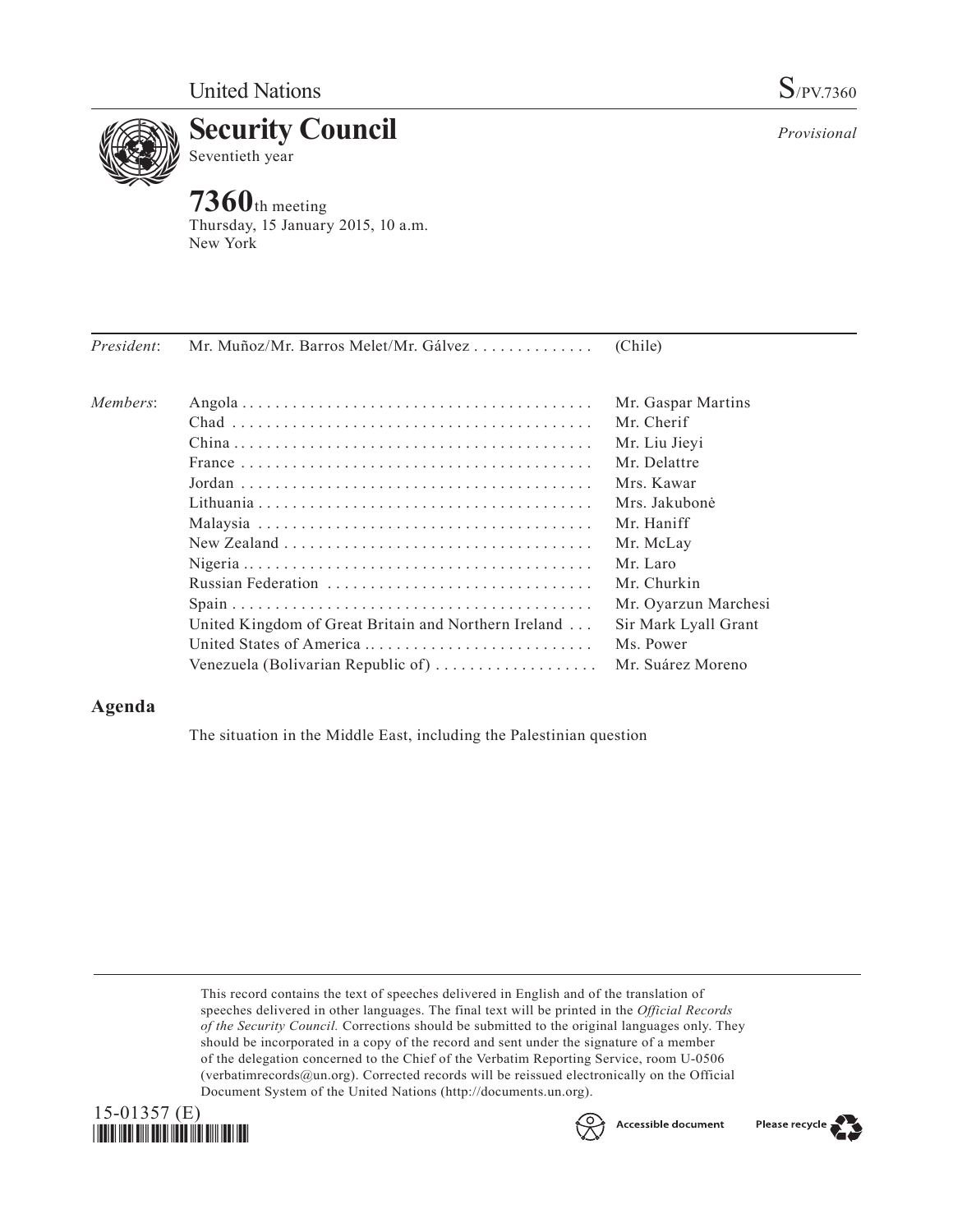*The meeting was called to order at 10.15 a.m.*

#### **Adoption of the agenda**

*The agenda was adopted.*

# **The situation in the Middle East, including the Palestinian question**

**The President** (*spoke in Spanish*): In accordance with rule 37 of the Council's provisional rules of procedure, I invite the representatives of Algeria, Botswana, Brazil, Cuba, Egypt, Guatemala, Iceland, India, Indonesia, the Islamic Republic of Iran, Israel, Japan, Kazakhstan, Kuwait, Lebanon, Liechtenstein, Morocco, Namibia, Pakistan, Peru, Qatar, the Republic of Korea, Saudi Arabia, South Africa, Sri Lanka, the Syrian Arab Republic, Tunisia, Turkey and Zimbabwe to participate in this meeting.

I propose that the Council invite the Permanent Observer of the Observer State of Palestine to the United Nations to participate in the meeting, in accordance with the provisional rules of procedure and the previous practice in this regard.

There being no objection, it is so decided.

In accordance with rule 39 of the Council's provisional rules of procedure, I invite Mr. Jens Anders Toyberg-Frandzen, Assistant-Secretary-General ad interim for Political Affairs, to participate in this meeting.

In accordance with rule 39 of the Council's provisional rules of procedure, I invite the following to participate in this meeting: His Excellency Mr. Ioannis Vrailas, Deputy Head of the Delegation of the European Union to the United Nations, and His Excellency Mr. Fodé Seck, Chairman of the Committee on the Exercise of the Inalienable Rights of the Palestinian People.

The Security Council will now begin its consideration of the item on its agenda.

I now give the floor to Mr. Toyberg-Frandzen.

**Mr. Toyberg-Frandzen**: As we commence a new year, I brief the Security Council today with a mounting sense of apprehension at the direction in which events are transpiring in the region.

Regrettably, since last month's briefing (see S/PV.7339), neither the Palestinians nor the Israelis have taken the challenging step or made the bold decision required to begin the process of reversing the ever-widening trust deficit between the two sides. Instead, we have witnessed developments that may unfortunately further reduce the likelihood of talks resuming in future.

On 30 December, a draft resolution (S/2014/916) was submitted to the Security Council seeking to reach a final status agreement and an end to the occupation by the end of 2017. The Secretary-General took note of the fact that the draft resolution failed to be adopted. However, he also believes that the status quo remains unacceptable and unsustainable, as stressed by many Council members during their statements after the voting (see S/PV.7354).

On the following day, President Abbas signed instruments of accession to 18 international treaties, including the Rome Statute of the International Criminal Court. On 2 January, 16 instruments of accession were submitted to the Secretary-General, who accepted them in deposit, after having ascertained that the instruments received were in due and proper form. On 3 January, Israel decided to freeze approximately \$127 million in tax revenues collected on behalf of the Palestinian Authority for the month of December, contrary to Israel's obligations under the Paris Protocol of the Oslo Accords. We call on Israel to immediately resume the transfer of tax revenues. I also note that the League of Arab States has been meeting today in Cairo to discuss the latest developments on the Palestinian issue.

The Secretary-General is alarmed that the parties are now engaged in a downward spiral of actions and counter-actions and calls on both sides to refrain from any action that would exacerbate existing divisions. While the parties are ultimately responsible, the international community must uphold its responsibility to play an active role in shepherding an effective way forward towards the two-State solution and lasting peace.

Let me turn to the situation in Gaza, where the security situation is showing signs of serious deterioration. During the reporting period, Palestinian militants fired three rockets at Israel, two of which landed within Gaza, while one landed in an open area of Israel without resulting in injuries or damage. In response, Israel conducted its first air strike into Gaza since the 26 August ceasefire. No casualties were reported. Militants also test-fired some 22 rockets at the sea. On 24 December, an exchange of fire across the border resulted in one Hamas militant killed, three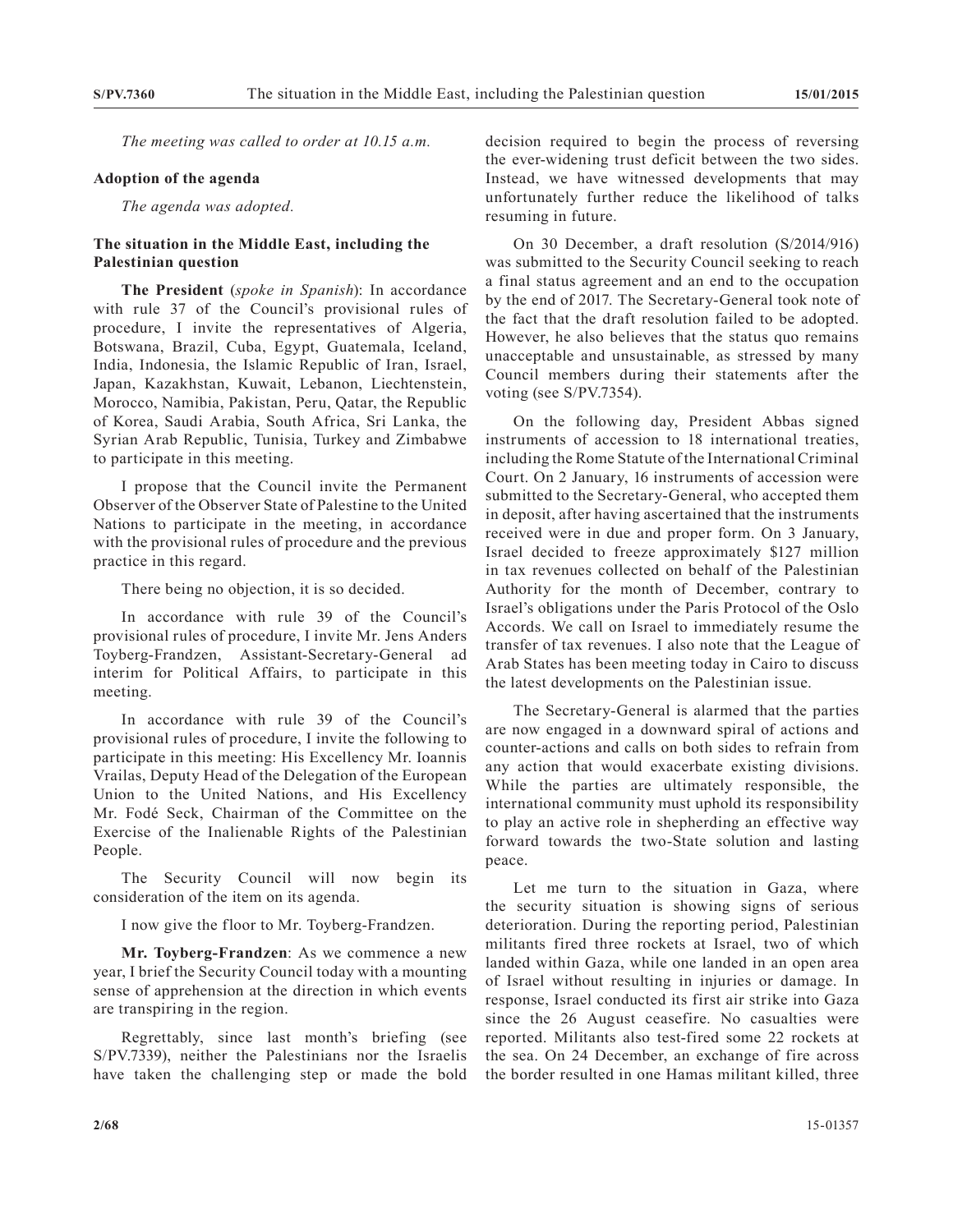Palestinian civilians injured and one member of the Israel Defense Forces injured.

As we have consistently warned, the Strip is balancing on a tightrope that will continue to fray unless a number of critical issues, many of which are political, are tackled with both determination and a heightened sense of urgency. One of the most critical issues is the outstanding payment of salaries to Gaza employees. In late October 2014, the United Nations facilitated a one-time humanitarian payment to help temporarily address the matter. However, worryingly, there has been no progress on the issue, which is once again threatening stability in Gaza. On 14 January, dozens of former Gaza employees disrupted the weekly Cabinet meeting of the Government of National Consensus, demanding their salaries.

In addition to the salary payment issue, since the most recent briefing by the Special Coordinator for the Middle East Peace Process (see S/PV.7339), a number of other grave issues remain unaddressed, and the status quo is very much in place. Reconstruction is not happening at the required scale and will not be achievable without some tangible progress on a number of key issues.

After almost five months, the ceasefire agreement between Israel and the Palestinians of Gaza remains perilously fragile, and there are no indications that a return to talks under Egyptian auspices is on the immediate horizon. The Palestinian factions have unfortunately failed to overcome their divisions and agree on a united path for the Palestinian people. Further, the Government of National Consensus has not yet taken control over the civil and security institutions or the border crossings in Gaza, and there has still been no progress on civil service reform. In addition, once again Gaza is facing critical energy shortages, the severity of which is being compounded by the harsh winter conditions.

As has been repeatedly emphasized, the Gaza reconstruction mechanism is temporary and is not a substitute for the lifting of all closures on Gaza, as laid out in resolution 1860 (2009). While the mechanism has started to provide some much-needed relief to the people of Gaza, its ongoing implementation is being made increasingly difficult by the failure to address the critical issues I have just outlined.

Despite these unfavourable circumstances, I can report some positive news with regard to the implementation of the mechanism. Operations have scaled up significantly since mid-December. As of 11 January, over 38,000 individuals requiring construction material for shelter repairs have been cleared to procure materials under the mechanism; that number is well beyond the 25,000 figure predicted for the end of December in our most recent briefing (see S/PV.7339). Furthermore, over 23,000 individuals have procured construction materials. Ultimately, over 100,000 individuals are expected to access construction materials for shelter repairs through the mechanism. Large-scale projects are also now being initiated.

These developments, while positive, must be viewed in the broader, more troubling context of Gaza's overall reconstruction process. Up to 100,000 families are living in houses that have sustained varying degrees of damage, while 18 school buildings belonging to the United Nations Relief and Works Agency for Palestine Refugees in the Near East continue to serve as collective centres for some 15,500 internally displaced persons. Obtaining the necessary financial resources to allow Palestinians in Gaza to procure materials continues to be a monumental challenge for the majority of those in need.

Most pressingly, donors have largely failed to fulfil their pledges three months after the Cairo conference. This has severely handicapped the ability of the Government of Palestine, the United Nations and other development actors on the ground to make significant progress on recovery and reconstruction work. The importance of donors urgently meeting their pledges cannot be overstated.

Inflammatory criticism of the United Nations for its role in facilitating a temporary agreement between the Palestinian Government of National Consensus and Israel to open crossings for the import at the required scale of construction material, while also taking account of Israel's legitimate security concerns, is unhelpful. It could affect the United Nations ability to continue supporting the mechanism. The United Nations remains committed to doing all that it can to facilitate resolutions of the problems, but parties responsible for the delays need to be fully engaged as well. The stark reality of the situation demands a resolute approach on the part of all those engaged in Gaza's reconstruction — a daunting task under any circumstances.

I also encourage the Egyptian authorities to reopen the Rafah crossing, while taking into account Egypt's legitimate security concerns. Humanitarian concerns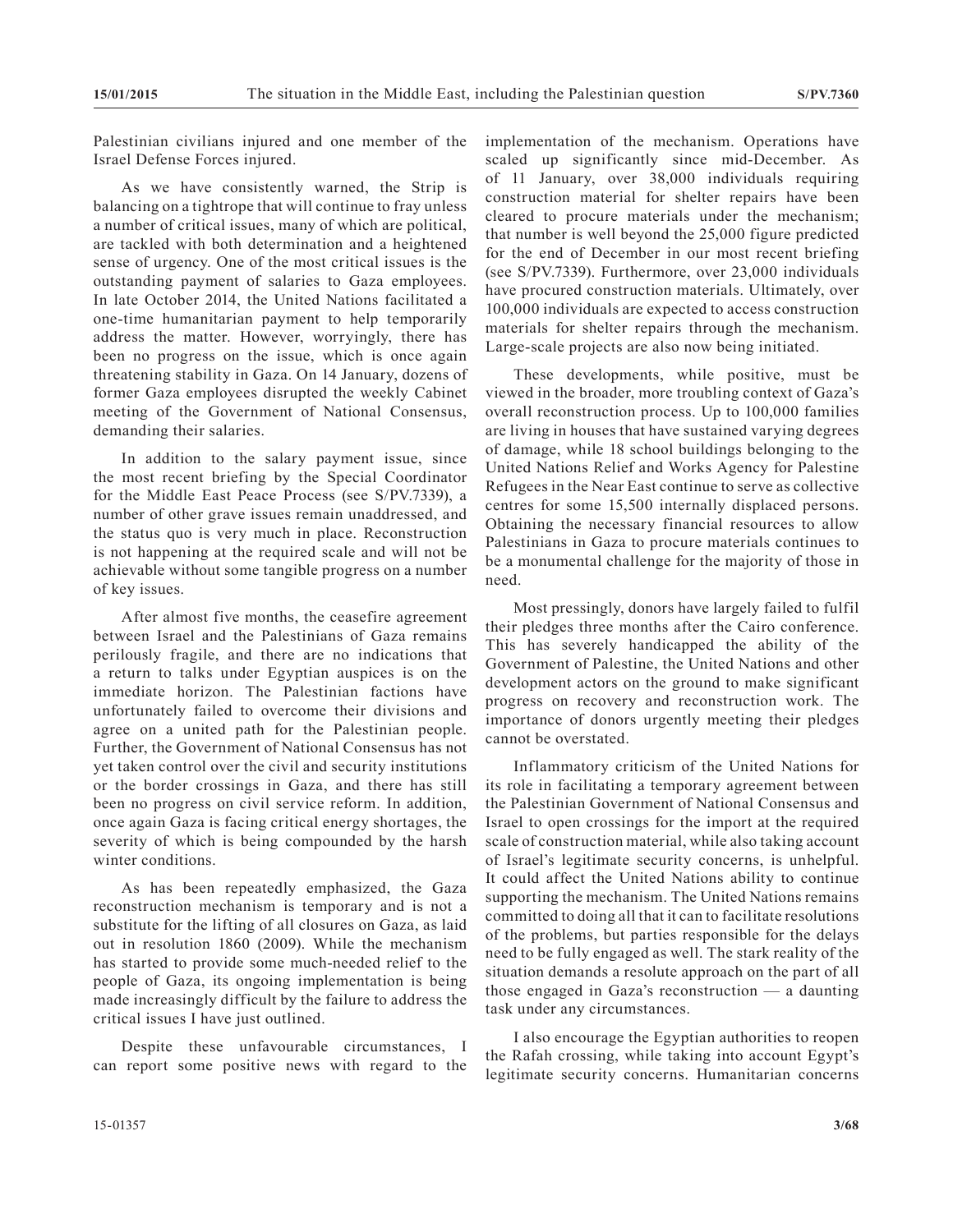are growing, with around 17,000 registered people, including patients, waiting to exit Gaza, in addition to 37,000 others who wish to exit Gaza.

Meanwhile, violence is continuing in the occupied West Bank, including East Jerusalem. As of 12 January, Israeli security forces conducted some 390 searchand-arrest operations during the reporting period, resulting in the arrest of at least 500 Palestinians. Two Palestinians, including a teenager, were shot and killed by Israeli security forces, and 145 Palestinians, including 60 children and 4 women, were injured during security operations. Palestinians injured three Israeli security personnel, including one during violent protests. Overall, in 2014 Israeli forces killed 54 Palestinians and injured some 5,800 in the West Bank — the largest number of injuries recorded in a single year since 2005 and the largest number of fatalities since 2007. During the same period, Palestinian attacks resulted in 15 Israeli fatalities and some 270 Israeli injuries in the West Bank and Israel, which is the largest number of injuries recorded in a single year since 2006 and the largest number of fatalities since 2008.

Daily clashes continued to take place between Palestinians and Israeli settlers during the reporting period, resulting in two Palestinians, including one child, being injured. Settlers also reportedly damaged some 5,000 Palestinian olive tree saplings, while Palestinians injured nine Israelis in the West Bank, including three children and two women. The demolition of Palestinian structures in the occupied West Bank, including East Jerusalem, continued during the reporting period. A total of 60 structures, including 17 residences, were demolished, leading to the displacement of some 47 Palestinians, including 16 children.

We are encouraged by the Israeli Supreme Court's decision of 25 December ordering the evacuation and demolition of Amona, the largest settlement outpost in the West Bank, within two years, and look forward to the swift execution of that judgment. The United Nations reiterates its call on the Israeli authorities to freeze and reverse all settlement activities in the occupied territory.

Before closing, let me say a few words about Syria and Lebanon.

On Syria, separate consultations continued with the Syrian parties and a wide range of interlocutors inside and outside Syria on the parameters of the freeze, starting with Aleppo city. The Special Envoy and his Deputy intend to return to Syria in the coming days to pursue the discussions that were launched in mid-December with the Government of Syria on implementation before being able to brief the Council on progress achieved. In the meantime, the Office of the Special Envoy is closely following developments relating to the Cairo and Moscow forum meetings, as well as related developments with the opposition.

In Lebanon, the dialogue between the Future Movement and Hizbullah, facilitated by Speaker Berri, started on 23 December. Two rounds of talks have now taken place aimed at calming sectarian tensions and helping to resolve the deadlock over the election of a new president. Efforts are also ongoing to initiate talks between the leaders of the two largest Christian parties, Samir Geagea and Michel Aoun. We welcome and encourage dialogue among the parties in Lebanon aimed at easing tensions, addressing security threats and contributing to stability. We hope that these processes will facilitate at the earliest the election of a new president, which is long overdue.

The Lebanese Armed Forces continue efforts to secure the border with Syria. On 26 December, they killed three gunmen attempting to infiltrate near Arsal. Twenty-five Lebanese Army and security personnel remain in the captivity of the Al-Nusra Front and the Islamic State in Iraq and the Levant. On 10 January, the Al-Nusra Front claimed responsibility for the double suicide bombing in the Alawite neighbourhood of Jabal Mohsen in Tripoli, which killed 9 people and injured over 35 others. Council members have condemned this new terrorist attack in the strongest terms. There are now over 1.1 million Syrian refugees registered in Lebanon. On 5 January, new procedures were formally introduced at entry points on the Lebanese border with Syria — a consequence of which was a restriction on the entry of refugees, except for extreme humanitarian cases.

The area of operations of the United Nations Interim Force in Lebaon (UNIFIL) remained generally calm, as both Lebanon and Israel continued to cooperate with UNIFIL through its liaison and coordination arrangements, and demonstrated their continued commitment to the cessation of hostilities and to the stability along the Blue Line in accordance with resolution 1701 (2006). In a letter dated 12 December, Israel communicated to the Council concerns about media reports about Hizbullah's military capability. It is worth reiterating that resolution 1701 (2006) calls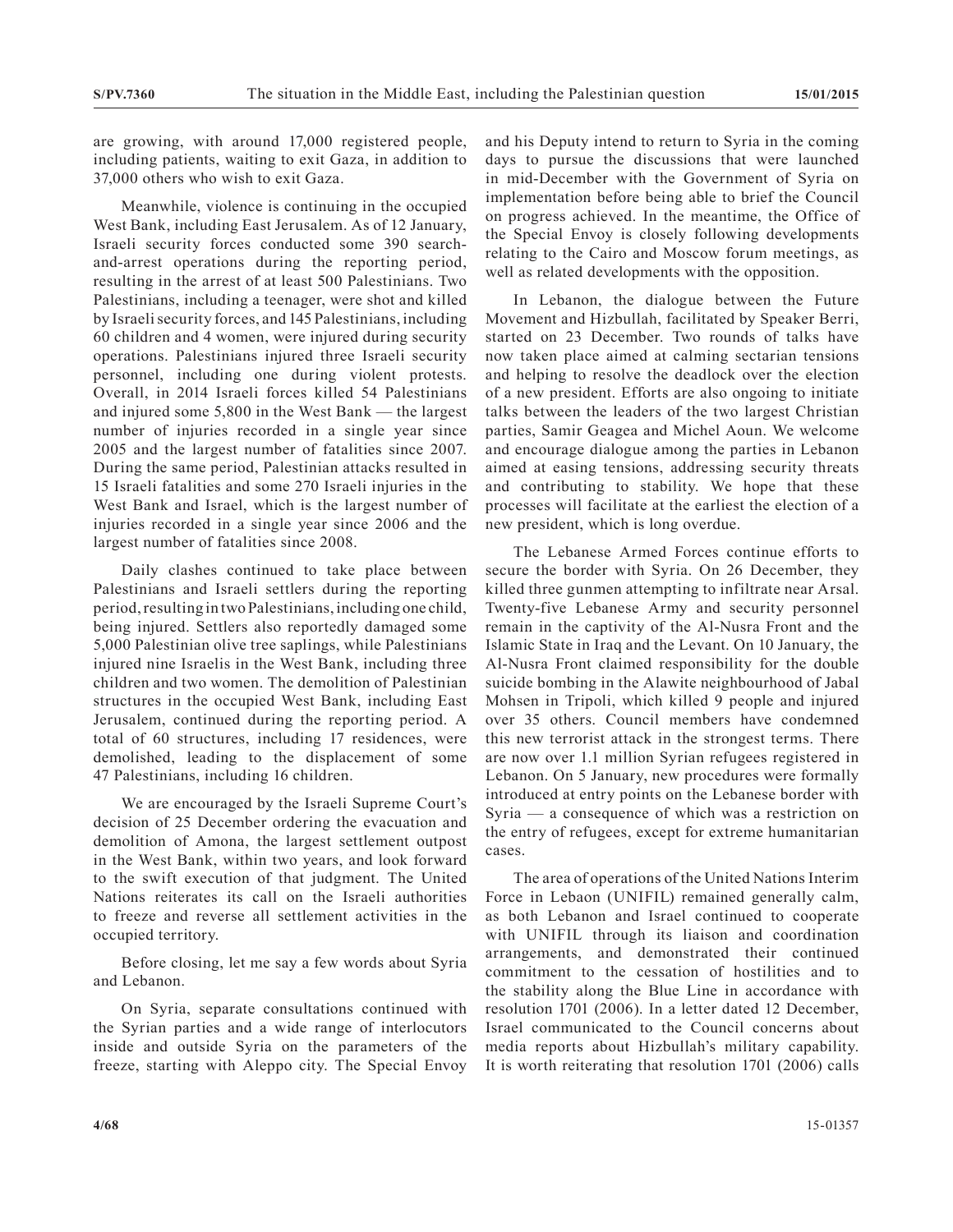for the disarmament of all Lebanese and non-Lebanese militants.

Israeli violations of Lebanese airspace continued on an almost daily basis, as also regularly reported by Lebanon to the Council. In accordance with resolution 1701 (2006), it is also worth reiterating the calls on Israel to cease its overflights of Lebanese airspace.

In conclusion, the Israeli-Palestinian conflict is now entering unchartered territory, which, lamentably, seems to have dashed any immediate hope for a return to peace talks. We should be under no illusions about the perils that this new chapter may entail. The increasingly antagonistic and virulent nature of the discourse between the two sides should be cause for serious concern among those seeking to foster an environment conducive to a return to constructive dialogue.

The failure of the parties to take the steps necessary to overcome their mutual distrust has contributed to bringing us to this precarious phase. It is now up to both sides to determine their respective courses of action moving forward. I urge Palestinians and Israelis to plot a course that ultimately leads to a negotiated resolution of the conflict on the basis of a two-state solution in which Israel and Palestine live side by side in peace and security. The alternative is fraught with unknown hazards that may be irreversible.

**The President** (*spoke in Spanish*): I thank Mr. Toyberg-Frandzen for his important briefing to the Council.

I now give the floor to the Permanent Observer of the Observer State of Palestine.

**Mr. Mansour** (Palestine): On behalf of the State of Palestine, I congratulate the friendly country of Chile on its presidency of the Security Council and wish it every success in steering the important agenda of work. We are confident in its able leadership. We also welcome you, Mr. Heraldo Muñoz, Minister for Foreign Affairs of Chile, to preside over today's important debate. I also express our appreciation to the delegation of Chad for its honourable and capable stewardship of the Council in December. Allow me also to thank Assistant Secretary-General ad interim Toyberg-Frandzen for his briefing this morning.

I also extend the warm congratulations of the State of Palestine to the new members of the Security Council — the friendly countries of Angola,

Malaysia, New Zealand, Spain and the Bolivarian Republic of Venezuela — as they assume their solemn responsibilities to uphold the Council's Charter duties, its resolutions and international law. We pledge to them, as to all the members of the Council, our full support and cooperation, and express confidence in their principled service on the Council.

We return to the Security Council after its failure, once again, to uphold its duties vis-à-vis the Palestine question and to genuinely contribute to the efforts to resolve the Israeli-Palestinian conflict and forge a credible path for peace. We regret that the Council as a whole was unable to rise to the occasion, even as the situation is acknowledged by all to be completely unsustainable and to constitute a threat to peace and security in the Middle East and globally.

The draft resolution (S/2014/916) that was presented to the Security Council by Jordan on behalf of the Arab Group was in substance fully consistent with the demands made in previous resolutions. Those resolutions continue to be flagrantly violated by Israel, the occupying Power, and the Council continues to allow that to occur without consequence. While the draft resolution met with strong resistance, the reality is that the elements it contained are essential for achieving a just peace and have been unanimously supported by the international community for decades.

That includes, inter alia, the reaffirmation of parameters based on the relevant Security Council resolutions, the Madrid principles and the Arab Peace Initiative; the calls for the withdrawal of Israel from the Palestinian territory occupied since 1967, including East Jerusalem, and for bringing an end to the occupation in all manifestations, including the illegal settlement enterprise, for the achievement of the two-State solution on the basis of the pre-1967 borders; and the call for a just solution to the Palestine refugee question based on resolution 194 (III) and the Arab Peace Initiative. The draft resolution also rightly set a deadline for an end to the Israeli occupation, an objective that cannot be logically rejected by anyone, and rightly called for an international conference as the starting point and framework for any negotiations forward, recognizing the failure of the negotiations for more than 20 years and also the need for clear responsibilities of major stakeholders in shepherding the effort.

That initiative was intended to revitalize the international consensus and efforts for a just solution and to open doors for peace through such a new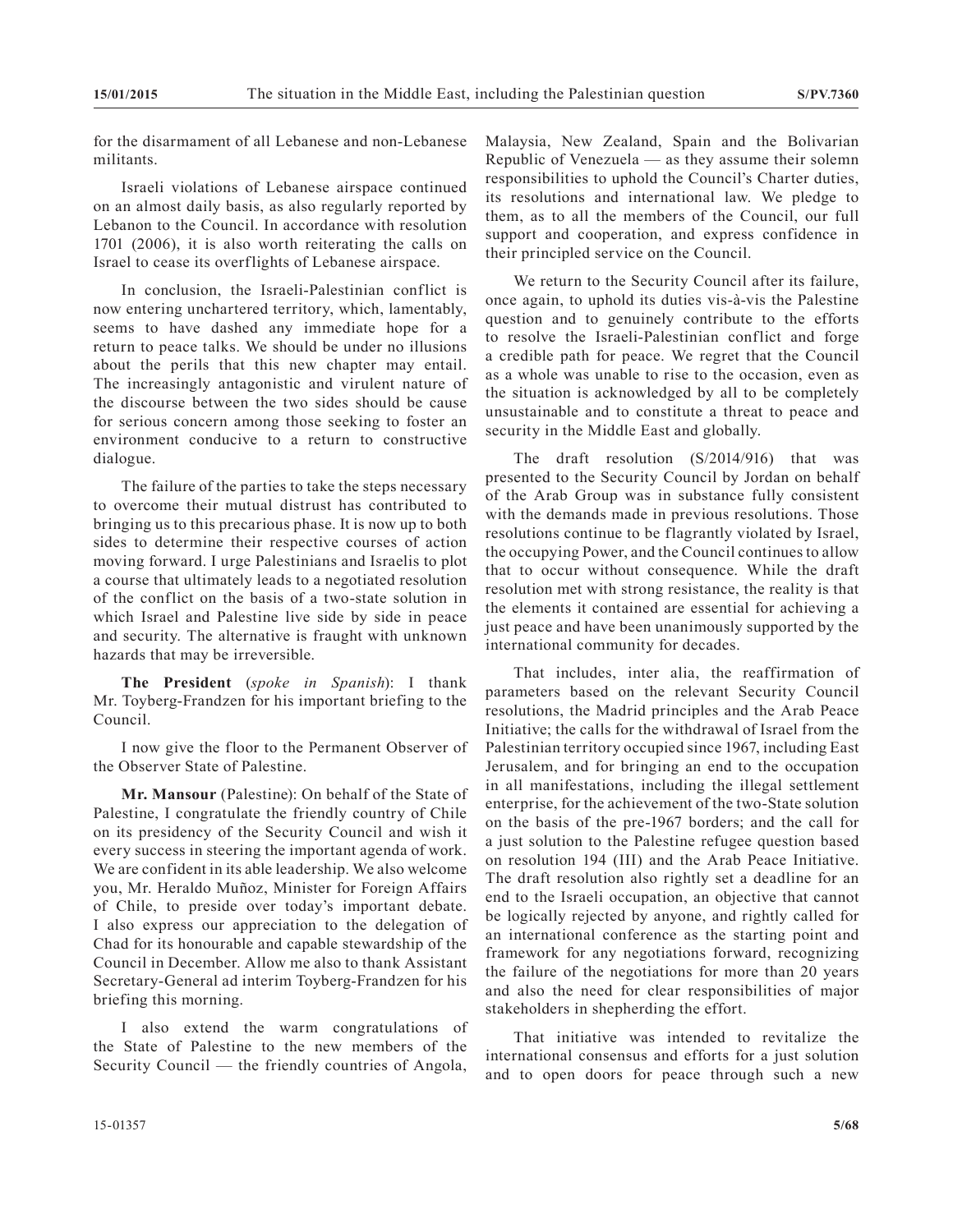mechanism and clarity on the parameters of a peaceful solution and the end goals. Yet it was illogically treated as a confrontational and irrational effort and, regrettably, obstructed.

In spite of that setback, we will continue to approach the Security Council. We are determined in our pursuit of this peaceful, political, diplomatic and legal path towards the realization of the inalienable rights of the Palestinian people and their legitimate national aspirations and the achievement of a just, lasting and comprehensive peace. Those goals are shared by the international community. This principal organ of the United Nations should not be absolved of its responsibilities in that regard.

How could we cease our appeals to the Security Council as long as the Israeli occupation of our land, and the endless crises and human suffering it causes, continues? How could we cease our calls for international support and action while our people continue to be denied their freedom and liberty — continue to be brutally oppressed — and this historic injustice persists? As we sit here in the Council Chamber, the situation is deteriorating and becoming more fragile and volatile by the day, while a peaceful solution remains elusive due to a lack of political will and the intransigence of Israel, which carries on with blatant impunity with zero accountability.

In the Holy City of Jerusalem, tensions are raging as Israeli violations and crimes push the situation to a precipice. Every day we are witness to Israel's rapid settlement colonization, altering the City's demography and character and further surrounding and isolating it; heavy-handed raids and repression of the Palestinian civilian population; vicious "price tag" attacks by Israeli settlers, who continue to harass and assault Palestinians and seize Palestinian homes, with the full backing of the Government; and ongoing provocations and incitement by Israeli politicians and religious leaders, along with other Jewish extremists who continue to raid and defile holy sites, including the Al-Aqsa Mosque compound, and to attack worshippers and other civilians in violent rampages of hatred, discrimination and superiority. The rising fury and despair in occupied East Jerusalem constitutes an extremely toxic situation that could erupt at any moment, including in the form of religious conflict.

In the rest of the West Bank, Israel also continues its illegal settlement activities — doing the exact opposite of what is required to end this insidious occupation. Israel has totally undermined the two-State solution for peace by constructing settlements, expropriating land, building the wall, demolishing homes and displacing civilians, in grave breach of the Fourth Geneva Convention and in flagrant contempt of the global demands to stop that illegal campaign. Settlers also continue to terrorize and torment Palestinian civilians and to wreak havoc and destruction. Military raids and arrests and detentions continue, day and night, with more than 6,800 Palestinians, including children, women and elected officials, now imprisoned by Israel under dire conditions. Israel has yet to be held accountable for all those grave crimes.

The humanitarian disaster wilfully and wantonly inflicted by Israel, the occupying Power, in the Gaza Strip last summer is worsening beyond comprehension. The illegal Israeli blockade, delays in reconstruction, a fuel and water crisis and fierce winter storms are compounding the unimaginable suffering of the Palestinian civilian population and further exposing the lasting impact of the crimes perpetrated by the Israeli occupying forces. Massive flooding has further displaced civilians, in addition to the 110,000 people displaced following Israel's destruction of their homes and neighbourhoods. In the bitter cold, families continue to shelter in United Nations Relief and Works Agency for Palestine Refugees in the Near East (UNRWA) schools, in makeshift homes and even in the ruins and rubble of what remains of their homes, where they struggle to survive with minimal food, water, sanitation and other human necessities.

Despite the obstruction and collective punishment caused by the Israeli blockade, the Palestinian Government of National Consensus, under the leadership of President Mahmoud Abbas and Prime Minister Rami Hamdallah, continues its efforts to advance reconstruction and tend to the needs of our people in Gaza. However, it must be recognized that the massive scope and scale of this disaster, on both the human and the physical levels, would present a formidable challenge to even the strongest and most capable Government.

We call on the international community to demand that Israel immediately end its blockade of the Gaza Strip and allow for unimpeded humanitarian access, the movement of persons into and out of Gaza, the entry of all necessary supplies, including construction materials and exports, and that it honour pledges to support reconstruction. Without that, it will be next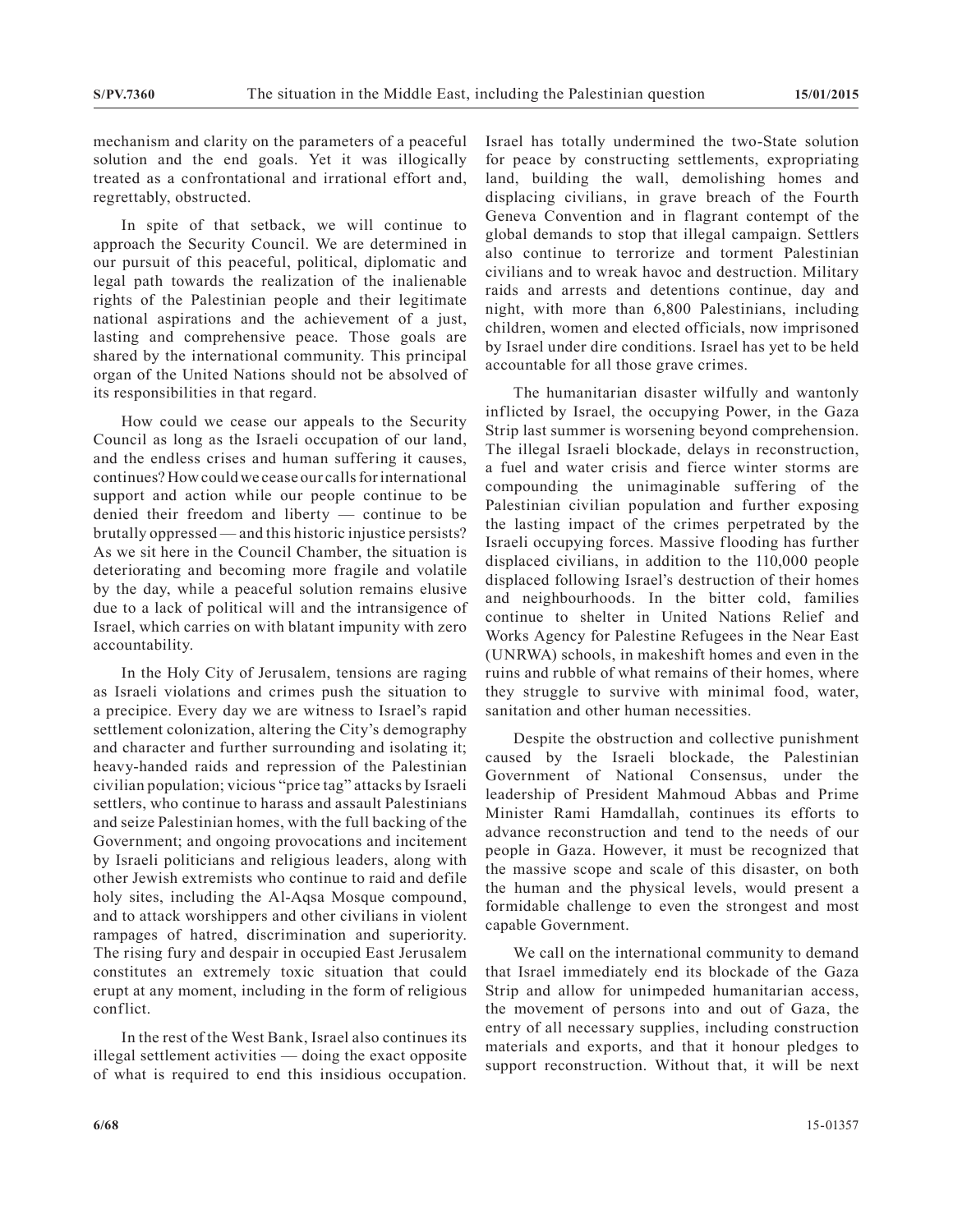to impossible to address urgent humanitarian needs, rebuild Gaza, ease the isolation and trauma of our people there or revive any semblance of an economy.

In addition to the brutalization and collective punishment of our people and the colonization of our land, Israel, the occupying Power, is again withholding Palestinian tax revenues, in a blatant act of reprisal and theft of Palestinian funds. This kind of retribution has been condemned by the international community before and should be once again. The international community should demand that Israel release our tax revenues, which are vital to the functioning of Government institutions, including for education, health, security, sanitation and social welfare services. Such vulgar and illegal behaviour by Israel should not be tolerated or excused, for it can only encourage its contempt for the law and impunity.

In that regard, it must be clearly stated: the recent accessions by the State of Palestine to international conventions and treaties, including the Rome Statute of the International Criminal Court (ICC), are legal, peaceful steps that should be welcomed by the international community. There should be no doubt about Palestine's commitment to international law and peace. Palestine should not be punished for that proven commitment. To do so is wrong and perverse, and no rational, law-abiding and peaceful person or country can condone it.

We are compelled to remind the international community that there is no symmetry or balance in this conflict. There is an occupier imposing and entrenching a nearly half-century-long military occupation in the most vicious, lethal and destructive ways. And there is an occupied people seeking their liberty, rights and justice through peaceful, political and legal means despite the oppression and crimes they have been mercilessly subjected to for decades.

It defies logic, and of course the law, to excuse and absolve the violator — Israel, the occupying Power — of any culpability, instead threatening and punishing those — the Palestinian people — who are merely seeking their human rights, foremost their right to be free and independent.

We therefore express appreciation for the statements issued by Governments, intergovernmental organizations and human rights groups in support of Palestine's accessions and against Israeli reprisals. We are also grateful for the principled statement, on

7 January, by the President of the Assembly of States Parties to the Rome Statute, Mr. Sidiki Kaba, who welcomed the deposit by the State of Palestine of the instruments of accession to the Rome Statute and stressed that

"Each ratification of the Rome Statute constitutes welcome progress towards its universality. I call on all members of the United Nations to join this permanent and independent system of international justice to fight against impunity and prevent the most serious crimes under international law."

The State of Palestine responded in a positive way to that call, and I am proud to say that we will be the one hundred and twenty-third member State of the Rome Statute.

While recognizing the many serious threats and problems in our world, we must conclude by asking how the international community can allow the Security Council to remain paralysed, while the Palestinian-Israeli conflict continues to burn, inflaming tensions and further destabilizing the situation in an already volatile region? How long can the international community stand aside while this injustice continues and the Palestinian people continue to be denied their rights and freedoms, the same rights and freedoms so staunchly defended everywhere else around the world?

We can no longer wait. After nearly seven decades of Al-Nakba and nearly five decades of occupation, we can no longer accept being told to wait for the fulfillment of our rights. The Palestinian people and leadership have been more than patient, more than reasonable and more than steadfast. History will clearly attest to that resolve in the face of such grave injustice.

Neither can we continue to accept being told to wait to seek accountability for Israeli violations against our people. This is based on our firm conviction that accountability and compelling respect for the law are crucial to deterring further crimes against our people, making the Israeli occupation too costly, hastening an end to this tragic conflict and realizing justice and peace.

The focus now must be on implementing the law and ensuring responsibility for the gross human rights violations, breaches of humanitarian law war crimes that have been perpetrated, rather than on punitive measures meant to exact retribution for a commitment to international law. The focus must be on ending this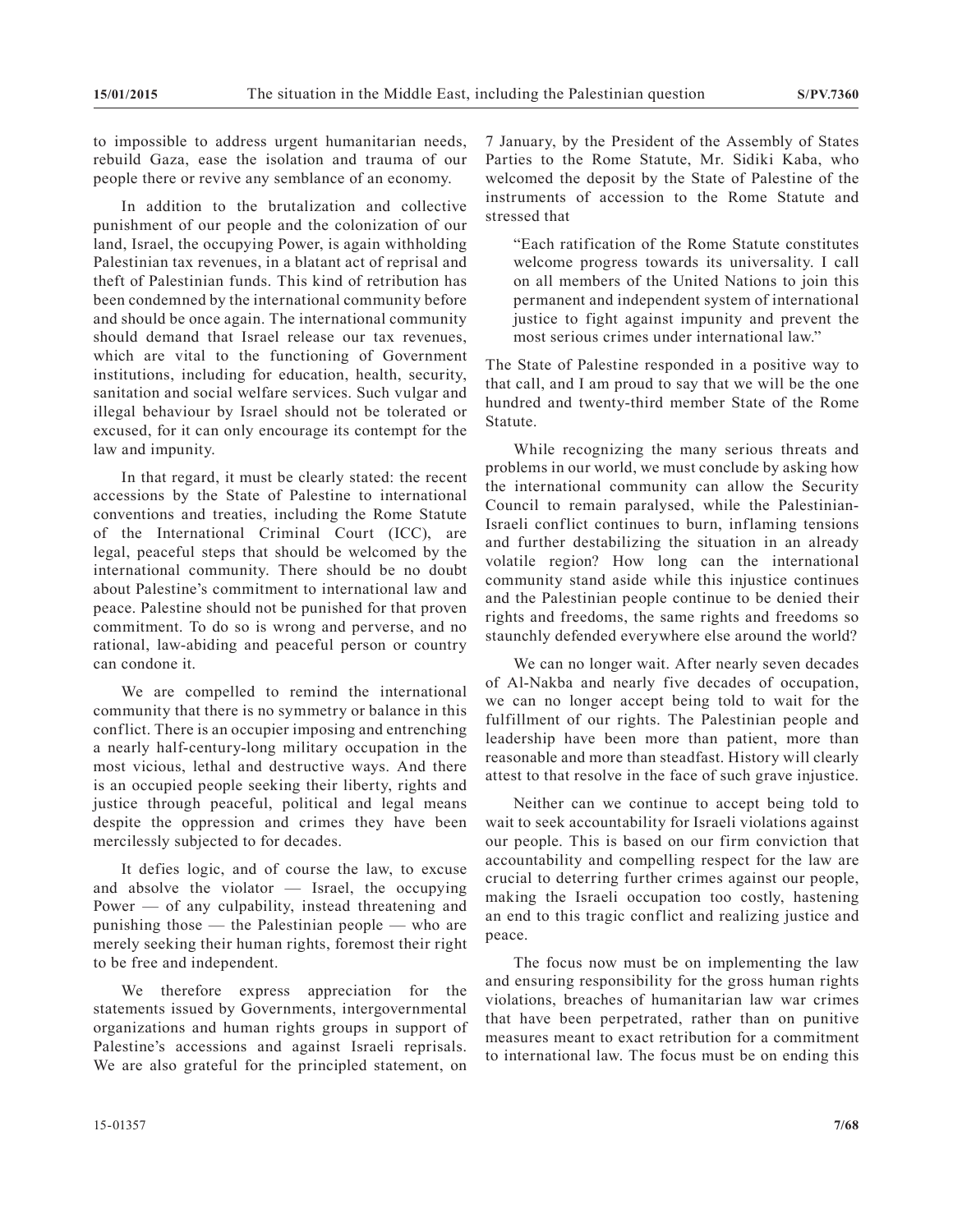illegitimate, belligerent, colonial Israeli occupation in all its manifestations and realizing the international consensus for a peaceful solution.

We will thus continue to reject all of the irrational arguments against our peaceful, nonviolent, political, diplomatic and legal endeavours and will continue on this path for justice and peace. At the same time, we will persist in our appeals to all peace-loving countries and peoples to continue their principled solidarity and support in this effort to uphold international law and to realize the rights of the Palestinian people. These include self-determination in their independent State of Palestine, with East Jerusalem as its capital, and just solutions for all core issues, including the plight of the Palestine refugees, based on the relevant resolutions and international law.

Despite the recent setback in the Council, we are hopeful and confident that this global support and solidarity, as well as the needed political and moral responsibility, will be forthcoming, extending the spirit and momentum of the International Year of Solidarity with the Palestinian People, towards the attainment of the just, lasting and comprehensive peace we have so long been seeking.

# **The President** (*spoke in Spanish*): I now give the floor to the representative of Israel.

**Mr. Prosor** (Israel): I congratulate Chile for its able stewardship of the Security Council this month. I thank Foreign Minister Heraldo Muñoz for being here today to preside over this session. Allow me to take this opportunity to congratulate the new non-permanent members of the Security Council: Angola, Malaysia, New Zealand, Spain, and Venezuela. I welcome them and wish them good luck. They will need every bit of it.

I cannot begin without addressing the tragic events that took place in France last week in which radical Islamists launched an attack against our way of life. The slogan of the French Republic is Liberté, Égalité, Fraternité-Liberty, Equality, and Brotherhood. These are the very values that are being attacked. The terrorists who stormed the offices of *Charlie Hebdo* attacked liberty and the right of every person to express himself or herself. The terrorist who targeted Jews in a kosher grocery store attacked equality: the idea that every person, no matter his faith, is equal. By aiming their attacks at innocent civilians, the terrorists also attacked brotherhood: the bonds of our shared humanity.

The world responded in force. "Je suis Charlie" and "Je suis juif" became rallying calls to defend our way of life. Millions of people took to the streets of Paris, and tens of thousands of people from Boston to Brussels to Buenos Aires rallied to honour the 17 victims who were murdered. Just as we stood united on the streets, we must remain united in our commitment to uphold freedom.

Make no mistake. Freedom is under attack throughout the world. We see it in Nigeria, where innocent people were cut down by gunfire and a ten-year-old girl was strapped into a suicide vest and sent into a crowded market. We see it in Pakistan, where children were gunned down as they sat in their classrooms. We see it in Syria and Iraq, where journalists are savagely murdered. We see it in Saudi Arabia, where a blogger was sentenced to 1,000 lashes for running a website promoting free speech. And, we see it in Iran, where 15 people were executed on New Year's Day. A war is being waged against human dignity and human rights, and we must fight back. Standing united with courage and conviction, we can turn back the tide of violent extremism and safeguard the values that we all cherish.

Israel has been fighting to defend its values since its establishment. Surrounded by extremist groups committed to our destruction, we have been forced to fight wars and endure wave after wave of terrorism. We have buried too many sons and daughters and shed too many tears, but we have never abandoned the dream of peace.

In 1967, eight Arab Heads of State attended a summit in Khartoum to formulate the policies of the Arab States in the conflict with Israel. They emerged with their famous three `no's': no negotiations, no recognition of Israel, and no peace. Even when it seemed impossible, Israel continued to strive for peace.

Egypt and Jordan came to understand that while we are not brothers in faith, we are brothers in fate, with a shared destiny in the Middle East. Today, other Arab nations in our region also recognize that radical Islamists are not just a threat to Israel, but they are a threat to their own stability and existence. Egypt and Jordan abandoned the three `no's' and made peace with Israel.

The Palestinians, however, are chained to the past. Weighed down by resentment and bound in hatred, the Palestinian leadership refuses to abandon the rhetoric and seek reconciliation. Decades after other Arab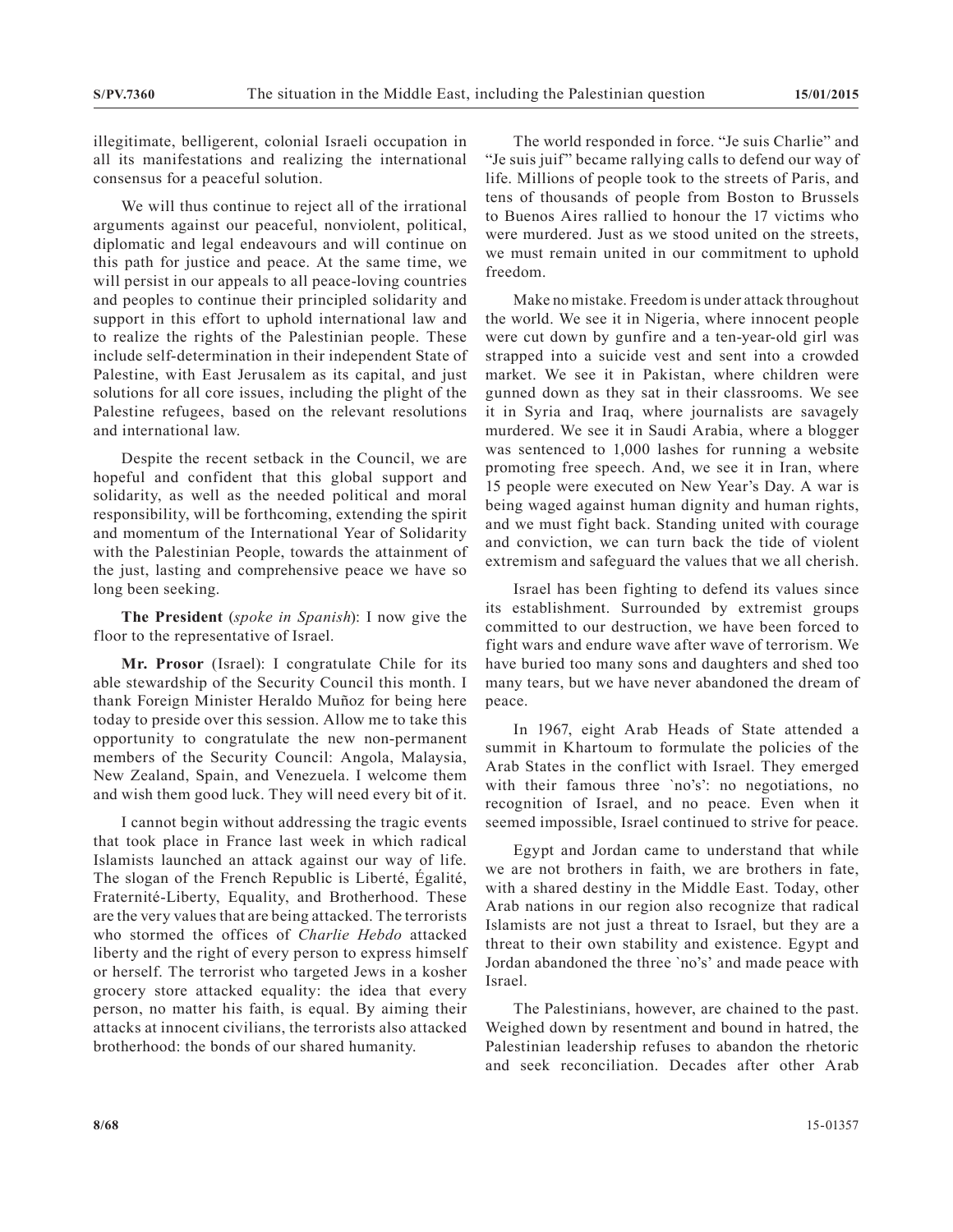nations sought to end our conflict, the Palestinian leadership remains committed to the three no's. It will not negotiate, it will not recognize Israel as the nation state of the Jewish people, and it will not make peace.

The Palestinian leadership has said no to negotiations. The Palestinians are under the impression that the United Nations is their personal vending machine: they can insert grievances and dispense claims against Israel at will. Ever since the United Nations voted to accept the Palestinians as a non-member observer State in 2012, the Palestinians have discovered that the United Nations is the gift that keeps on giving. This institution gives and gives and does not expect anything in return.

When it comes to making New Year's resolutions, I can assure you that the Palestinian resolution imposing terms for a peace deal was not what we had in mind. I would be hard-pressed to conceive of a more biased proposal. It did not address Israel's long-term security needs. It did not demand an end to Palestinian terrorism, and it did not recognize Israel as the nation State of the Jewish people. All it did was impose an arbitrary one-year deadline that would have allowed the Palestinians to run out the clock and get a State without giving anything in return. You cannot wave a magic wand and hope that all of the critical issues such as borders, security arrangements, water allocation and the "claim of return" will magically be resolved.

Rather than engage in negotiations, President Abbas is cultivating impossible fantasies. In November, he told an Egyptian newspaper that millions of Palestinians wish to return, and he will not close the door to them. Demanding that millions of Palestinians flood the Jewish State is a euphemism — there is no other word for it — for the destruction of the State of Israel.

The proposals put forward in this Council dictate what Israel should do and the Palestinians should get. Aside from being deeply biased, the Council is indulging their delusions. Every nation that voted in favour of the Palestinian one-sided resolution encouraged them to continue what I would describe as a diplomatic triathlon: running away from negotiations, placing hurdles in the peace process, and cycling towards protracted conflict.

Some nations on this Council claim that they voted for the Palestinian resolution to encourage Israelis and Palestinians to resume peace negotiations. One Government even explained that it was trying to prevent the Palestinians from joining the International Criminal Court (ICC). Really? You do not have to be Inspector Clouseau to know that this is what the Palestinians wanted all along.

The international community endorsed a road map to peace, but the Palestinians have found every off-ramp and detour. They are looking for shortcuts and quick fixes where none exists, and in the process, they are politicizing another international body. It is extremely convenient that the Palestinian Authority has asked that the Court's jurisdiction to extend back to June 13, 2014. That is, surprisingly, the day after three Israeli teenagers were kidnapped and murdered by Palestinian terrorists. By choosing to go to the ICC, the Palestinians have reinforced the message that they are not interested in negotiating and they are not willing to compromise. The international community must stop encouraging this march of folly. It must tell the Palestinians that the claim of return is a nonstarter, make it clear that peace requires compromise and insist that they return to direct negotiations.

The Palestinian leadership has said, "no" to the recognition of Israel as the nation-State of the Jewish people. Israel is our historical homeland. When I walk the streets of Jerusalem, I am walking in the footsteps of our forefathers: Abraham, Isaac, and Jacob. When I stand at the Western Wall, I can feel thousands of years of Jewish prayers and dreams. When I traverse our small State, history comes alive. I see the valley where David battled Goliath, the hills where Isaiah prophesized about beating our swords into plowshares and the mountains where Elijah saw a vision of peace. Israel has been our land for 3,800 years, and we are here to stay.

Nothing can change the historical facts. Yet the Palestinian Authority has made a career of denying the facts. Here is a fact the Council members may not know. President Mahmoud Abbas is currently in his tenth year of a five year presidential term. He is willing to say anything and do anything to cling to power. Last year, the Palestinian Authority committed every form of diplomatic treachery. It abandoned peace talks, formed a Government with the Hamas terrorist group, awarded honours to convicted terrorists and broke its word by signing dozens of international conventions. Its leadership delivered a hate-fuelled speech against Israel here in the General Assembly, called for violent "Days of Rage" and urged Palestinians to prevent Jews from visiting the Temple Mount using "all means necessary".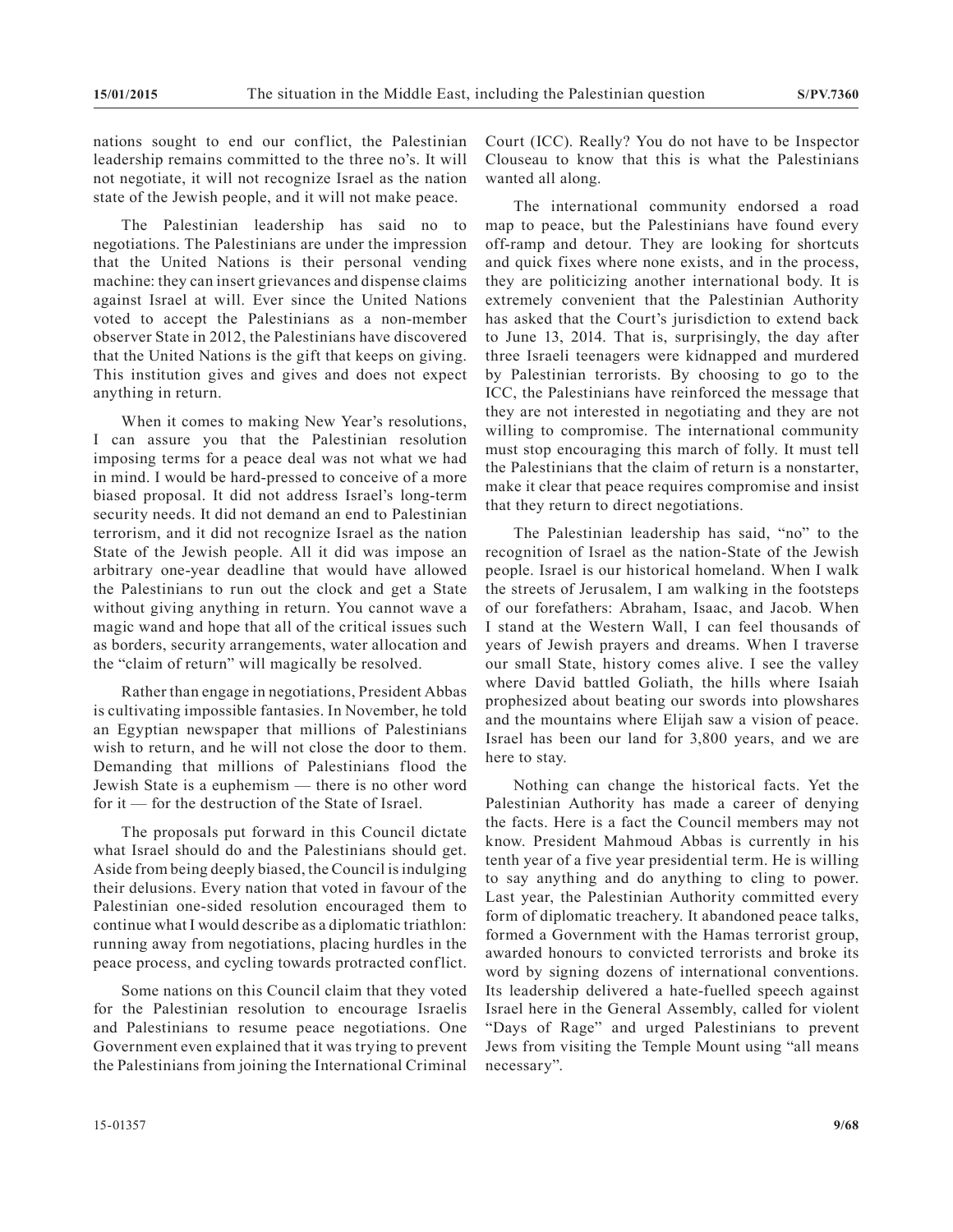The international community has not challenged the Palestinian leadership on any of these crimes. Instead, it is giving them a free pass and sending a message that they can incite violence that leads to terrorist attacks with impunity. The international community is literally letting them get away with murder. President Abbas's hateful speeches have sparked dozens of violent riots. Palestinian terrorists have shot and stabbed our citizens and driven their cars into crowds of pedestrians. The wave of terrorism shows no sign of abating. Just a few weeks ago, Palestinian terrorists threw a firebomb at a car carrying 11 year-old Ayala Shapira. The little girl suffered third-degree burns over much of her body and face. As we speak she is fighting for her life in hospital. Does that disgusting attack on a child not merit condemnation? Because I have not heard one — not from the Palestinian leadership nor from this Council.

The international community must demand more from the Palestinians. Make it clear that fostering a culture of hatred is unacceptable. Make it clear that there is no impunity for intolerance and send the message that the path to peace begins with the recognition of Israel as the nation-State of the Jewish people.

The Palestinian leadership has said "no", to peace. Israel is committed to peace. No one understands what is at stake more than we do, It is our cities and our citizens that terrorists are targeting. At Camp David in 2000 and again at Annapolis in 2008, Israeli leaders made far-reaching offers that could have led to the creation of a Palestinian State. Those offers were met by deliberate evasion, outright rejection and waves of terrorism. Israel has made concession after concession and received nothing in return.

Forging a lasting peace requires courage and political capital, and the Palestinian leadership is in short supply of both. The Palestinian Authority has no authority over the Gaza Strip. Hence it has no authority over nearly half of the territory and 40 per cent of the population it claims to represent, and it certainly has not demonstrated a willingness to assist the people of Gaza. When this Council tried to pass a resolution to speed up the delivery of construction materials into Gaza, the Palestinian President dragged his feet, obstructed the process and eventually abandoned the proposition altogether. The Palestinian Authority agreed to take responsibility for monitoring the crossings and then never showed up.

What about the Arab nations? The oil-rich Arab nations pledge funds, but the pipelines seem to have run dry. Israel, on the other hand, is taking meaningful steps to rebuild Gaza. The Palestinian Authority is missing in action. Its leadership could not even find the time to visit Gaza. They have left their people to suffer under the tyranny of Hamas. That terrorist organization sends teenagers to terrorist training camps, condones honour killings, punishes homosexuality with death and encourages public executions. Instead of condemning Hamas for its crimes, the Palestinian leadership formed a Government with a terrorist group that is more interested in tearing Israel down than building the Palestinian people up.

In December, Hamas celebrated its twentyseventh anniversary by burning effigies of Jews and parading trucks carrying long-range rockets through the streets of Gaza. At the celebration, Hamas military spokesman Abu Obeida publicly thanked Iran and Qatar for supplying the group with arms and support. Those rogue regimes have enabled Hamas and Fatah to commit countless war crimes. Over the summer, Hamas and Fatah terrorists fired rockets from mosques, stored weapons in schools run by the United Nations Relief and Works Agency for Palestine Refugees in the Near East, used Gaza hospitals as military headquarters and sent children to rooftops as human shields. The evidence is overwhelming, yet the international community has failed to hold the Palestinians to account.

Hamas is once again preparing to go on the offensive by rearming, rebuilding its terror infrastructure and reaffirming its commitment to waging war against Israel. It has tested and fired dozens of rockets, it is aggressively taxing its people to fund its terror enterprise, and it is stealing cement  $-$  I will repeat that; stealing cement — intended for humanitarian purposes to rebuild its terror tunnels.

I find it curious that many of those facts — not alleged facts, not reported facts, but real facts — were omitted from this morning's report. The great American statesman Daniel Patrick Moynihan once said, "Everyone is entitled to his own opinion, but not his own facts". This Council would be better served if it would be presented with more facts and fewer opinions in the monthly reports.

What has been the response from the international community? The more the Palestinian leadership says "no", the more "yes" votes it seems to garner in this institution. European nations claim to stand for human rights and civil liberties, but with every passing day I am given more reason to be a Euro-skeptic. Every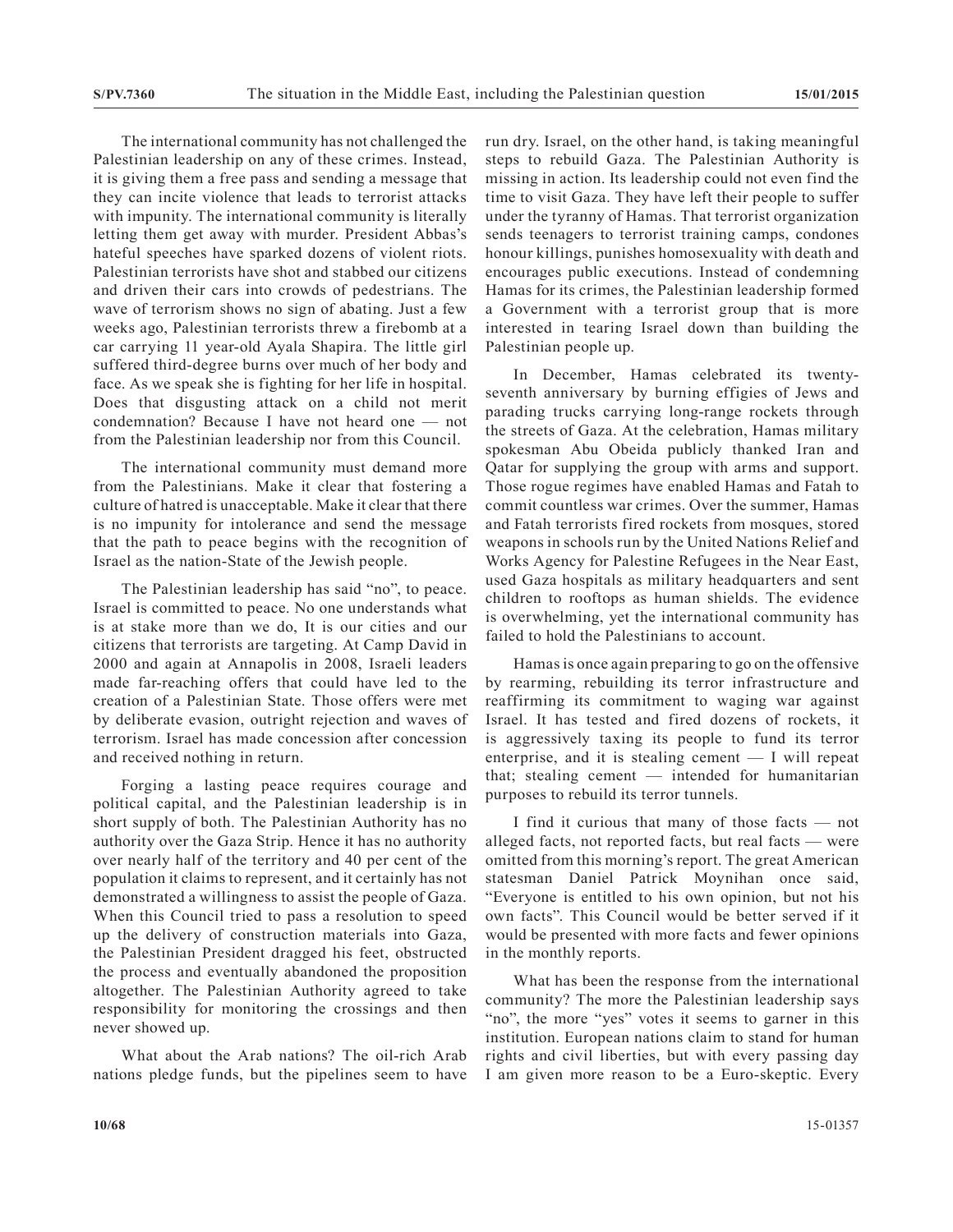European Union parliament that voted to prematurely recognize the Palestinian State was rewarding terrorism, and the decision by the Court of Justice of the European Union in Luxembourg to remove Hamas from its list of terrorist organizations was a victory for terrorism. The Court claimed the decision was simply a technical matter. Really? Well, I can tell you that there was nothing technical about the thousands of rockets that Hamas fired into Israel, or the innocent civilians that the group kidnapped and killed. No amount of Swiss chocolate, Belgian waffles or fine French wine can mask the unpleasant taste this leaves in our mouths. It is time for the nations that believe in liberty and democracy to stand with the only liberal democracy in the Middle East.

The results of unchecked extremism may have just arrived at Europe's doorstep, but we have been combatting radical groups since our establishment. Every day we confront Hamas in Gaza, the Islamic State of Iraq and the Levant in the north, Jihadi groups in the Sinai, and Hizbullah in southern Lebanon. Iran is bankrolling Hizbullah with \$200 million a year to wage war on its behalf. It is training terrorists and smuggling weapons in blatant violation of resolutions 1701 (2006) and 1747 (2007). Hizbullah has amassed well over 100,000 sophisticated missiles and rockets and senior Hizbullah officials regularly threaten to use them.

Last month a senior United Nations official declared that the United Nations Interim Force in Lebanon had "seen no evidence of unauthorized weapons or weapons transfers in its area of operations". Really? Clearly the United Nations has tuned out, because if it were tuned in to the news it would know that Hassan Nasrallah and other senior officials regularly boast about the size and sophistication of Hizbullah's arsenal. Hizbullah's Deputy Secretary General, Naim Qassem, was quoted in an Iranian newspaper as saying that Hizbullah was in possession of missiles with pinpoint accuracy, and that with the Islamic Republic's support it would be ready for any future war. The terror group even published a map showing the locations of their Fateh missiles in Lebanon and made the threat that they can strike anywhere in Israel. Hizbullah has the capabilities and it has made its intentions very clear. The threat to our region is real and it is imminent. The international community can no longer afford to ignore the warning signs. Israel will not stand idly by as Iran continues to arm its terrorist proxies. We will act to defend our citizens.

Winston Churchill once said that all the greatest things are simple, and many can be expressed in a single word, such as "freedom", "honour" and "hope". Israel stands for freedom and honour and hope. It is the only State in the Middle East that defends the right of all people to practice their religion as they choose. It is the only country in the region with a free press, free elections and free speech. It is the only country in the Middle East where women have presided over each of the three branches of Government. Israel is on the right side of the moral divide.

The question is, which side will the Security Council stand on? If it opposes terrorism and oppression, it must stand with the Middle East's only democracy. Tell the Palestinians that while we might have a territorial dispute, Israel's right to live in security is beyond dispute. Make it clear that unilateral actions are no substitute for meaningful dialogue. And send the message to the Palestinian leadership that they must say yes to the recognition of Israel as the nation State of the Jewish people, yes to direct negotiations and through that, yes to peace.

**The President** (*spoke in Spanish*): I shall now make a statement in my capacity as Minister for Foreign Affairs of Chile.

I welcome this opportunity to preside over this debate on the situation in the Middle East, including the question of Palestine. Chile is home to a large colony of people of Palestinian origin, the largest outside the Middle East, and a smaller but significant Jewish community that is fully integrated into Chilean society, living in peace and harmony. Chile recognized the State of Israel early on; in addition, it was one of the first South American countries to open a diplomatic presence in Ramallah. In January 2011, we recognized the State of Palestine and supported its full membership in UNESCO the same year. In 2012, Chile was a sponsor of the General Assembly resolution accepting Palestine as a United Nations non-member observer State (General Assembly resolution 67/19). We view those actions as a contribution to the peace process, strengthening the capacity of the Palestinian State and creating the conditions for better institution-building.

A little more than two decades after the Oslo Accords between the State of Israel and the Palestine Liberation Organization (PLO), those provisional dispositions have stood the test of time. Unfortunately, after years both of progress and too many setbacks in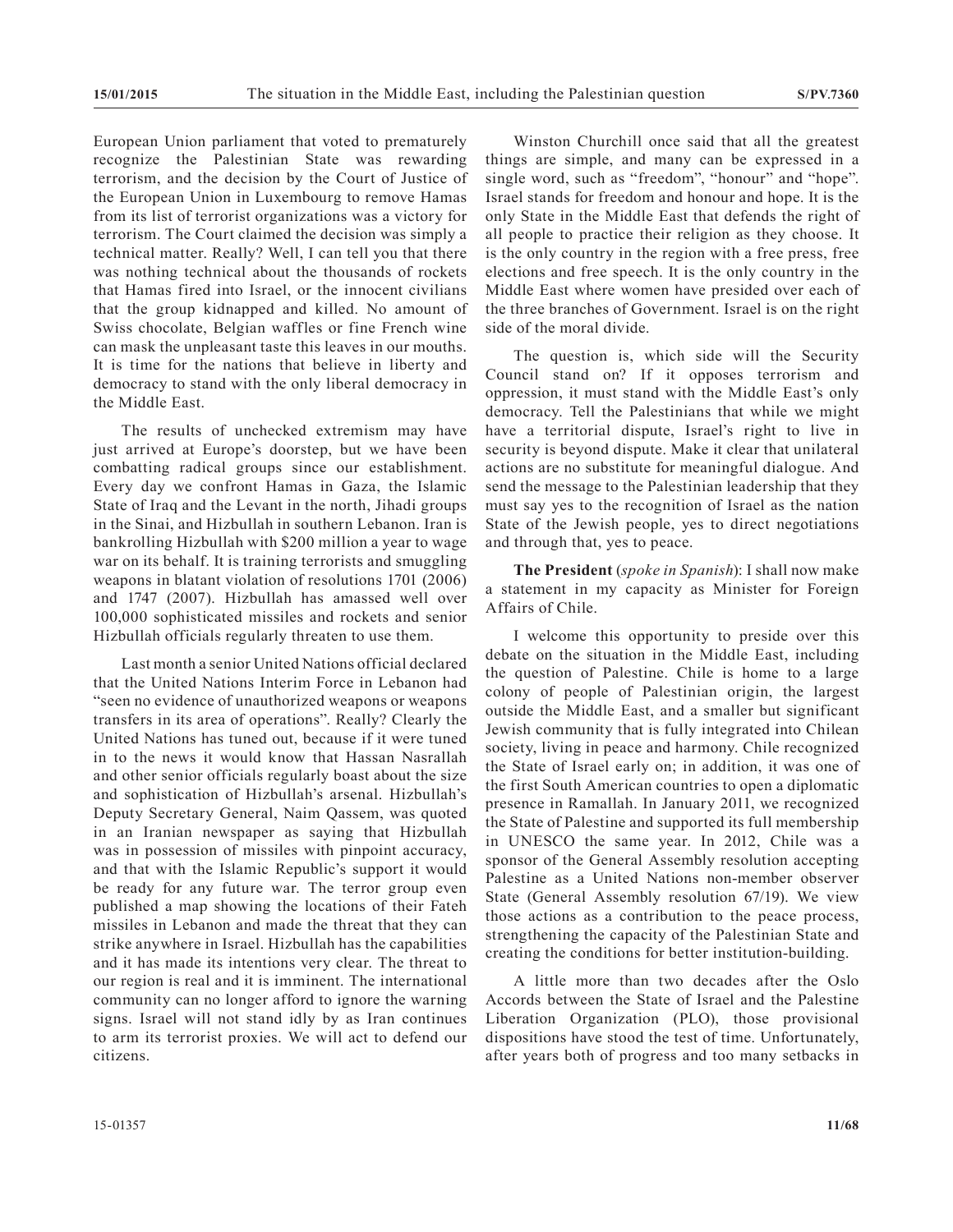the negotiations, a two-State solution — in accordance with United Nations resolutions and the terms of reference we are all familiar with on the establishment of an independent and sovereign Palestinian State, living in peace and security side by side with the State of Israel, within secure and internationally recognized borders — is still not a reality.

It is discouraging that, for the first time in all these years, there is no peace plan on the table. That sends an extremely negative political signal. In 2014, for the third time in six years, we witnessed new outbreaks of armed violence between factions in the Gaza Strip. We saw Hamas launching rockets indiscriminately against Israel's civilian population, and disproportionate military action against Palestinians, resulting in more than 2,000 deaths, mostly of women and children, and thousands of new internally displaced persons in an already saturated region. Chile has condemned all such actions threatening life, peace and security. The West Bank and East Jerusalem have also been the scene of tensions, fanning fears of a possible third intifada. This shows that the status quo is unsustainable. A new approach is needed, supported by at least a minimal degree of political will.

First, the parties must build trust and strengthen their dialogue. That requires continued action and an end to unilateral acts and violent rhetoric. As we stated at the recent Conference of High Contracting Parties to the Fourth Geneva Convention, most of the international community is urging Israel, as the occupying Power in the occupied Palestinian territory, to abide by international standards for human rights and international humanitarian law. Similarly, unilateral acts such as the illegal settlement policy, the actions of extremist settlers, the eviction of Palestinian families from their homes and collective punishments such as demolition of the houses of people presumed to be involved in terrorist acts must cease. They constitute extra-judicial measures incompatible with the democratic character of the State of Israel.

The current situation does nothing to help President Abbas or the leadership of the PLO. On the contrary, it favours the position of radical elements. The international community must continue to support the Palestinian Authority and encourage it, through a process of internal reconciliation, to emphatically distance itself from the extremist narrative of groups that only foster hatred and violence and do not recognize Israel's right to exist.

Secondly, we need a more forceful international approach. We appreciate the sustained effort of the United States to advance the peace negotiations. That is an important part of a broader political approach that should involve the multilateral system as a whole. In Chile's view, it is essential that the Security Council define the parameters for the negotiations. The new approach should provide for greater involvement of the European Union, the League of Arab States and the Middle East Quartet. Chile calls for a general dialogue on the Arab Peace Initiative, based on the principle of land for peace.

Lastly, I should like to reiterate that Chile will continue to encourage Palestine and Israel to make progress towards a just and lasting peace. We have a hope, though a faint hope, that this is possible. The time has come to restore trust, resume negotiations and end this long and painful conflict.

Concerning the conflict in Syria, my country reiterates that political dialogue is the only solution to the conflict. In that regard, we support the work of the Secretary-General's Special Envoy for Syria, Mr. Staffan de Mistura. Chile also commends the efforts of the Russian Government to convene a peace dialogue to which various opposition groups have been invited. We hope that representatives of all Syrian political tendencies will participate and take the opportunity to contribute to identifying points of convergence that could point to a way out of the crisis.

Chile reiterates its condemnation of the violence against civilians, especially women and children, perpetrated by all the parties to the conflict. We believe it is crucial that steps be taken to protect the most vulnerable populations and hold the perpetrators of such crimes accountable. In that regard, one priority is for the parties to the conflict to allow access to the humanitarian aid needed to mitigate the effects of the violence.

It is clear that as long as there is no solution to the conflict in Syria, its neighbours, especially Lebanon, will continue to have to deal with a delicate situation. Chile commends the Lebanese Government's willingness to take in more than 1 million Syrian nationals, despite the challenges that brings. We urge that other countries in the region cooperate in order to assist the thousands of Syrian families who are seeking better living conditions. In that context, I can announce that Chile is contemplating the possibility of taking in more families of Syrian and Palestinian origin.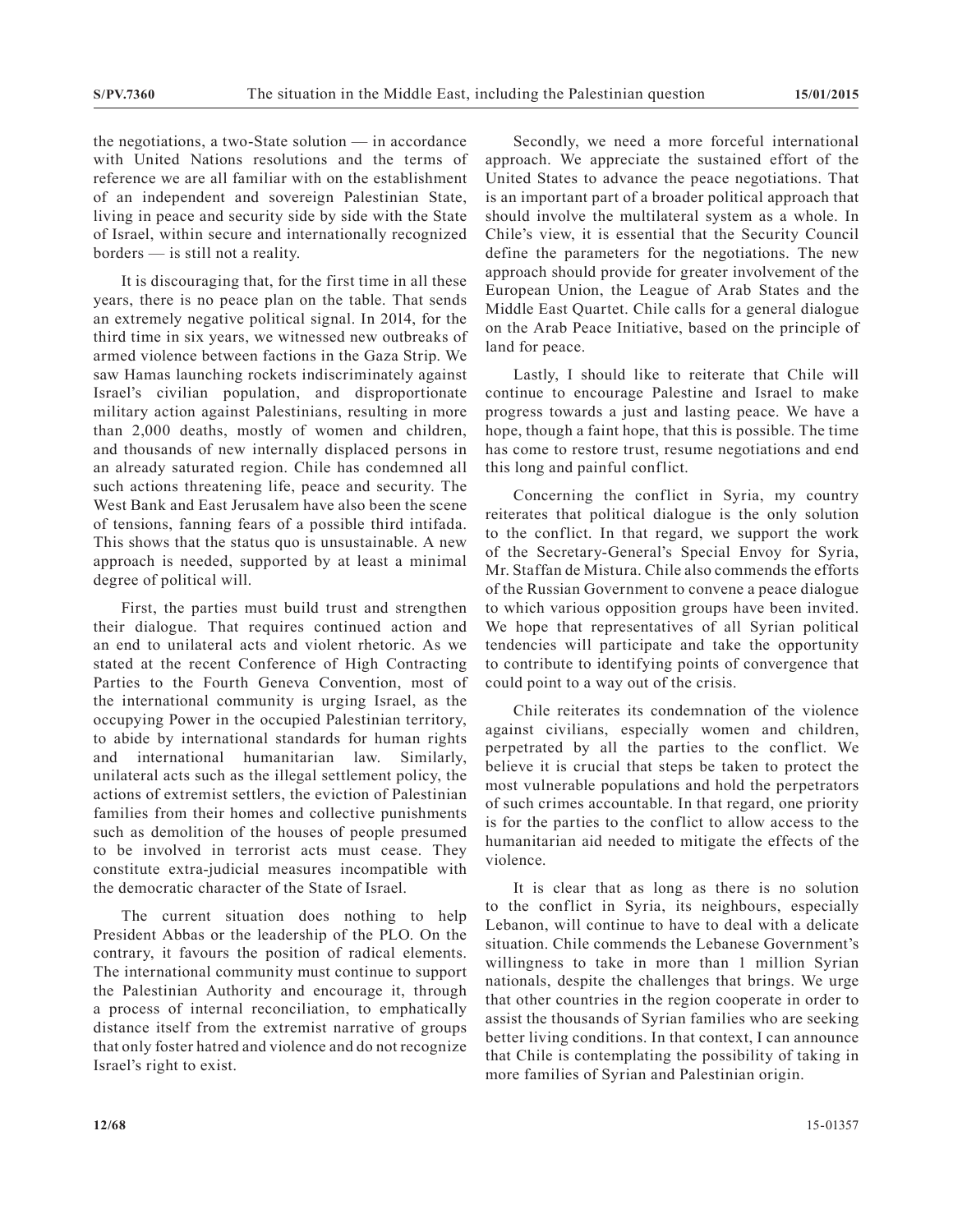In view of the resurgence of numerous armed groups along the border with Syria, Chile reiterates the importance of respecting the principle of dissociation outlined in the Baabda Declaration and preventing the involvement there of other armed factions, especially Hizbullah, which aggravates sectarian divisions. We strongly condemn the double attack of 10 January in Tripoli and recall the press statement issued by the Council.

Finally, we view it as crucial to reaffirm the importance of resolutions 2170 (2014), on threats to international peace and security posed by terrorist attacks, and 2178 (2014), on foreign terrorist fighters, in keeping with the obligations on States under international law.

I now resume my functions as President of the Council.

I shall now give the floor to the other members of the Security Council.

**Ms. Power** (United States of America): I thank and welcome you, Sir. We are grateful to have you here to chair a meeting on such critically important issues and we are appreciative of Chile's leadership every day.

We thank Assistant Secretary-General ad interim Toyberg-Frandzen for his informative briefing.

Today I will speak on three topics: Syria, Lebanon and the Middle East peace.

On Syria, we welcome the efforts of United Nations Special Envoy de Mistura to establish a freeze in the city of Aleppo. Any freeze must be consistent with humanitarian principles and include measures to facilitate the delivery of humanitarian assistance. It should also reduce violence, not provide cover for any side to advance military aims, such as redeploying forces, and we welcome serious efforts to advance a political dialogue consistent with the second Geneva communiqué, including those led by Special Envoy de Mistura. There is no military solution to this devastating conflict, only a political solution.

In meeting after meeting before the Council, we have presented mounting evidence of the unspeakable atrocities perpetrated by the Al-Assad regime. This meeting is no exception. Since we last met to discuss Syria, the Organisation for the Prohibition of Chemical Weapons (OPCW) released its third report, with further evidence indicating that the regime has repeatedly use chlorine as a weapon against civilians, directly

violating international norms and Syria's international legal obligations. Investigators concluded "with a high degree of confidence" that chlorine gas was used against three opposition-controlled villages and Syria last year. In one affected village, 32 of the 37 people interviewed by OPCW investigators "saw or heard the sound of a helicopter over the village at the time of the attack with barrel bombs containing toxic chemicals". Of the forces fighting in Syria, only the Al-Assad regime uses helicopters and only the Al-Assad regime drops barrel bombs.

The Council must stop the Al-Assad regime's use of chemical weapons and ensure that it has fully declared and verifiably eliminated its chemical weapons programme, as required by resolution 2118 (2013) and by the Chemical Weapons Convention. We vigorously condemn the use of chemical weapons by any party anywhere.

The use of chemical weapons is far from the regime's only deplorable act. As Under-Secretary-General Amos informed the Council one month ago today (see S/PV.7342), the use of barrel bombs against civilians has been particularly acute in Aleppo, Hama, Idlib, rural Damascus, Deir ez-Zor, Raqqa and Dar'a, and the regime continues to systematically use torture as a means of inflicting suffering and extracting information. According to the Syrian Observatory for Human Rights, at least 2,100 people died in Syrian prisons last year, and the bodies of many showed signs of torture. Because the Observatory only counts cases in which families have received a corpse or a death certificate, they believe the actual number to be much higher. This is consistent with the abhorrent practices of the Al-Assad regime brought to light by the Syrian defector Caesar.

Al-Assad, those around him and any individuals overseeing or complicit in the commission of serious crimes in Syria must know that they will ultimately be held accountable. That is why the United States is actively supporting the collection and preservation of evidence to support future justice processes in a variety of jurisdictions for war crimes and other human rights violations, including those involving sexual and genderbased violence. Those overseeing or complicit in these crimes must be aware that the international community is building case files on its abuses, and the files are growing. In the meantime, the immense suffering and insecurity caused by the regime's brutality and by the extremist groups, like the Islamic State in Iraq and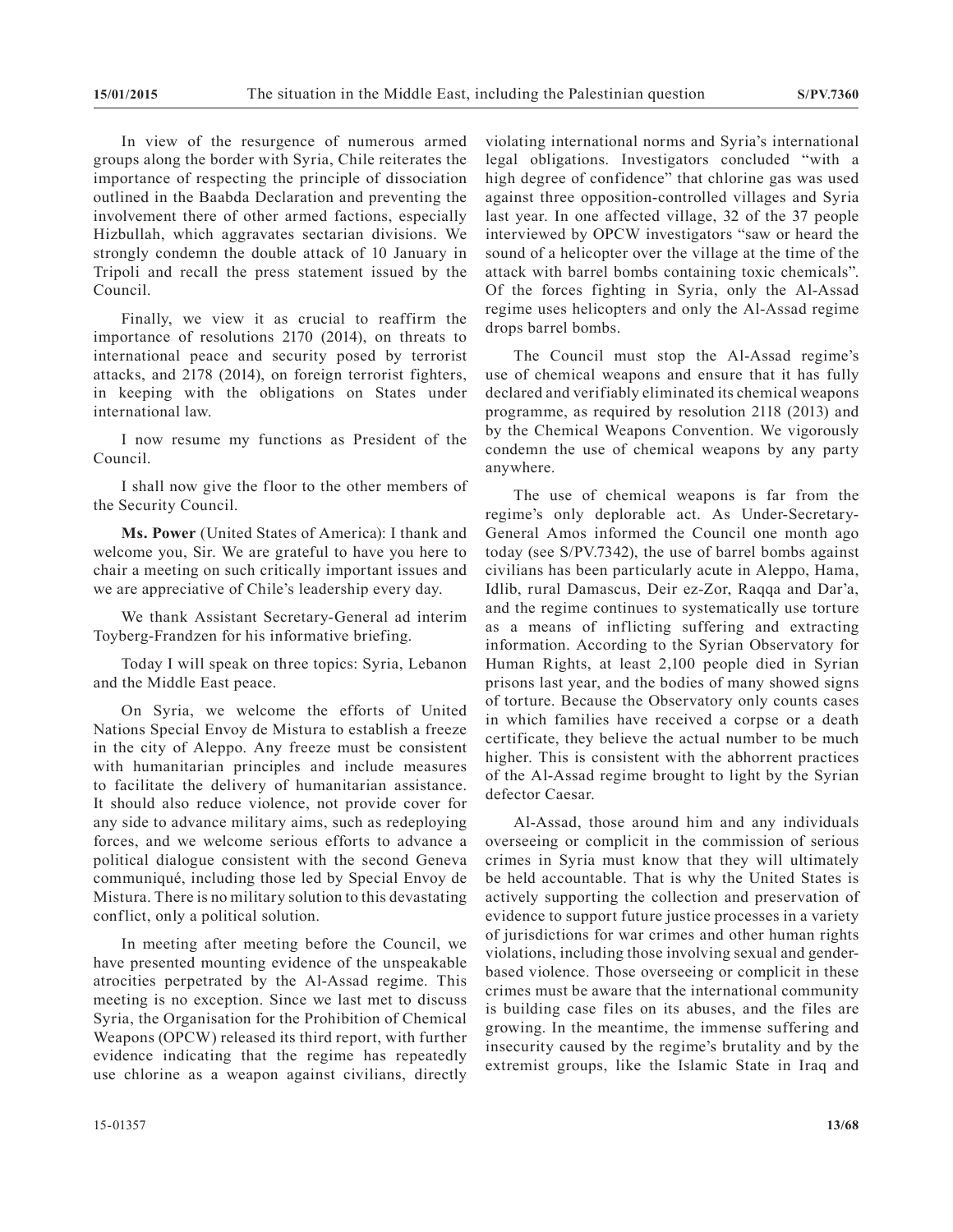the Levant (ISIL) and the Al-Nusra Front, continue to deepen the most severe humanitarian catastrophe in a generation. Approximately 12.2 million people are in need of humanitarian assistance in Syria; some 5.5 million of them children — 5.5 million children. Around 7.6 million people have been displaced within Syria and more than 3 million Syrians have become refugees.

On 2 January, the Italian Coast Guard intercepted a crewless ship floating 40 miles of the country's coast. Approximately 400 people, including many women and children, were on board, huddled together for warmth in containers originally built to transport livestock. Most of them were Syrians fleeing the civil war and had been abandoned on the ship by their smugglers and left for dead. People abandoned, freezing and starving in containers built for animals — that is what Al-Assad's brutality has done to Syrians. And this is not an isolated incident: days earlier, Italy's Coast Guard had intercepted another crewless ship as it steamed towards a collision with the coast with nearly 800 Syrians packed on board.

In the face of such unprecedented need and desperation, all countries can and must do more, including by supporting the countries that are already hosting the majority of Syrian refugees and making robust contributions to the United Nations enormous \$8.4 billion humanitarian appeal.

No country has taken in more Syrian refugees than Lebanon, which is host to more than 1.1 million Syrians and is facing growing challenges in getting their basic needs, especially with the onset of winter. We encourage Lebanon and all receiving countries to coordinate closely with Office of the United Nations High Commissioner for Refugees in the development of criteria to ensure that those fleeing violence and persecution are able to enter these countries, just as we encourage Governments across the region and around the world to provide refuge for asylum-seekers, in accordance with international humanitarian principles.

Lebanon deserves the election of a president and fully empowered Government to help deal with the considerable challenges the country faces. Electing a president is, of course, a Lebanese decision, but it is one that must be taken now for the sake of the Lebanese people.

The suffering inside Syria is not limited to Syrians. Some 18,000 civilians are trapped in Yarmouk, the vast majority of them Palestinian refugees. The United Nations Relief and Works Agency for Palestine Refugees in the Near East estimates that 400 food parcels are needed daily to make the population's minimum needs. Yet over the past month, only 36 parcels in total have been distributed. That is 36 parcels distributed during a time when a minimum of 12,000 parcels were needed.

Assad's brutality has helped fuel the rise of violent extremist groups like ISIL and the Al-Nusra Front, which are spreading terror and instability across the region. The United States and partner nations are committed to continuing to degrade and ultimately defeat ISIL through operations in Syria, as well as in Iraq at the request of the Iraqi Government. Together with our partners, we are committed to rooting out ISIL's safe havens in the region. We commend Iraqi Prime Minister Al Abadi for his outreach in the region and to all of Iraq's communities, an effort that has consolidated his broad-based support. We urge his Government to continue along the path towards genuine inclusion of all groups in the political, economic and security future of the country.

The spread of ISIL, the Al-Nusra Front and other extremist groups also threatens a security of Iraq and Syria's neighbours, most directly Lebanon. Hizbullah's involvement in the conflict in Syria violates Lebanon's policy of disassociation and has made Lebanon a target for violent extremist attacks. On 10 January, extremists staged a double suicide bombing in a café in the Jabal Mohsen neighbourhood of Tripoli, Lebanon, in which 9 people were killed and dozens more injured. Yet if the attackers' aim was to divide Lebanon, they failed. A full range of Sunni, Shia and Christian Lebanese leaders firmly the condemned the attack as did a broad swathe of Lebanese society, who rallied behind the Lebanese armed forces in pursuing those responsible. The Lebanese people also vigorously condemned the attack. In the days following it, the Twitter hashtag #JesuisJabalMohsen was a top-trending tweet in Lebanon.

Lastly let me turn to the Middle East. For decades, the United States has worked to try to help achieve a comprehensive end to the Israeli-Palestinian conflict. Immense though the challenges may be, we firmly believe that they can and must be overcome because the status quo is unsustainable. We remain committed to achieving the peace that both Palestinians and Israelis deserve: two States for two peoples, with a sovereign,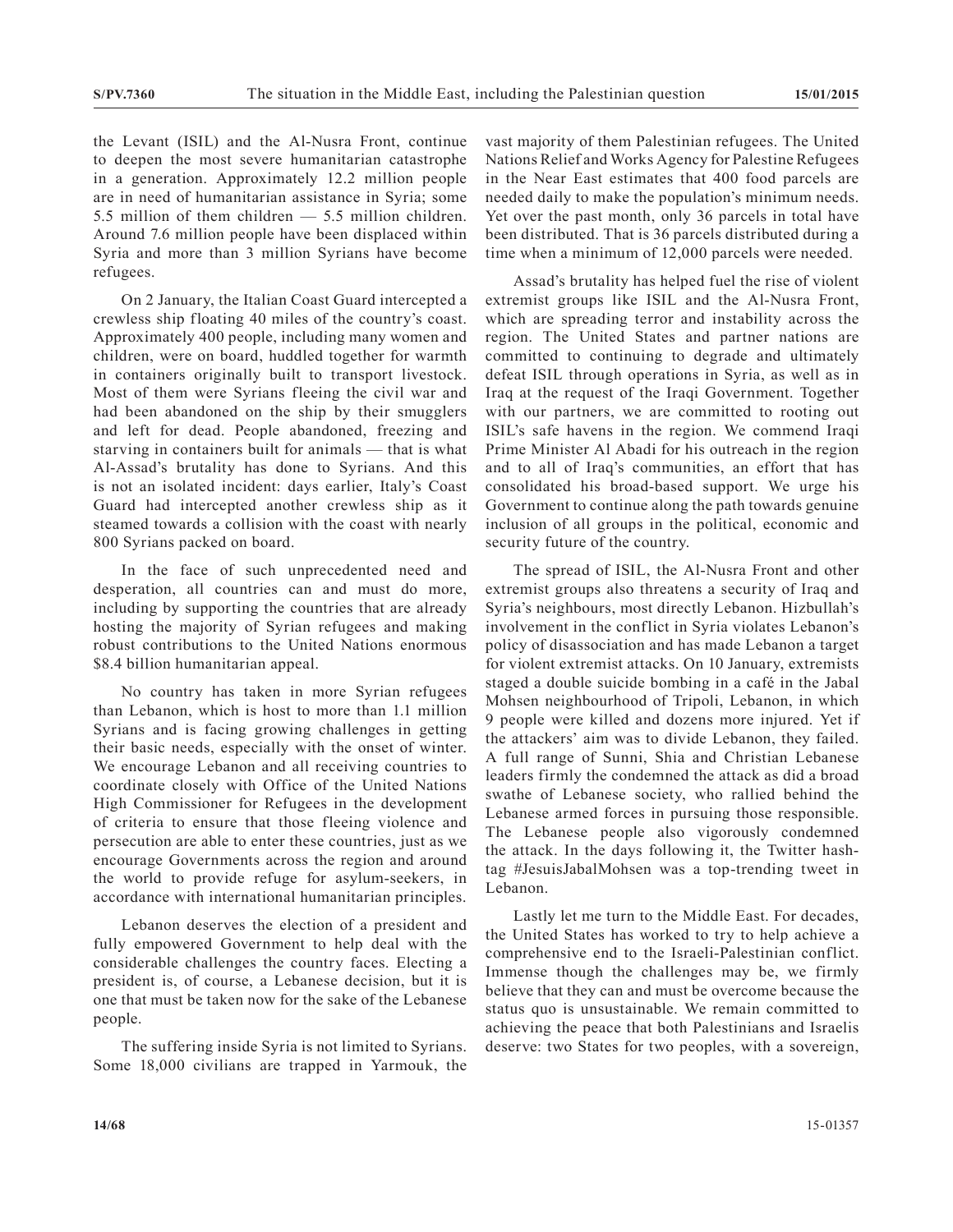viable and independent Palestine, living side by side in peace and security with a Jewish and democratic Israel.

As the Council is aware, on 30 December (see S/PV.7354) the United States voted against a Security Council draft resolution (S/2014/916). We made our position clear. The draft resolution, which was hastily put to a vote, would have taken us farther from and not closer to an atmosphere that makes it possible to achieve two States for two peoples. Since that vote, the United States, represented in particular by Secretary Kerry, has reached out to both parties in an effort to try to reduce tensions and find a path forward. The Quartet envoys will meet at the end of this month to discuss the way ahead.

We continue to oppose unilateral actions by both sides that we view as detrimental to the cause of peace. Palestinian efforts to join the Rome Statute of the International Criminal Court and to accede to a number of international treaties are counter-productive and will not advance the aspirations of the Palestinian people for a sovereign and independent State. We urge both parties to exercise maximum restraint and avoid steps that threaten to push Israeli-Palestinian relations into a cycle of further escalation.

As we continue to work towards Israeli-Palestinian peace, we share the deep concern of the United Nations regarding the situation in Gaza. All sides must work together to accelerate efforts and increase support for rebuilding through the Gaza reconstruction mechanism. The humanitarian needs are considerable, particularly in the harsh winter months. In December, the United States announced an initial \$100 million contribution to the 2015 needs of the United Nations Relief and Works Agency for Palestine Refugees in the Near East, including in Gaza. We encourage other States to make pledges and to promptly deliver the funds that they have already promised to fully meet those urgent needs.

**Mr. McLay** (New Zealand): I repeat again, Sir, the personal greeting I extended to you yesterday.

While, as the Assistant Secretary-General's briefing has sadly made very clear, there are a number of regional issues that deserve consideration by the Security Council. I want to take this, our first, opportunity to outline our position on five points that guide New Zealand's approach to the Middle East peace process.

First, the Israeli-Palestinian conflict has endured for too long, and its resolution is overdue. It has devastated Palestinians and Israelis alike. It contributes to insecurity and instability in the region and beyond. It is a threat to international peace and security. New Zealand therefore believes the Council does not just have a responsibility to remain seized of the issue, but that it should go further and actively promote a just and sustainable long-term peace agreement.

Secondly, a two-State solution is the only real basis for an enduring Israeli-Palestinian peace. Although final status issues can be agreed only by the parties, New Zealand believes that a two-State solution should be based on Israel and a Palestinian State existing side by side, in mutually agreed and accepted peace and security, with pre-1967 borders with agreed land swaps, a solution on the status of Jerusalem, mutual recognition, and agreement on security arrangements and refugees. None of those elements will startle anyone. The parameters are well known; most of them, over the years, were supported by the Council. Indeed, the two-State solution is almost universally supported, not least by the parties themselves. New Zealand has therefore supported initiatives towards those ends and particularly acknowledges the recent, unstinting efforts of Secretary Kerry.

Thirdly, New Zealand believes the two-State solution should be achieved by a negotiated agreement between the two parties and regrets that currently there are no such negotiations, despite sustained efforts by others, notably the United States. The parties themselves have previously supported and agreed to many of the elements of a peaceful settlement.

Fourthly, without a recommitment to negotiations, the prospects for a lasting, two-State solution will further diminish. Both sides need to cease provocations that impede peacemaking, provocations that lead Israelis to face threats to lives and communities from missile and rocket attacks, provocations that led to the devastation most recently wrought upon Gaza in July and August of the past year. Israeli settlement activity also inflames the situation and is now rapidly closing the window of opportunity for a two-State solution. Settlement activity must stop. It is illegal under international law and it is prejudicial to a just peace.

Fifthly, the status quo is unsustainable; doing nothing is simply not viable. More time — time out — will not, by itself, resolve matters. Delay only breeds further hostility. Tensions are rising, driven by a cycle of violence and loss of hope and reducing prospects of a settlement. Increased radicalization within some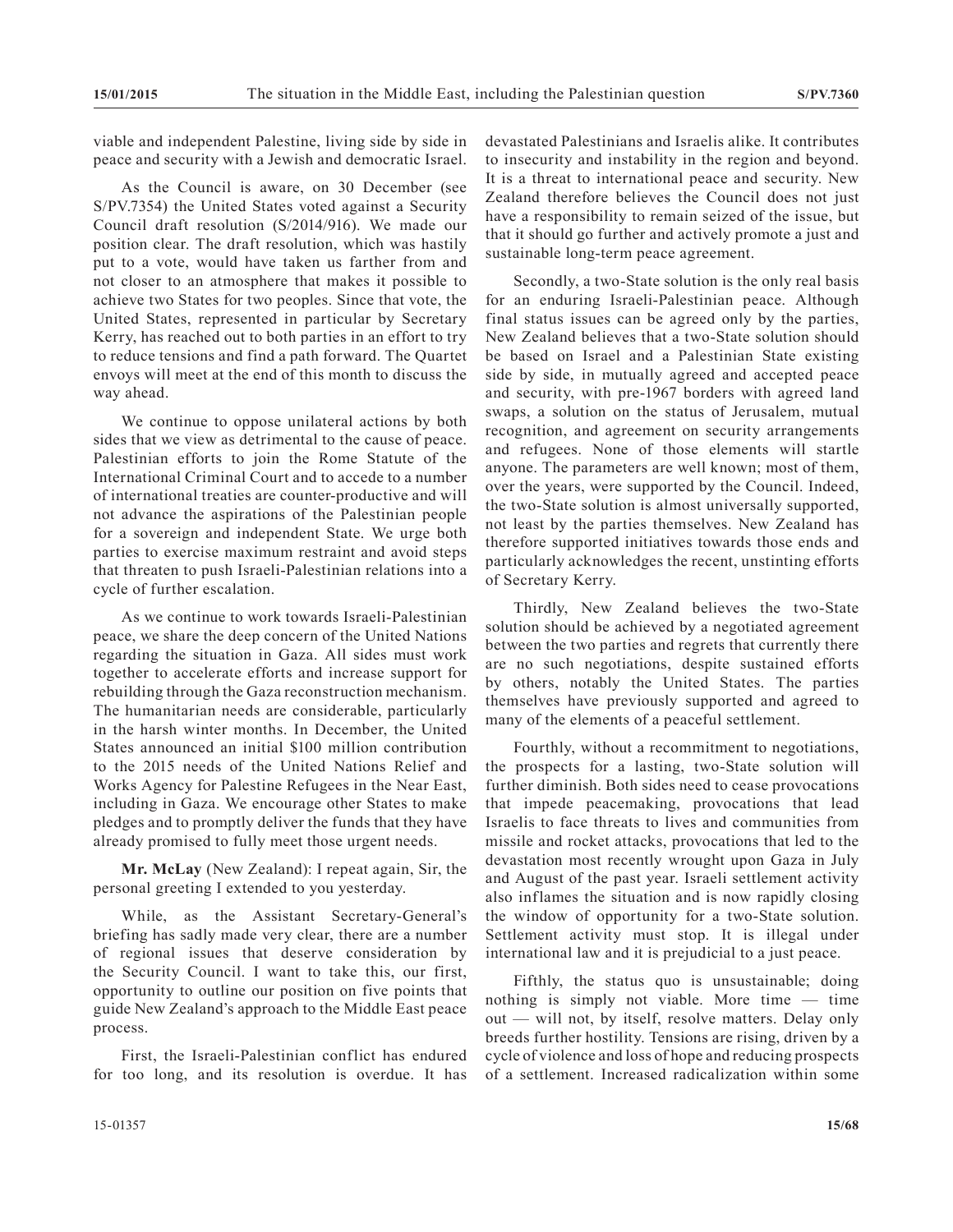Palestinian communities prompts responses from Israel. All of that means an ever-growing risk to regional and international peace and security.

For all those reasons, New Zealand believes that the failure of the Security Council to bring leadership to this issue, at this time, amounts to an abdication of its responsibilities. Arguments that the Council does not have a role or that it cannot add value can no longer be justified, particularly as other ways to find a solution simply have not succeeded. Indeed, with its primary responsibility for maintaining international peace and security, if the Council does not have a role in the current circumstances, it is hard to envisage when it might have such a role.

None of that diminishes in any way the ongoing efforts, particularly of the United States, to resolve the issue. United States leadership is essential; it is indispensable. But, as recent events have demonstrated, only the coordinated and focused efforts of the whole of the international community can now bring the momentum that is required. Therefore, while it is for the parties to reach final agreement, the Council can promote and support negotiations. It can legitimize any resulting agreement. And it can use its moral and legal authority and the practical tools at its disposal to shift the dynamics back to productive negotiations. We acknowledge the acute sensitivity of the conflict. We acknowledge the roles of multiple stakeholders. We acknowledge the difficulty both sides have in talking with one another. All of that justifies the Council taking a proactive role in supporting the peacemaking process.

This present debate is not the time to promote approaches that might be initiated or supported by the Council. But that time will come very soon. There are a number of possibilities that might at least lend momentum to the negotiations, that might draw on the United Nations legitimacy and convening power, that might also draw on the authority of the Security Council, that might, for example, require that the Secretary General's monthly Middle East report be more specific and more action-oriented. All those are possibilities that could support the parties working with their major stakeholders in reaching an agreement. New Zealand commits to exploring those options in an effort to inject new momentum into negotiations once elections are concluded in Israel in March. Any resumed negotiations will be no less difficult than before, but at least the Council would be better placed to play its part in moving the process forward, with momentum

hopefully maintained through the good offices the United Nations, supported by the Council's authority and by its determination to support a lasting settlement.

Against that background, New Zealand supports in principle the idea of a suitably balanced Security Council draft resolution touching on the final status issues, possibly also promoting specific steps to support a resumption of negotiations. If peacemaking is to proceed with reasonable expedition, it might also be appropriate to establish a realistic time frame for completing that process. For the Council to support such a timeline does no more than others have before; Oslo and Annapolis come to mind.

New Zealand staunchly supports the existence of the State of Israel and supports its right to defend that existence in accordance with international law, and we accept that security arrangements will be fundamental to any final agreement. We will remain alert to Israel's security concerns. New Zealand likewise acknowledges that both States comprising the eventual two-State solution will be entitled to sovereignty, to security and to membership of the Organization, and consistent with that view we supported the Palestinian request to become an observer State in the General Assembly. We have told both the Israeli Government and the Palestinian Authority that New Zealand would positively consider contributing to any third-party presence that secures the sovereignty and security of both States, just as, since 1982 in the Sinai, we have supported the Egyptian-Israeli treaty of peace.

New Zealand has strong friendships with Israelis and Palestinians alike. In the spirit of that friendship and as an elected member, we will seek and support initiatives for the Council to speak on this issue with a more credible and authoritative voice and to use its legal powers and authorities to engage proactively towards a sustainable Middle East peace. We therefore call on the Security Council to live up to its responsibility to seek an enduring solution to that conflict.

**Sir Mark Lyall Grant** (United Kingdom): I thank you, Mr. President, for presiding over this open debate. I would like to thank Assistant Secretary-General ad interim Toyberg-Frandzen for his briefing this morning.

We meet today for the first Middle East debate of 2015. On 30 December, in its last vote of 2014 (see S/PV.7354), the Council was divided on a draft parameters resolution (see S/2014/916) on the Middle East peace process. As I said on that occasion in my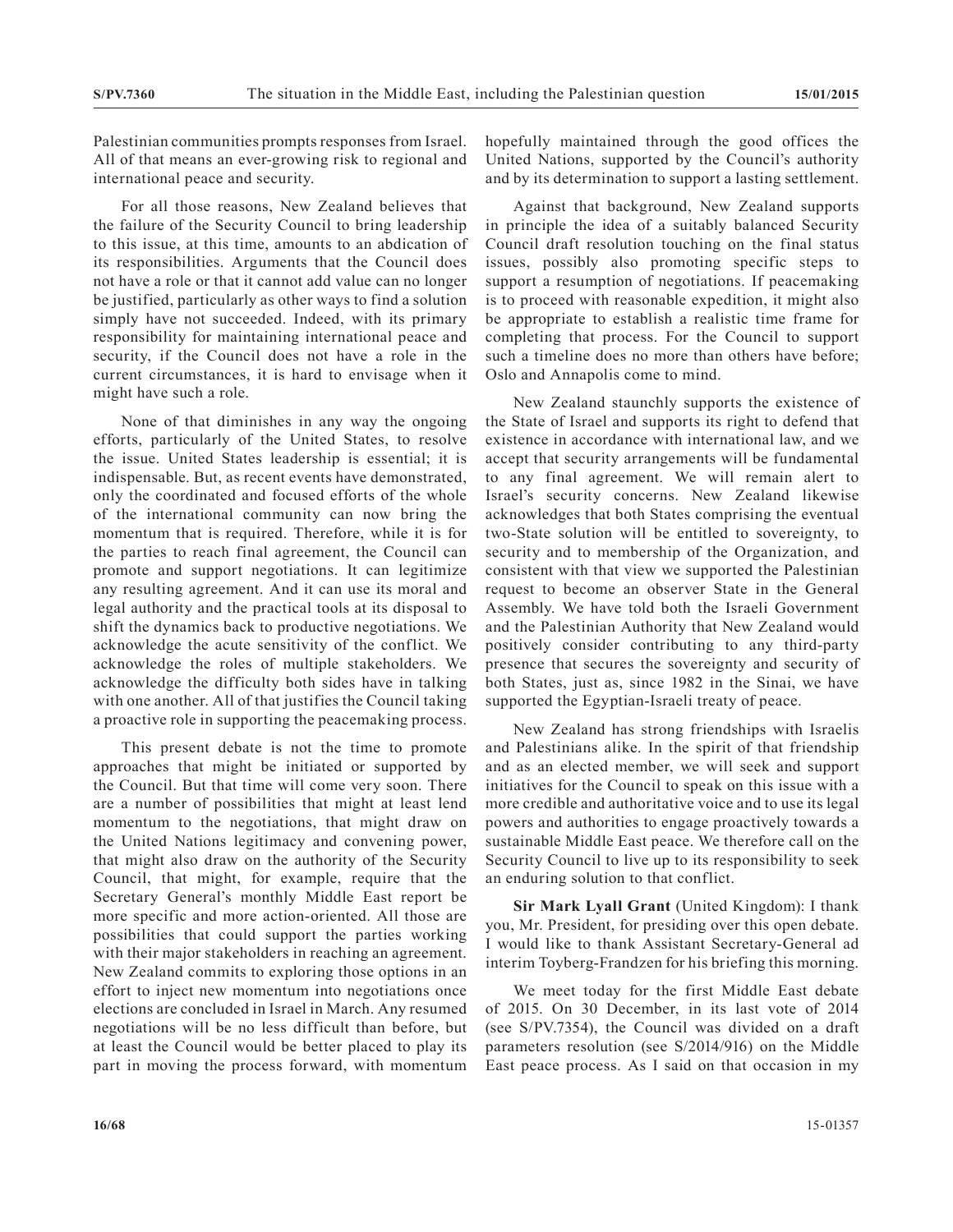explanation of vote, while we agreed with much of the text, which reflected long-standing United Kingdom and European Union positions, we did not agree with some elements of the text and were disappointed that there were no proper negotiations of it. Despite those divisions, the Council shares the same core commitments to a negotiated settlement that would lead to a safe and secure Israel living alongside a viable and sovereign Palestinian State, based on 1967 borders, with agreed land swaps, Jerusalem as the shared capital of both States, and a just, fair and agreed settlement for refugees.

Sadly, in 2014 the prospects for a two-State solution moved backwards rather than forwards. We believe that in 2015 the Security Council should play a meaningful role in promoting a negotiated two-State solution. In doing so, we must draw on the lessons of last year.

First, Israel and the Palestinian Authority must commit to resuming talks to allow for the political changes necessary to prevent a return to conflict. No one can fault the energy and commitment of United States mediation efforts in 2014, but courage, determination and bold leadership are necessary on both the Israeli and Palestinian sides to make the hard decisions and compromises necessary to reach a peaceful, negotiated settlement. The United Kingdom stands ready to support the efforts of international partners — including the United States, the European Union and those in the region — to encourage and assist the parties.

Secondly, all parties need to avoid taking steps that could further damage the prospects for resuming meaningful talks. We are deeply concerned by Israel's decision to freeze the transfer of tax revenues to the Palestinian Authority. That is contrary to the 1994 Paris Protocol and to Israel's obligations as an occupying Power. It risks undermining the financial stability of the Palestinian Authority and it could have serious implications for the viability of a two-State solution. We urge Israel to revoke that decision and to refrain from taking any further punitive action, including settlement announcements.

We note the Secretary-General's communication that the Rome Statute of the International Criminal Court will enter into force for the Palestinians on 1 April. Our priority remains the achievement of a two-State solution, and we continue to believe that the best way to achieve that in reality and on the ground is through negotiations.

Thirdly, we must not forget Gaza. We welcome the positive steps taken by United Nations Special Coordinator for the Middle East Peace Process Robert Serry to facilitate the import and use of construction materials to rebuild Gaza. But demand is not being adequately met and more needs to be done to address the humanitarian situation and kick-start Gaza's recovery.

Fourthly, we remain open to a first-ever Security Council resolution on the parameters of a two-State solution that would command full Council support. We judge that it is possible, as long as sufficient time is allowed for proper negotiation.

In Syria, we are approaching four years of brutal conflict. Well over 200,000 people have now been killed. The majority of deaths have resulted from the indiscriminate shelling of civilian areas by the Syrian regime. The repeated use of chlorine as a chemical weapon in northern Syria and the consistent reports of witnesses of the presence of helicopters at the times of the attacks leave little doubt as to the Al-Assad regime's culpability. In December 2014 alone, there were at least nine separate reported uses of chemical weapons by the regime. The Security Council needs to act on those reports. The ongoing brutality of the Al-Assad regime and its refusal to engage in a meaningful political process continue to drive the conflict and strengthen extremists such as the Islamic State in Iraq and the Levant.

The United Kingdom welcomes the timely adoption of resolution 2191 (2014), which will allow humanitarian assistance to continue to be delivered in hard to reach areas within Syria, avoiding the deliberate delaying tactics that prevent crossed-line humanitarian aid delivery from regime held territory. Even last Wednesday — which, according to the Syrian Observatory for Human Rights, was the first day for more than three years when no one was reported killed by military action — six people died as a result of severe weather conditions and lack of humanitarian relief. We will continue to support the development of United Nations Special Envoy Staffan de Mistura's proposals for a freeze in Aleppo to reduce the violence.

We welcome the recent election of Syrian National Coalition President Khaled Khoja and encourage him to maximize the opportunity presented by the Egyptiansponsored meetings later this month, to further unite the Syrian opposition to speak with one voice against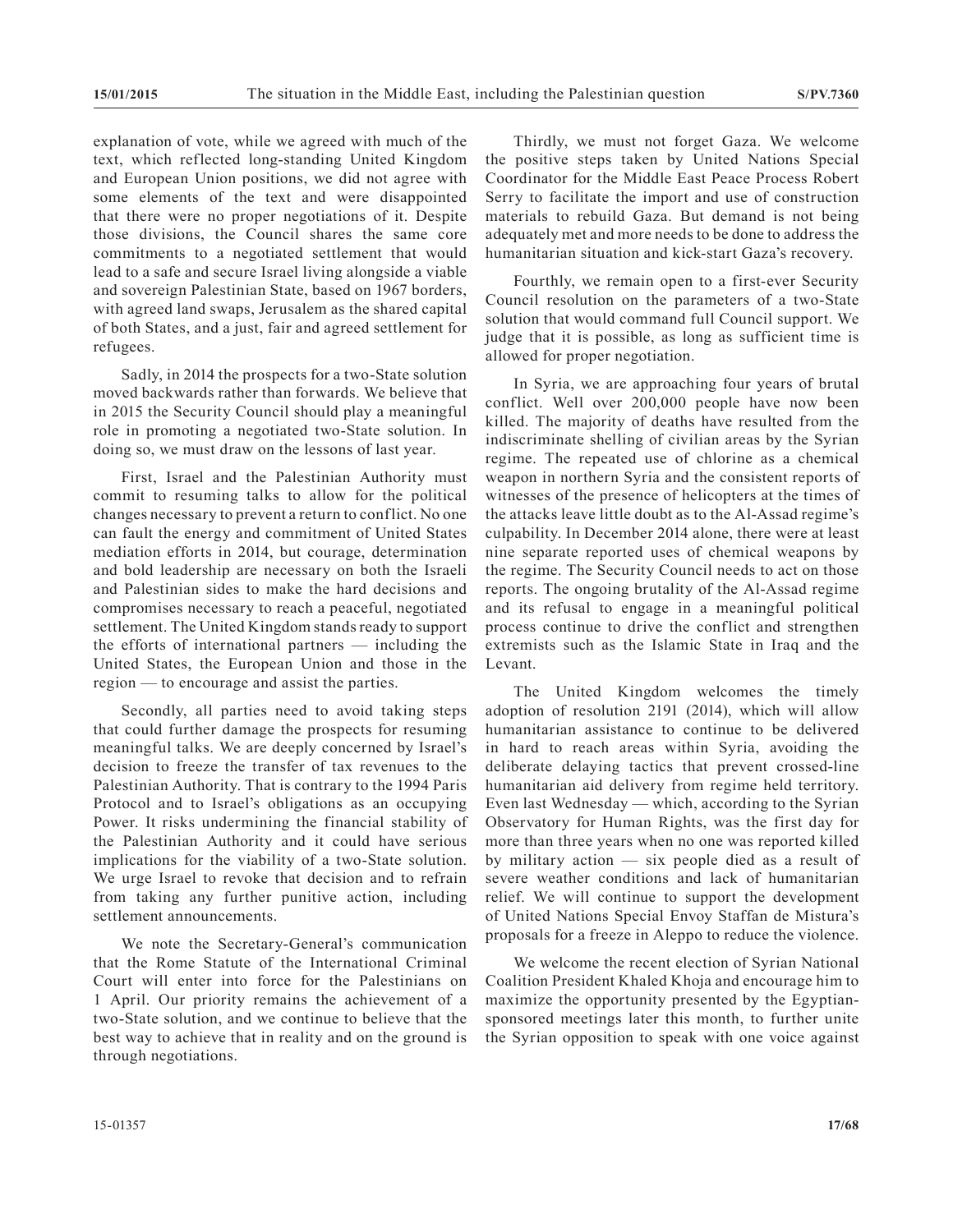the twin evils of the tyranny of the Al-Assad regime and extremism.

New energy is needed on the political track. The Moscow conference can be an element of that, but if it is to be successful we will need a broader initiative with United Nations backing and Security Council engagement. We encourage Russia to use its influence with the regime to help bring that about. This must be the year in which a political process brings an end to the Syrian conflict.

**Mr. Liu Jieyi** (China) (*spoke in Chinese*): China welcomes the Chilean presidency's convening of today's open debate on the Middle East. I thank Assistant Secretary-General ad interim Toyberg-Frandzen for his briefing. China has also listened attentively to the statements made by the Ambassadors of Palestine and Israel.

Today's meeting is the Council's first debate on the Middle East in the year 2015. The past year marked the International Year of Solidarity with the Palestinian People, as established by the United Nations. Sadly, 2014 witnessed severe difficulties in the peace process in the Middle East, with the Palestinian-Israeli peace talks stalled and the conflict in the Gaza Strip. Palestine and Israel were once again beset by tension and confrontation. The Security Council was still not able to take substantive measures on the subject of Palestine, and was not able to adopt the draft resolution on the question of Palestine proposed by Jordan on behalf of the Arab States. China expresses its profound regret in that regard.

The history of the Middle East peace process has repeatedly proved that conducting peace talks is like sailing upstream — if they do not move forward, they will fall back. The stalled peace talks will inevitably bring about intensified conflicts and bring both Palestine and Israel into the vicious cycle of violence begetting violence. China hopes that Palestine and Israel will consolidate their confidence in peace, remain committed to the strategic option of peace talks and take measures to rebuild mutual trust.

We call upon Israel to stop building settlements in the occupied Palestinian territories, stop dismantling Palestinian housing, completely lift its blockade against the Gaza Strip and transfer to Palestine the tax revenue that has been withheld so as to create the conditions necessary for relaunching the peace talks. We support Palestine's bid to join the United Nations and other international organizations and its efforts to strengthen its internal solidarity.

Meanwhile, Israel's legitimate security concerns should also be addressed. China hopes that Palestine and Israel will meet each other halfway and resume negotiations as soon as possible so as to promote an early and proper settlement of the question of Palestine. The question of Palestine is the core of the question of the Middle East and is interwoven and closely related with other hotspot issues in the Middle East. The protracted absence of a settlement of the question of Palestine will lead to more violence and extremism in the region and will make the regional hotspot issues more complicated and difficult.

The international community must have a sense of urgency when it comes to the question of Palestine, strengthen coordination, explore all possibilities and develop synergies so as to bring Palestine and Israel back to the right track of peace talks. The Security Council should respond as soon as possible to the call of Palestine, the Arab States and the international community by effectively shouldering its responsibilities and playing an effective role in promoting peace talks, ending the occupation and promoting the rebuilding of Gaza, and take action to promote progress on the question of Palestine.

China has been a firm supporter and sincere mediator of the peace process between Palestine and Israel. We support the endeavour of the Palestinian people to establish an independent State of Palestine on the basis of the 1967 borders, with full sovereignty and with East Jerusalem as its capital. We support Palestine and Israel's enjoyment of common peace and security. China has been promoting, through its means, peace talks among the parties concerned. China is in favour of all international efforts that are conducive to the peace process. China is ready to enhance its cooperation with the international community so as to play a greater role in pushing for a settlement of the question of Palestine.

The Syrian crisis will soon enter its fifth year. Protracted warfare has plunged the Syrian people into misery and suffering, and has severely threatened regional and international peace and stability. Promoting a political settlement through dialogue and negotiations among the parties in Syria is the only way to achieve peace and stability in Syria.

Recently, the international community has made a series of efforts towards a political settlement to the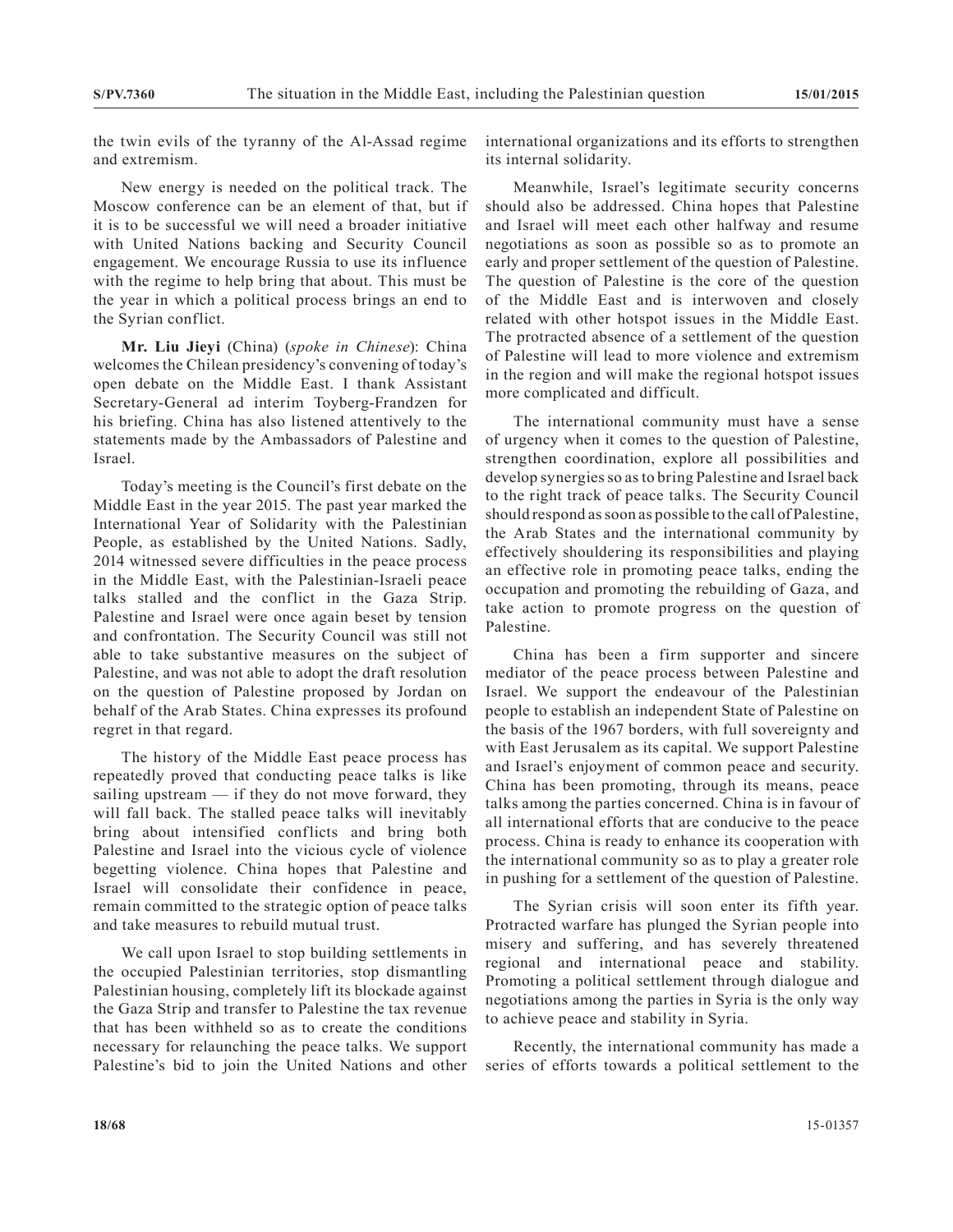Syrian crisis. Special Envoy of the Secretary-General De Mistura has been conducting shuttle diplomacy with the goal of establishing freeze zones. Russia has invited the Syrian Government and the opposition to hold a dialogue in Moscow at the end of the month. China welcomes those initiatives. We are in favour of all efforts conducive to resolving the conflict in Syria, enhancing mutual trust, alleviating people's suffering and promoting a political settlement. We hope that all the parties in Syria will act in the interests of the entire nation and its people, actively cooperate with the international mediation efforts, achieve as soon as possible a political settlement that responds to the circumstances in the country and addresses the interests of all parties concerned, so as to give peace a chance and bring tranquility to the Syrian people.

**Mr. Oyarzun Marchesi** (Spain) (*spoke in Spanish*): I thank you, Sir, for presiding over this meeting. I also thank the Assistant Secretary-General for his briefing.

I align myself with the statement to be made by the observer of the European Union.

Spain joined the Security Council on 1 January 2015. That very day, its representative, the Spanish Minister for Foreign Affairs and Cooperation, was in Egypt. Two weeks later, and in preparation for today's debate, Minister Margallo visited Israel, Palestine and Jordan. I believe that constitutes the best proof of the fact that Spain will devote special attention to the situation in the Middle East.

We are speaking today of a region in which, after six decades, violence still has unforeseen ramifications, with consequences for global security. The ultimate expression of that is the emergence of terrorism under the banner of the Islamic State in Iraq and the Levant. The Israeli-Palestinian conflict remains st the heart of all the regional crises. After more than half a century, there is still no glimmer of a comprehensive, just and lasting solution that would channel the legitimate aspirations of the Palestinian people to establish their own State and guarantee the right of Israel to live in peace and security with its neighbours in the region.

Given that overview, I would now state that Spain has shown interest in listening to the parties and offering its good offices to create a framework within which to return to political negotiations between Palestinians and Israelis. There is no alternative to that. Everyone knows the extremely delicate and fragile nature of the current situation. When what is most needed is an

understanding between the parties, there seems to be a perverse trend towards progressive detachment from and break with the internationally accepted principles and parameters as the framework for a final solution.

In that regard, Minister García Margallo has conveyed clear and firm messages to both his Israeli and Palestinian interlocutors on the importance of remedying the situation, acting responsibly to defuse tension and adopting a constructive approach to restoring confidence, which has been entirely destroyed. Spain has demonstrated its belief that any unilateral act will distance us from the promised peace we all want.

In Israel, the Spanish Minister for Foreign Affairs conveyed to his partners our conviction that the settlement policy in the West Bank and Jerusalem is illegal under international law and remains the main obstacle to the two-State solution, which has been accepted by both parties since the Madrid Peace Conference of 1991. Furthermore, an eventual litigation of the conflict would not help to build the confidence needed to revitalize the peace process. Accordingly, the Spanish Minister has conveyed to the Palestinian leaders the urgency of curtailing any further step regarding the International Criminal Court, including any request to the Prosecutor to start investigations.

Minister Margallo has conveyed to all his interlocutors Spain's belief that the Security Council can and should combine its forces and work to overcome this dangerous impasse. Spain has not given up on the option of a draft resolution based on the parameters recognized by the international community and that establishes a clear and precise timetable for the parties' return to the negotiating table or the holding of an international conference, if that is the format adopted. The goal is not to substitute a draft resolution for the negotiations, but to use such a resolution to unblock the current situation and bring Israel and Palestine back to the negotiating table.

To achieve that, the draft resolution must be negotiated in such a way as to achieve the consensus of all Council members and must be presented at the most politically opportune time. That is the only way the draft resolution will be a constructive element for the peace process. Spain wants a draft resolution that is more effective than gimmicky and that will enjoy the broadest agreement, and is fully prepared to work for it with the members of the Council, all relevant stakeholders and, of course, the European Union, as well as the League of Arab States, which is holding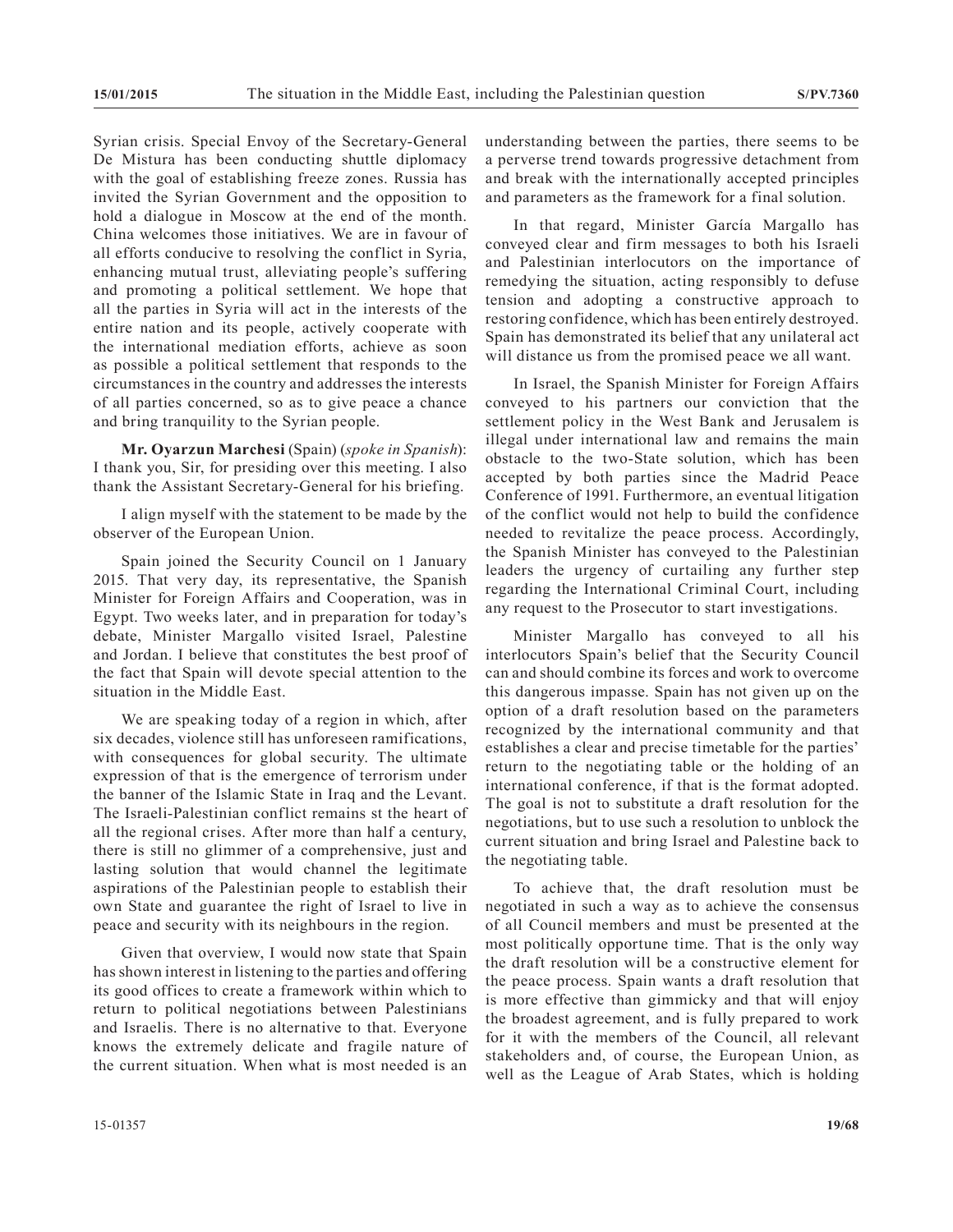a meeting today to assess possible initiatives, and the Quartet, which will meet on 26 January.

The Spanish Minister for Foreign Affairs has verified the degree of destruction caused by the recent conflict in Gaza. Although it has managed to launch the reconstruction mechanism to ensure that necessary materials reach Gaza, the process has been slow and is frustrating the expectations and needs of the population. We need at least to double the daily entry of material and to use the potential of the border crossings, beyond the mere introduction of building material, by seeking to ease the blockade, allowing the transit of Palestinian labour, exporting Palestinian products, and estabishing maritime communication routes that give Gaza access to the wider world. Moreover, it is indispensable that all funds pledged by various donors be delivered punctually. It is essential to consolidate the ceasefire agreed in Cairo. Resolution 1860 (2009) must be implemented in all its aspects.

The international community must support the reconciliation efforts between Fatah and Hamas and the formation of a Government of National Consensus under the authority of President Abbas. The success of the Government of National Consensus will unavoidably require the prompt return of the Palestinian Authority to Gaza — a condition necessary to both the construction of a Palestinian State and to advancing the reconstruction of the Gaza Strip and improving the daily lives of its inhabitants. The growing despair of the people of Gaza could give wings to the more radical options, including such groups as the Islamic State in Iraq and the Levant (ISIL), condemning it to further disaster. The perpetuation of this chaotic situation also threatens the security of the popuation of southern Israel.

Time is running out. The Security Council must be prepared to act responsibly and effectively. We appeal to the leaders of Israel and Palestine to show the courage to build the peace that their people need and crave. We applaud their decision to walk together in the march against terrorism in Paris. That same decision should impel them to negotiate a just and lasting peace.

Spain has made significant political gestures consistent with its position of support for the creation of a Palestinian State within the framework of a comprehensive solution to the peace process in the Middle East. Spain believes that the recognition of a Palestinian State, far from being an end in itself, must be a political act designed to achieve the coexistence of two States, Israel and Palestine, living in peace, prosperity and security. That is the meaning of the motion, supported by all parliamentary groups, approved by the Spanish Parliament in December.

The international community must end the conflict in Syria, which has claimed more than 200,000 victims since 2011 and generated a massive outflow of displaced persons and refugees. The plan of action of the United Nations Special Envoy for Syria, Mr. De Mistura, takes new dynamics into account in addressing the Syrian conflict. Ensuring that all parties allow the freezing of hostilities in Aleppo would represent a promising step towards alleviating the humanitarian tragedy. The United Nations is called on to play a key role in implementing it. It will be vital to monitor compliance with the principles accepted by the parties in order to prevent the recurrence, as has happened in the past, unwanted situations that ended up generating further suffering.

The Syrian conflict will come to an end once and for all only with a political negotiation involving all parties. This will entail a wide range of actors negotiating to avoid the collapse and a subsequent institutional vacuum in Syria. There can be no doubt that the principles of the Geneva communiqué of 30 June 2012 (S/2012/522, annex) should guide a possible negotiation framework. In this sense, Spain will continue to promote dialogue between the Syrian opposition forces and other factions of the moderate opposition, and offer its good offices to the Special Envoy of the United Nations, based on the experience of the so-called Córdoba group. Launched in January 2014, this process has promoted rapprochement between the moderate opposition groups belonging to Syrian minority communities — Kurdish, Yezidi, Assyrian and Syriac Christians and Druze — and in the coming weeks, Alawites. Spain thinks the process Córdoba is a valuable experience ahead of a wider political process, and seeks to play a part therein.

The humanitarian crisis is having a strong impact not only in Syria and Iraq, but in the neighbouring countries of Lebanon, Egypt, Jordan and Turkey. During its two years as a member of the Security Council, Spain wishes to embded itself deeply in the Syrian dossier. The Council has adopted several resolutions aimed at mitigating the very grave humanitarian crisis. We have identified a number of humanitarian and protection challenges, all of which remain active and, in many cases, unanswered.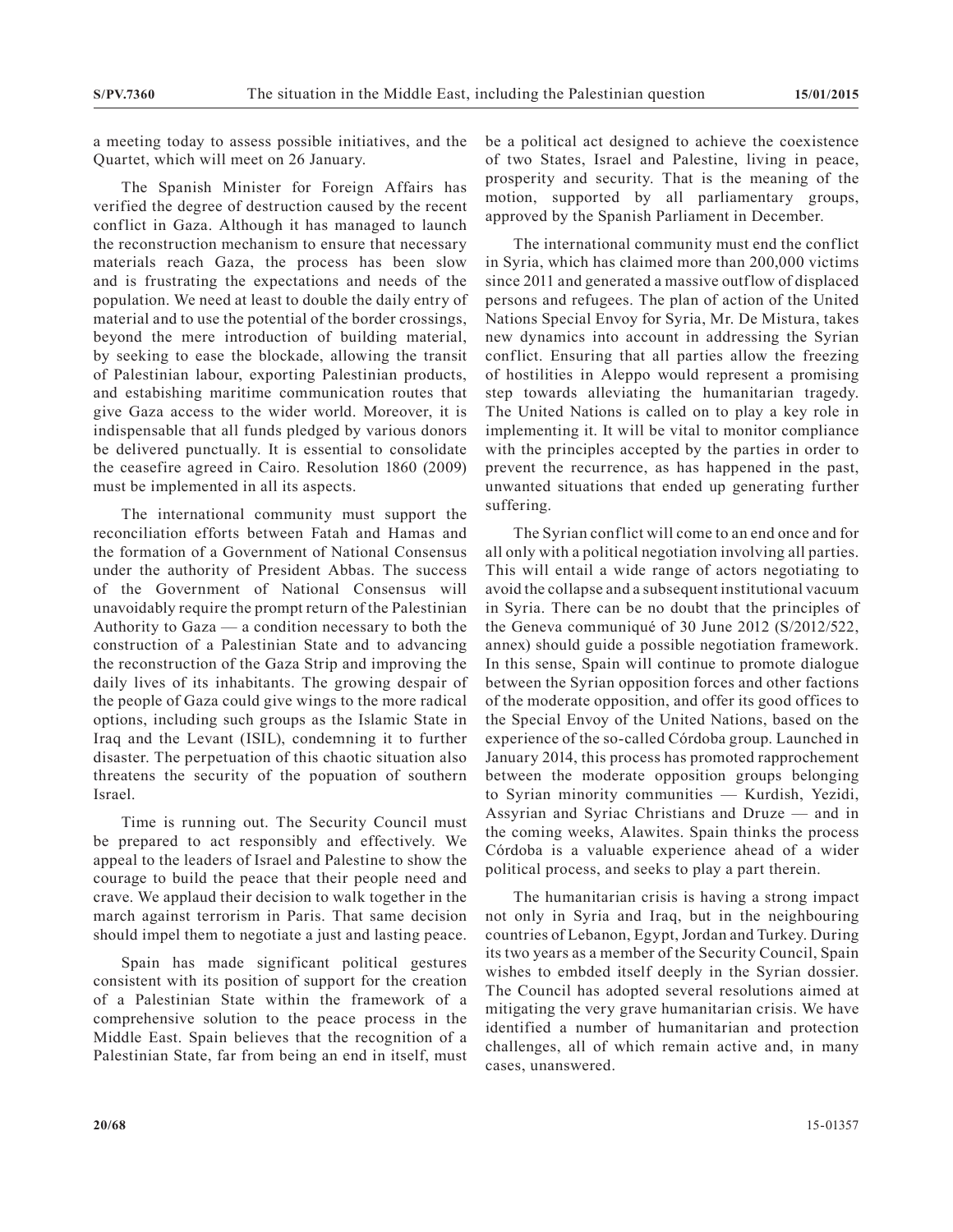It is essential to safeguard Lebanon from being contiminated by the Syrian conflict. Lebanon is already host to a number of refugees, straining the absorption capacity of a country of its size and sensitive and complex social balance. We must help to alleviate this problem and further support the United Nations Interim Force in Lebanon. We must ensure compliance with resolution 1701 (2006) and keep working to strengthen the capacity of the Lebanese Armed Forces to maintain the territorial integrity, rule of law, independence and sovereignty of Lebanon . We must also pay special attention to the United Nations Disengagement Observer Force in the Golan Heights, which is currently one of the most vulnerable missions and therefore requires more support.

The Security Council has a crucial role to play in combating terrorism and its political legitimization. Jihadist terrorism in all its forms is one of the greatest threats to international peace and security. No one is free from the threat. It is the right and duty of the international community to defend itself. We must act together and with determination. We are all necessary. Especially important in that respect are the predominantly Muslim countries, which are the main victims of the barbarians designs of jihadist terror.

Resolutions 2170 (2014) and 2178 (2014) have drawn clear lines of action. It behooves us to ensure their implementation and development. The strategy to combat ISIL, which includes more than 60 countries and in which Spain participates with a contingent of 300 military advisers, is bearing fruit on the ground and has reduced the terrorists' capacity for action.

In the case of Iraq, we will give full support to the inclusive Government of Mr. Al-Abadi in its fight against terrorism and in maintaining the sovereignty, independence and territorial integrity of the country. The people and Government of Iraq and the international community can rely on the full readiness and experience of Spain in the service of this just cause.

The complexity of the region complicates international coordination and highlights the need to create, through diplomacy, mechanisms to address structural conflicts in the Middle East, with the participation of the key countries of the region and Arab regional organizations such as the League of Arab States and the Gulf Cooperation Council. The entire international community, particularly neighbouring countries with the capacity to influence, must join in this common endeavour. The recent tragic

terrorist attacks by jihadist fanatics around the world remind us that it is time to build bridges to enable the international community to defeat terrorism in the realm of ideas aw well. The growing terrorist threat makes the achievement of a just and lasting peace between Palestine and Israel even more urgent. Spain can be relied upon to play its part on the road to peace.

**Mrs. Jakubonė** (Lithuania): Let me start by welcoming you, Sir, as President of the Security Council. I thank Assistant Secretary-General ad interim Toyberg-Frandzen for his briefing.

My delegation aligns itself with the statement to be made on behalf of the European Union (EU).

Before I turn to the situation in the region, allow me to express my delegation's sincere condolences to all those affected by last week's terrorist attack in France. Sunday's unprecedented massive rally in Paris in response to the massacre serves as a powerful reminder to the world that tolerance, freedom of expression, and respect for diversity are at the very core of our humanity.

As once again underlined in the Security Council's statement on the terrorist attack in Tripoli on 10 January, terrorism in all its forms and manifestations constitutes one of the most serious threats to international peace and security. There is no, and there can never be, any justification for such acts, wherever and whenever and by whomsoever committed.

In Iraq, determined efforts have helped to halt the deadly advances of Daesh. To sustain those efforts, we also need to redouble our efforts in exposing Daesh and other terrorist groups for what they are, in all of their brutality, as sheer monsters and merciless killers who have no faith, no religion, no humanity. We must also step up the whole range of counter-terrorism measures and enhance international cooperation to that effect.

Furthermore, profound and sustainable changes within the country are paramount, with a legitimate and inclusive Government providing security for, and engaging with, all of Iraq's citizens. In that respect, we welcome the steps taken by Prime Minister Al Abadi. The 2 December oil deal between the Kurdistan Regional Government and the Iraqi Government is a positive development that provides hope that the Iraqi Government is on the right track in pursuing its commitment to national reconciliation and inclusiveness. Those steps need to be matched by similar outreach to the Sunni community. International and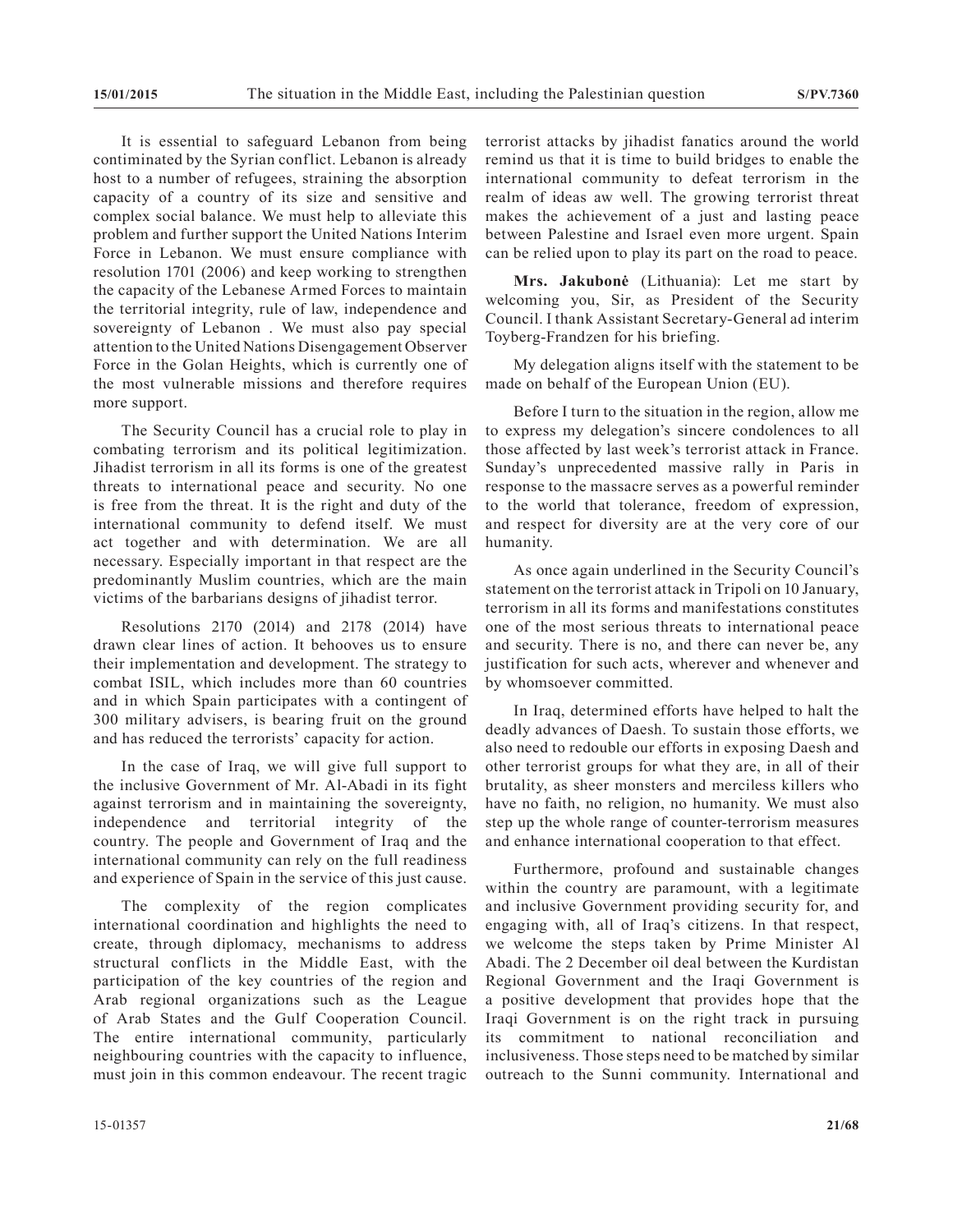regional partners need to provide support to the Iraqi Government for capacity-building and reconstruction, so as to give Prime Minister Al Abadi the space to deliver his reform programme.

At the beginning of 2015, Syria remains the greatest humanitarian tragedy of the modern world. Human suffering in Syria has reached levels beyond imagination. More than 12 million Syrians are in urgent need of humanitarian aid, among them 5.6 million children. Horrendous atrocities and crimes against humanity have been recorded in detail in the reports of the Independent Commission of Inquiry, the "Caesar" report (S/2014/244, annex) and elsewhere.

Doctors, medical staff and humanitarian aid workers have been attacked and killed for their selfless efforts to alleviate the suffering of the Syrian people. The Government of Syria, which has the primary responsibility to protect, for four years has continued to perpetrate crimes against its own people. We fully support Special Envoy Staffan de Mistura in his efforts to find ways to reverse this horrific spiral of violence and move towards an inclusive political solution. We also urge all the parties, in particular the Syrian regime, to fully implement resolutions 2139 (2013) and 2191 (2014).

Impunity in Syria has lasted for much too long. The Council must step up the pressure in the face of continued non-compliance. The perpetrators of mass atrocities and crimes against humanity, whoever they are, must be brought to account. Justice and accountability are essential for the resolution of the crisis in Syria.

There is a tremendous lack of trust, interest and support by both sides for the efforts aimed at solving the Israeli-Palestinian conflict. In that extremely unstable and explosive context, the status quo is unacceptable. All unilateral actions, inter alia joining international organizations and the halt of the transfer of tax revenues, are obstacles to the resumption of negotiations. The Israeli Government transfers of tax revenues to the Palestinian Authority should be timely and transparent, as required under the Paris Protocol.

The Palestinian leadership should use its international status constructively. Furthermore, continuous settlement expansion, settler violence, house demolitions, inflammatory statements by Hamas, and incitement must stop immediately in order to preserve the viability of a two-State solution.

In Gaza, life remains a human tragedy. Lithuania reiterates the importance of a fundamental change of the political, security and economic situation in the Gaza Strip, including the end of the closure. We urge the parties to fully implement the temporary mechanism for the monitoring and verification of reconstruction materials negotiated by the United Nations, Israel and the Palestinian Authority, as an important step towards the necessary urgent opening of all crossing points.

We would like to stress the importance of a change in Israeli policy to allow Gaza to trade normally and on a permanent basis.

The assumption of full Government functions by the Palestinian Authority is critical for a lasting improvement of the situation in Gaza. In order to advance the reconstruction of Gaza, it is paramount that the international community honour its financial commitments.

The unsustainable situation in the West Bank, Gaza and East Jerusalem and the deteriorating regional context underline the urgency of a comprehensive peace agreement. We call on all the parties and all the major stakeholders, including the United States, the Quartet, the League of Arab State, regional actors, the Security Council, the EU and others, to take the necessary steps to that end. The participation of both Palestinian President Abbas and Israeli Prime Minister Netanyahu at the solidarity rally in Paris demonstrates that Palestinians and Israelis stand for the same universal values — peace, tolerance and mutual respect. Let us hope that those shared values will bring Israelis and Palestinians back to the negotiating table, the sooner the better.

**Mr. Gaspar Martins** (Angola): Allow me again to express my great satisfaction, Sir, at seeing you presiding over a meeting of the Security Council. I also thank Mr. Toyberg-Frandzen for his very interesting and comprehensive briefing to the Council this morning.

I would like to start by clearly stating our position on this situation. Angola maintains good relations with the State of Israel, as well as with the Palestinian authorities. Our relations with Israel are based on the universal principles of international law and the mutual interests of both sides. Rather fruitful cooperation with Israel has evolved over the years in several sectors, in particular in agriculture, health, aviation, construction, fishing and telecommunication, among others. Likewise, Angola has very friendly historical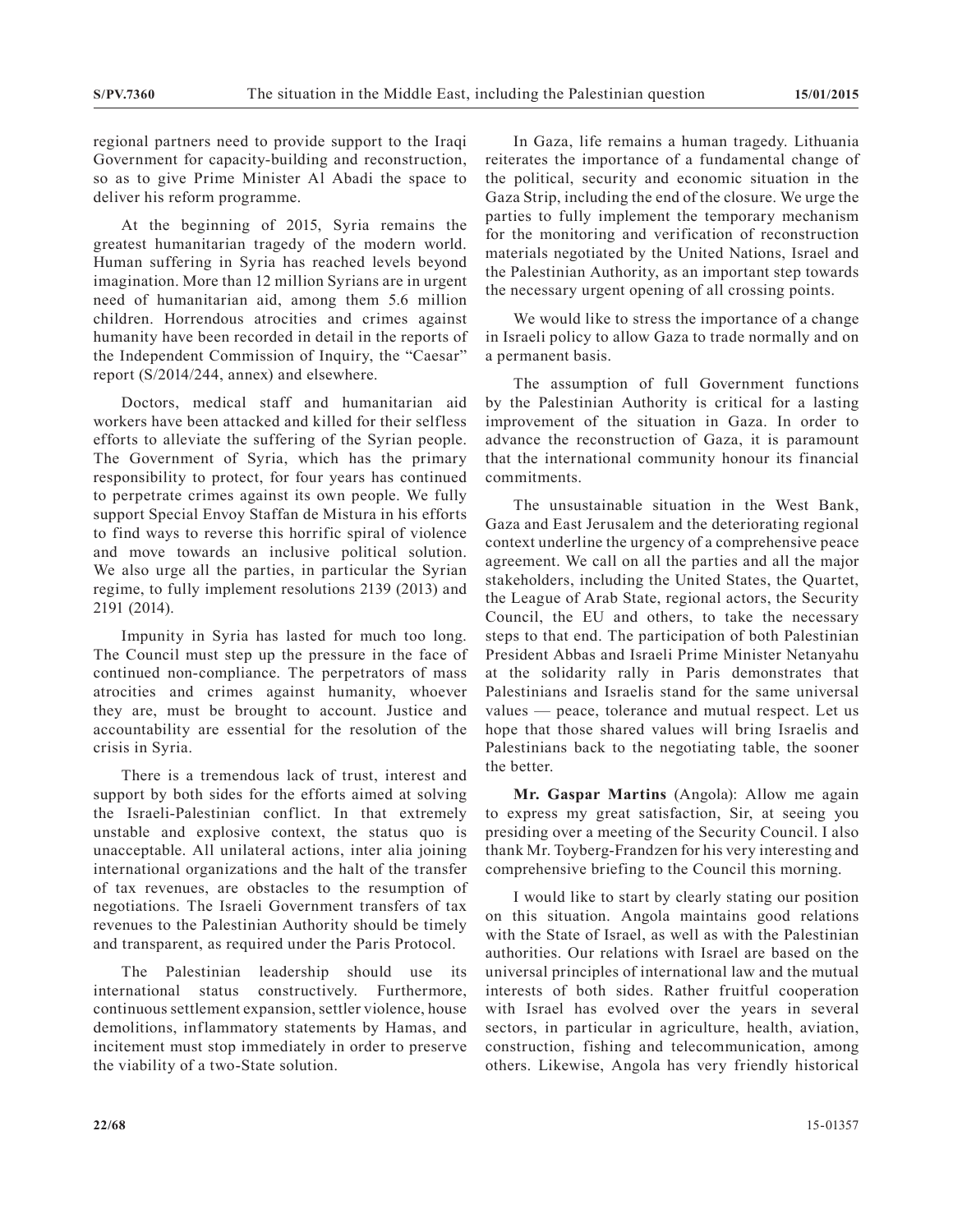relations with Palestine. For a long time, we hosted the diplomatic representation of Palestine in our capital. Those relations reflect Angola's solidarity with the Palestinian people in their quest to fulfil their legitimate national aspirations to self-determination in a free and independent State.

We strongly believe that the peaceful settlement of the Israeli-Palestinian conflict would be a far-reaching step for the achievement of stability in the whole of the Middle East. Being fully aware of the complexities of the issue, we are of the view that a two-State solution is the only viable option for comprehensive peace between the Israelis and the Palestinians, for which both sides need to make significant compromises. We furthermore believe that there should be an end to the occupation of the Palestinian territories, so as to allow the Palestinian people to exercise their full right to self-determination towards peace and sustainable development.

At this point, we would like to address of Israel's ongoing settlement activity. We all agree that it has been consistently stated by the international community that settlement activity constitutes a violation of international law, that it is counterproductive for a two-State solution and that it serves as incitement to violence, as reflected in the recent events in Jerusalem. We hereby appeal to the Government of Israel to consider a new policy approach as a demonstration of its willingness to compromise and cooperate constructively with a view to attaining a peaceful settlement.

The humanitarian situation in Gaza is especially worrying. Although a temporary Gaza reconstruction mechanism is in place, urgent funding is required to rebuild critical services, including important electricity and water supply infrastructure. In this connection, we are pleased that the international community has pledged \$5.4 billion for the reconstruction of Gaza, and commend Egypt and Norway for spearheading that effort, which is urgently needed to improve the living conditions of the Palestinians and to see fundamental changes in the dynamics of the conflict.

It is also crucial that the Palestinians unite in an effective governing structure, and we are pleased to note the critical steps that have been taken recently to create a unity Government. The Government of National Consensus needs to be consolidated and assume its responsibilities for the effective management of security and public services and become a viable counterpart in effective, result-oriented negotiations with Israel. The two-State solution cannot and should

not continue to be a mere refrain. It has to be clear and objective, with an aim reachable through positive and productive negotiations.

Indeed, the political situation in the Middle East is extremely worrying. Continued conflict in Syria and its appalling humanitarian consequences, persistent instability in Iraq and its exacerbation of ethnic and religious divisions, and the deterioration of the humanitarian situation in Gaza need to be forcefully addressed by the Security Council. There are factors that have been feeding the rise of extremism, with radical groups such as the Islamic State in Iraq and the Sham and the Al-Nusra Front in the Middle East, as well as Boko Haram and Al-Shabaab in Africa, spreading a message of intolerance and hatred in the name of religion. The challenges in dealing with these trends are immense, and we must all join forces to find appropriate solutions through dialogue among civilizations and respect for cultures.

I would like to conclude by reiterating that we strive to contribute to the establishment of a forum for dialogue and productive discussion. At the recent march in Paris, we saw various world leaders, in particular President Abbas and Prime Minister Netanyahu, marching together for the same objective of combatting terrorism and achieving peace. That was a ray of hope that we hope to preserve. We deeply hope that the international community will continue to help efforts to reach a peace settlement between the Israeli and Palestinian peoples, easing tensions in the entire region and contributing meaningfully to a world of peace and security.

**Mr. Laro** (Nigeria): I too thank Assistant Secretary-General ad interim Toyberg-Frandzen for his briefing.

Nigeria remains convinced that a negotiated settlement represents the most viable path to lasting peace between Israel and Palestine. That is why we are concerned by the lack of progress in the peace process. There is a need for both parties to show flexibility and the political will to negotiate in good faith. Nigeria believes that the relevant Security Council resolutions, the Madrid principles of land for peace, the road map for peace in the Middle East and the Arab Peace Initiative all form a valid basis for the attainment of lasting peace between Israel and Palestine.

What is required now, in our view, is for the leadership on both sides to take the courageous decisions that would allow the peace process to move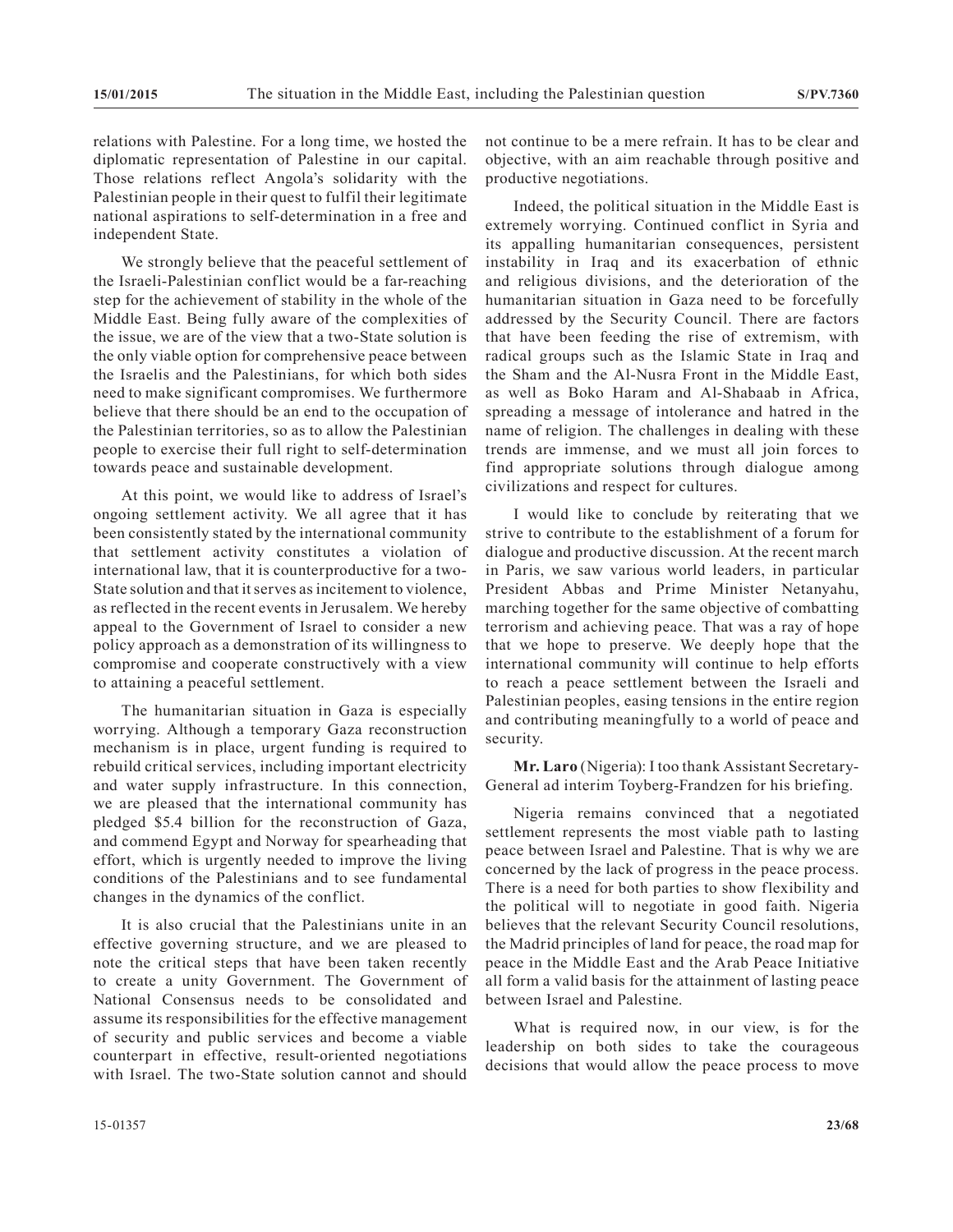forward. Peace cannot be imposed from the outside. It has to come from within. We urge both sides to avoid the unilateral action and hostile rhetoric that deepen mistrust between them and push back the prospects for resumption of peace talks. There is no alternative to a negotiated solution. We wish to make it abundantly clear that Nigeria would like to see the Israeli-Palestinian issue resolved within the framework of a two-State solution that would allow both Israel and Palestine to live side by side in peace and security.

**Mrs. Kawar** (Jordan) (*spoke in Arabic*): As we meet here, there are millions of displaced persons and refugees across the Middle East, in particular children, who have spent the past few weeks in the bitter cold under heavy rain and snow. The international community must respond to calls to address the causes that led to their displacement, whether in Palestine, Syria or Iraq. In the meantime, the international community must enhance humanitarian assistance to refugees and help host countries, particularly Jordan, in this humanitarian mission, which we undertake on behalf of humanity and the international community.

I should also like to express our appreciation to the Office of the United Nations High Commissioner for Refugees and the United Nations Relief and Works Agency for Palestine Refugees in the Near East for their efforts to alleviate the effects of the difficult weather conditions on refugee communities in the Middle East. I also want to thank those Governments that have helped by providing necessary support, which, although greatly appreciated, is far less than what is required.

Last year was one of the toughest and harshest years for the Palestinian people in the occupied territories. Their sincere aspirations for peace were struck down by the halt of peace negotiations at the end of March, despite the appreciated and unprecedented efforts of United States Secretary of State John Kerry. That halt in negotiations was followed by political tension, as well as a vacuum that led to deadly violent confrontations in various parts of the occupied Palestinian territories, particularly the Gaza Strip. According to the Office for the Coordination of Humanitarian Affairs, 2014 witnessed the greatest number of casualties among Palestinians since 1967, largely due to the unjustifiable Israeli aggression in the Gaza Strip. More than 2,000 Palestinians — mostly civilians, in particular women and children — were killed. Infrastructure, such as health and education services and facilities, was destroyed. Half a million Palestinians were displaced

in 2014, and 22,000 Palestinian homes were either destroyed or rendered uninhabitable.

Last year saw settlement expansion and the forced displacement of Palestinians. In 2014, the Israeli Government continued to announce the construction of new housing units in disregard of repeated condemnations by the international community. The number of settlers in the West Bank increased by 4 per cent over the previous year, according to figures from the Israeli Government itself. The number of Palestinians displaced in the West Bank, including East Jerusalem, also increased by 6 per cent in 2014 as a result of the forced displacement of Palestinians and the policies of occupation. Even the Al-Aqsa Mosque suffered last year, with two unprecedented incidents — the first being its closure and the second the storming of the site — not to mention a series of attacks by Jewish settlers and extremists on Al-Haram Al-Sharif and provocative visits by members of the Israeli right and the Knesset, all in disregard of the feelings of millions of Muslims around the world.

Jordan — based on the Hashemite guardianship and custody of the Islamic and Christian Holy Sites in East Jerusalem assumed directly by His Majesty King Abdullah II ibn Al Hussein — will continue to stand against all Israeli violations and incursions into the Al-Haram Al-Sharif. Jordanian efforts under the leadership of His Majesty the King succeeded in providing relatively better access to worshippers and increasing their numbers as compared to previous months.

By the end of last year, both Palestinian and Israeli parties moved in two different directions. Israel chose to continue its settlement policies and to enact laws that threatened the two-State solution. The Palestinian leadership, for its part, chose to resort to this international organization in pursuit of the legitimate rights of the Palestinian people to live in freedom and dignity in their own independent State. Today I will not warn again of the consequences of continuing with the status quo. We have all witnessed episodes of violence and tension, to which I have already referred to and which will be repeated even more gravely, with wider ramifications, if the international community fails to achieve a just and comprehensive peace in the Middle East.

What I do want to repeat and emphasize today is the urgent need to work this year to urge the two sides to build on the efforts made by United States Secretary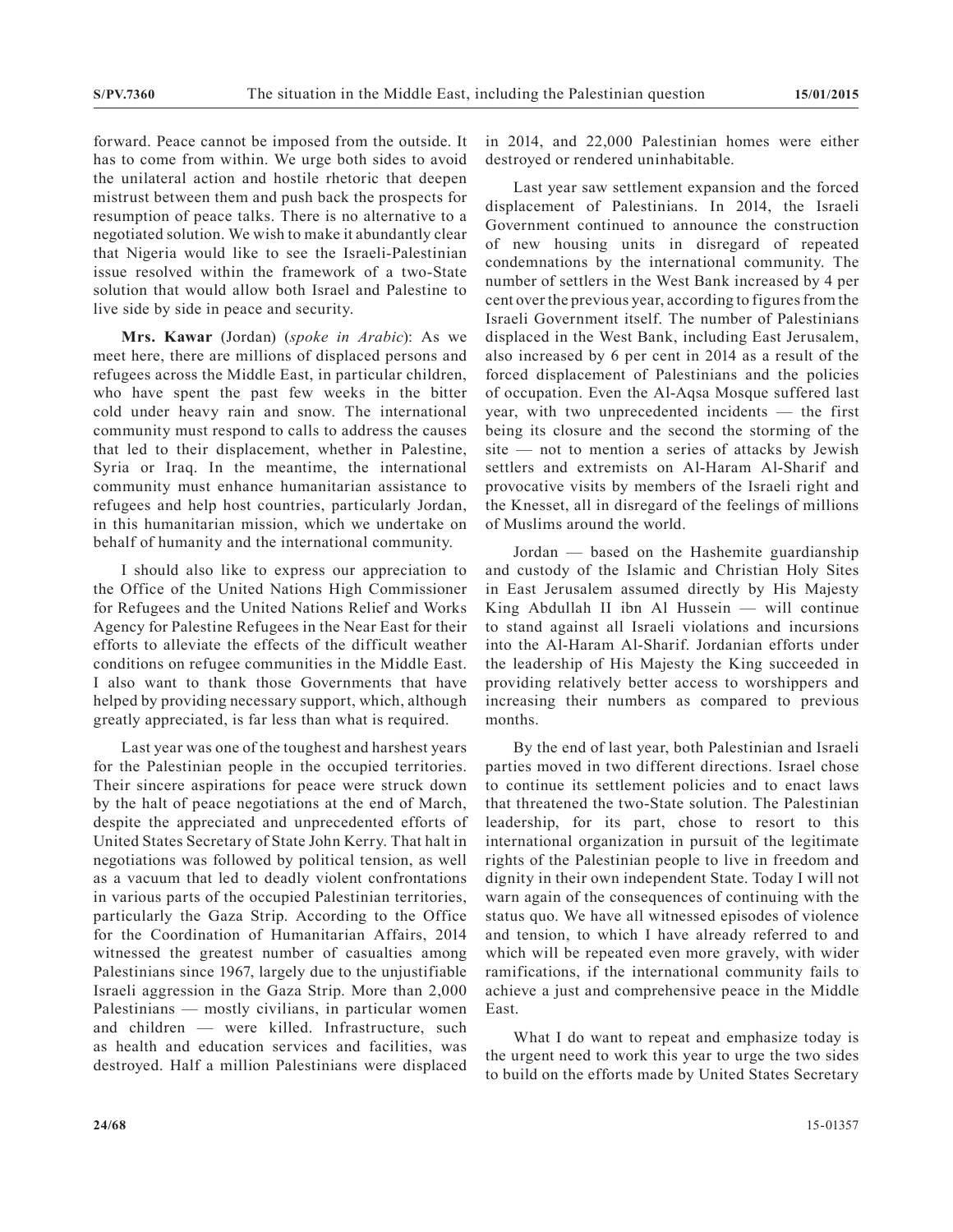of State John Kerry, and engage in negotiation through a serious framework in which all unilateral measures come to an end. Such negotiations have to lead to the enactment of a two-State solution within a reasonable period, and an end to the conflict through resolving all core issues — Jerusalem, refugees, security, borders and water issues — in accordance with international terms of reference and the Arab Peace Initiative in all its elements, one that meets and fully protects Jordan's vital interests associated with each of those issues. Jordan is directly involved in all those issues. The success of such endeavours requires a genuine, actual Israeli movement in this direction. It requires that Israel show seriousness and commitment to peace and the two-State solution through action, work and halting all violations, attacks and unilateral measures that are already illegal, and engaging in good faith in serious negotiations.

The situation in the Middle East, including the deadly events of last year, took up 23.8 per cent of the meetings and consultations of thr Security Council, despite the fact that the Council in 2014 adopted only one official document on the Isreaeli-Palestinian conflict, namely, presidential statement S/PRST/2014/13, which Jordan submitted and which called for a ceasefire in the Gaza Strip on the eve of Eid Al-Fitr. As a matter of fact, the Security Council has not adopted any resolutions on the Israeli-Palestinian conflict since 2009, despite the historic record of resolutions that the Council was able to adopt over the past decades — resolutions 242 (1967), 338 (1973), 1397 (2002), 1515 (2003) and many others — that form the international terms of reference and legitimacy considered as the basis for the solution of the Israeli-Palestinian conflict.

Such facts must prompt us to conduct a genuine review of the required role of the Security Council this year vis-à-vis finding a solution to the Israeli-Palestinian conflict. They also prompt us to work together unanimously and consensually in coordinated fashion, within a framework that supports direct negotiations in the Council, to develop a frame of reference for such negotiations, end the occupation and establish an independent, fully sovereign and viable Palestinian State on the June 1967 border with East Jerusalem as its capital, in the framework of a two-State solution, living in peace and security side by side with Israel and all countries and peoples of the region.

One of the prominent reasons that lead to extremism is the failure to find a just and comprehensive solution to the Palestinian cause, which Jordan, under the leadership of His Majesty King Abdullah, considers the core of the conflict in the region. We in Jordan are at the forefront of regional and international efforts to combat terrorism and extremism and their supporters, particularly through initiatives aimed at promoting dialogue among religions and cultures, and explaining the true concepts of Islam, the religion and its message of tolerance — such as the Amman Message, Common Word and the World Interfaith Harmony Week. Jordan will spare no efforts in working to combat terrorism with other States by all legitimate and legal means through the mechanisms of joint international action. What we are doing to achieve this goal reflects the complex danger of terrorism, which also requires that we confront it militarily, on the security front and ideologically, as well as emphasizing the fact that terrorism has no religion or race. Moreover, linking terrorism with any religion, race or region, intentionally or unintentionally, is the very best way to give publicity to extremists, terrorists and the enemies of humankind, including their deviant thoughts.

Jordan stresses the need for a political solution to the crisis in Syria that ends bloodshed and achieves a political transition, in line with the legitimate aspirations of the Syrian people. It must be a political solution that restores security and stability to Syria and its people, rebuilds Syrian national, including among all components of the Syrian people, and provides for the return of refugees to their homes. The absence of a comprehensive solution to the Syrian crisis will ignite sectarian conflict in the region. Jordan, as a country hosting more than 1.5 million Syrians is exhausted. It has exceeded its limits in providing assistance to Syrian refugees, particularly in the light of our limited resources and inadequate international support. We appeal today to the international community, now more than ever, to shoulder its responsibilities in supporting Jordan and other host countries to enable them to continue to perform this important humanitarian role.

In conclusion, let us work together to make 2015 the year of achieving peace and security in the Middle East. The peoples of our region are eager to do so.

**Mr. Haniff** (Malaysia): I wish to thank the Minister for Foreign Affairs of Chile for convening and presiding over this open debate. I also wish to also thank Assistant Secretary-General ad interim Toyberg-Frandzen for his briefing.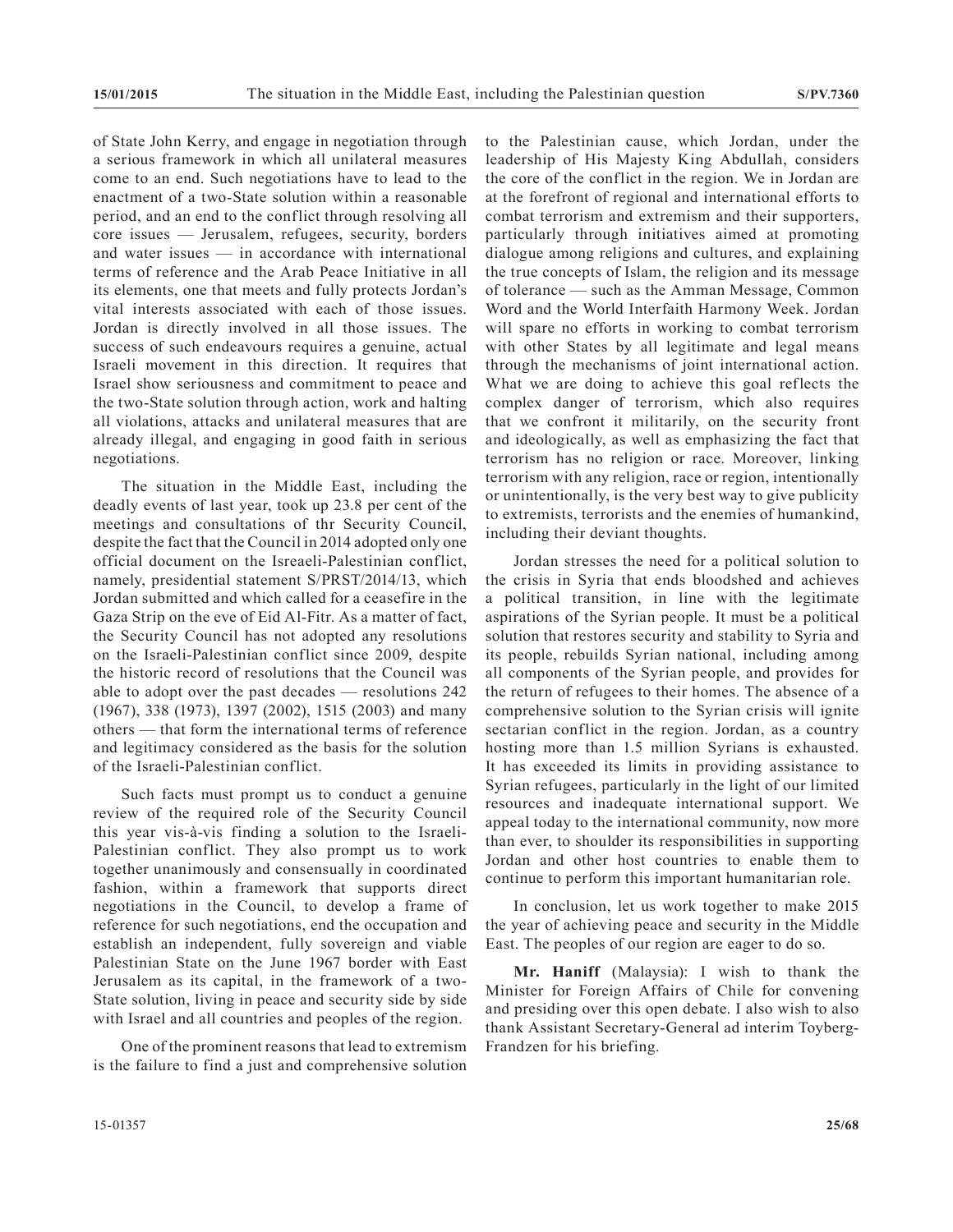We just left behind the year 2014, which the United Nations declared as the International Year of Solidarity with the Palestinian People. The international community believed and hoped that 2014 would be a critical year for Israeli-Palestinian peace and that it could further promote solidarity with the Palestinian people and generate further momentum and international support for the realization of their inalienable rights, denied for too long.

Malaysia regrets the fact that the year 2014 ended with yet another disappointing and crushing blow to the Palestinian people and their aspirations, as the window of opportunity once again slammed shut on their dreams of self-determination. The peace talks brokered by the United States stalled, another war broke out in Gaza, with catastrophic consequences, and the Security Council failed to adopt a draft resolution (S/2014/916) aimed at setting a deadline for ending the Israeli occupation. The year also marked the tenth anniversary of the International Court of Justice's 2004 advisory opinion on Israel's construction of a wall in the occupied Palestinian Territory, an opinion that for the past 10 years has unfortunately been completely ignored and remains unimplemented.

Malaysia wishes to reiterate and reaffirm its longstanding support for a just and lasting solution to the question of Palestine, based on a two-State solution and the legitimate right to self-determination of the Palestinian people in an independent State, living side by side in peace and security with Israel, based on the 1967 borders, with East Jerusalem as its capital. We remain committed to the implementation of internationally recognized initiatives such as the Arab Peace Initiative, the Oslo Accords, the Quartet road map, the Madrid terms of reference and the relevant Security Council resolutions. We commend the diplomatic efforts of the United States to try to revive the peace talks. However, little progress has been made with their resumption, while the conditions on the ground worsen and move further and further away from a two-State solution, owing to increasing illegal Israeli settlements and the continuing construction of a wall of separation in the occupied Palestinian territory, among other actions.

Faced as we are with more than 60 years of failure to resolve the conflict, the current deadlock in negotiations and the increasingly unlikely future of a two-State solution, Malaysia no longer sees the wisdom in insisting that the only possible route to resolving the Palestinian-Israeli conflict is through bilateral

negotiations, a position that serves only to perpetuate the status quo. Let us not forget that the State of Israel was created by the United Nations following a General Assembly vote in 1947 (resolution 181 (II)). The State of Israel did not come into being through bilateral negotiations with its neighbours, and yet we deny a similar path to Palestine and criticize any attempt by Palestine to seek fulfilment at the United Nations of its right to self-determination as unilateral action. Considering the prolonged deadlock in efforts to resolve the conflict through bilateral negotiations, the Security Council should step in and shoulder its responsibility under the Charter of the United Nations to address the situation, which constitutes a threat to international peace and security that extends beyond the region's boundaries.

As the Council is aware, earlier this month Palestine acceded to various international conventions and treaties on issues such as cluster munitions, the law of the sea, the International Criminal Court and transnational organized crime. Such moves should not be seen as undermining or jeopardizing the peace talks. The international community should rather welcome them as a step in the right direction. In Malaysia's view, in acceding to such international conventions and treaties, Palestine's actions will be constrained by and evaluated against internationally agreed norms and standards. Such actions will also help to deter the commission of war crimes and to end impunity for the parties on both sides of the conflict. They definitely represent a preferable and more legitimate path to achieving the legitimate right to self-determination than that of resorting to violence and extremism. It is thus in everyone's interest to embrace Palestine as a responsible member of the international community, bound by the rules and norms of international law.

We commend France's effort towards the end of 2014 in taking an initiative to try to bridge the gaps between Council members on the issue of Palestine. The parameters for the peace agreement proposed by France and subsequently taken up by Palestine provide a good basis for further negotiations. They demonstrate that a Security Council resolution on Palestine, despite allergic reactions from certain parties, is not necessarily incompatible with peace talks. Instead, the parameters and time frame could provide much-needed pressure on both sides to return to the negotiating table in order to arrive at a just, lasting, comprehensive and peaceful settlement to the Palestinian-Israeli conflict. Malaysia wishes to see peace talks and negotiations between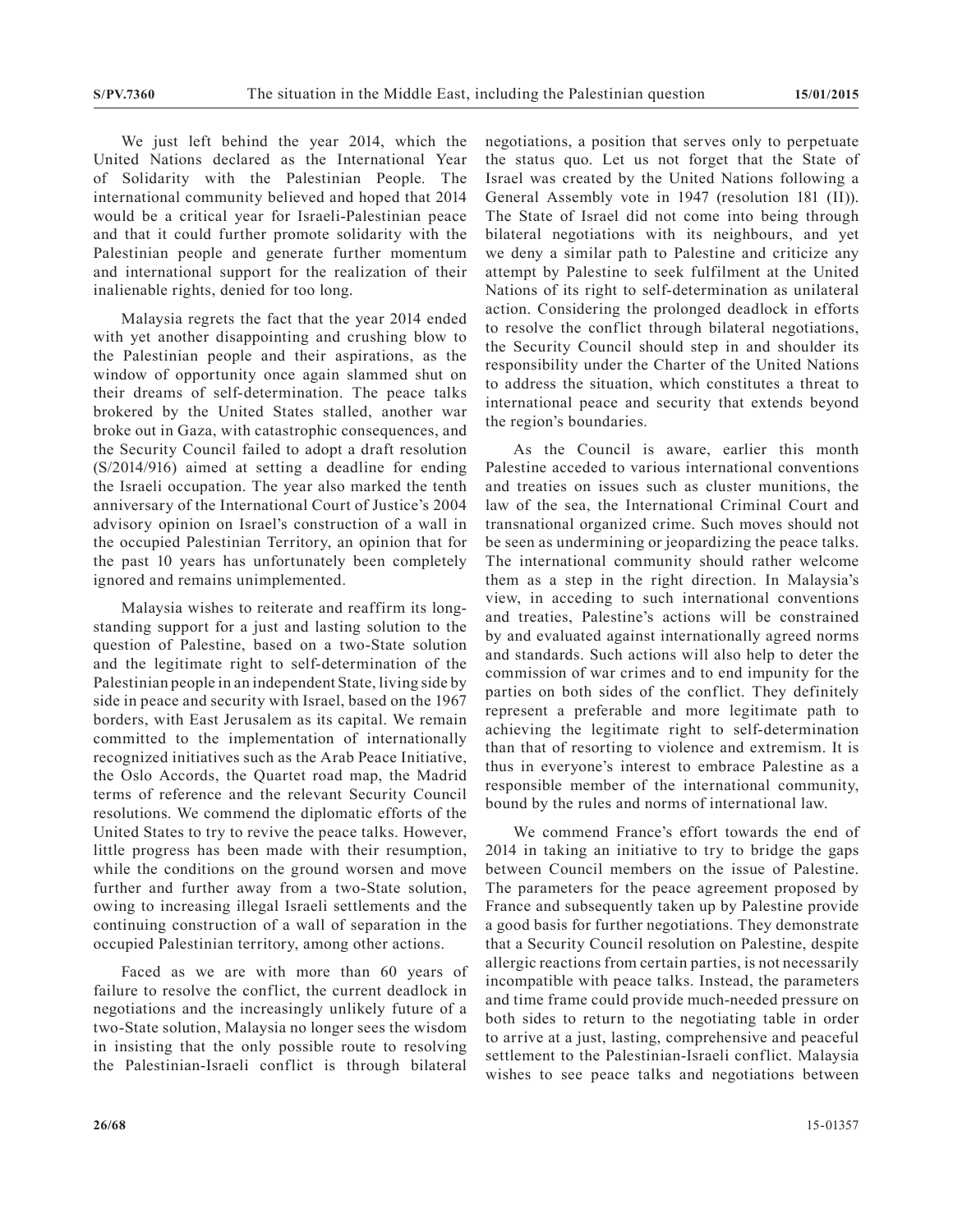Palestine and Israel continue. We repeat our call on the international community, and the Security Council in particular, to shoulder its responsibilities under the Charter to resolve the conflict and act as honest brokers to the conflicting parties in order to ensure long-term peace, security and stability in the region. However, negotiations should not take forever and should be carried out within a reasonable time frame.

Moving on to Syria, Malaysia strongly supports all efforts to find a diplomatic and peaceful solution to the Syrian crisis through dialogue and negotiations, especially through the Special Envoy of the Secretary-General for Syria, Mr. Staffan de Mistura. We will continue to support a comprehensive political settlement of the Syrian crisis based on the Geneva communiqué (S/2012/522, annex). We note that there will be a meeting of the parties in the very near future and look forward to being apprised of developments by the Special Envoy.

Malaysia welcomes the progress made by the United Nations and the Organization for the Prevention of Chemical Weapons (OPCW) on eliminating chemical weapons in Syria. However, we are gravely concerned about the use of chlorine for hostile purposes in Syria, as described in the reports of the OPCW's fact-finding mission. We also remain deeply concerned about the massive and deteriorating humanitarian situation in Syria. We urge all parties in Syria to respect international human rights law and international humanitarian law, and to implement the various Council decisions and resolutions on humanitarian access. As Chair of the Working Group on Children and Armed Conflict, Malaysia is concerned about the scale, scope and gravity of violations committed against children in Syria. We strongly condemn the widespread incidence of grave violations against children and call on all parties to protect and uphold the rights of all children in Syria. We also urge that the perpetrators of such heinous crimes be held accountable.

With regard to the occupied Syrian Golan, Malaysia reiterates its call for Israel's complete withdrawal from the area, in line with the relevant Security Council resolutions, as well as international law and the Charter. We also call on Israel to cease its violations of Lebanese sovereignty and withdraw its troops from the occupied territories in Lebanon, in accordance with resolution 1701 (2006).

The Middle East has seen a deeply worrying surge in extremism and terrorism, including in Syria, Yemen, Lebanon and Iraq. It is no coincidence that extremism and terrorism have gained ground against a backdrop of prolonged political conflict and highly unstable socioeconomic situations in those countries. Malaysia condemns in the strongest terms the horrific atrocities committed by terrorist groups such as Daesh, which in no way represent the peaceful religion of Islam. We must not let extremism and terrorism gain the upper hand in the region.

For the past several years Malaysia has called for an international platform for the silent majority — that is, the voices of moderation — to enable them to come together to counter the growth of extremist sentiments in all their forms. That position is based on the belief that the real divide in the world today is not between East and West, developed and developing countries or Muslims and non-Muslims. The fault line lies rather between moderates and extremists of all religions and beliefs, and in all areas and aspects. The disturbing developments in the world today, and in the Middle East in particular, reflect the urgent need for a comprehensive approach to countering extremism and terrorism, including by addressing the underlying contributing factors, and not through the use of force alone. The voices of moderation must prevail against those who espouse hate, ignorance, violence and extremism. We must summon the political will required to bridge differences and restore stability to the lives of all the peoples of the Middle East, regardless of religion, ethnicity or nationality.

In conclusion, Malaysia sincerely hopes to be able to play a constructive role in the Security Council in maintaining international peace and security, particularly in the Middle East. We look forward to contributing to the maintenance of international peace and security and to upholding the Charter of the United Nations, including through our long-held value of moderation as a useful tool to counter extremism, reconcile differences and resolve disputes.

As Malaysia takes its seat on the Security Council, I wish to reaffirm my delegation's readiness to cooperate and engage constructively with all interested partners and stakeholders on all issues before the Council, including the Palestinian-Israeli conflict.

**Mr. Churkin** (Russian Federation) (*spoke in Russian*): At the outset, I wish to welcome you, Sir, as Minister for Foreign Affairs of Chile to preside over the Security Council today. As this is the first time I have taken the floor in the Council this year, I would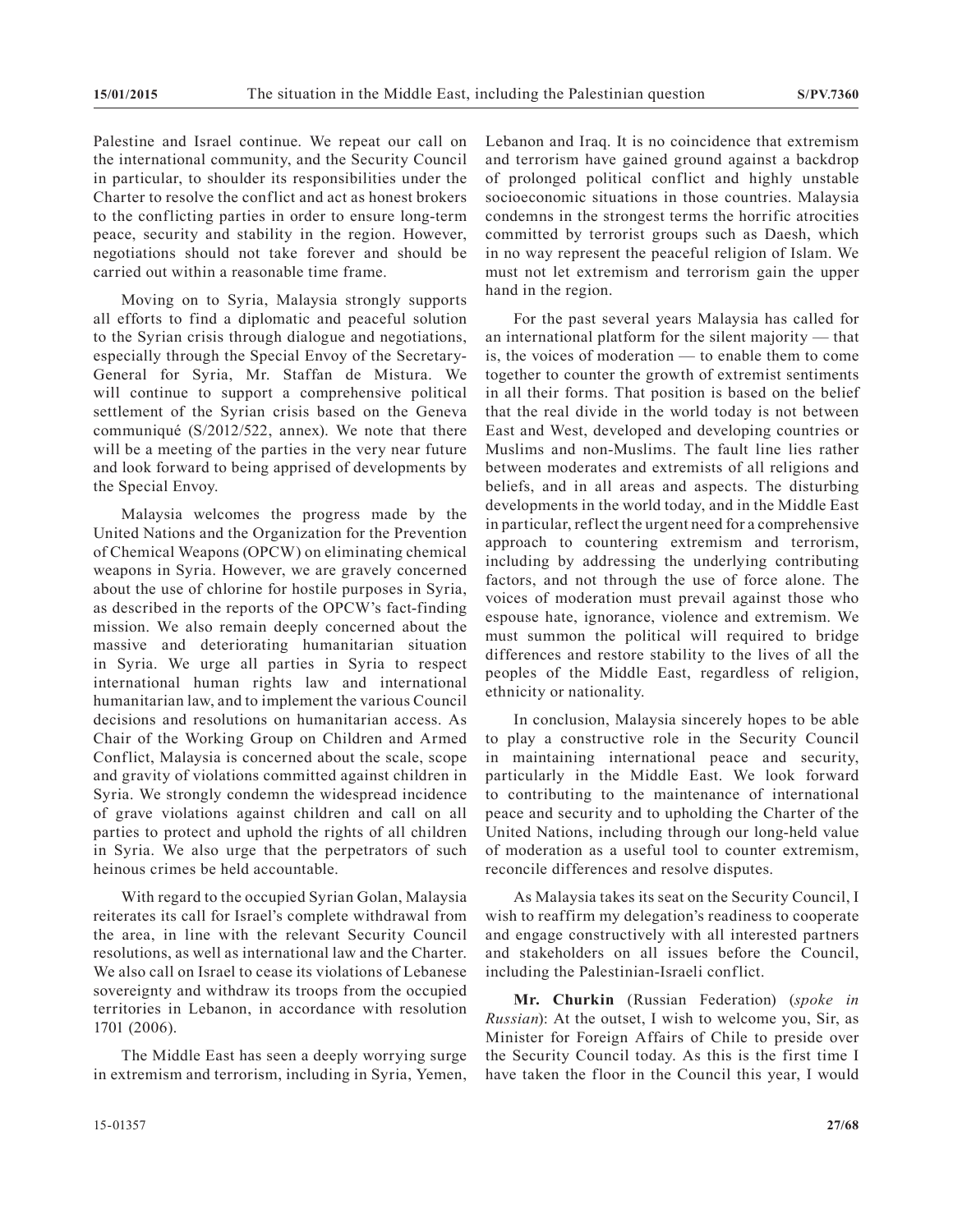also like to welcome all new non-permanent members of the Council and to express our hope that there will be close and constructive cooperation with them in the period before us.

The situation in the Palestinian track of the Middle East settlement remains among the major contentious items on the international agenda. It has already been almost a year since Palestinians and Israelis broke off negotiations, and the alienation between them only continues to grow.

Against this background, the situation on the ground continues to deteriorate. The situation in the West Bank, including in East Jerusalem, remains tense, frequently teetering on the edge of open, armed confrontation. The ongoing settlement activities of Israel in the occupied territories play a considerable role in this. There are further pending issues relating to normalization around the Gaza Strip in the wake of the bloody conflict that took place in the summer of 2014.

In such conditions, any opportunity must be seized to rekindle the peace process. Guided by that kind of logic, Russia supported the draft resolution (S/2014/916) proposed by Jordan in December, which, unfortunately, was not adopted, although it did not contradict the existing international consensus on the Palestinian-Israeli settlement. On the contrary, it referred to the fundamental principles of the peace process, including confirmation of the relevant resolutions of the Council.

In our view, the developments on the Palestinian track are being transformed before our very eyes into a dangerous chain reaction, when any step by one of the parties automatically triggers counter-actions by the other side. The resulting spiral exacerbates the negative backdrop of relations between Palestinians and Israelis.

In this kind of climate, the task of remedying the situation in the peace process would appear to be a highly complex one. But this is one of those challenges where, if we fail to respond in a timely and appropriate manner, we risk worsening the situation with respect to the Palestinian issue and the situation in the Middle East in general.

The complexities of the task of rekindling the Palestinian-Israeli negotiations mean that the international community needs to step up its efforts to revive the talks. We believe that the best mechanism for this is the Middle East Quartet of international mediators, whose work, above all at the ministerial level, should be promptly reinvigorated. Close involvement of the Security Council in the Middle East peace process must be an important element in international support for the Palestinian-Israeli contacts. Discussions alone, even on a monthly basis, are, of course, not enough.

The excessively protracted Syrian conflict is having an extremely negative impact on the situation in the Middle East. It is quite clear that relying on the military option to overthrow the regime has not been justified. Those who would follow such an approach have only worsened the plight of the Syrian people. We would like to emphasize once again that the only way to end the conflict is through dialogue. In order to truly launch a process of national reconciliation, all opportunities must be made use of.

Intra-Syrian consultations are planned from 26 to 29 January in Moscow. This is a practical contribution by Russia to international efforts to assist in advancing the peace process in Syria. The purpose of these meetings is to lay the groundwork for launching, without preconditions, an inclusive dialogue among Syrians based on the Geneva communiqué of 30 June 2012.

We do not view the Moscow event as a one-off. It must have specific applicable results. We realize that the Syrian crisis also has international and regional dimensions, meaning there is a critical need for a comprehensive settlement of the situation in and around Syria. We expect that our approach will meet with understanding and support from all external actors who have leverage with various segments of the Syrian opposition. Those who decide not to participate in this event will lose their standing in the whole negotiation process.

The Moscow gathering is a unique opportunity to start directs talks on an equal footing between the representatives of the Syrian Government and the opposition. To let this opportunity slip away would be an unforgivable mistake, as it is in the interest of a speedy end to the fratricidal conflict in Syria and of the consolidation of positive forces of Syrian society to counter international terrorism and violent extremism. We hope that our appeal will be heard by the Syrian sides, influential outside forces and regional players alike.

**Mr. Suárez Moreno** (Bolivarian Republic of Venezuela) (*spoke in Spanish*): Allow me to congratulate you, Sir, on presiding over this important debate on the Middle East, including the Palestinian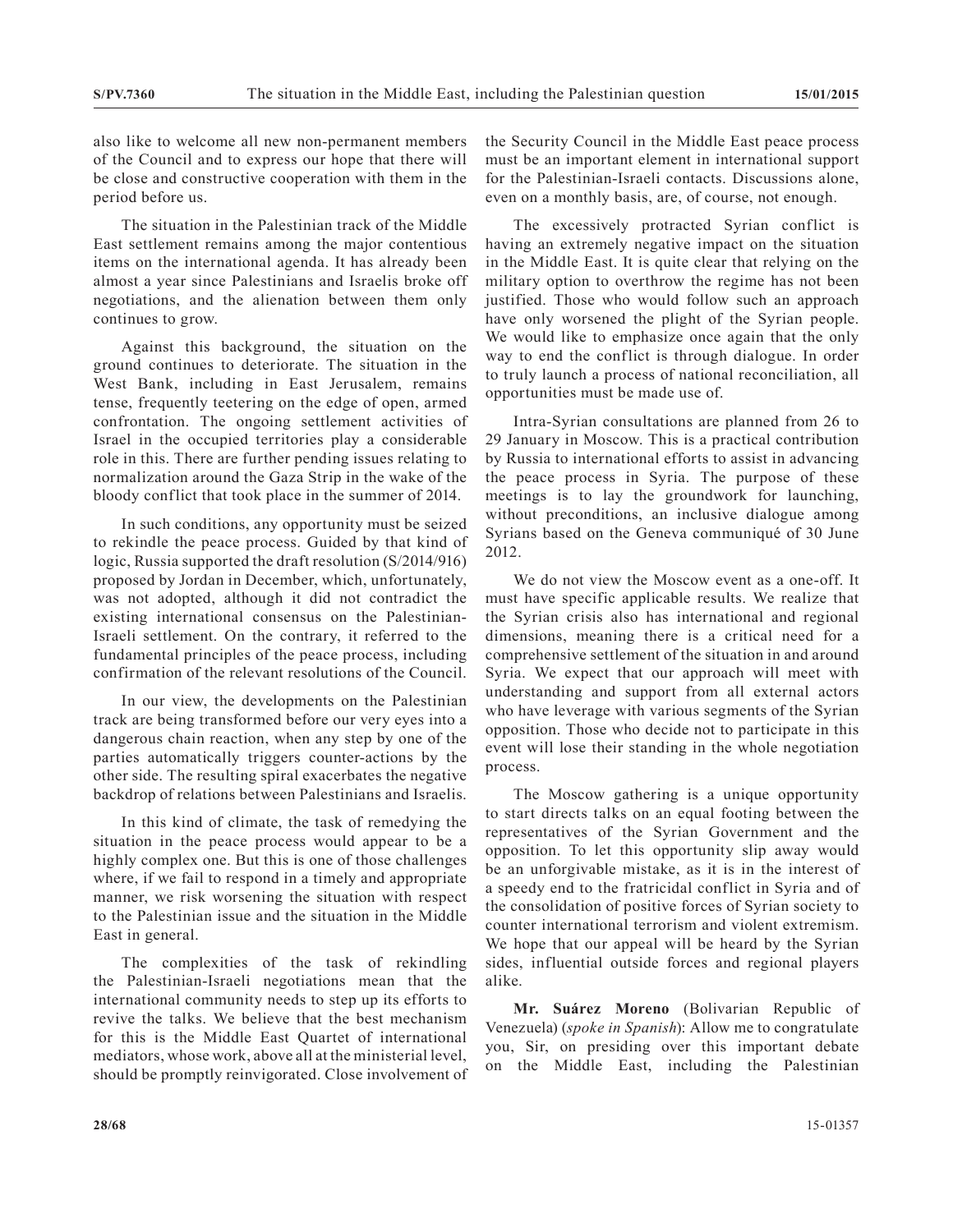question — an issue of particular importance to the Bolivarian Republic of Venezuela. I would also like to welcome Mr. Jens Anders Toyberg-Frandzen, Assistant Secretary-General ad interim for Political Affairs.

Our country endorses the statement to be delivered by the representative of the Islamic Republic of Iran on behalf of the Non-Aligned Movement. Nevertheless, I would like to set out our national position on the matter before us.

The fomenting of armed conflicts and the maintenance of colonial situations and foreign occupation in some areas of the world have a negative impact on international peace and security. We cannot remain indifferent to these facts and their gravity, especially when we recall that the Charter of the United Nations enshrines the commitment of Member States to safeguard future generations from the scourge of war.

The Venezuelan delegation reaffirms its full support for the right to self-determination, which entitles the nationals of the State of Palestine to live within internationally recognized borders, in accordance with the Charter of the United Nations and the relevant resolutions of the General Assembly and the Security Council. In this regard, we reiterate our repudiation of the illegal policies implemented by the occupying Power, Israel, which seek to deny the Palestinian people their rights, with the political-territorial disintegration of the State of Palestine as the goal.

Our country urges the immediate cessation of Israeli settlement construction in the occupied territories that are part of the sovereign and independent State of Palestine. Such Israeli practices flagrantly violate international law. Moreover, we condemn the Israeli occupying Power's withholding of tax revenue from the State of Palestine, in contravention of the agreements signed between both parties regarding the transfer of resources.

Israel is attempting to suffocate the State of Palestine by cutting it off from basic supplies, including economic income, food, medicine and other goods essential to residents' everyday lives and to the functioning of its political institutions, including the payment of salaries to public sector employees. Israel must refrain from implementing measures of collective punishment against the Palestinian people that worsen their appalling humanitarian conditions, in clear violation of the Fourth Geneva Convention. At the same time, we deplore the fact that the blockade imposed by

the occupying Power against the Palestinian population of Gaza since 2007 is still in force, which affects the human rights and worsens the already precarious living conditions of the inhabitants of that area. We demand that Israel immediately and definitively lift this brutal blockade.

The Israeli military occupation is the leading cause of the flagrant violation of the human rights of the Palestinian population and of international humanitarian law. Venezuela advocates the establishment of a timeline for bringing an end to this unsustainable and illegal occupation of territories belonging to the State of Palestine, in accordance with the relevant resolutions of the Security Council.

In keeping with the Charter of the United Nations, our country encourages both parties to continue with negotiations in order to achieve a firm and lasting peace, whereby both States can safely coexist as sovereign and independent countries, within internationally recognized borders. A negotiated political solution to this matter is a decisive factor for peace and security in the Middle East. In addition, we welcome the accession of the State of Palestine to various international instruments, which confirms its irrevocable commitment to the cause of international peace and security, human rights, cooperation and development.

Lastly, we reiterate our unwavering support for the request of the State of Palestine to be admitted as a full Member of the United Nations. We hope the Security Council will fully assume the responsibilities bestowed upon it by the Charter, so that the General Assembly, under the recommendation of this principal organ, will be able to quickly decide on the matter.

**Mr. Cherif** (Chad) (*spoke in French*): Allow me to thank the Chilean presidency of the Security Council for convening this open debate on the situation in the Middle East, including the Palestinian question. Let me also thank Mr. Jens Anders Toyberg-Frandzen, Assistant Secretary General ad interim for Political Affairs, for his briefing.

In order, I will address the Palestinian question, the situation in Syria and, lastly, the situation in Lebanon.

In a regional context that is deeply troubled and destabilized by a number of conflicts and tensions, the Palestinian question presents itself with even greater drama, especially since the peace process is currently deadlocked. Do we need to continue the pattern of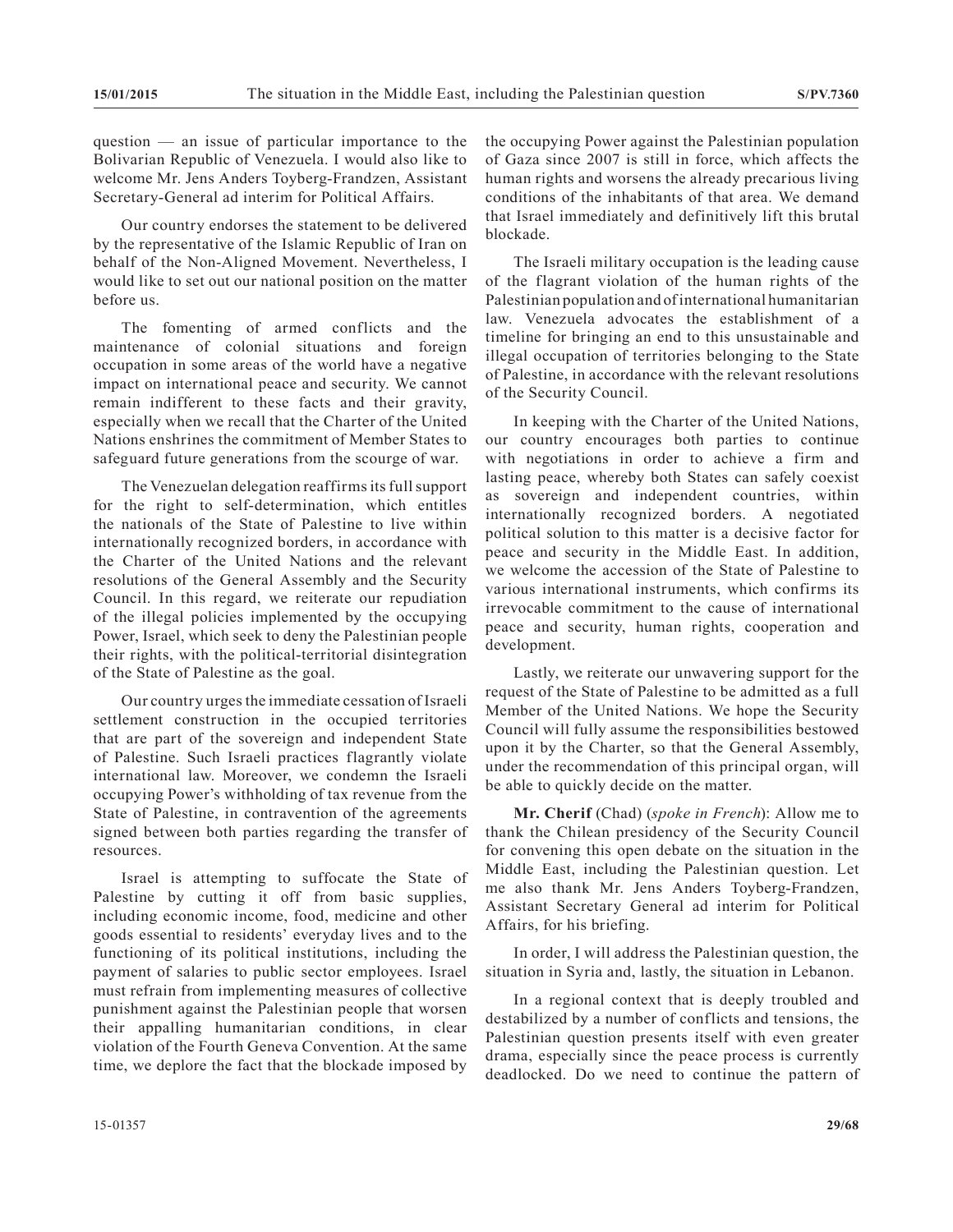ongoing negotiations that produce no results, or do we need to explore other ways and means to find appropriate solutions to the crisis? The status quo has become increasingly untenable, both for Palestinians and for most of the international community. The international community as a whole, particularly the Security Council, needs to assume its responsibilities in accordance with the Charter of the United Nations in order to propose prospects for a viable peace, putting an end to the conflict, enabling Palestinians to have an independent sovereign State, with East Jerusalem as its capital, and a just, appropriate settlement of the refugee issue, based on the General Assembly resolution 194 (III), of December 1948.

The ongoing failure to settle the Israeli-Palestinian question affects the credibility of the international system and poses increasingly serious threats to international peace and security. The Security Council's rejection of the draft resolution (S/2014/916), which in our consideration was reasonable, submitted on 30 December by Jordan on behalf of the Group of Arab States, included a deadline for the end of Israel's occupation of the Palestinian territories. That rejection should not undermine the initiative on which it was based. The initiative was supported by a majority of the international community and remains an alternative to the current stalemate. It is henceforth crucial for the Council to become even more involved, together with other international partners, as it explores avenues for solutions that could end the negotiation cycle that merely allows the occupation to continue and maintains the current situation. The Security Council needs to become further involved to salvage the solution of two States, living side by side, based on the relevant Security Council resolutions, the Madrid principles, notably the exchange of land for peace, the road map, the previously established agreements between the parties and the Arab Peace Initiative. The two-State solution should not be challenged under any pretext, for it is fully in keeping with the legitimate aspirations of the Palestinian people and takes into account the security concerns of Israel.

With respect to Syria, we are deeply concerned by the increasingly violent actions that the conflict has assumed and the ongoing suffering of the Syrian people within and outside the country, especially during this period when there is a serious cold wave and snow enveloping the region, which has even led to several deaths, including those of women and children. We call on the international community to step up its efforts to provide considerable assistance to humanitarian agencies of the United Nations so that they can ease the plight of the Syrian people who are subject to cold, the horrors of war and difficulties in terms of the climate. We believe that it is time to act to find a solution to the Syrian crisis by focusing on a political solution. From that perspective, we support the proposal of the Special Envoy of the Secretary-General, Mr. Staffan de Mistura, aimed at ending hostilities in Aleppo, providing humanitarian assistance and opening a brief hiatus that would make it possible to create the conditions necessary for a political dialogue between the belligerents. We encourage them to pursue this with the stakeholders and countries of the region in order to work out a consensus on a strategy aimed at ending the crisis.

Lebanon continues to deal with numerous challenges and has been fully affected by humanitarian and security fallout from the Syrian crisis. More than 1 million refugees have entered Lebanon, which largely exceeds Lebanon's ability to host them. Lebanon has shown exemplary generosity in that regard. We call on the international community to work to help Lebanon deal with the tremendous burden and to deal with the collateral effects of the Syrian crisis. We urge the Lebanese leaders to continue dialogue and to reach the necessary compromises so that the election of the country's President will take place without further delay. Lebanese stakeholders need to deal with the current situation and overcome their own difficulties in order to avoid a constitutional vacuum that would further weaken the country and worsen its security situation.

Lastly, we firmly condemn the attack perpetrated by Jabhat Al-Nusra north of Tripoli on 10 January, which claimed several lives and caused many to be wounded. We express our solidarity with Lebanon in its fight against terrorist movements.

**Mr. Delattre** (France) (*spoke in French*): This public debate is the first meeting of this nature of the Security Council since the terrorist attacks perpetrated in France last week. Allow me to say a few words on the subject.

On behalf of France, I would like say how overwhelmed and strengthened we were by the massive support that was shown to us from all around the world. On behalf of France, I would like to thank the United Nations for its exemplary support through the Security Council press statement issued on 7 January (SC/11727),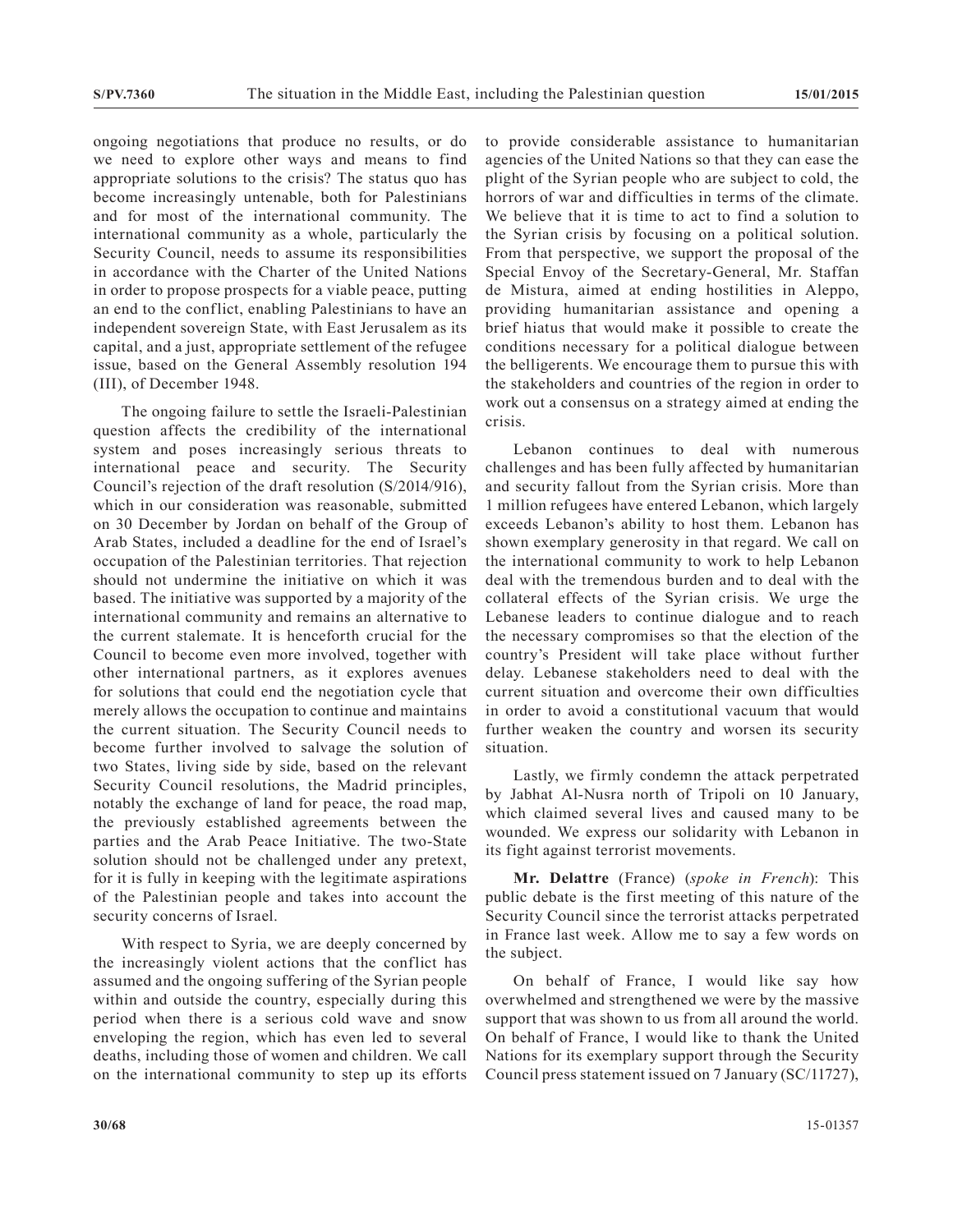through the minute of silence observed by the Council and through the commitment of the Secretary-General, who came to provide his support to the French Mission to the United Nations here in New York, as well as the representatives of so many countries. All these were signs of exceptional solidarity.

On behalf of France, I would like to underscore the historic dimension of the march that took place in my country on 11 January. Four million citizens of all origins took to the streets of my country to combat terrorism and to defend the values that are at the very core of who we are. That was the largest demonstration since the liberation of France in 1944. Four million people were marching side by side, with a number of world leaders unprecedented for such a public march since the funeral of President Kennedy in Washington, half a century ago. It has been an extraordinary message of unity. The France that speaks today is standing tall, mobilized, with greater determination than ever. The march in Paris and all throughout France was the best response to terrorism.

France, which had been targeted for defeat, is still standing with its friends and its allies, in support of three principles. The first is the protection and defence of free expression and its corollary, freedom of the press, which does not champion either hatred or terrorism. The second is the affirmation of a response to terrorism that combines the greatest firmness, both beyond and within our borders, with strict respect for the fundamental rights, without which democracy is denied. Naturally that response does not target any religious community; it targets individuals who practice or defend violence. Of course France expresses solidarity with all countries affected by terrorism, such as, most recently, Nigeria. The third principle is tolerance, which comprises a resolute struggle against all forms of anti-Semitism, Islamophobia, racism and all types of discrimination against people. We will not allow men, women or children to be attacked or killed in France because they are Jewish, as occurred last Friday at the kosher supermarket, or because they are Muslim or of any other religion, or atheist. France protects all of its citizens, without regard to belief or lack of belief.

The attacks have highlighted the extent to which, in an interdependent world, the security of each and every one is a common good. More than ever, peace and stability in the Middle East are inseparable from that of Europe. More than ever before, France is committed to the future of the Middle East.

Today, the Middle East is an area of major instability, marked by regional rivalries and the scourge of terrorism, with an immense human cost that is only partly reflected in the terribe number of dead, of refugees and of displaced persons. In order to restore durable peace and stability, we must maintain a single course, namely, provide a fair response to the legitimate aspirations of peoples and preserve the peaceful coexistence of peoples in a zone that has seen sectarianism gain ground. That is the meaning of the policy that France seeks to lead and which it is pursuing in all current crises. We will stay the course with strength and determination, whether it concerns the Israeli-Palestinian conflict, Iraq, Syria or Lebanon.

On 30 December, the Council suffered a new setback in the relaunching of the peace negotiations between Israel and Palestine (see S/PV.7354). Once again the Council was unable to unite to find consensus to move towards a two-State solution, which is the only solution capable of providing a just solution to the aspirations of the two peoples — for the Palestinians, the aspiration to a sovereign, independent State; for the Israelis, the guarantee of lasting security. Those two legitimate claims can be satisfied only if we move towards the solution that is known to all, on the basis of internationally recognized parameters.

As is well known, the current situation remains dangerous. The process is at an impasse. Gaza is growing poorer as Israel blocks the tax payments that are by law are due to the Palestinian Authority, and that threatens the stability of the area. We are doing all that we can to prevent an escalation. That would not be in anyone's interest.

In that context, France is determined to work towards changing the methodology of the peace process. We are convinced that without that, the two-State solution will remain wishful thinking. That collective effort must be based on an indisputable basis that the Security Council can and must offer through the adoption of a resolution on the parameters of the final status. France will continue its efforts towards a constructive, reasonable and consensual resolution, one allowing the Council to become an actor fully committed to peace. We continue to believe that an international mechanism in which the countries of the region have a role to play should help the parties to emerge from the impasse that has lasted far too long.

In Iraq, as in Syria, Daesh has thrived through lack of governance, and the repression and the marginalization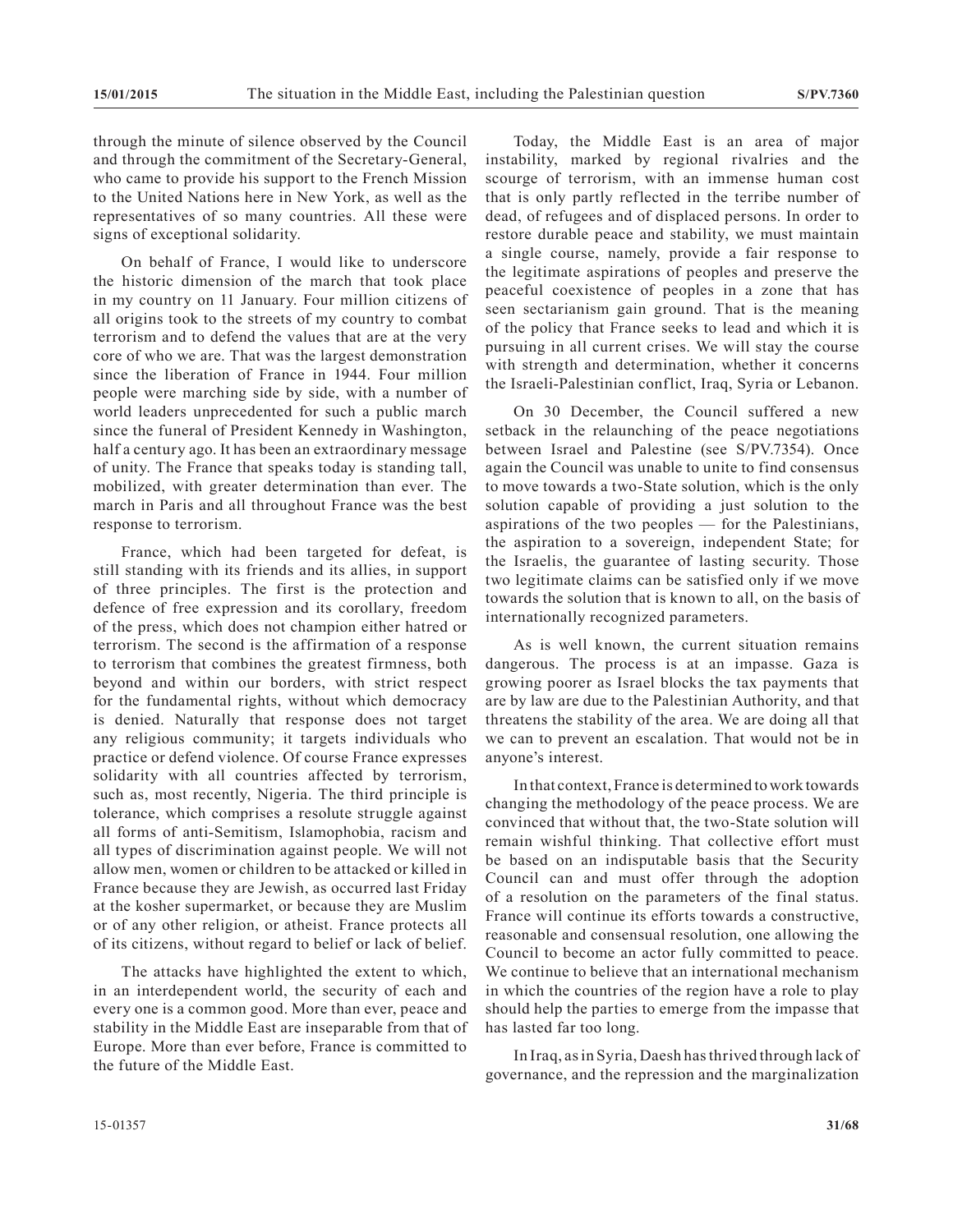of the Sunni population. Our fight against Daesh must be carried out on all fronts — political and military, foreign terrorist combatants and financing — without ever losing sight of the fact that in Iraq and in Syria, any lasting solution must be political.

In Iraq, the military intervention of the international coalition aims to weaken the offensive capacity of Daesh and support the Iraqi forces on the ground. The international community must provide full support to Prime Minister Haider Al Abadi, who has committed himself with courage to the path of reconciliation and assembly. We must encourage him to continue his efforts on behalf of recovery and good governance.

In Syria we are facing a completely opposite situation. The regime of Bashar Al-Assad and its brutality and repressive measures have encouraged the development of Daesh. The fight against terrorism in Syria can never involve compromising with a regime that is responsible for 200,000 deaths. In Syria, half of the population has been forced to flee their homes. They should not have to choose between the scourges of terrorism and dictatorship. The fight against Daesh cannot be separated from a political transition that responds to the legitimate aspirations of the Syrian people on the basis of the Geneva communiqué (resolution 2118 (2013), annex II).

The Security Council must remain fully mobilized in favour of the thorough and definitive dismantling of the Syrian chemical arsenal. The continued proven use of chlorine gas by the regime dmonostrates that the international community cannot have faith in the sincerity of the Syrian commitment towards the Chemical Weapons Convention. In the light of such violations, we cannot neglect the imperative to fight against impunity.

The situation in Lebanon remains extremely precarious, as we have seen once again with the terrorist attack in Tripoli on 10 January, which the Council has condemned. Those events show how much Lebanon has experienced the direct fallout from the crisis in Syria. We must do all that we can to ensure respect for the disassociation policy and the principles of the Baabda Declaration of 2012 (S/2012/477, annex). At the same time, we must encourage the Lebanese people to elect a President as soon as possible. The continuing vacancy of the position of Head of State deprives Lebanon — which is facing an influx of more than 1.2 million Syrian refugees into its territory — of the ability to respond effectively to the humanitarian, political, security and economic challenges it faces.

### *Mr. Barros Melet took the Chair.*

France is aware of the seriousness of the situation in the Middle East. Now more than ever, it is determined to work as hard as necessary towards a resolution of the conflict that undermines the region. In the light of the terrorist threat, France reaffirms that it will maintain a clear course and fully assume its international responsibility.

**The President** (*spoke in Spanish*): I wish to remind all speakers to limit their statements to no more than four minutes in order to enable the Council to carry out its work expeditiously. Delegations with lengthy statements are kindly requested to circulate the text in writing and to deliver a condensed version when speaking in the Chamber. I also appeal to speakers to deliver their statements at a normal speed to so that the Interpretation Service can carry out its work properly.

I wish to inform all those present that we will continue the open debate through the lunch hour, as a large number of speakers remains on the list.

I now give the floor to the representative of Lebanon.

**Mr. Salam** (Lebanon) (*spoke in Arabic*): I wish to welcome Angola, Malaysia, New Zealand, Spain and Venezuela.

I would like to focus on the heinous terrorist attacks that took place in Paris last week. I wish to pay a triple tribute, a Lebanese, Arab and Muslim tribute, to that glorious city, which has proven the extent to which it deserves its title as the capitol of freedom and of light. Muslims will recall that it was in Paris that the two pioneers of Islamic reform — the two great sheiks Jamal Al-Din Al-Afghani and Mohammed Abduh — took refuge during their fight against oppression and colonization. It was from Paris that they published, in 1884, their famous journal, The Firmest Bond, in order to spread their thought on renewal. Arabs will also recall that it was in Paris that what has since been called the first Arab conference took place in 1913, because of the freedom and security that unique city offered to the conference's participants.

Lebanese, for their part, who were pioneers of the modern Arab renaissance, will also recall that the first Arabic newspaper, *Birgys-Barys*, was published from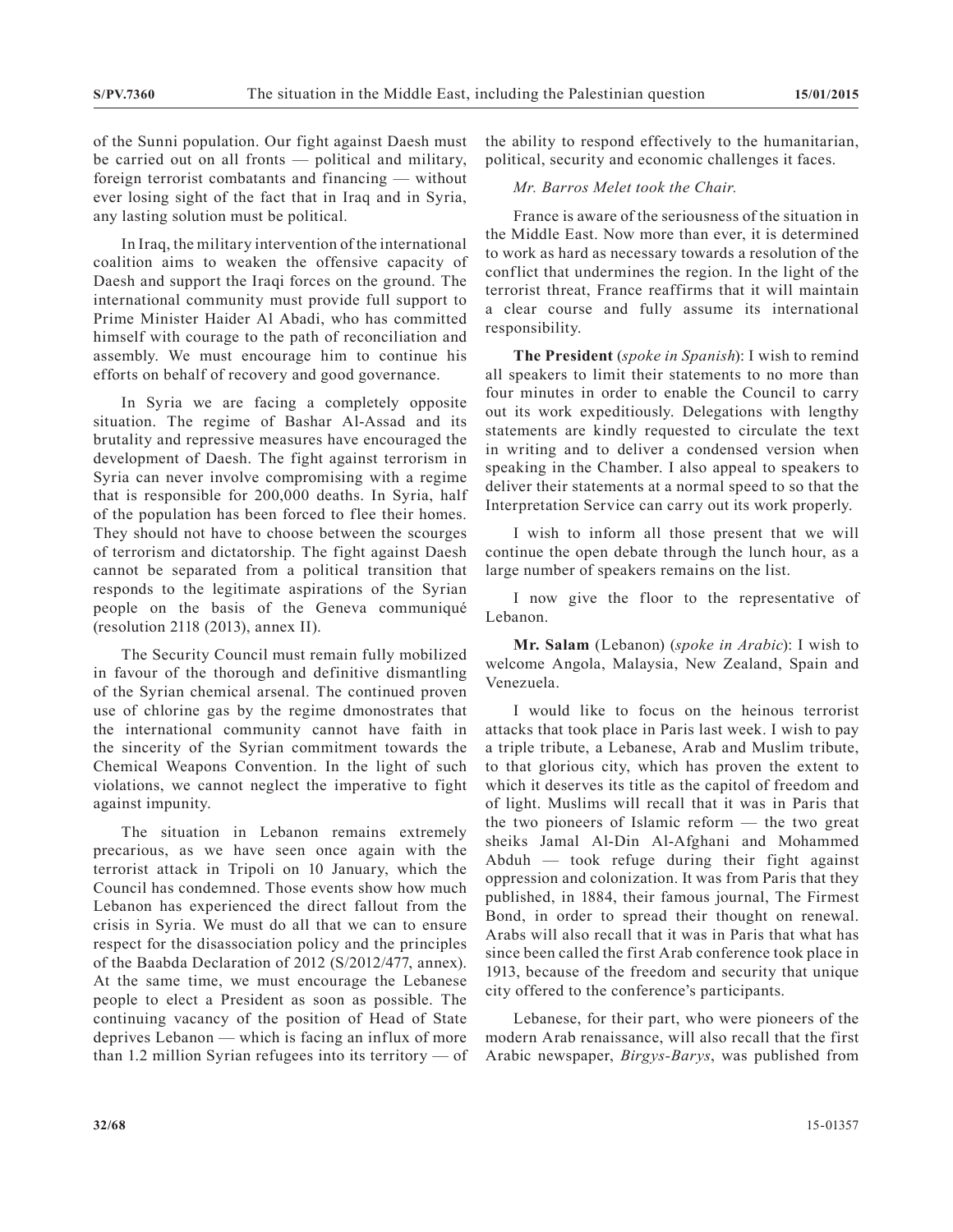Paris in 1859 by a Lebanese national, Rochaid Ed-Dahdah. How can we forget that the neighbourhoods, the streets, the squares and the universities of Paris throughout the past century have been the forum for meetings, protests and conferences that called for the granting of freedom to colonized people, including those colonized by France, in particular Algeria. How can we forget that Paris, over the past decades, has once again become a haven of peace for Arab politicians, writers and journalists, including Lebanese journalists, who went there in search of the freedom of expression and safety they did not find in their own countries. We once again pay tribute to Paris, city of lights, city of freedom.

There is no doubt that success in combating terrorist acts, the most recent of which took place in Paris, requires us to deal with their deep-rooted causes. Purely military or security measures, while essential and possibly inevitable, will alone not be enough to put an end to that threat, contrary to popular opinion. This is in no way a justification for terrorism, quite the contrary. It is the most certain — and possibly only — way to deal with the root causes of that scourge.

The reasons for terrorism are many, complex and overlapping. They include the frustration, alienation, humiliation and despair that arise from oppression, marginalization, poverty and persecution. They are the same feelings engendered in our own region by the continuing Israeli occupation of Palestinian territories, with all that it entails in terms of ongoing oppression and shattered dreams. They are also due to the failure of all attempts at a settlement, one after another, including the most recent American efforts, which have all come up against the political intransigence of the Israeli authorities, who continue to build settlements, defying the resolutions of the Organization and the principles of the Charter of the United Nations. All of that should be enough to encourage the Council to shake off its lethargy, finally decide to adopt clear guidelines for the peace process and establish a mechanism that would make it possible to put an end to the occupation.

For our part, we as the Arab parties would like to inform the Council that the Council of Foreign Ministers of the League of Arab States met in Cairo today and reiterated their attachment to the Arab Peace Initiative, initially proposed by the former Saudi Crown Prince Abdullah Bin Abdulaziz Al-Saud, and endorsed by the Beirut summit of 2002. I would recall that the Initiative called on Israel to do the following: first, to withdraw

from all occupied Arab territories, including the Syrian Golan, to the lines of 4 June 1967, and the territories occupied in south Lebanon; secondly, to find a just solution to the problem of Palestinian refugees that is agreed upon and in accordance with General Assembly resolution 194 (III); thirdly, to accept the emergence of an independent and sovereign Palestinian State within the Palestinian territories occupied since 4 June 1967 in the West Bank and Gaza, with East Jerusalem as its capital.

In exchange, the Arab States would then consider the Arab/Israeli conflict as having come to an end, conclude a peace agreement with Israel that would offer a path to peace for all countries of the region and establish normal relations with Israel within the framework of that comprehensive peace. The Initiative also stipulated, with respect to refugees, that it was essential to refuse any plan to integrate Palestinians that was contrary to their special status in the Arab host countries. Furthermore, the Chair of the Arab Ministerial Committee for the Arab Peace Initiative, who visited Washington, D. C., in April 2013, stated, after his meeting with the American authorities that the 1967 borders, if adopted as the basis for a two-State solution, could include certain agreed exchanges of similar territories.

It is important to underscore that the Arab States have reiterated their commitment to the Arab Peace Initiative at all the Arab summits that have taken place since the Beirut summit, including the summits held in Sharm el-Sheikh, Egypt, in 2003; Tunis in 2004; Algiers in 2005; Khartoum in 2006; Riyadh in 2007; Damascus in 2008; Doha in 2009; Sirte, Libya, in 2010; Baghdad in 2012; Doha in 2013; and Kuwait in 2014.

Furthermore, the Arab Ministers for Foreign Affairs have reiterated their commitment to the Initiative in every meeting that has been held here in New York and in Cairo and in their extraordinary meetings. Following the Riyadh summit of 2007, two Arab Ministers for Foreign Affairs, specifically those of Egypt and Jordan, visited Israel and met with Israeli officials with a view to implementing the Arab Peace Initiative and facilitating the start of direct negotiations. After the adoption by the Beirut summit in 2002 of the Arab Peace Initiative, the States of the Organization of Islamic Cooperation have held five regular and extraordinary summits: in Putrajaya, Malaysia, in 2003; in Mecca, Saudi Arabia, in 2005; in Dakar in 2008; in Mecca, Saudi Arabia, in 2012; and in Cairo in 2013. All of those summits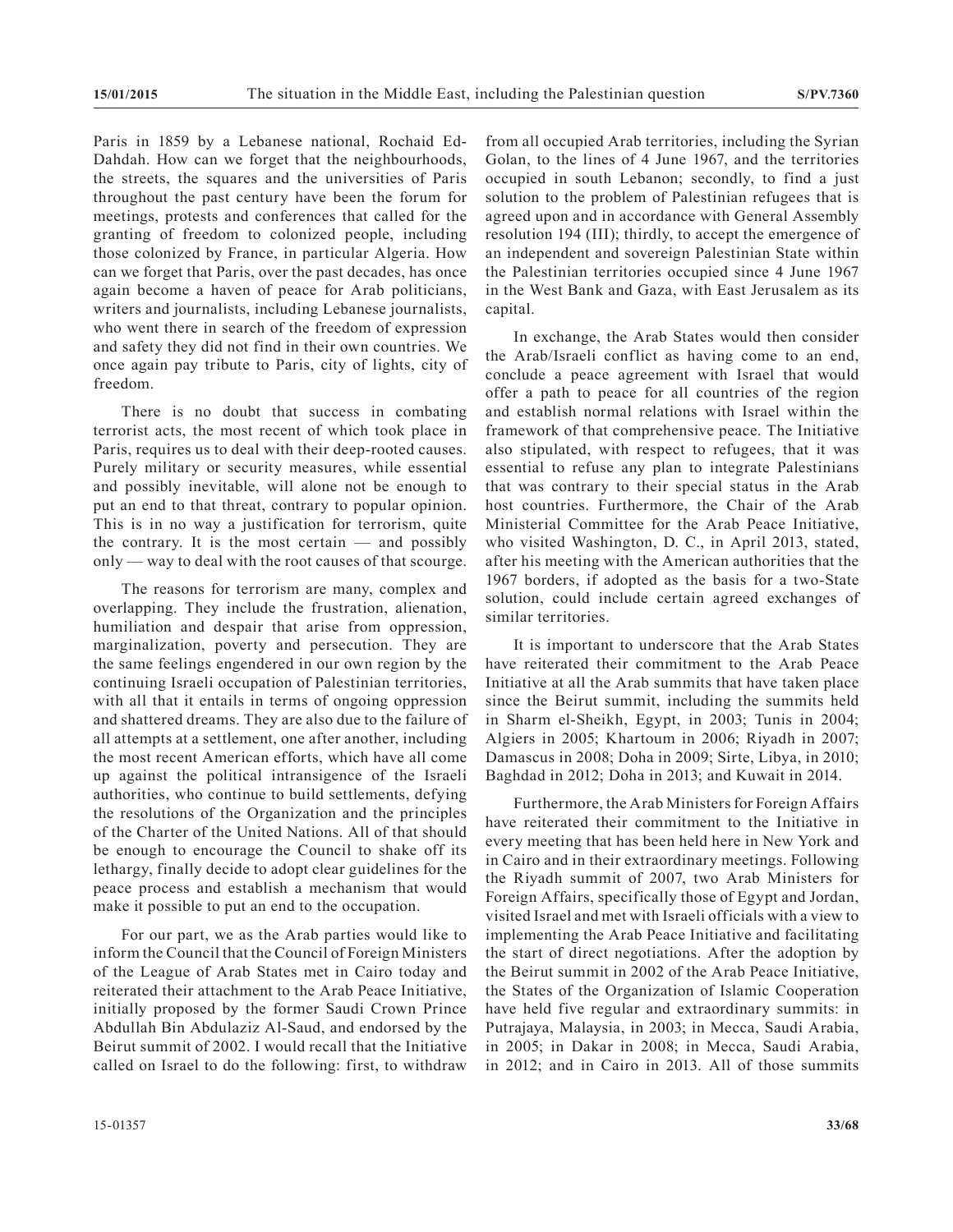underscored the importance of the Arab Peace Initiative as the basis on which the peace process should be built.

All of those facts clearly demonstrate that, since the Beirut summit of 2002, the Arab approach has been the path of peace. It is a collective, unanimous, strategic and constant approach. It has become the approach adopted by 57 Islamic States. However, that approach, which is based on the land-for-peace principle, has not had a partner on the Israeli side. Such a peace would be a real peace, and not merely a slogan used by Israel to prevaricate and impose a new reality on the ground. Indeed, that might explain the failure of all the peace negotiations over the years. The question is: when will the Israelis realize that occupation is the antithesis of peace?

**The President** (*spoke in Spanish*): I now give the floor to the representative of Saudi Arabia.

**Mr. Al-Mouallimi** (Saudi Arabia): I have the honour to speak today on behalf of the member States of the Organization of Islamic Cooperation (OIC).

At the outset, I would like to thank you, Mr. President, for convening this meeting and for personally presiding over it. I would also like to extend our condolences and sympathy to the victims of the terrorist acts that took place recently in Pakistan, Lebanon, Nigeria and France.

Additionally, I would like to congratulate the newly elected members of the Security Council — Angola, Malaysia, New Zealand, Spain, and Venezuela — and wish them well in fulfilling the important role expected of them during this critical period in the work of the Council, especially in conjunction with the issue discussed today. I would also like to extend our appreciation to Argentina, Australia, Korea, Luxembourg and Rwanda for their hard work and dedication on the Council during their membership.

I wish to convey to you, Mr. President, our gratitude for convening this open debate on the situation in the Middle East, including the Palestinian question, and for your country's commendable position in supporting the just cause of the Palestinian people. I also thank the Assistant Secretary-General for today's briefing.

The OIC reaffirms its commitment and unwavering support for the Palestinian people's quest to realize their legitimate and inalienable rights of self-determination, freedom from occupation, recognition of their independent State of Palestine with Al-Quds Al-Sharif as its capital, and the end of Israeli occupation over Arab lands, including the Syrian Golan Heights and Lebanese territories. The international community has demonstrated overwhelming support towards ending the grave injustices against the Palestinian people, including in the General Assembly, the Human Rights Council and the recent Conference of High Contracting Parties to the Fourth Geneva Convention convened by the Depositary in Switzerland.

The United Nations designation of 2014 as the International Year of Solidarity with the Palestinian People is but one important example of such efforts. However, in an ironic and most disappointing way, 2014, the International Year of Solidarity with the Palestinian People, ended with the Security Council failing to shoulder its responsibility towards the peaceful resolution of this conflict and setting a deadline for the end of the Israeli occupation of Palestinian and Arab lands. The OIC regrets that the Council missed a vital opportunity to pursue a just resolution that would have addressed the plight of the Palestinian people and that it has retreated from implementing its own past resolutions.

All the while, Israel, the occupying Power, continued to sabotage all negotiation efforts, which ended in a complete stalemate of the peace process. Despite the intentional community's rallying behind the negotiation process to end Israeli occupation and achieve a lasting peace based on the two-State solution, Israel has persisted in its oppressive, apartheid and colonial policies towards the Palestinian people. Israel, the occupying Power, continued to violate international law. This includes the construction of the apartheid wall, settlement expansion and implanting illegal settlers, whose number has doubled from 250,000 to over 500,000. The use of excessive and lethal force against the unarmed civilian population, forced evictions, forcible transfer of civilians, demolition of homes and confiscation of properties, coercive detention of more than 6,000 Palestinians and refusal to prosecute terrorist Israeli settlers are examples of Israeli brutality. This is in addition to Israel's aggression waged against the Gaza Strip, which resulted in killing more than 2,200 Palestinians and injuring and maiming more than 11,000 people and destroying many homes. Israel, the occupying Power, has yet to be held responsible for its crimes and illegal practices. Rather, it continues to enjoy impunity and lack of accountability.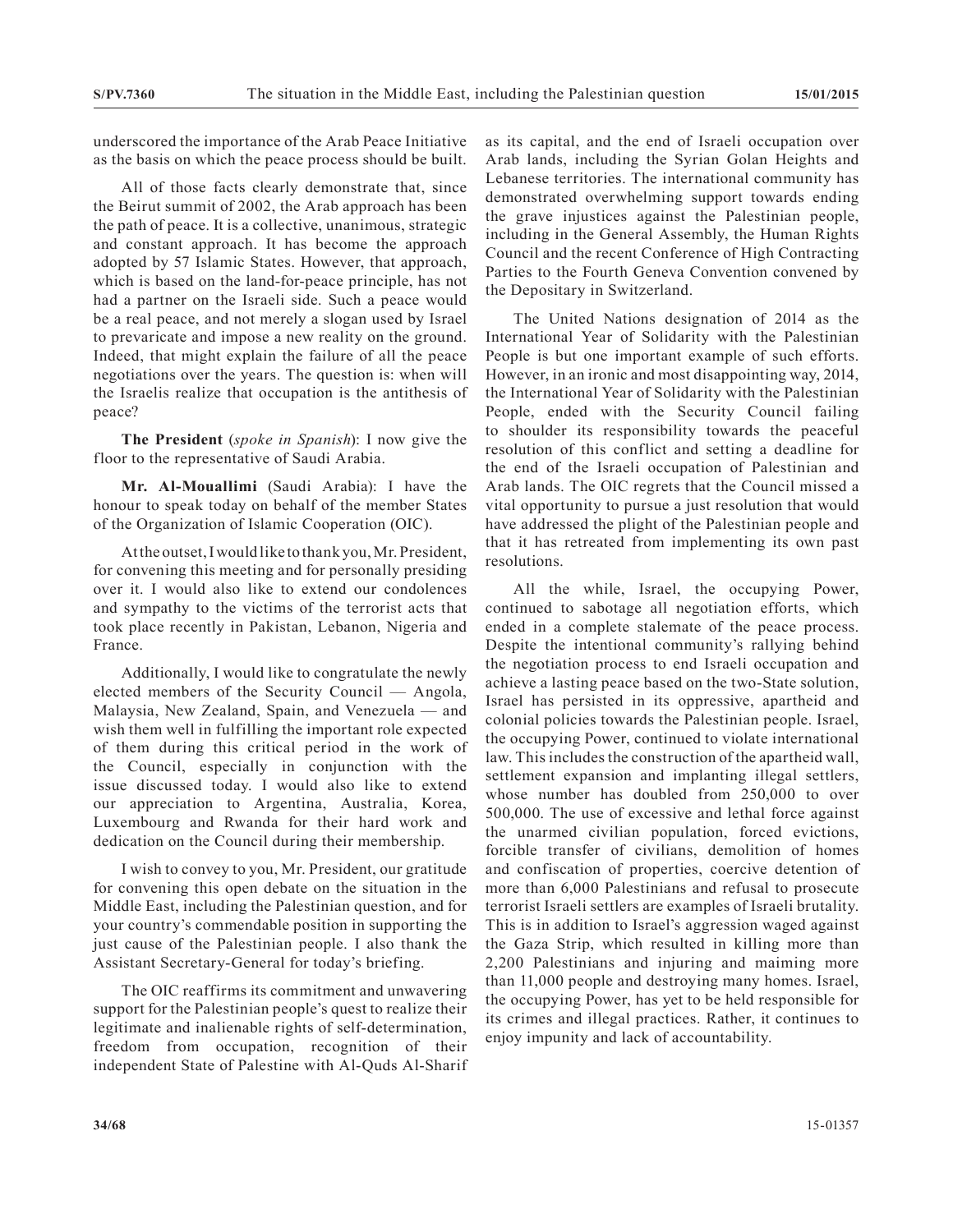The OIC holds Israel responsible for all its violations of international law, international humanitarian law and international human rights law and will continue to call upon the international community and the Security Council to hold Israel accountable and to compel it to cease its illegal acts and policies. We also hold Israel responsible for the escalation in the city of Al-Quds Al-Sharif, and we warn against any move towards changing the demographic make-up and identity of the city.

Today, we are compelled to ask the Council: what route to peace and justice is left for the Palestinians in the face of Israeli practices that threaten to undermine any prospects and viability of the two-State solution? This is not a rhetorical question but one with serious implications, not only for the lives of Palestinians living under brutal occupation, but also for the maintenance of peace and security in the world.

Despite all the recent setbacks, it is time for the Security Council not to impede but rather serve as a platform to put an end to the Israeli occupation of Arab lands and realize the Palestinian State with Al-Quds Al-Sharif as its capital. It is only through courage, leadership and owning up to moral responsibility that a just and peaceful resolution to this conflict is possible. It is time for the Council to show these qualities in this regard.

The OIC expresses its deep concern over the continued escalation of violence, destruction, killing and heinous crimes committed against the Syrian people, resulting in the rapid deterioration of the humanitarian situation. According to the United Nations, Syria is now the worst humanitarian situation in the world. We call upon all Member States to uphold the pledges made and further respond to the funding appeals by United Nations agencies. It is not only a human tragedy, but a moral catastrophe when Syrian children are dying because of extreme weather or are brutally murdered under the world's eyes.

The OIC reiterates that the only way to end the Syrian crisis is through a peaceful negotiated solution. Accordingly, we call upon the Security Council to exert its power to move the political process forward. We call upon the relevant Member States to support the work of the Special Envoy, Mr. Staffan de Mistura, in his mission. with the aim of helping to establish a transitional Government with complete executive powers, in accordance with the Geneva Declaration.

Further deterioration, radicalization and spread of violence can be eradicated only through holding accountable all those responsible for the bloodshed, violence, war crimes and crimes against humanity and paving the way for democracy, freedom, security and stability.

I would like to continue speaking in my national capacity.

## (*spoke in Arabic*)

The Kingdom of Saudi Arabia affirms that the Palestinian question is its foremost concern and that it will spare no effort in providing support to our Palestinian brethren in their conflict with Israel, the occupying Power, through political and legal efforts and economic support. The Kingdom affirms that the Security Council cannot recuse or dissociate itself from any responsibility, under any pretext. Rather, it must make courageous resolutions that lead to restoring the Palestinian people's rights and must stand up against Israeli practices of aggression that aim at eradicating the Palestinian presence.

A little while ago, we listened to the Permanent Representative of Israel lecture us on history in a rather amusing and entertaining manner. His account of history, however, has absolutely nothing to do with the truth. Israel's representative has every right to conduct a historical debate, but he will fail to divert attention from the occupation of a military Power which has lasted over 50 years and whose time to end has come.

If Israel and its supporters say that the solution must be through negotiations, there have been all kinds of negotiation in the past 20 years — direct talks, indirect talks, international conferences, good offices, understandings, goodwill initiatives — call it whatever one wants, clearly we have made efforts with regard to the Palestinian question. But the problem is always the lack of political will on the part of Israel to take steps to respond to the Arab Peace Initiative, courageously put forth by Arab countries in 2002. We ask the question: would Israel have been able to carry out one act of aggression after another had the Council adopted a firm position vis-à-vis holding Israel accountable for its crimes against the Palestinian people and had it stood up to its policies of aggression, the building of settlements, the confiscation of territory and attempts to Judaize occupied Jerusalem, obliterate its identify and falsify its Islamic and Christian history, as well as the serious violations of international law?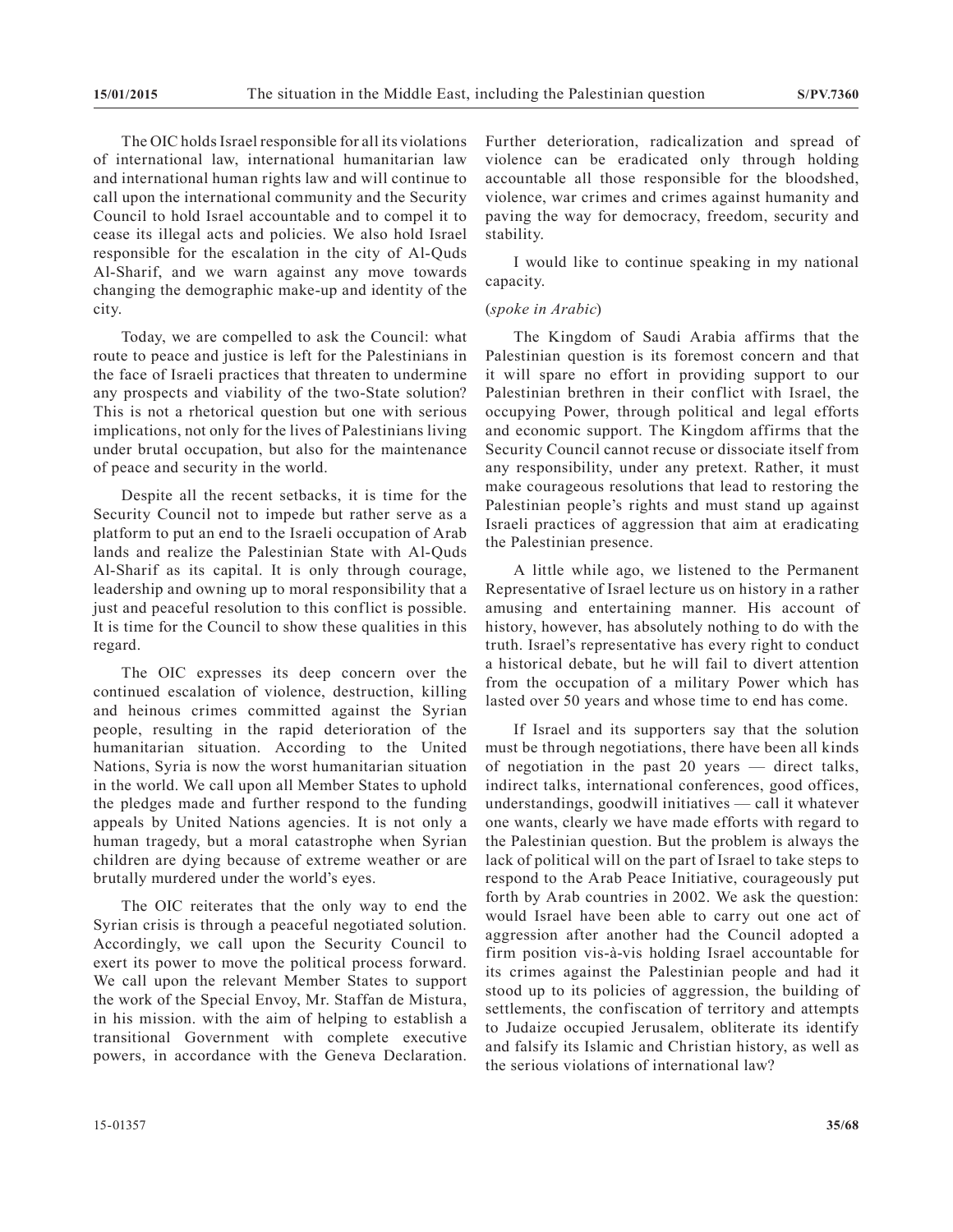Saudi Arabia will spare no effort until the Palestinian people have their legitimate and inalienable rights restored to them, establish their independent State along the lines of 4 June 1967, with Al-Quds Al-Sharif as its capital, and achieve a just solution to the question of Palestinian refugees in accordance with General Assembly resolution 194 (III), as well as the total Israeli withdrawal from the Syrian Golan and the occupied Lebanese territory.

The situation in sisterly Syria over the past four years is the greatest humanitarian tragedy of this century. The Syrian authorities are still continuing their genocidal campaign, using all sorts of conventional and unconventional weapons, including chemical weapons, chlorine gas, arbitrary bombing and explosive barrels, in addition to undertaking sieges and resorting to humiliation and torture, thereby claiming the lives of over 200,000 people and creating over 10 million refugees.

My delegation denounces the presence of foreign armed groups in Syria. On many occasions, the Saudi Government has emphasized the danger posed by terrorist groups transcends borders and that we must stand up to such groups and eliminate them completely. That is the most significant way to guarantee the safety and security of the whole world. Combating terrorism in Syria means that we have to remove all foreign terrorist fighters from that country, stop the brutal crimes and crimes against humanity committed by the Syrian regime over the past four years, hold all those involved in shedding the blood of the Syrian people accountable and ensure they do not enjoy impunity.

We value the major efforts made by United Nations entities in delivering humanitarian assistance to the Syrian people. Despite all those efforts, we are extremely concerned about the deterioration of the humanitarian situation in Syria. We demand that sanctions be imposed against all those who impede the delivery of the humanitarian assistance. We also call upon donor countries to live up to their pledges, in addition to responding to the appeal of the United Nations for voluntary contributions to provide emergency assistance for more than 12 million people in Syria.

Saudi Arabia also values the latest diplomatic efforts aimed at finding a negotiated political solution. Such initiatives must be based on the terms of reference of the Geneva process. We also welcome the statement by the representative of the Russian Federation that his country's initiative is based on such terms of reference. Those initiatives must lead to the implementation of an agreement for a transition Government with complete terms of reference that makes it possible for the Syrian people to achieve their ambitions in freedom and dignity, in a manner that would preserve the country's territorial integrity and independence and the rights of Syrians of all ideologies and sects.

**The President** (*spoke in Spanish*): I now give the floor to the representative of the Islamic Republic of Iran.

**Mr. Dehghani** (Islamic Republic of Iran): I have the honour to speak on behalf of the Movement of Non-Aligned Countries (NAM).

I wish to convey to you, Mr. President, the Movement's appreciation for convening this open debate on the situation in the Middle East, including the Palestinian question, at this critical time for Palestine and the Palestinian people and for the international community at the start of a new year. I also thank Assistant Secretary-General ad interim Jens Toyberg-Frandzen for hiss briefing today.

I would also like to take this opportunity to congratulate the new members of the Security Council — Angola, Malaysia, New Zealand, Spain and the Bolivarian Republic of Venezuela — and to wish them success in their endeavours during their tenure as members of the Council.

The Non-Aligned Movement takes this opportunity to reaffirm its long-standing solidarity with the Palestinian people, and reiterates its support for the realization of their legitimate national aspirations and inalienable rights, including to self-determination and freedom in an independent State of Palestine, with East Jerusalem as its capital, as well as a just solution for the plight of the Palestine refugees in accordance with General Assembly resolution 194 (III).

The question of Palestine has been on the United Nations agenda for more than 67 years now. Yet, as regrettably reaffirmed with the failure of the Security Council to uphold its responsibilities during the vote on 30 December 2014 (see S/PV.7354), the Palestinian people have no glimmer of hope for realizing their right to self-determination and freedom and finally experiencing the justice and peace so long denied to them.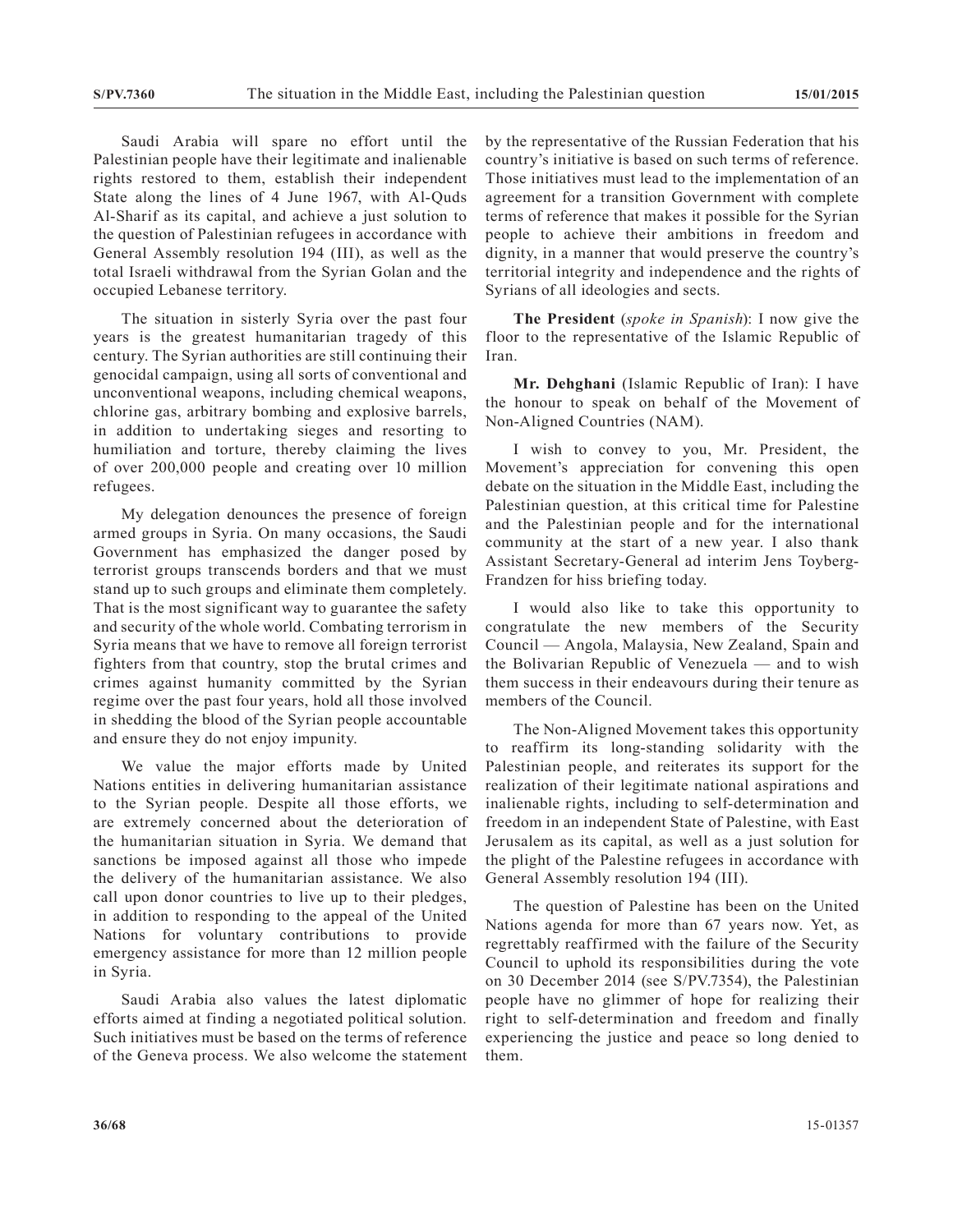Despite decades of participation in peace efforts undertaken in good faith and a clear commitment by the Palestinian people and their leadership to international law, which was reaffirmed by the recent accession by the State of Palestine to several international conventions and treaties, the Palestinian plight and predicament has worsened on all fronts. That is directly due to Israel's illegal policies and practices that have entrenched the occupation and undermined all peace efforts, to the point where the viability of the two-State solution has been cast into grave doubt. As we witness escalating breaches of international law, including humanitarian and human rights law by Israel, the occupying Power, we stress that it is high time to take a historic step towards ending the occupation of the Palestinian land and paving the way for a just and peaceful settlement to the conflict. In doing so, the Council would fulfil its duty under the Charter of the United Nations for the maintenance of international peace and security and genuinely contribute to a solution of the Palestinian-Israeli conflict, the core of the Arab-Israeli conflict, which remains a source of grave concern for the region, the international community and for prospects of global peace and stability.

In 2014, despite its proclamation by the United Nations as the International Year of Solidarity with the Palestinian People, the situation deteriorated dramatically, and the brutalization of the Palestinian people reached new heights under the Israeli military aggression waged against a besieged and blockaded Gaza Strip in July and August. Israel has not been held accountable for those crimes, despite the fact that the occupying forces launched tens of thousands of missiles, bombs, artillery shells and live ammunition against a defenceless Palestinian civilian population in an inhuman and criminal onslaught that killed more than 2,200 Palestinians, the majority of them civilians, including hundreds of children and women, injured and maimed more than 11,000, displaced hundreds of thousands and terrorized the entire population. It also caused vast destruction of homes and vital civilian infrastructure, hospitals and schools, including more than 100 United Nations facilities and the majority of schools run by the United Nations Relief and Works Agency for Palestine Refugees in the Near East, as well as mosques, churches and agricultural and industrial properties, further decimating the Palestinian social fabric and economy and traumatizing the population.

Another year has passed, and the suffering and injustice borne by the Palestinian people continue. Another year has taken us farther away from realizing the just, lasting and comprehensive peace long sought by Palestinians and other peace-loving countries on a basis of international law and the relevant United Nations resolutions.

NAM strongly condemns Israel's continued and escalating settlement construction throughout the occupied Palestinian territory, including in and around occupied East Jerusalem, in a grave breach of the Fourth Geneva Convention and United Nations resolutions, including those of the Security Council. Those and other systemic violations, such as the demolition of homes, the forced displacement of Palestinian civilians, the arrest and detention of Palestinians, including children, and incessant violence, terror and provocations by Israeli settlers and extremists, including at sensitive religious sites, particularly the Al-Aqsa Mosque, have worsened conditions on the ground, increasing already grave doubts about Israel's claim of commitment to this twisted solution and peace.

Despite serious international efforts and repeated calls for a peaceful solution in accordance with international law and the relevant United Nations resolutions, the Israeli military occupation of Palestinian and Arab lands continues, as do the denial and violation of the inalienable rights and freedoms of Palestinians by Israel, the occupying Power. The failure to resolve this question continues to undermine the credibility of our international system and the rule of law. The Security Council cannot remain on the sidelines in the quest for a just and peaceful solution to the question of Palestine, especially when the situation continues to deteriorate so dramatically and threatens to become completely destabilized. NAM therefore urges the Council to act forthwith, in accordance with the Charter of the United Nations, to end the plight of the Palestinian people and take resolute action to end the Israeli occupation and this decades-long injustice.

It was in that context that the Palestinian Government and the Arab Group took an initiative designed to mobilize the Security Council to act to defuse this volatile situation, reaffirm the basis for a just resolution of the conflict and redress of a historic injustice, and establish a political horizon capable of restoring hope to the Palestinian people that the 47-year Israeli military oppression and occupation of their land could soon come to an end, by delineating a time frame for ending the occupation and affirming that justice, freedom and peace are within reach.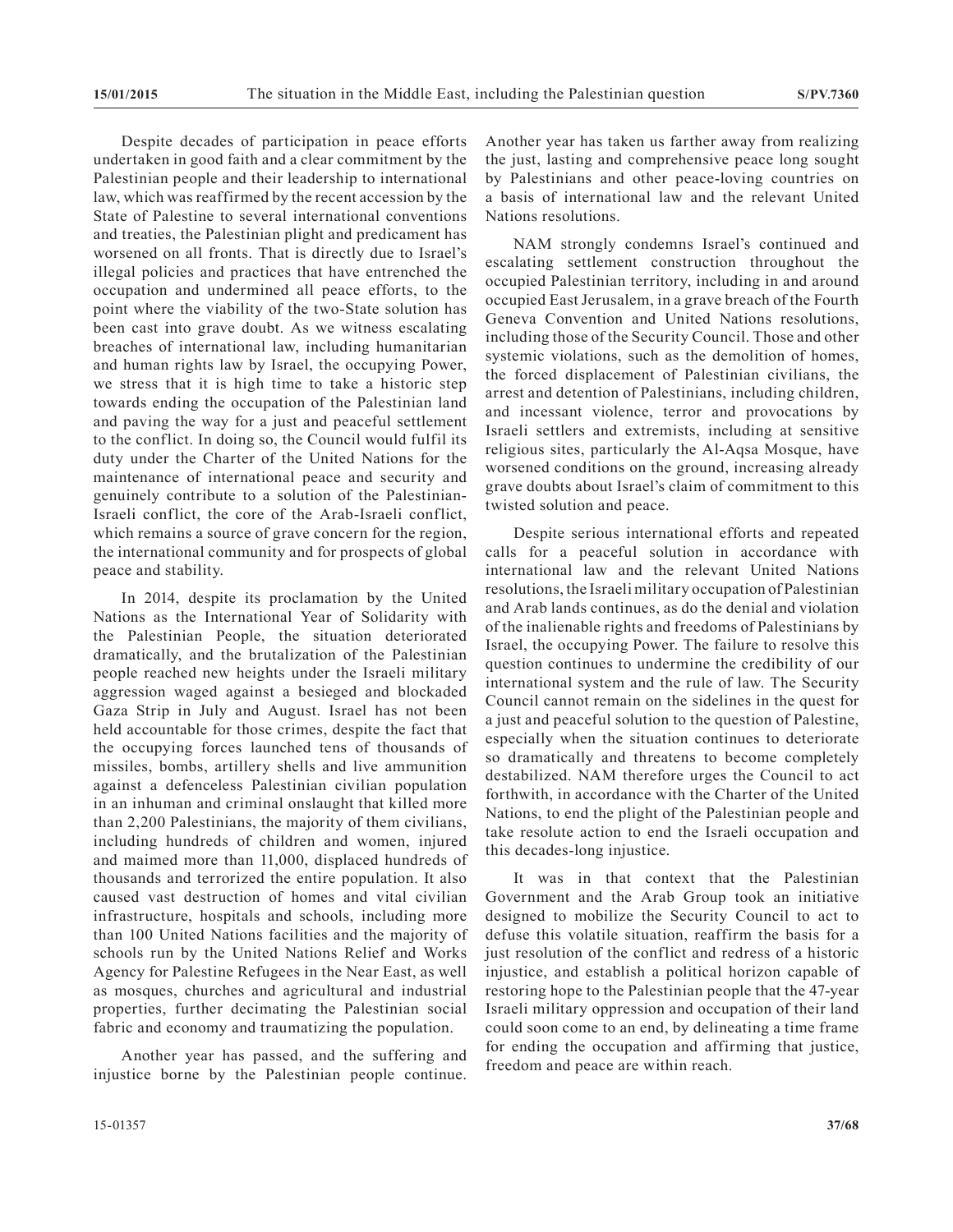However, the Security Council has again failed to uphold its responsibility to address the crisis and contribute meaningfully to a peaceful solution in the Middle East, even leaving its own resolutions unimplemented. The results of the recent vote on a draft resolution (S/2014/916) showed that the Security Council as a whole is not ready or willing to accept its responsibilities, contrary to the overwhelming international consensus on the issue, as reflected in the vote of 180 Member States in the General Assembly supporting the right of the Palestinian people to self-determination and freedom and the many other declarations from around the globe — governmental, inter-governmental and non-governmental — calling for an end to the prolonged conflict.

NAM believes the message is clear worldwide. It is high time to end the abhorrent Israeli occupation and impunity that have brought so much suffering, caused so many crises and sown so much instability and anger throughout the Middle East, and that continues to undermine regional and global peace and security. Besides its manifestation in the annual resolutions of the General Assembly, that message was strongly reaffirmed at the recent Conference of the High Contracting Parties to the Fourth Geneva Convention convened by Switzerland, the Convention's depositary. It also continues to be reaffirmed in the motions by numerous European Parliaments calling for the recognition of the State of Palestine and by the fact that 135 countries already recognize the State of Palestine. It is therefore most regrettable that the Security Council remains paralysed and unable to act to uphold its own responsibilities in this regard, with all the implications that has for peace and security in the Middle East and beyond. Nevertheless, NAM once again calls on the Council, and will continue to do so, to act in accordance with its duties under the Charter, and stresses the important role the NAM caucus members on the Council can play in that regard.

Lebanon continues to suffer from the persistent Israeli violations of its borders and incursions into its territory that were followed by years of occupation and aggression. Unfortunately, Israel still continues to violate Lebanese air space, intensifying its incursions over Lebanon. Such activities are a blatant violation of Lebanese sovereignty and the relevant international resolutions, in particular resolution 1701 (2006), whose provisions should be implemented in a manner that guarantees consolidation of the foundations of stability and security in Lebanon and prevents Israel

from undertaking its daily violations of Lebanese sovereignty.

With regard to the occupied Syrian Golan, the Movement condemns all the measures taken by Israel, the occupying Power, to alter the legal, physical and demographic status of the area, and which were intensified after the outbreak of the Syrian crisis. The Non-Aligned Movement demands once again that Israel abide by resolution 497 (1981) and withdraw fully from the occupied Syrian Golan to the borders of 4 June 1967, in compliance with resolutions 242 (1967) and 338 (1973).

I would now like to make some brief remarks in my national capacity, in response to the allegations made by the representative of the Israeli regime about my country.

It is ridiculous that a regime that is famous for its atrocities and apartheid policies, well documented by the United Nations, its repeated violations of internationally recognized borders, war crimes, crimes against humanity, its attacks and threats of use of force against its neighbours and beyond; a regime with an atrocious record of developing, producing and stockpiling various kinds of inhumane weapons, including weapons of mass destruction; a regime that has mass-murdered thousands of Palestinians, including women and children, in Gaza, as recently as last summer, should preach peace, democracy, the rule of law and freedom to the Security Council and the international community, in order to cover up its heinous record of State terrorism, aggression and occupation.

We should not allow this regime to make a mockery of international institutions any longer. The Islamic Republic of Iran, by reaffirming the inherent right of Lebanese and Palestinian resistance forces to oppose occupation, repel aggression and reclaim their occupied lands, wishes to see peace and justice prevail in the Middle East, which requires respect for international norms and regulations by all, without discrimination.

**The President** (*spoke in Spanish*): I now give the floor to the representative of Egypt.

**Mr. Aboulatta** (Egypt) (*spoke in Arabic*): At the outset, I would like to congratulate you, Sir, on assuming the presidency of the Security Council. I would like to say how much I appreciate the constructive positions of Chile with regard to the situation in the Middle East.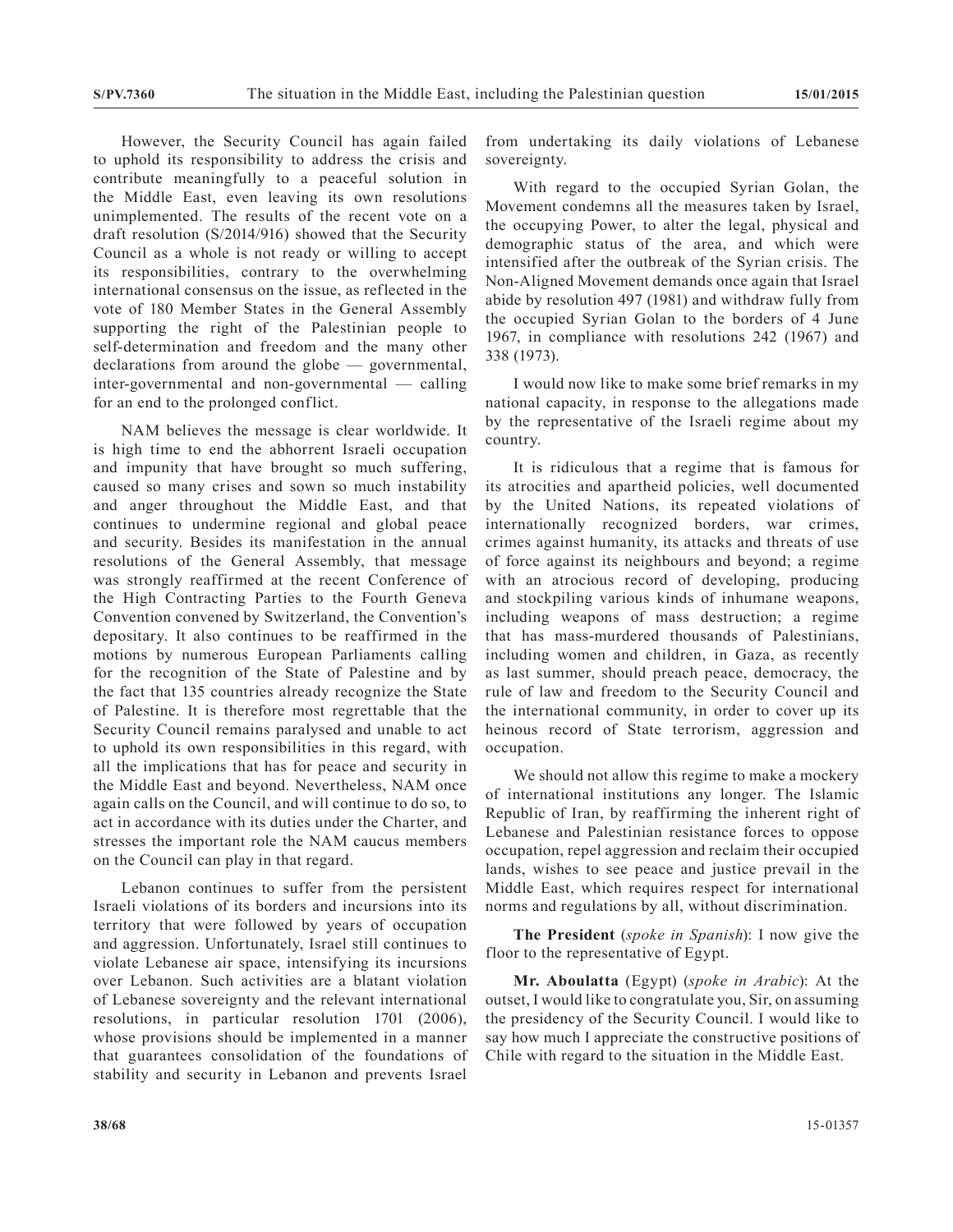Today we are discussing once again the situation in the Middle East, including the Palestinian question. The region as well as the world recently experienced a number of very serious incidents, namely, the rise of international terrorism, which afflicts Egypt as it does many other countries. We condemn such terrorism in the strongest terms and are determined to fight it together with other countries. In that connection, I would like to note that the continued occupation of the Palestinian territories provides fertile ground for terrorists and allows them to thrive. That increases the complexity of the situation and has an adverse impact on the peace process, which we would like to see resumed so that the occupation may be brought to an end and a Palestinian State may be realized, coexisting in peace with Israel. We believe that this would contribute to comprehensive development in the region as well as prosperity for all of its people. It would also protect us from a range of dangerous, including terrorism, which has just reared its ugly head in the form of unjustifiable atrocities in France.

The Security Council has been the venue for drawnout talks over recent weeks regarding the Palestinian question. It seems clear that there is consensus concerning the conditions for a definitive and fair solution to the Palestinian question. There is consensus on the need to put an end to the Israeli occupation. There is also consensus regarding the need to establish a sovereign Palestinian State extending throughout its territory within the borders of June 1967. Furthermore, there is consensus on the status of East Jerusalem as the capital of such a Palestinian State. There was further consensus on the need to reach a fair solution for refugees.

Those points of consensus were reflected in the Arab draft resolution (S/2014/916) presented to the Security Council in December with a view to establishing a timeline for the peace process. Those points of consensus were also reflected in the French proposal. However, unfortunately, the draft resolution did not gain enough support within the Council, in spite of the international consensus. We wonder, therefore, why a solution seems so far off despite the existence of such consensus. The answer to that question is undoubtedly key to the resolution of the Palestinian question, and it goes as follows.

First of all, there has to be a real willingness among the major international actors to achieve a definitive solution. Some of those countries, at the same time as they ask the parties to the conflict to take difficult decisions, do not exert pressure on those parties to change position or try to dissuade them from certain practices that are harmful and threaten the peace process, such as the building of settlements. The witholding of tax revenues by Israel undermines the Palestinian Authority and prevents it from going about its business.

Such genuine will must also be exhibited by the parties to the conflict, instead of electoral calculations, domestic considerations or internal infighting. The parties must rise above such considerations and must not sacrifice the interests of their own people who aspire for peace. There is no doubt that the Israeli people want peace just as much as the Palestinian and other Arab peoples do. It is clear that the Arab Peace Initiative, proposed into 2002, is undoubtedly the most eloquent message of peace from the Arab peoples to the Israeli people. The peace process must therefore not become a mirage. The initiative must be met with a response.

The international community must also support the Palestinian Authority to establish its authority in Gaza in order to rebuild and restore hope to thousands of Palestinians who are suffering under the weight of destruction and war. That population must be allowed to live like other populations around the world. That is not only a moral duty, but it is crucial for protecting the Palestinian people from extremism and despair. In that context, we call on all countries to honour their commitments to rebuild Gaza undertaken at the Cairo Conference of last October.

Unfortunately, some members of the international community approach this conflict without genuinely trying to address its root causes. That is an unacceptable approach. We all know that the current situation is so volatile that it cannot continue. A definitive solution to the conflict is more crucial than ever. The Security Council must therefore assume its responsibilities. What I have just set out is the only way to achieve a just and comprehensive solution to the situation in Palestine. If we do not take that into account, stability will continue to elude the Middle East and the dangers facing all parties will continue to grow.

I should now like to turn to the situation in the Syrian Arab Republic, where the people are struggling in the throes of a crisis that has now lasted for five years with no hopes for a solution on the horizon. The conditions for any solution include the preservation of the territorial integrity of Syria and the need to respond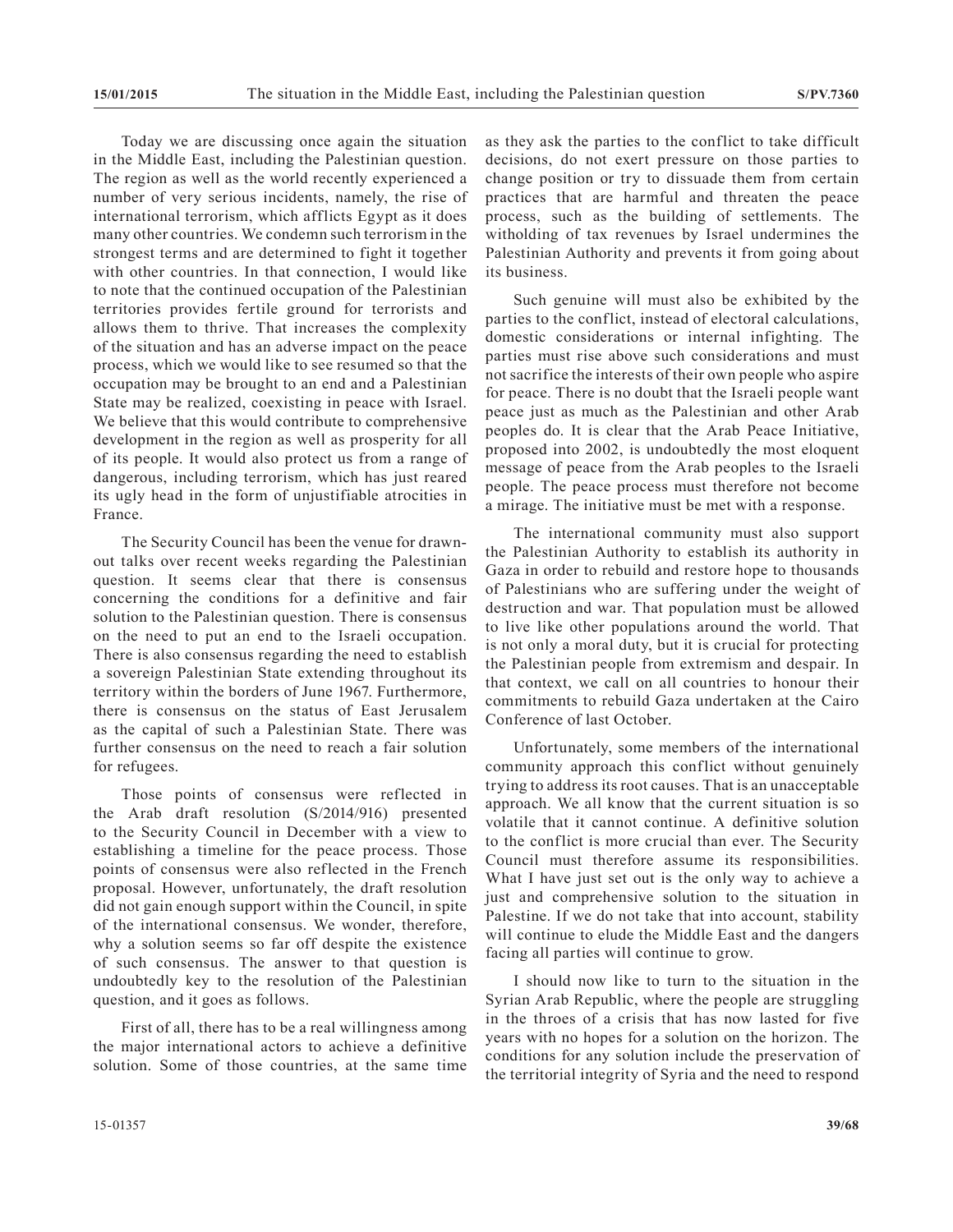to the legitimate demands of the Syrian people for change and reform. Terrorism in Syria must be eradicated so that it does not spread to the neighbouring countries, which are under unbearable pressure, hosting hundreds of thousands of Syrian refugees. In that context, we fully support the efforts of Special Envoy Staffan de Mistura and hope that his efforts will lead to a political process bringing together all the parties the conflict.

We also welcome the immense contribution made by the United Nations and several countries to meet the humanitarian needs on the Syrian people. We also appreciate the efforts of the Russian Federation to establish dialogue between the Syrian Government and opposition through the conference to be held soon in Moscow.

We will spare no effort no diplomatic effort to achieve a political solution. In doing so, we will draw on our good relationships with all of the parties concerned. We hope that this will lead to a solution that brings an end to this bloody conflict.

**The President** (*spoke in Spanish*): I now give the floor to the representative of Pakistan.

**Mr. Masood Khan** (Pakistan): Over the past several months, we have seen both positive and negative developments with regard to Palestine. The Palestinian Authority has ratified more than a dozen major international treaties and conventions, including the Geneva Conventions, the Convention against Torture and Other Cruel, Inhuman or Degrading Treatment or Punishment, and the United Nations Convention the Law of the Sea. What is more, the United Nations has accepted Palestinian ratification of those treaties. Palestine is poised to become a member of the International Criminal Court in April. Sweden recognized Palestine. And the British, Irish, Spanish and French Parliaments voted for Palestinian statehood. That has created a compelling case for Palestine's integration as a fully independent State into the international community.

Those developments are writing on the wall. Yet, surprisingly, the Security Council failed to adopt a draft resolution (S/2014/916) that merely asked for the endorsement of universally parameters: the recognition of Palestinian statehood, Israeli withdrawal to the 1967 borders, a Palestinian capital in Jerusalem, a three-year deadline to end the occupation of the West Bank and the lifting of the siege of Gaza. The draft resolution, regrettably, foundered on dictates of realpolitik. Otherwise, there was strong justification for its adoption.

The absence of engagement between the Palestinian Authority and Israel, the constant state of fear and animosity between the Palestinians and the Israelis and the ongoing violations of the Palestinians' rights do not constitute a state of limbo, but rather a very precarious and perilous situation. Violence and conflict can erupt at any moment. The Secretary-General, speaking at an informal meeting of the General Assembly on 8 January said, "We must not resign ourselves to any further worsening of the conflict between Israelis and Palestinians".

Diplomatic efforts have become tenuous and do not seem to promise either re-engagement between the parties nor a solution to the conflict. The efforts being made by United States Secretary of State John Kerry, the one track that offered some hope, seems to have lost momentum. Diplomacy must be re-energized and intensified. Some members of the Council said in December last year that they might reconsider the issue of Palestine in 2015. The Palestinian Authority is considering bringing the parameters draft resolution to the Council once more. We would encourage Council members to work on such a draft resolution, which could pave the way to a clearly marked pathway to peace. It would put the Council back at the helm of maintaining peace and security in the Middle East.

Our fresh push towards peace is urgently needed. Some steps that would help are these: Israel should immediately release the withheld tax revenues; the blockade of Gaza should be lifted; pledges for the reconstruction of Gaza should be honoured by contributors and donors; and international efforts to resume the peace process based on internationally agreed parameters should be re-initiated.

No matter what we say, Palestine and Israel have a symbiotic relationship. They will have to coexist for generations to come within the same geographical neighbourhood. Therefore, the only path to a viable and sustainable peace is the establishment of the State of Palestine based on the pre-1967 borders, with Al-Quds Al-Sharif as its capital, and the evacuation of all Arab lands by Israel, including the Syrian Golan.

In the four years of the conflict, the past year was the deadliest in Syria. This progressive deterioration must be halted. We fully support the Secretary-General's Special Envoy Staffan de Mistura's efforts to arrange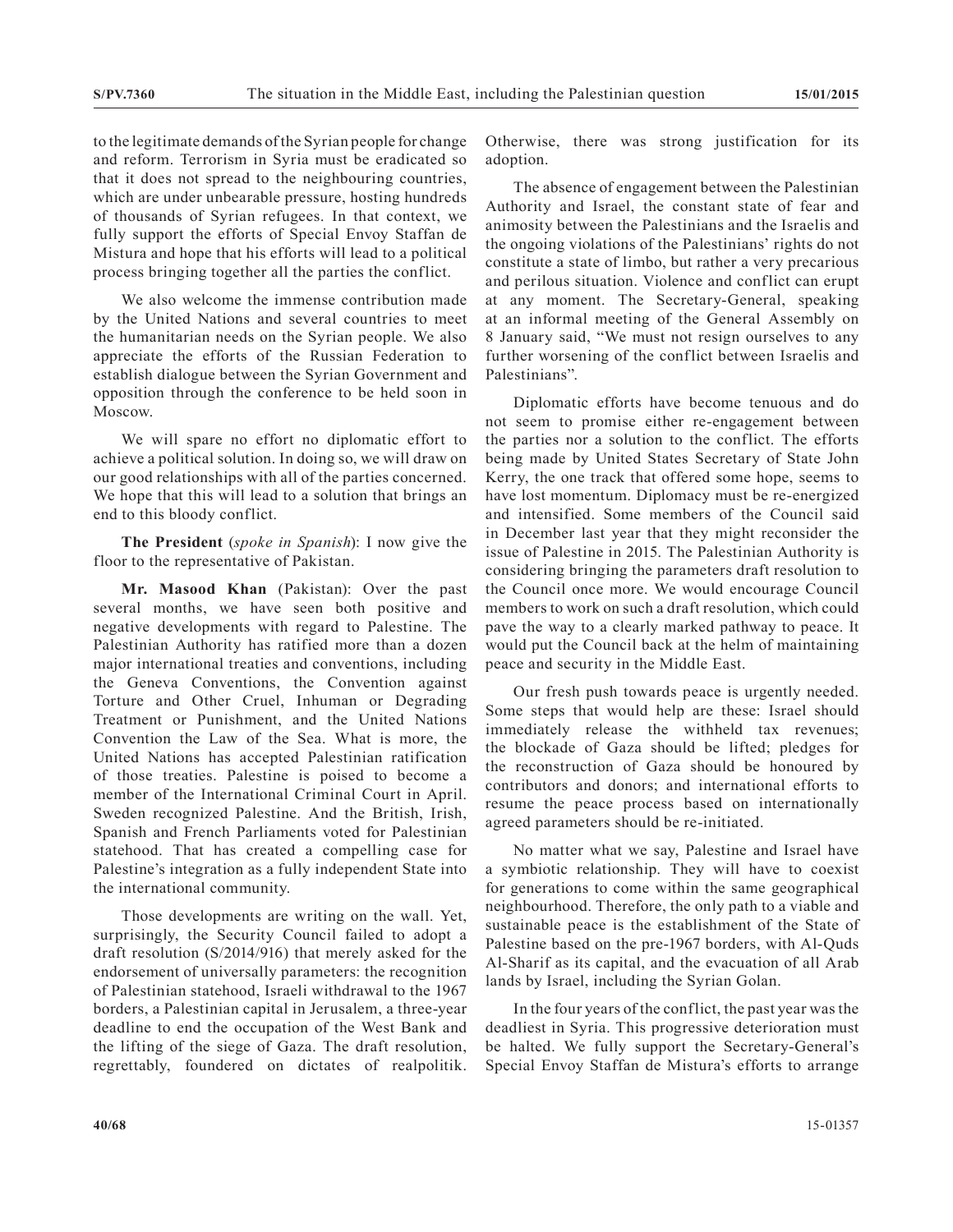localized ceasefires and initiate a political process. Last year saw the destruction of the Syrian chemical weapons programme, which demonstrated what could be accomplished when the Council was united. Our experience of the past four years shows that there are no shortcuts to peace in Syria, that military means and killing sprees will not produce a solution and that intense and results-oriented diplomatic engagement was the only option we have for pursuing and delivering peace.

In the past year, the civil war in Syria and a fragile peace in Iraq have produced an even bigger monster: the Islamic State in Iraq and the Levant (ISIL). The world was caught unaware. Now the poisonous philosophy of that hydra-headed monster is spreading to other parts of the world. Pakistan unequivocally condemns terrorism perpetrated by ISIL against States and individuals and rejects the notion of the so-called caliphate by ISIL. Pakistan is fully implementing resolutions 2170 (2014) and 2178 (2014) in letter and spirit. We must work together to stop the tide to save our global civilization.

Finally, I would like to say that I participated as a Council member in the debate on the Middle East (see S/PV.6894) in late 2012. The atmosphere was gloomy and one of bewilderment, self-flagellation and helplessness. Two years down the road, as I prepare to leave my post, nothing has changed. Palestine was an issue 100 years ago. It is still a vexing issue that keeps the entire international community hostage. This historic impasse must be broken through enlightened and resolute diplomacy.

**The President** (*spoke in Spanish*): I now give the floor to the representative of Kazakhstan.

**Mr. Abdrakhmanov** (Kazakhstan): I thank you, Mr. President, for convening this open debate on a very important topic. As this is my first statement at the Security Council this year, I would like to offer congratulations to the newly elected members of the Security Council — Angola, Malaysia, New Zealand, Spain and the Bolivarian Republic of Venezuela.

My country expresses its serious concern about the ongoing violations in the Palestinian occupied territories and in the whole region of the Middle East. Developments there, such as continuing settlement and construction processes in the occupied territories, do not make it possible to speak about any improvement in the situation of regional and international peace and security.

My country reiterates its recognition of the legitimate right of the Palestinian people to selfdetermination, the creation of an independent State of Palestine within the 1967 borders, peacefully coexisting with Israel, and obtaining full-fledged membership in the United Nations. The two-State solution is the only viable option for a durable peace reached through direct and meaningful negotiations.

We therefore call on Israeli and Palestinian leaders to show wisdom, responsibility and political will to reach a historic peace agreement that meets the legitimate aspirations of their peoples. The ultimate goal of all efforts should be the restoration and promotion of peace processes in accordance with Security Council resolutions and other relevant mechanisms. All parties must fulfil their commitments responsibly as stipulated by the road map. We commend the internal Palestinian reconciliation process and the consolidation of the efforts of the Government of Palestine to alleviate the situation. Kazakhstan expresses its hope that international actions led by the United Nations will contribute to the resumption of further peace talks.

Kazakhstan is very alarmed about the overall situation in the Middle East. Well-coordinated international efforts need to be brought to bear to stop the senseless bloodshed and find an inclusive political solution. My country strongly condemns atrocities against civilian populations and foreign citizens and attacks by the Islamic State in Iraq and the Levant (ISIL), which pose a major threat to the region and its population, including children from our part of the world. We stress that terrorism can be defeated only by a sustained and comprehensive approach, with the active cooperation of all States and international and regional organizations.

We strongly believe that all peaceful means are appropriate for preventing tension and resolving conflict. In addition to politicians and diplomats, religious and spiritual leaders should be involved in such processes to soften the hearts of enemies.

Kazakhstan has worked hard to build a culture of tolerance and respect through, inter alia, the regular convening of the Congress of Leaders of World and Traditional Religions, where leaders of various beliefs together seek ways to promote peace based on spiritual values. As an example, the participants in the fourth Congress in 2012, in Astana, included the two Chief Rabbis of Israel — Sephardic and Ashkenazi — the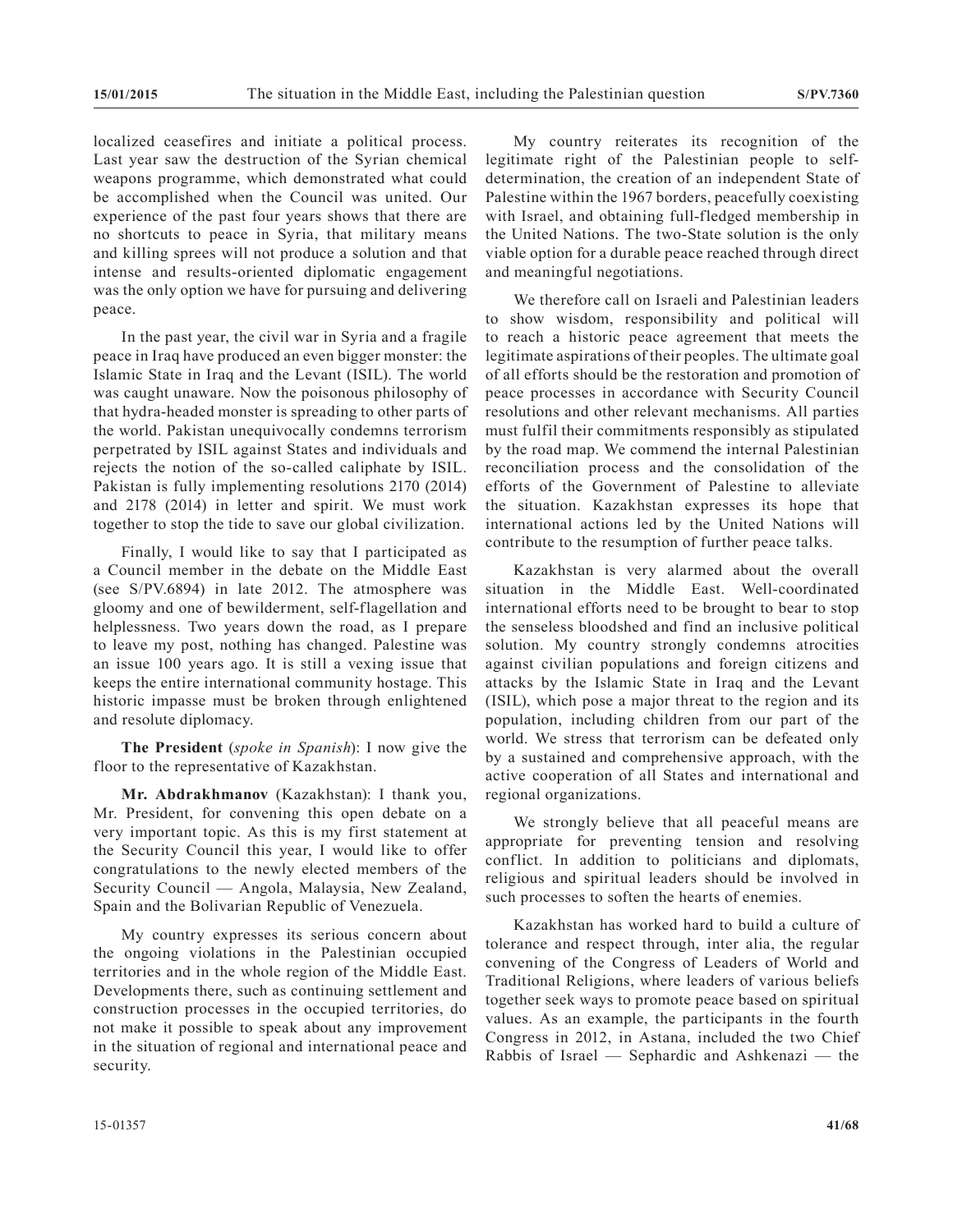Secretary General of the Muslim World League, Islamic leaders from the Middle East States, prominent theologians including from Al-Azhar University, in Egypt, Orthodox Christian Patriarchs, Holy See Cardinals and Buddhist, Hindu and Taoist leaders from different parts of the world.

The fifth Congress will take place in Astana in June. Its theme will be dialogue among religious leaders and politicians in the name of peace and development. We believe that the Congress could serve as a showcase of ways to contribute to dispute resolution efforts through mutual respect and understanding.

In conclusion we again urgently call on all parties, especially those with real political power and influence, to commit their political will to ensuring lasting peace and security in the Middle East and freedom and justice for all people through a genuine multilateral approach.

**The President** (*spoke in Spanish*): I now give the floor to the representative of Guatemala.

**Ms. Bolaños Pérez** (Guatemala) (*spoke in Spanish*): First of all, let me commend the leadership and the work carried out by Chile during its presidency of the Security Council this month. I would also like to thank Assistant Secretary-General ad interim for Political Affairs Jens Anders Toyberg-Frandzen for his informative briefing.

Guatemala remains steadfast in holding that diplomacy and dialogue are the best way to achieve a long-term solution in each of the conflicts affecting the Middle East. We continue to believe that a political solution to the differences that have divided the region for years, is the only solution that can provide stability and lasting security. That could not be truer than in the case of Palestine. Since the suspension of the latest peace talks in April 2014, we have witnessed the rapid deterioration of the situation between Israel and Palestine. Moreover, the essential two-State solution seems increasingly elusive. In that respect, we agree with the many voices saying that a political future is necessary to fulfil the legitimate needs of both peoples and lead to a final and fair agreement. However, achieving that goal will require the necessary measures.

That is why the international community must play an active role in supporting and promoting the peace process. We value the principle of shared responsibility and therefore believe that the active participation of both the Quartet and the Security Council in the peace process can serve to generate new momentum

and thereby enable the parties to take further steps with greater responsibility towards a comprehensive, just and lasting peace. The parties must make genuine and renewed efforts including, inter alia, the total lifting of the blockade, an end to the construction of illegal settlements, refraining from provocative acts, a cessation of rocket-fire, and ensuring the legitimate security concerns of Israel and the existence of two States, Israel and Palestine, living side by side in peace and security.

Finally, as is well known, Guatemala strongly values and supports all international instruments established to protect human rights and fundamental freedoms, especially the Rome Statute. That is why we support the universalization of those instruments and reject any attempt to prevent other States from accessing them. In that regard, we do not see Palestine's accession to the Rome Statute as an obstacle to peace or to direct negotiations seeking a final agreement on all underlying issues. The promotion of an environment conducive to peace, accountability and respect for human rights cannot but help to relaunch the peace process between the parties.

We recognize the enormous challenges facing the parties in their search for a political solution, both nationally and internationally, but that is the only road available. It is our political and historical responsibility, as States members of the international community, to support all measures that can help in achieving the goal.

**The President** (*spoke in Spanish*): I now give the floor to the Minister for Foreign Affairs of Iceland.

**Mr. Sveinsson** (Iceland): First of all allow, me to thank Chile for convening this open debate. We are seeing a period of exceptional instability in the Middle East. The vicious conflict in Syria has become the epicentre, and the intractability of certain conflicts in the region makes it all the more important to look for places where progress can be made.

The long-standing conflict between the Palestinian people and Israel should be possible to solve. Indeed, a solution has been on the table for many years — the two-State solution. There are viable parties on both sides who can make the deal, but both sides need to commit in word and deed to the two-State solution and they must refrain from actions which undermine the viability of the only solution which will bring peace. The expansion of Israeli settlements and the expropriation of land in Palestine continue. This is a clear breach of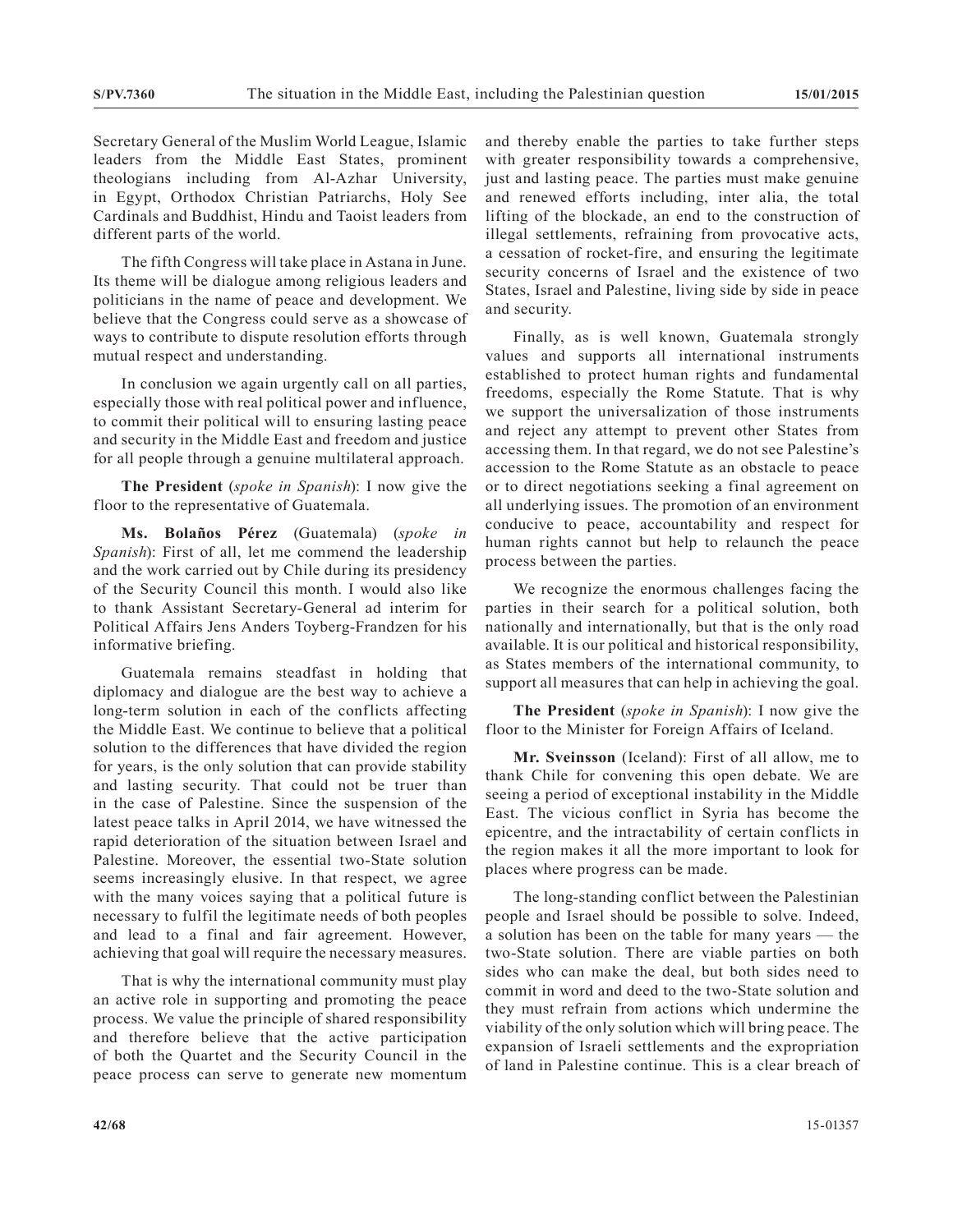international law. We join others in calling on Israel to stop all settlement activity. In particular, we urge Israel to reverse the decision on the forced resettlement of Bedouins in the West Bank.

The humanitarian situation in Gaza remains dire, with recent news of people dying from exposure. The situation must be urgently improved through constructive cooperation between the Israeli authorities and the Palestinian authorities. The blockade must be lifted immediately and Gaza needs to be allowed to function as a normal economy. At the same time, security concerns on both sides must be addressed. It is important that the Palestinian authorities take on real governmental responsibility for Gaza. Militant action from Gaza is unacceptable and will lead to further suffering and away from a negotiated solution.

Iceland recognized the State of Palestine in 2011. We welcome the recent recognition by our fellow Nordic State, Sweden. That signal, added to that of many other States Members of the United Nations, encompasses the vision of a State based on the 1967 borders. Iceland is pleased to see that the State of Palestine has ratified several international agreements. In particular, the decision of the State of Palestine to accede to the Rome Statute should be applauded. As a long-time supporter of the International Criminal Court, Iceland encourages all United Nations Member States to put themselves under the jurisdiction of the Court, whose purpose is to help end impunity for crimes deemed especially serious by the international community. Iceland also welcomes the State of Palestine to the United Nations Convention on the Law of the Sea, which continues to be of utmost importance to Iceland and will undoubtedly come to benefit Palestine as a coastal State.

The time to negotiate all final status issues is long overdue. The failure of the Security Council to provide a timeline that might assist in bringing about a solution is disappointing. There is consensus on the urgency. This is a conflict that can be resolved, but if that is to happen the Security Council needs to be more proactive.

**The President** (*spoke in Spanish*): I now give the floor to the representative of India.

**Mr. Mukerji** (India): We congratulate you, Sir, on your assumption of the presidency of the Security Council and for personally presiding over this quarterly debate on the situation in the Middle East, including the Palestinian question. I would also like to thank the Assistant Secretary-General for Political Affairs for his briefing earlier today. And we warmly welcome the new members that joined the Council this year: Angola, Malaysia, New Zealand, Spain and the Bolivarian Republic of Venezuela.

This quarterly debate is important in that it gives us an opportunity to take stock of the developments in the Middle East peace process. We would like to reiterate our support for an amicable resolution of this longstanding issue. We are concerned that the debates here in the Security Council have not achieved the objective of such a peaceful solution. The effectiveness of the Council has therefore been brought into question.

We are particularly worried that there was a downward trend last year in the peace process. Efforts for serious negotiations between the parties were inconclusive. In addition, we were faced with the unfortunate situation of a resumption and escalation in the tragic conflict in Gaza, which resulted in a large number of civilian casualties and heavy damage to property.

India's deep association with, and continuing commitment to, Palestine is rooted in our modern history, which goes back to our struggle for independence. India's position on the issue of Palestine is very clear. As Prime Minister Narendra Modi wrote in his message on the occasion of the International Day of Solidarity with the Palestinian People, on 21 November 2014, India reaffirms its support for the cause of Palestine and solidarity with the Palestinian people in their struggle for a sovereign, independent, viable and united State of Palestine, within secure and recognized borders, side-by-side and at peace with Israel and with East Jerusalem as its capital.

Apart from political support to the Palestinian cause, India continues to support the development and nation-building efforts of Palestine by consistently extending technical and financial assistance to Palestine. We contribute \$1 million annually to the United Nations Relief and Works Agency for Palestine Refugees in the Near East. India recently pledged \$4 million in response to the national early recovery and reconstruction plan for Gaza. We are also implementing development projects in Palestine jointly with Brazil and South Africa, within the framework of the India, Brazil and South Africa group, and have pledged \$1 million for a new project to reconstruct the Atta Habib Medical Centre in Gaza.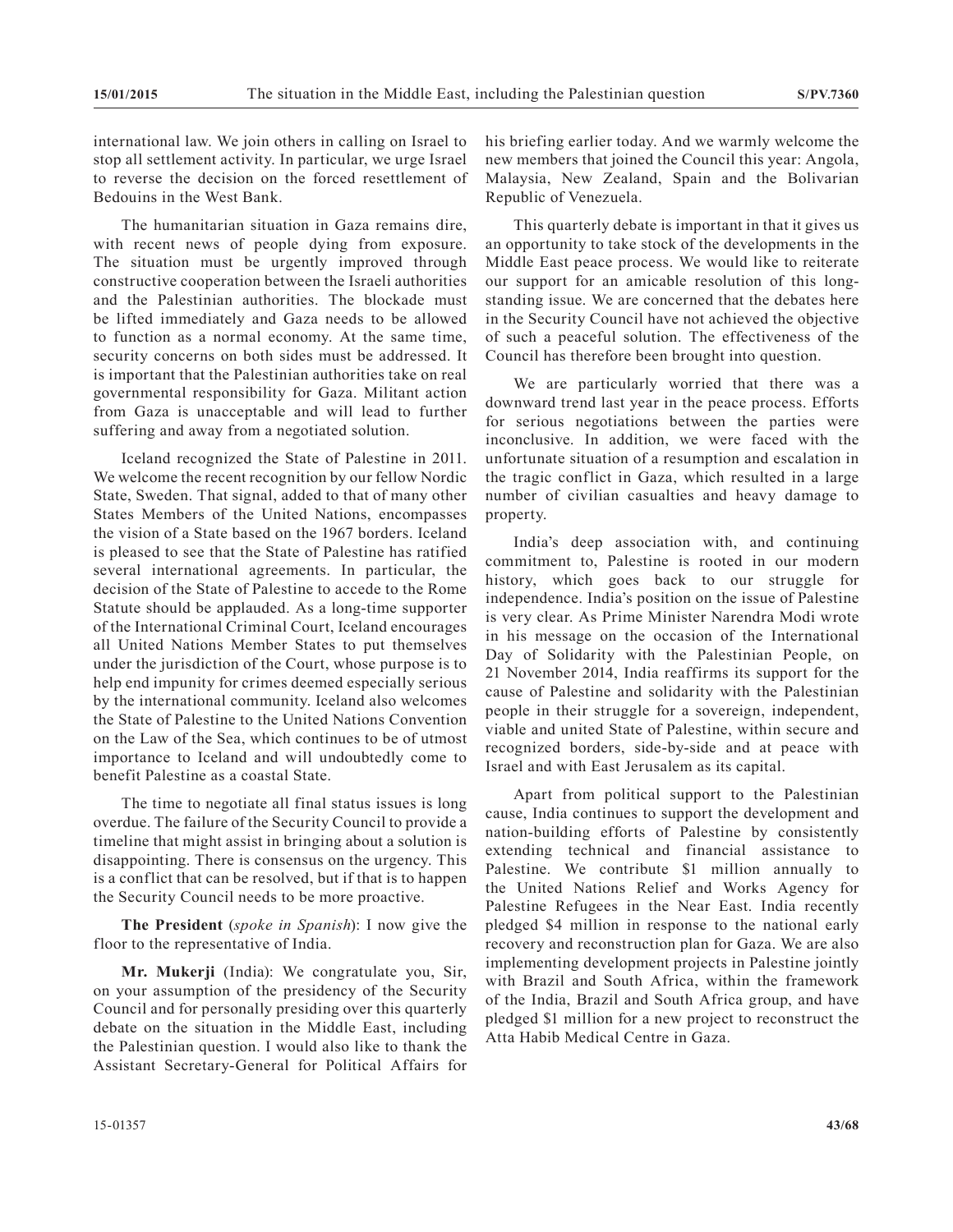Addressing the ministerial-level meeting of the Non-Aligned Movement's Committee on Palestine in September 2014, our Minister of External Affairs reiterated that India welcomed the ceasefire between Palestine and Israel and called upon all sides to exercise maximum restraint, avoid taking any actions that may lead to a violation of the present ceasefire and work towards a comprehensive resolution of the Palestinian issue. We remain firmly convinced that dialogue remains the only viable option that can effectively address the issue.

We are deeply concerned about rising tensions in East Jerusalem. The imperative need is for urgent de-escalation, restraint, an avoidance of provocation and a return to the peace process. Diplomacy and statesmanship must prevail over hatred and violence. There is no other road to a lasting peace.

We are deeply concerned with the activities of radicalized and extremist groups in the northern parts of Iraq and Syria, as their dangerous exacerbation of sectarian and extremist tensions has a critical impact on the peace and stability of the region. We note that a proscribed terrorist group has twice targeted United Nations peacekeepers in the United Nations Disengagement Observer Force. Efforts must be taken by all parties and stakeholders in the region to curb that trend. Member States must comply with resolutions that proscribe terrorist groups operating in that region. The early and effective prosecution of such groups is essential.

Only such action endorsed by the Council will deter such groups in other parts of the world from committing acts of terror. We believe that the consolidation of political processes and solutions while building durable State institutions will be the most effective way of addressing such extremism and radicalism in the region.

We have consistently supported a Syrian-led, comprehensive political solution to the ongoing crisis in Syria, in alignment with the Geneva communiqué of 2012 (S/2012/522, annex). We would like to add our voice of support for the efforts of the Special Envoy of the Secretary-General, Mr. Staffan de Mistura, and continue to urge all parties to demonstrate the requisite political will, exercise restraint and commit to seeking common ground in accommodating their differences.

**The President** (*spoke in Spanish*): I now give the floor to His Excellency Mr. Ioannis Vrailas, Deputy Head of the Delegation of the European Union to the United Nations.

**Mr. Vrailas**: I have the honour to speak on behalf of the European Union (EU). The candidate countries the former Yugoslav Republic of Macedonia, Montenegro, Serbia and Albania, and the EFTA country Liechtenstein align themselves with this statement.

I would like to congratulate Chile on its assumption of the presidency of the Security Council.

I will read out a shortened version of our statement. The full version is being circulated in the Chamber and will be posted on our website.

The European Union is deeply concerned about the tense situation on the ground, which threatens to take the parties further away from a negotiated solution. The decision of the Israeli Government to halt the transfer of tax revenues to the Palestinian Authority runs counter to Israel's obligations under the Paris Protocol. An effective Palestinian Authority that is committed to non-violence and a peaceful resolution of the conflict is a key element for a two-State solution.

In that regard, the European Union is providing considerable support, including financial assistance, to Palestinian State-building efforts. Those achievements should not be put at risk by not meeting obligations regarding the timely and transparent transfer of tax and custom revenues.

It is a well-known and long-standing fact that the European Union supports the United Nations system and the widest application of its multilateral conventions. An effective system of international criminal justice is based on the broadest possible participation in the Rome Statute, and the European Union remains committed to promoting its universality. On 2 January 2015, Palestine deposited instruments of accession to the Rome Statute, which was welcomed by the President of the Assembly of States Parties to the Rome Statute on 7 January.

The European Union calls again on the Palestinian leadership to use its international status constructively and not to weaken efforts by partners to bring the parties back to the negotiating table.

The European Union deeply deplores and strongly opposes the announced expropriation of land near Bethlehem, the implementation and announcements of plans for new settlement construction, notably in East Jerusalem, the plans to displace Bedouins in the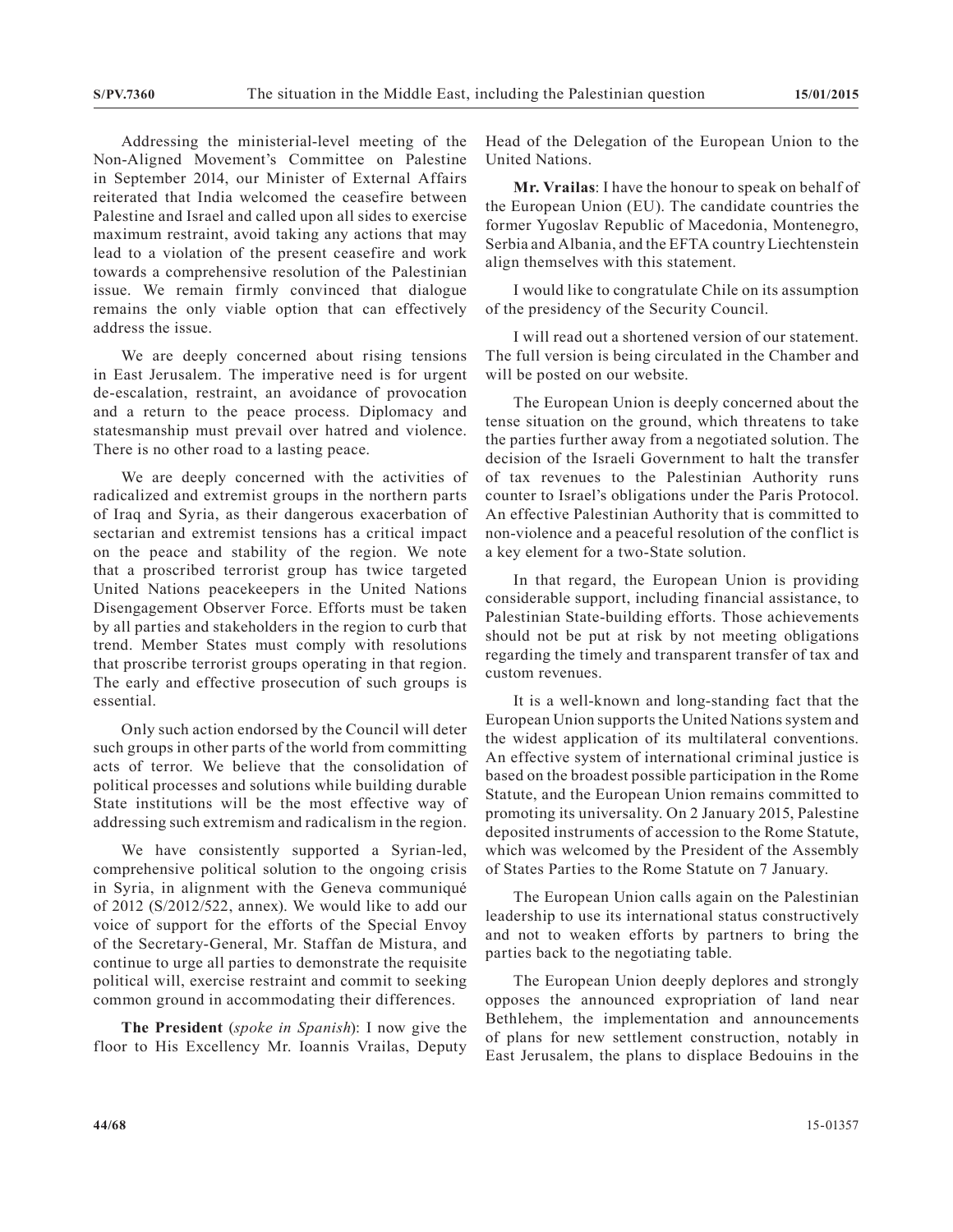West Bank and the continued demolitions, including of projects funded by the EU and its member States. We urge Israel to reverse those decisions, which run counter to international law and directly threaten the two-State solution. Recent settlement activity in East Jerusalem seriously jeopardizes the possibility of Jerusalem serving as the future capital of both States.

The European Union renews its call for both parties to resume negotiations towards a peace settlement and to refrain from any actions undermining the viability of a two-State solution or the prospects of a resumption of negotiations. Actions that call into question stated commitments to a negotiated solution must be avoided.

The European Union also urges both sides to renew their commitment to the two-State solution and to build the trust needed for meaningful direct talks. We are committed to promoting and supporting efforts to achieve a lasting peace based on the two-State vision, together with international partners, including in the region.

The European Union underlines its concern at the dire humanitarian situation in the Gaza Strip, which still remains to be adequately addressed. It welcomes the international community's pledges towards the reconstruction of Gaza and calls upon countries to swiftly honour them. The European Union urges the parties to fully implement the temporary monitoring mechanism as an important step towards the necessary urgent opening of all crossing points. Obstacles to the effective functioning of the temporary mechanism must be removed quickly. The alleviation of the grave humanitarian situation of the people in Gaza must be given absolute priority.

The European Union notes with grave concern the inflammatory statements made by Hamas and its attempts to rearm. The disarmament of all militant groups in Gaza and the assumption of full Government functions by the Palestinian Authority are critical for a lasting improvement of the situation in Gaza. We reiterate our call for a fundamental change of the political, security and economic situation in the Strip, including the end of the closure.

The parties should urgently make progress towards a durable ceasefire, based on their August agreement in Cairo, to reach an agreement that ends the closure and addresses Israel's legitimate security concerns. We stand ready to play a key role in international efforts to support a durable ceasefire, including through the rapid reactivation and possible extension in scope and mandate of the EU Border Assistance Mission in Rafah and the EU Coordinating Office for Palestinian Police Support missions. The European Union urges all the relevant parties to create the conditions to allow it to play such a role. We also urge all Palestinian factions to end internal divisions.

The unsustainable situation in Gaza, the recent violence in Jerusalem and the deteriorating regional context underline the need for a comprehensive peace, ending all claims and fulfilling the legitimate aspirations of both parties, including those of Israelis for security and those of Palestinians for statehood. The European Union calls on the parties and on all major stakeholders — including the Quartet, the League of Arab States and the Security Council — to take the necessary steps to that end. In this regard, the EU reaffirms its strategic interest in seeing an end to the conflict and is willing to play a major role and actively contribute to the immediate resumption of negotiations aimed at achieving a negotiated solution of all final-status issues without further delay. It recalls its parameters agreed in the July 2014 EU Council conclusions.

The European Union remains gravely concerned regarding the continued deterioration of the humanitarian and security situation in Syria. The EU is committed to fully supporting the Special Envoy De Mistura's efforts to achieve a strategic de-escalation of violence as a basis for a broader sustainable political process. We stand ready to support concretely the development of his proposals.

A reduction of violence will not be achieved without effective monitoring, preferably anchored in the Security Council. Cases of forced surrender imposed by the Al-Assad regime through starvation sieges have been labelled fallaciously as local ceasefires in the past. We are seriously concerned at the intensified military action by the Al-Assad regime against areas held by the opposition, which threatens Special Envoy De Mistura's initiative. We will seek ways to provide practical support for his efforts, notably by contributing to the revival of local governance and administration, to the restoration of basic services, and to the return to normalcy in areas of reduced violence, in particular in Aleppo, as conditions allow.

The overall objective remains an inclusive and Syrian-led political process leading to a transition that meets the legitimate aspirations of all the Syrian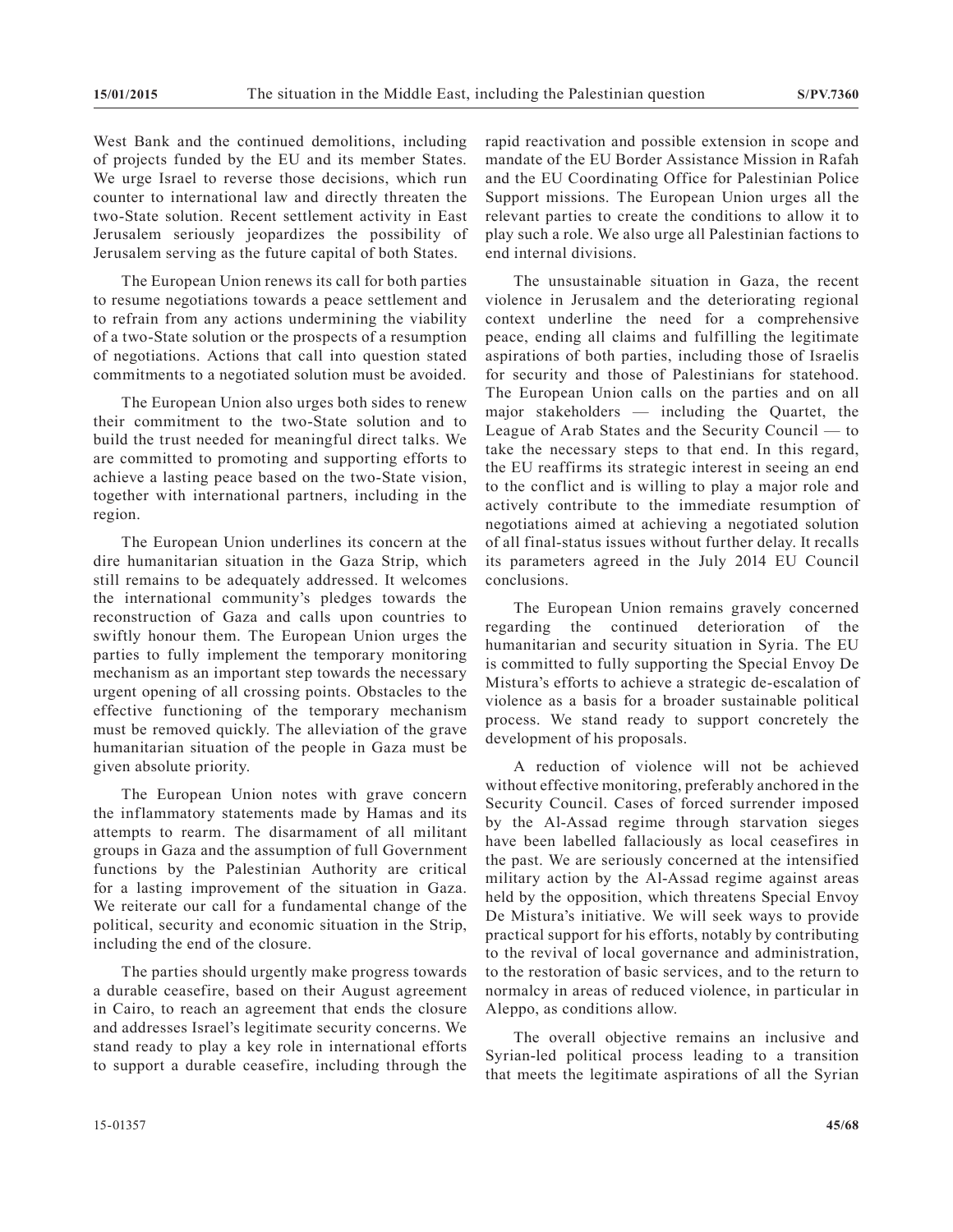people, based on the Geneva communiqué of 30 June 2012 (S/2012/522, annex)and in line with relevant Security Council resolutions. We call on all Syrian parties to show clear and concrete commitment to this process, and to ensure the involvement of civil society and women. We are ready to engage with all regional and international actors with influence over the Syrian parties, and call on them to use their influence constructively towards this end.

The European Union recalls that the moderate opposition, including the National Coalition of Syrian Revolutionary and Opposition Forces, is a vital element of both a future political settlement and in fighting the extremist groups on the ground in Syria. We encourage internal and external opposition groups alike to unite behind a common strategy in order to present an alternative to the Syrian people. We will seek ways to enhance our political and practical support to the moderate opposition.

We condemn the continued widespread and systematic violations and abuses of human rights and international humanitarian law perpetrated in Syria, in particular by the Al-Assad regime and terrorist groups, as reported by the Commission of Inquiry. The EU recalls in this regard that some of the violations and abuses committed in Syria may amount to war crimes and crimes against humanity. We will spare no effort to ensure that all perpetrators of such acts are held accountable, and we reiterate our call on the Security Council to refer the situation in Syria to the International Criminal Court.

The EU urges the Al-Assad regime to fully implement resolution 2118 (2013) and the Chemical Weapons Convention, and to take the measures necessary to eliminate its chemical weapons programme completely and irreversibly. We condemn the use of chlorine gas as a chemical weapon by the Al-Assad regime, which is a clear breach of the Chemical Weapons Convention and of resolution 2118 (2013).

The EU urges all parties to fully and immediately comply with their obligations under international humanitarian law. We condemn the continuing and new impediments to the delivery of aid, for which the Al-Assad regime bears the primary responsibility. We urge all parties, in particular the Syrian authorities, to fully and immediately implement all the provisions of resolutions 2139 (2014), 2165 (2014) and 2191 (2014) and presidential statement S/PRST/2013/15 of 2 October 2013. We also encourage the United Nations humanitarian agencies and their implementing partners to use border crossings as effectively as possible and to scale-up, to the extent possible, the delivery of humanitarian assistance to all people in need in Syria, in particular in hard-to-reach and besieged areas.

The European Union and its member States continue to play a leading role in the provision of humanitarian aid in response to the crisis, having mobilized so far  $E3$  billion. We will sustain our efforts to provide humanitarian aid to the people affected by the crisis and to build their resilience. We were seriously concerned about the severe lack of funding for the United Nations appeals for 2014, and call on the international community to step up its funding and assistance in view of the winter and in response to the forthcoming 2015 appeals.

The European Union commends the considerable efforts of Lebanon and Jordan, as well as Turkey, in sheltering refugees from Syria. We will spare no effort to continue to help them. The European Union remains fully aware of the immense security challenges that the crisis in Syria poses to Lebanon and Jordan in particular. We reiterate our commitment to seeking ways to further enhance this support to both countries to meet those challenges.

**The President** (*spoke in Spanish*): I now give the floor to the representative of Brazil.

**Mr. Patriota** (Brazil) (*spoke in Spanish*): At the outset, I congratulate the brotherly Republic of Chile on having organized this meeting, chaired by Minister for Foreign Affairs Heraldo Muñoz.

#### (*spoke in English*)

I thank Assistant Secretary-General ad interim Jens Toyberg-Frandzen for his briefing. Brazil also wishes to acknowledge the interventions of the Permanent Representative of Israel and the Permanent Observer of the Observer State of Palestine.

Brazil regrets that 2014, the year proclaimed by the General Assembly as the International Year of Solidarity with the Palestinian People, was marked by the impossibility of realizing the self-determination of the Palestinian people and by further suffering and distrust among Israelis and Palestinians. We witnessed the repetition of acts that reinforced a long and deplorable cycle of violence. Peace talks collapsed after months of dialogue with few commitments.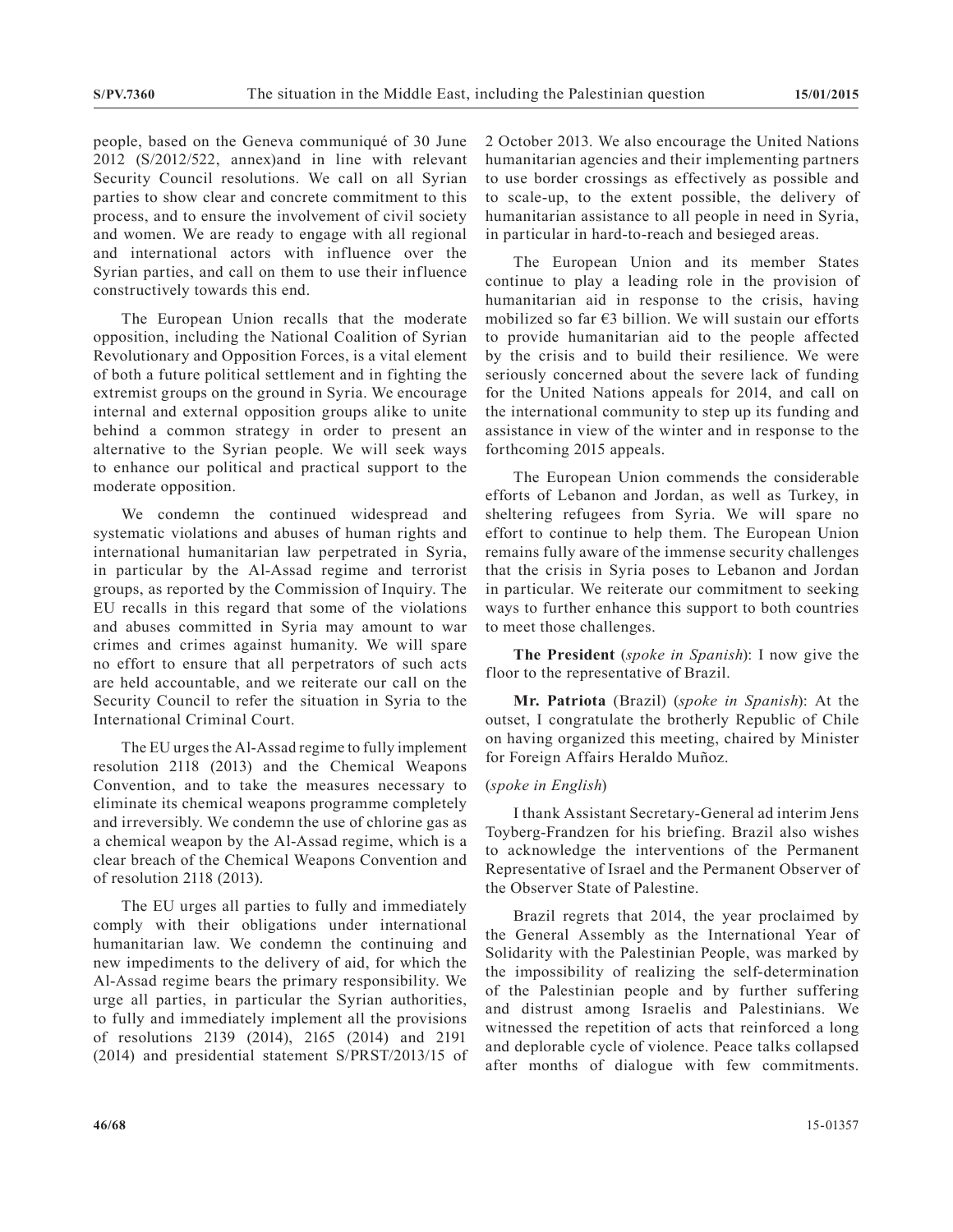Israeli settlements and other illegal unilateral activities continued in occupied Palestine. Rockets were launched from the Gaza Strip against Israel. Another round of disproportional use of military force ensued, resulting in a deeply shocking number of Palestinian civilian fatalities in Gaza. Tensions in Jerusalem and the West Bank escalated sharply and violence erupted. In particular, Brazil was concerned with the religious provocations in the old city of Jerusalem, with attempts to violate the status quo of the area around the Dome of the Rock.

While it has been unanimously claimed that the status quo is unsustainable — and it is indeed — we have failed so far to deal with the fundamental aspects of the Palestinian question. Brazil reiterates its appeal for a change in the way we approach the conflict, especially in the Council. The Security Council not only fell short of engaging in promoting a durable peaceful solution to the crisis, but it also failed to act when a draft resolution (S/2014/916) with that goal, broadly based on previous resolutions of the General Assembly and the Council, was brought to a vote. It was another missed opportunity for the Council to discharge its responsibilities, weakening the Organization and continuously shrinking its relevance to the Palestinian question.

Surely, no resolution will, on its own, resolve this lasting issue. Good faith, political will and direct negotiations are essential elements in moving a credible process forward, but an active and constructive role played by the Council is also instrumental in order to achieve peace and stability. We were heartened by the statement made by the representative of New Zealand that subscribed to the same view, and we encourage the Council to consider the suggestions that were made in that regard by Ambassador McLay.

Brazil welcomes the decision of the State of Palestine to join a new batch of international treaties and to accede to the Rome Statute. As a strong supporter of the International Criminal Court's universality as a means of promoting peace and justice, we commend the Palestinian initiative and encourage States that have not yet done so to become parties to the Statute. The resort to multilateral mechanisms, especially those that can provide a measure of justice, redress indignities and overcome double standards, should not be met with reprisals and sanctions. We urge Israel to immediately release all financial resources due to Palestine.

The unrelenting spiral of violence and destruction in Syria continues after almost four years of conflict. The violations of human rights committed by all sides, as consistently denounced by the Human Rights Council's Independent Commission of Inquiry, deserve our strongest condemnation. Brazil firmly believes that the State has a duty to protect its citizens and in no circumstances should violate their rights, mainly using violent measures.

In recent months, the humanitarian situation further deteriorated and now more than half of Syria's population is either internally displaced or seeking refuge abroad. In that sense, we welcome the extension of the measures determined by resolution 2165 (2014) and all the ongoing international efforts to cope with the increasingly dire humanitarian situation.

The insistence in the benefits of militarization and the use of force to purportedly resolve the Syrian crisis have resulted, among other regrettable consequences, in the displacement of millions of people who were forced to leave their homes in order to escape brutality from all sides, especially the heinous attacks and executions perpetrated by the so-called Islamic State of Iraq and Syria (ISIS). We reiterate our strongest condemnation of such atrocities.

Brazil supports the work and innovative efforts brought by Special Envoy Staffan de Mistura, with a view to reduce violence, alleviate the people's suffering and build trust for the resumption of negotiations. We reiterate the urgent need to resume the political process and to immediately cease the flow of weapons to all parties in the conflict as a crucial preliminary step in that direction. We associate ourselves with Minister Heraldo Muñoz's expression of support for the efforts of the Government of the Russian Federation to convene a peace dialogue, to which various opposition groups have been invited.

Once again, we commend the outstanding generosity of many countries in the region, including Lebanon, Jordan, Turkey and Egypt, to receive thousands, and even millions, of Syrian refugees. Brazil praises the hard work done in that regard by Under-Secretary-General for Humanitarian Affairs and Emergency Relief Coordinator Valerie Amos and by the High Commissioner for Refugees, Mr. Antonio Guterres. While encouraging the international community to support that honorable effort, Brazil has received more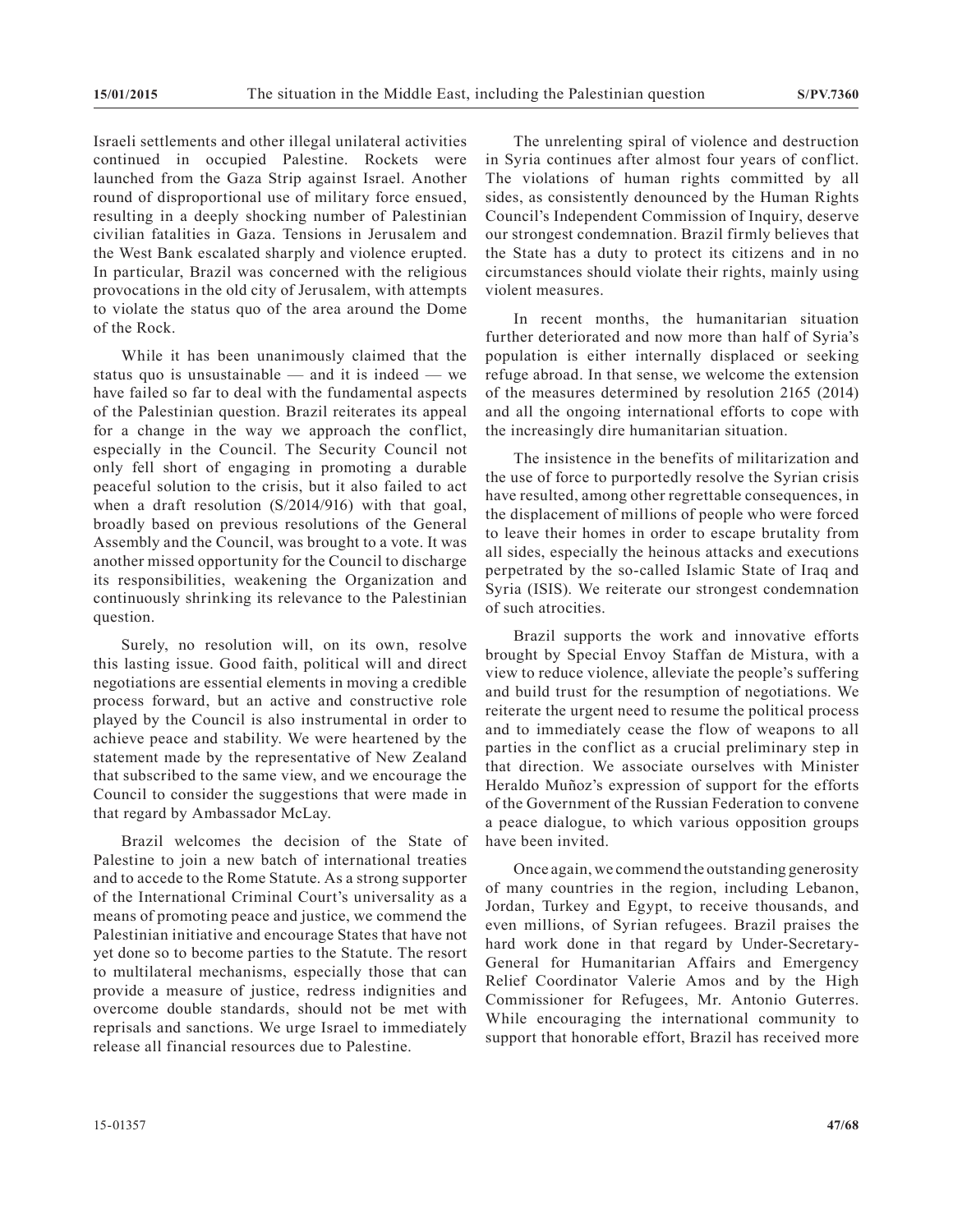than 1,500 refugees from the Syrian conflict and has donated over 4,000 tons of grain to feed people in Syria.

Brazil is concerned about the security and stability in Lebanon. Recent episodes of violence, such as the twin suicide bombing at a crowded cafe in Tripoli last Saturday, reinforce the need to fully support the Lebanese policy of disassociation from regional crises agreed in the Baabda Declaration of June 2012.

Brazil will always support Lebanon in its fight against terrorism and in its pursuit of stability and development. Our participation in the United Nations Interim Force in Lebanon, whose Maritime Task Force has been led by a Brazilian official since 2011, therefore plays a prominent role in translating our commitment into practical action.

Brazil remains concerned about the security and humanitarian situation in Iraq. Unfortunately, 2014 was the deadliest year in the country since 2007. Tens of thousands innocent civilians were killed and wounded and millions of people were displaced. The barbaric acts committed by ISIS shocked the world and were the subject of our strongest condemnation.

Brazil commends the steps taken by the new Government in Baghdad and the Kurdish Regional Government in order to solve their disputes concerning oil revenue and budget payments. To succeed in its fight against terrorism and the extremist groups, Iraq has to remain united. The international community should also support Iraq in combating terrorism in a way that is fully and strictly compatible with the Charter of the United Nations.

**The President** (*spoke in Spanish*): I now give the floor to the representative of South Africa.

**Mr. Mamabolo** (South Africa): South Africa would like to congratulate your country, Sir, on its assumption of the presidency of the Security Council for the month of January, and to thank you for convening this important debate. Furthermore, my delegation wishes to express its appreciation to AssistantSecretary-General ad interim for Political Affairs Jens Toyberg-Frandzen for his insightful briefing. I also take this opportunity to congratulate all the new members of the Security Council.

South Africa wishes to align itself with the statements to be delivered by the representative of Zimbabwe on behalf of the Southern African Development Community and by the representative of the Kingdom of Morocco on behalf of the African Group, as well as with the statement delivered earlier by the representative of the Islamic Republic of Iran on behalf of the Movement of Non-Aligned Countries.

During the commemorative year of the seventieth anniversary of the United Nations, despite the Organization's numerous achievements, it still remains to be seen when there will be a resolution to the decadeslong Palestinian and Israeli conflict. This decade's long conflict is a stain on the very purposes and principles of the United Nations as enshrined in the Charter.

Last month, the Council had an opportunity to take decisive action on an issue that has long eluded it and to provide a ray of light to the Palestinians in the occupied territories, who endured a horrible year that witnessed a human tragedy of unprecedented proportions, particularly after the tragic events that took place in Gaza. Unfortunately, once again, to the dismay of the Palestinian people and the international community, the Security Council failed to take decisive action on a Palestinian Government-led initiative that sought to provide a time frame and parameters for ending the illegal occupation of the Palestinian lands.

My delegation wishes to commend Council members that took a principled step by voting in support of the draft resolution (S/2014/916), which had as its sole purpose the peaceful resolution of the conflict and the realization of the two-State solution. While disappointed that the Security Council fell short, South Africa nonetheless welcomes the increasing support and recognition of the Palestinian statehood,as reflected in various national assemblies around the world. such as in the United Kingdom, Ireland, Spain, France and Sweden.

My delegation believes that the only way to bring about genuine and ever-lasting peace between Israel and Palestine is by having comprehensive and unconditional negotiations to deal with all the final-status issues, including the unrelenting and illegal expansion of Israeli settlements in the occupied territories of Palestine as well as the lifting of the Gaza blockade and the continuing illegal occupation of the Palestinian territory. My delegation is supportive of all international efforts aimed at brokering a just resolution to the Israeli-Palestinian conflict and urges all parties to the conflict to negotiate in good faith in order to reach a permanent and just solution to the conflict.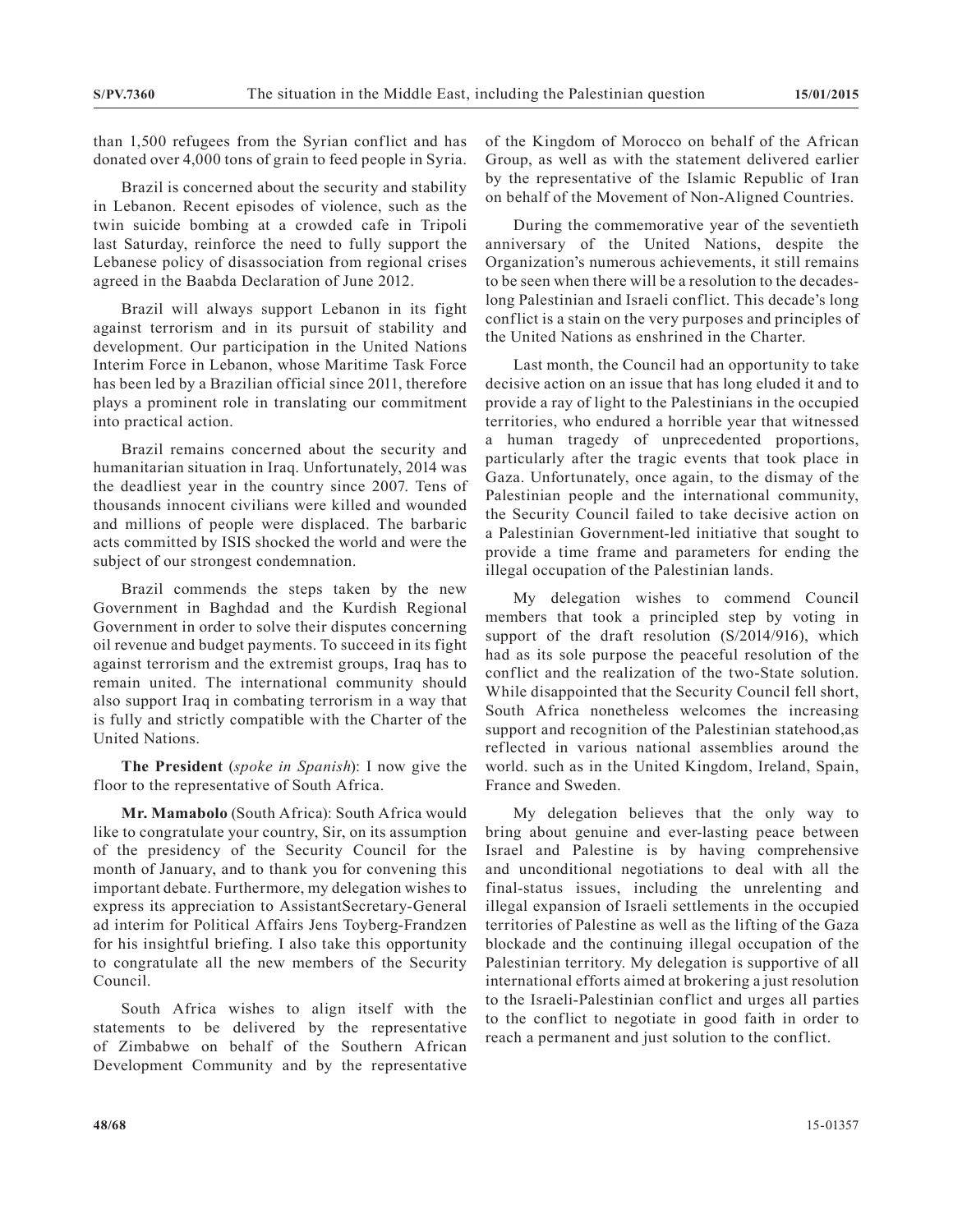South Africa expresses its appreciation to the Government of Switzerland for convening the recent Conference of the High Contracting Parties to the Fourth Geneva Convention, as well as all participating High Contracting Parties for reflecting the overwhelming importance of ensuring the protection of the inalienable human rights of the Palestinian people. The holding of the Conference was an important step in ensuring respect for the provisions of the Convention and international humanitarian law. Last year's violent incursions in Gaza illustrated the need for the international community to do more to protect civilians in that conflict.

We are also concerned by reports that the Israeli Government decided to freeze the transfer of \$127.6 million in tax revenue collected on behalf of the Palestinians following the Palestinian leadership decision to become a State party to the Rome Statute of the International Criminal Court. South Africa respects the sovereign right and wishes of the State of Palestine to accede to the Rome Statute and calls upon all Member States to refrain from punitive steps in retaliation to that sovereign right.

South Africa would like to call for the redoubling of efforts to rebuild homes and infrastructure destroyed during the war. We remain committed to supporting international efforts to assist the peoples of Palestine and Israel in finding lasting peace in the context of the two-State solution through a negotiated settlement.

With regard to Syria, my delegation is concerned about the humanitarian crisis brought about by nearly four years of Syrian conflict. The conflict in Syria has been characterized by a high number of human casualties and a large number of internally displaced people and refugees fleeing into neighbouring countries, which has had a destabilizing impact on the entire region.

The only hope for the Syrian people lies in the willingness of the parties to the conflict to immediately put an end to the violence and engage each other constructively in a dialogue with a view to reaching an agreement on the political transition based on the Geneva communiqué of June 2012 (S/2012/522, annex). It is the responsibility of the Syrian Government and the opposition to sincerely engage each other in the aim of making difficult decisions concerning the future of Syria.

In conclusion, my delegation would like to extend its deepest condolences to the Governments and peoples of France, Yemen, Nigeria, Australia and Pakistan, who in recent weeks have suffered inhumane and barbaric terrorist attacks. The South African Government joins the international community in condemning all these attacks, and reiterates its stance that terrorism in any form and from whichever quarter cannot be condoned.

**The President** (*spoke in Spanish*): I now give the floor to the representative of Cuba.

**Mr. León González** (Cuba) (*spoke in Spanish*): We support the statement made by the representative of Iran on behalf of the Non-Aligned Movement.

The conflict in the Middle East is an issue of concern for all States Members of the United Nations. A just and lasting peace is the only option for the peoples of that region, and we should focus all of our efforts on achieving that goal. The year 2014 was marked by negative developments for Palestine and Syria, whose peoples suffered the vicissitudes of aggression and war. Cuba reaffirms its unequivocal solidarity with the Palestinian people and its robust and decisive support for all efforts aimed at promoting the recognition of the State of Palestine based on the pre-1967 borders, with East Jerusalem as its capital, as well as the right of the State of Palestine to become a full-fledged Member of the United Nations.

Cuba reiterates its demand for an end to the prolonged and illegal Israeli occupation of Palestinian territories and other Arab lands, and the immediate, complete and unconditional lifting of the cruel and illegal blockade of Gaza, including the opening of border crossings and control points, in order to enable the free access of humanitarian assistance, supply of goods, and the transit of persons to and from the Gaza Strip on a permanent basis. The building and expansion of illegal Israeli settlements, the separation wall in occupied Palestinian territory, the destruction and confiscation of Palestinian land and property, the forced displacement of hundreds of thousands of Palestinian families, and the transfer of settlers to occupied Palestinian territory are unacceptable. We demand an immediate and complete halt to all Israeli settlement activities in Palestinian territories and respect for the right to return. We also demand an end to reprisals against and blackmailing of the Palestinian Authority, and respect for agreements signed between it and the State of Israel. The colonial policies and practices of Israel against the Palestinian people should end. Israel must once and for all end its provocations and incitements to hatred and terror, crimes of aggression,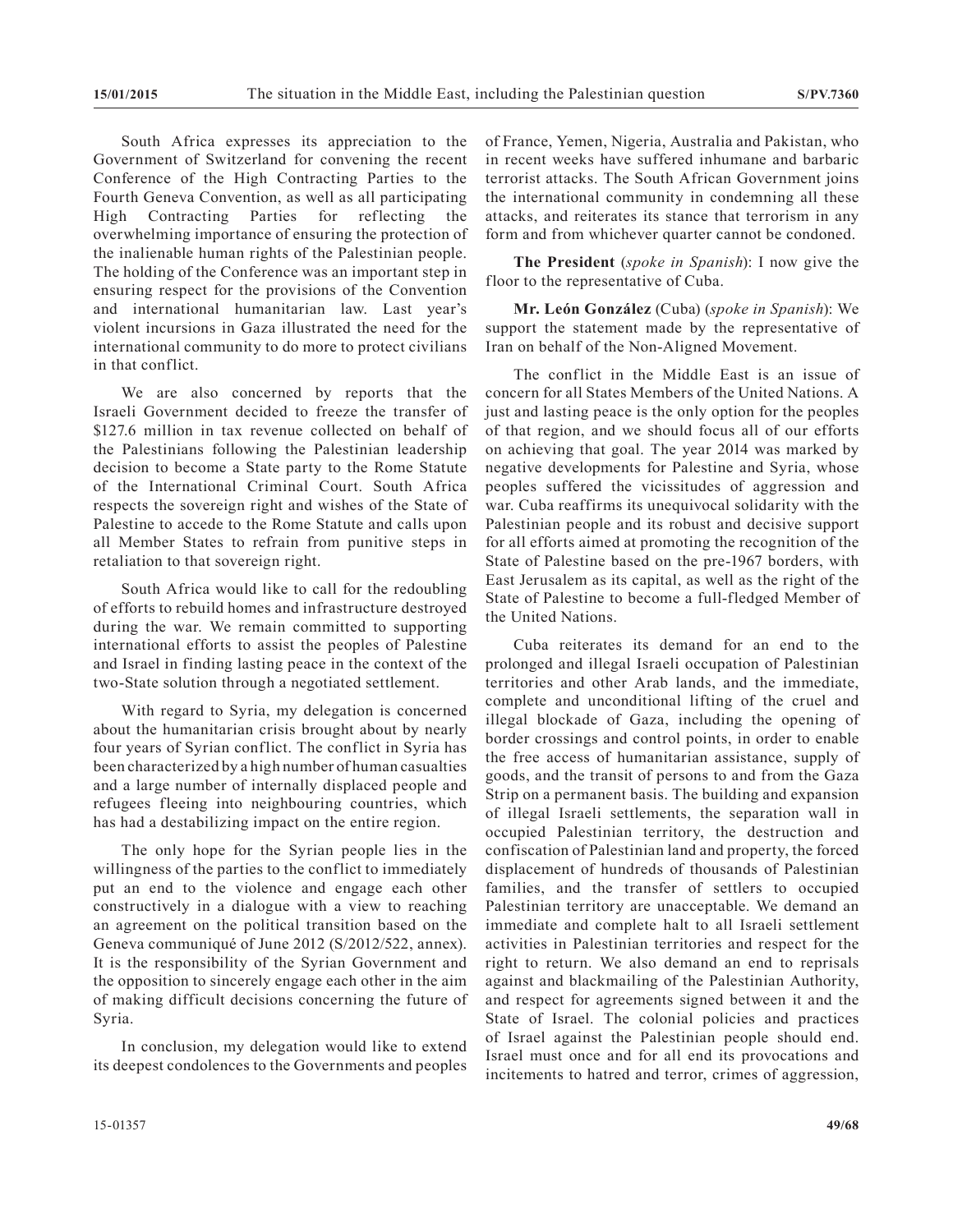arbitrary detention and mass imprisonment, and the genocide against that people.

The Cuban people and Government are proud of the fact that Cuba was one of the first countries to recognize the Palestinian State, following its proclamation in 1988. The number of recognitions has continually grown over the past 26 years. This is an unstoppable process that the Security Council should have supported long ago. Cuba demands without further conditions or delay the acceptance of the request for recognition as a State Member of the United Nations submitted by Palestine. The Security Council also has the responsibility to take specific measures to prevent the assassination of innocent Palestinian civilians and the destruction of the legacy of that heroic people, which has, despite all the tests imposed upon it, struggled to defend its legitimate right to self-determination.

Cuba supports the draft resolution (S/2014/916) that the Arab Group submitted for the consideration of the Security Council, and we denounce the inability of this organ to ensure respect for international law and to defend truth and justice. The Security Council must honour its obligation to promote a negotiated settlement to the Israeli occupation of the State of Palestine. It should establish a definite timeline to end that occupation and turn the resolve of the international community to see the peaceful coexistence of two independent States into reality. The anti-democratic right of veto in the Security Council, which has allowed impunity with regard to the actions of Israel, must end.

It will not be possible to end the Syrian conflict or establish a true and lasting peace that is acceptable to its people and Government will not be possible under the precepts of the regime change policy that has been promoted and publicly supported from the outside. Cuba reiterates its concern for the loss of innocent life as a result of the Syrian conflict, and condemns once again all acts of violence taking place in that country against the civilian population. The supposed protection of human life and the struggle against terrorism cannot be used a pretext for foreign intervention. The Security Council must adopt measures that would genuinely promote a solution to the conflict and combat terrorism against the Syrian people. Its members should reject without hesitation the illegal trafficking in arms to non-State actors in Syria and any other action that prolongs the violent conflict affecting that country.

The sovereignty of the Syrian people should be respected as they exercise their right to selfdetermination. We pay tribute to the efforts of the Russian Federation to come up with a negotiated solution to the conflict, and we appeal to other interested parties to adopt a similar attitude. All peoples of the Middle East have the right to live in peace and enjoy progress. Cuba reiterates its condemnation of all forms and manifestations of terrorist acts, methods and practices, including State terrorism, wherever they take place and by whomsoever they may be perpetrated.

As a peace-loving country committed to the elimination and prohibition of weapons of mass destruction, Cuba reiterates its support for the establishment of a zone free of nuclear and other weapons of mass destruction in the Middle East, and demands that a conference on the establishment of such a zone be convened without further delay, pursuant to the conclusions and recommendations adopted at the 2010 Review Conference of the Parties to the Treaty on the Non-Proliferation of Nuclear Weapons.

Cuba reaffirms its willingness to cooperate in achieving a peaceful, just and lasting solution to the conflicts in the Middle East. It is our hope that in 2015 we shall achieve the desired peace in that region and make the Security Council a genuinely effective organ in achieving fair and concrete results leading to the well-being of all peoples of the Middle East.

**The President** (*spoke in Spanish*): I now give the floor to Mr. Seck.

**Mr. Seck** (*spoke in French*): I would first like to congratulate you, Sir, on Chile's accession to the presidency of the Security Council and the outstanding way in which you humanitarian led its work this month. I also congratulate the Permanent Representatives of Angola, Malaysia, New Zealand, Spain and Venezuela whose countries have just joined the Council. I wish you and them every success in the execution of your duties.

I take this opportunity to express, in no uncertain terms, the Committee's firm condemnation of the terrorist attacks that occurred in Paris on 7 January and the equally heinous acts of terrorism that recently took place in Nigeria, northern Cameroon, northern Mali, Pakistan and, of course, the Middle East. Through me, the Committee would like to express its heartfelt sympathy and condolences to the victims' families, as well as to their bereaved people and Governments.

The Committee on the Exercise of the Inalienable Rights of the Palestinian people observed with great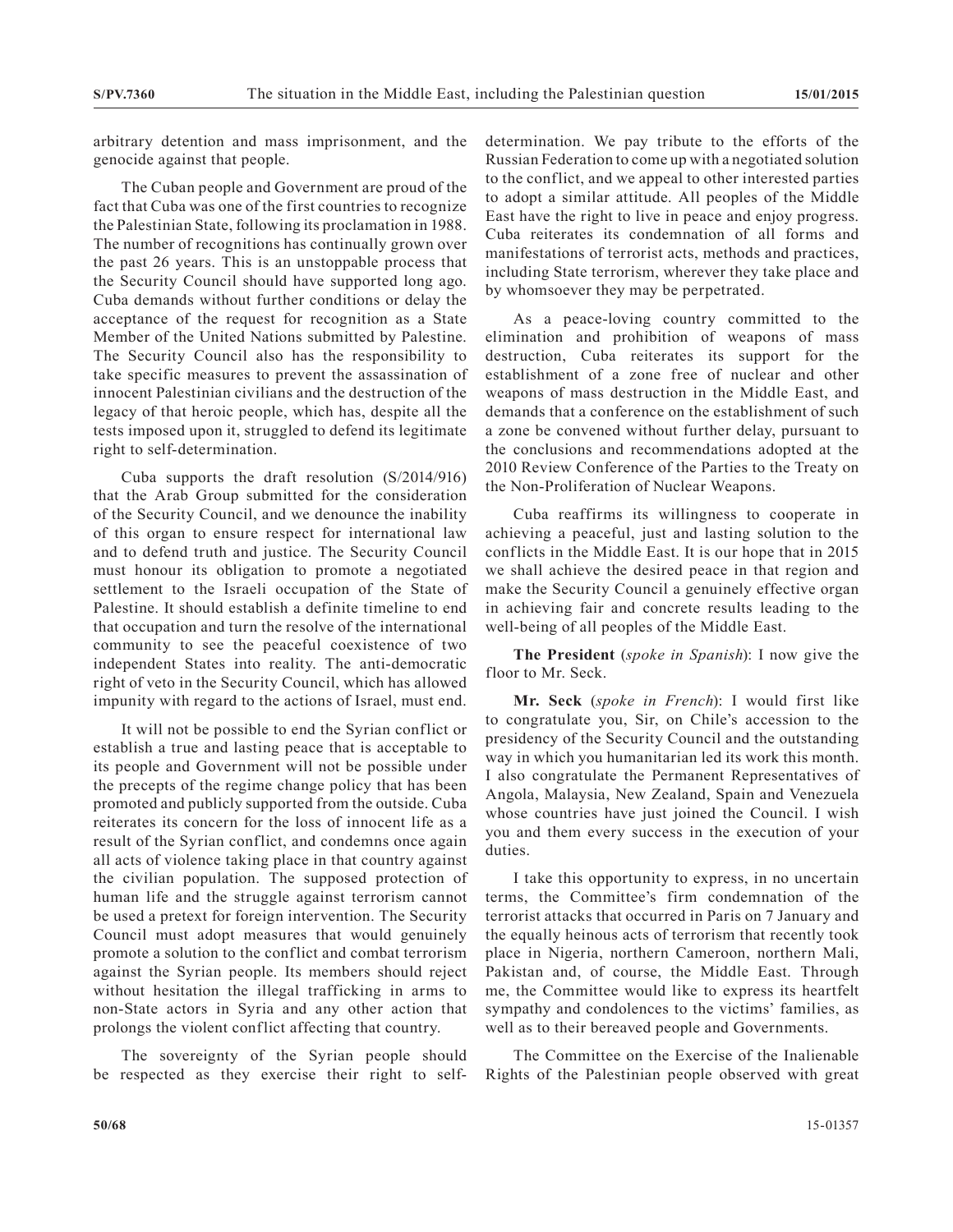interest the debate organized by the Council on 30 December (see S/PV.7354). Although the debate did not lead to the adoption of practical measures, as recommended by the Committee in its statement, all members of the Council reaffirmed their commitment to the principle of a peaceful settlement of the Israeli-Palestinian conflict, based on the two-State solution and the exercise of the legitimate rights of the Palestinian people in a viable and independent Palestine, living side by side with Israel in peace and security. We take this opportunity to commend the important role played by the Hashemite Kingdom of Jordan, as representative of the Arab countries to the Council, and to encourage it to pursue its commendable efforts to find a peaceful solution to the conflict, in the knowledge that the status quo is no longer tenable.

With the failure of direct negotiations and the Security Council's inability to act, the State of Palestine has seen fit to join several international treaties, including the Rome Statute of the International Criminal Court, in order to strengthen the fight against violations of international law and international humanitarian law, as well as impunity. The Committee regrets that, in response, the occupying Power has chosen to flout its obligations to Palestinian people by holding — who knows for how long? — the tax revenues it collects on behalf of the Palestinian Authority, in accordance with the Oslo accords. This attitude is counterproductive, as is Israel's threat to impose new punitive measures. Furthermore, it is regrettable that the international community, including the Council, has remained silent and inactive on this matter.

Fortunately, at this session States members of the General Assembly have reaffirmed their strong commitment to a settlement based on established principles and the relevant United Nations decisions. A more significant number of States — most recently Sweden — have also recognized Palestine, while several parliaments — including those of Spain, France, Ireland, Belgium, Portugal and the United Kingdom — as well as the European Parliament, have voted in favour of such recognition, reflecting the resolve of the international public opinion to see an end to this conflict.

While the Committee welcomes the progress made on the ground to date, in particular with regard to the reconstruction of Gaza, as provided in the temporary tripartite mechanism, it believes that much more remains to be done and as soon as possible. More goods and services must be allowed to enter Gaza because tens of thousands of Gazans continue to live in flimsy tents or damaged buildings, exposed to the elements of a rainy and particularly cold winter. In this regard, while we welcome the generous support of donors, the Committee urges Israel to assume its responsibilities as the occupying Power under the Geneva Conventions.

The General Assembly judiciously proclaimed 2014 the International Year of Solidarity with the Palestinian People in its efforts to reinforce Member States' support for the Palestinian people and enhance the possibility of reaching a peaceful settlement of the decades-long conflict. Unfortunately, our hopes were dashed during the Year of Solidarity when direct negotiations failed in the spring and the situation's rapid deterioration led to the devastating war in Gaza in the summer.

The framework of the problem remains the same. Israel continues to occupy the Gaza Strip and the West Bank, including East Jerusalem. Settlement construction in the West Bank and East Jerusalem continues. Palestinian religious buildings continue to be attacked. In 2014 alone, there were at least 36 attacks on mosques and churches, in addition to the total destruction of 73 mosques and churches in Gaza during the summer's crisis. Moreover, acts of provocation and incitement to violence by settlers and other Israelis remain commonplace.

Alarmed by the current situation, the Committee on the Exercise of the Inalienable Rights of the Palestinian people joins many speakers here today in stressing that the status quo cannot continue, for the situation is unacceptable and threatens international peace and security. With a view towards the future, the Committee hopes that the Security Council, the supreme organ responsible for international peace and security, will assume its Charter obligation to provide the means to settle the seemingly endless Israel-Palestinian conflict.

**The President** (*spoke in Spanish*): I now give the floor to the representative of the Syrian Arab Republic.

**Mr. Ja'afari** (Syrian Arab Republic) (*spoke in Arabic*): First, I should like to congratulate you, Mr. President, on Chile's presidency of the Security Council this month. I should also like to thank Foreign Minister Muñoz for presiding over this meeting. I congratulate Malaysia, Venezuela, Angola, New Zealand and Spain on their election as non-permanent members of the Security Council and wish them every success.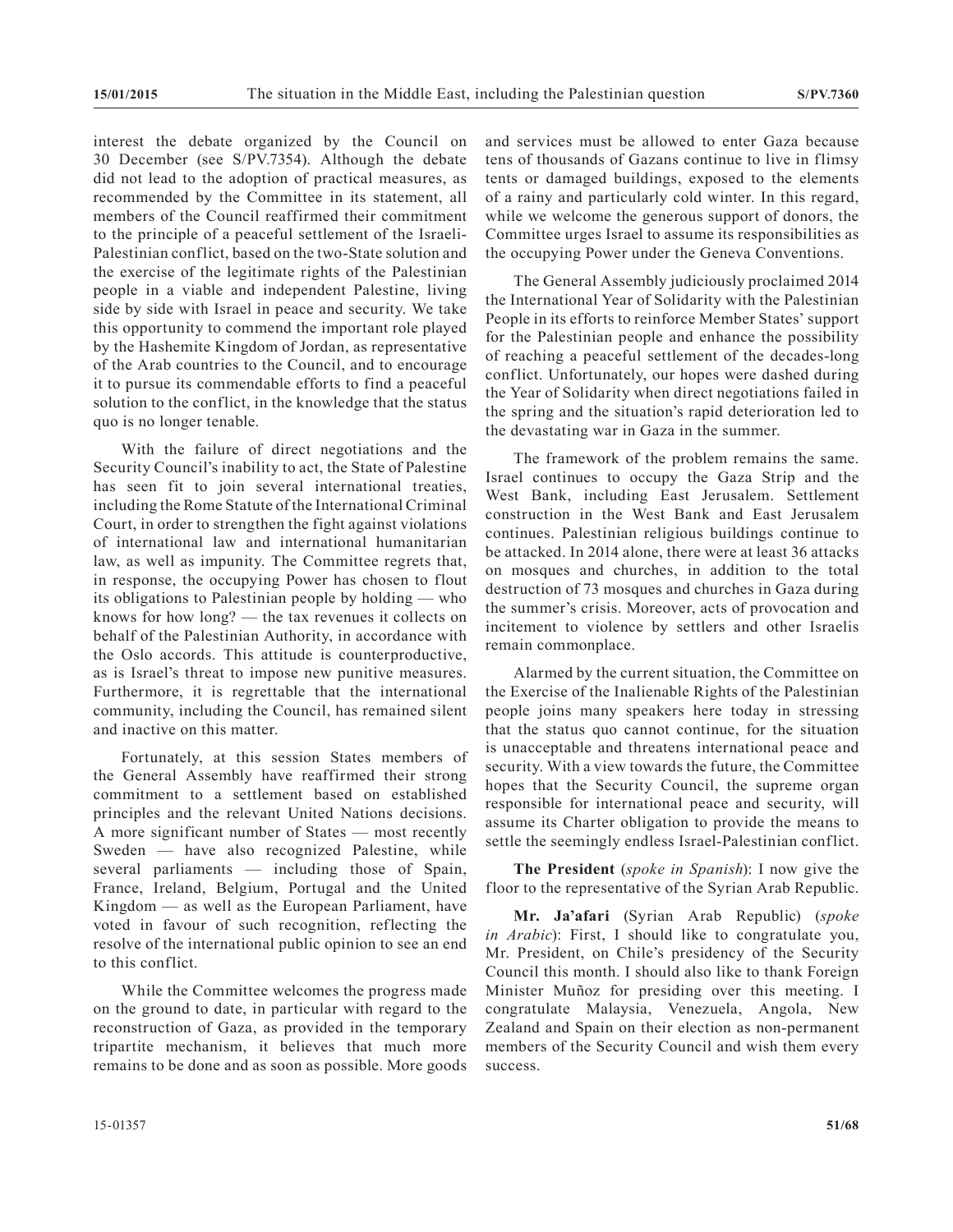The United Nations bears a historical and legal responsibility for the establishment of an independent Palestinian State with full sovereignty over its entire national territory. This responsibility is based on the provisions of General Assembly resolution 181 (II) which, as we all know, concerns the partition of Palestine, and resolution 273 (III), which defined the terms of Israel's membership of the United Nations, conditional on its compliance with resolution 181 (II) providing for the establishment of the State of Palestine, as well as resolution 194 (III) concerning the return of Palestinian refugees to their homes.

Regrettably, what happened thereafter was quite the opposite. On the one hand, the United Nations implemented half of its resolution 181 (II), and completely set aside the implementation of resolution 194 (III). On the other hand, Israel has launched continuous acts of aggression against the peoples and countries of the region, backed by the unprecedented military, political and economic support of its protectors and sponsors, including by supplying it with various types of sophisticated weaponry, assisting it in acquiring nuclear technology and weapons, and providing it with submarines equipped with missiles capable of carrying nuclear warheads.

Moreover, following its creation, Israel followed a policy of expansion and ethnic cleansing, in spirit and in letter, that led to its occupation of Arab territories in 1967. According to Israeli historians themselves, successive Israeli Governments have committed systematic and documented violations of international humanitarian law and human rights law that are tantamount to war crimes and crimes against humanity. Settlement activities represent a top priority in the policies of all Israeli Governments, despite the fact that, according to everyone — including Israel's own apothecaries of the elixir of life and survival — such activities undermine any chance for the establishment of a geographically contiguous and viable Palestinian State and the Palestinian people's right to self-determination. Israel has not stopped there. It has imposed racist laws and desecrated Christian and Muslim holy sites, expelled Palestinians from their homes, and conducted campaigns of arbitrary arrest and human torture, including against children, women and the elected leaders of the Palestinian people.

Today, in spite of all of this, some Council members continue to deny Palestinians even the right to demand their most fundamental rights, including the establishment of their desired State on their national soil and setting a date for ending the occupation. All the while, they continue to protect Israel from any accountability for its unjust, illegal and aggressive policies.

In the framework of that same barbaric Israeli policy, Israel continues its occupation of the Syrian Golan since 1967. Syrian citizens living under the yoke of this occupation suffer a bitter, intolerable reality. We therefore demand that United Nations shoulder its responsibilities by addressing this reality with the seriousness and attention it deserves, in implementation its own relevant resolutions, in particular Security Council resolution 497 (1981). It is unacceptable that the United Nations should remain powerless to compel Israel to implement these resolutions, including those related to the cessation of its systematic and gross violations of human rights, or indeed to put an end to the settlement policy, terrorism, repression, racial discrimination and arbitrary detention against Syrian citizens under occupation that restrict them in all walks of life. Israel is also planning to steal the Golan's natural resources, including water, oil and gas. Recently, the Israeli Supreme Court lifted the ban on prospecting for oil in the occupied Syrian Golan, thereby permitting exploration companies to begin drilling activities in violation of international law.

Facing international silence about its practices, Israel has gone into deeper alliance with the hordes of Takfiri ideologists spreading destruction and chaos in Syria. Israel has waged more than one active aggression on Syrian territory in violation of international law and the 1974 Disengagement Agreement. Such aggressions have increased tension in the region to unprecedented levels in a way that threatens large-scale consequences. What is truly outrageous is that we have heard no condemnation of such acts of aggressions from the Security Council, the Department of Peacekeeping Operations, or the Spokesperson of the Secretary-General.

During the current crisis in Syria, Israel has added yet another new chapter to its record of violations by providing support for terrorists in the area of separation in the Golan, including through the treatment of injured terrorists in Israeli hospitals, in violation of the Disengagement Agreement, in a way that endangers the very lives of United Nations Disengagement Observer Force (UNDOF) personnel. That is documented in the Secretary-General's recent report on UNDOF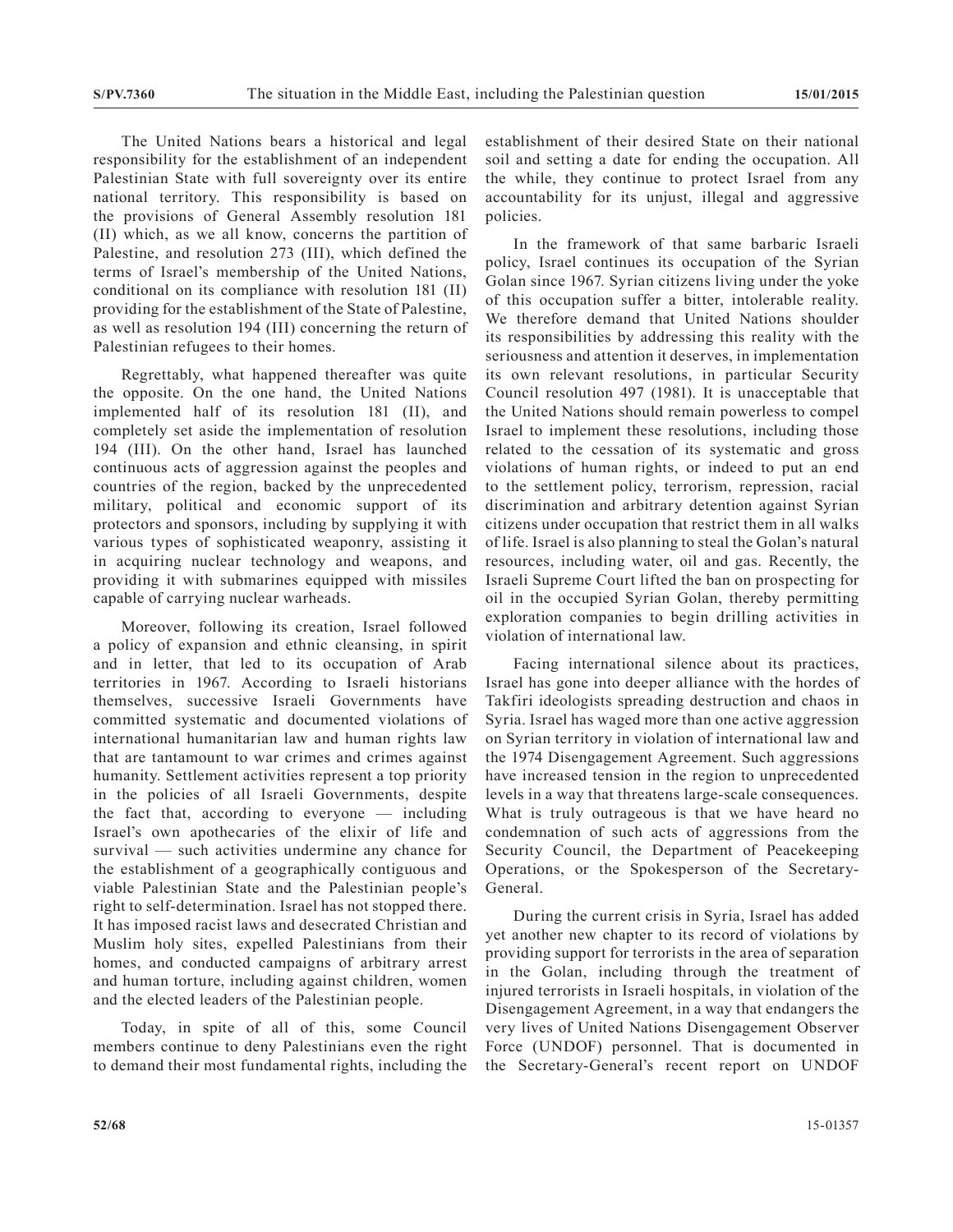(S/2014/859), as well as in Israeli media reports. Such support has increased the freedom of movement of terrorist groups, including in particular the Al-Nusra Front, affiliated with Al-Qaida, in the area of separation, and their ability to continuously kidnap UNDOF peacekeepers. We must address this dangerous reality with the required seriousness and attention and without delay, especially since stakeholders in the Department of Peacekeping Operations have demonstrated an unjustified disregard for our warnings and information that we have provided over many years.

I have not touched on the involvement of some well-known regional Arab and international parties in dealing with the terrorists in the area of separation in order to focus exclusively on the item under consideration, dedicated to the Arab-Israeli conflict. For the same reason, I will not respond to the misleading allegations made by the representatives of the United States, United Kingdom, France, Saudi Arabia and the European Union. It is quite obvious to everyone that such allegations merely seek to divert attention from Israeli crimes and to decrease international pressure on Israel, in spite of the fact that the aforementioned Member States in particular do not respect Security Council resolutions related to countering terrorism, specifically resolutions 2170 (2014) and 2178 (2014). The ink is still wet on those documents.

Despite the difficult circumstances prevailing in Syria, I emphasize here and now that the Syrian Golan is and will remain Syrian territory. We will continue to struggle for its independence until it is fully restored to the borders of 4 June 1967. That right is not subject to negotiation, bargaining or any statute of limitations. No Israeli action will change anything in that regard. Israeli actions, including the so-called decision to annex the Golan, which is in fact the crime of annexing the Golan, are null and void. They have no legal effect, as reaffirmed in the relevant United Nations resolutions, particularly the Security Council's own resolution 497 (1981). What we would like to state and stress about the inevitability of Israeli withdrawal from the occupied Syrian territory also applies to the occupied Palestinian territory and the area that remains under occupation in southern Lebanon.

**The President** (*spoke in Spanish*): I now give the floor to the representative of Tunisia.

**Mr. Khiari** (Tunisia) (*spoke in Arabic*): At the outset, I would like to congratulate you, Mr. President, on Chile's assumption of the presidency of the Security Council for this month, and to thank you for convening this meeting on the situation in the Middle East and the question of Palestine. As we begin this new year, I would also like to congratulate the new members of the Council — Angola, Malaysia, New Zealand, Spain and Venezuela — and wish them every success, as well as to congratulate their predecessors — Argentina, Australia, Luxembourg, the Republic of Korea and Rwanda — on their efforts over the past two years.

My delegation aligns itself with the statements made by the representatives of Saudi Arabia, on behalf of the Islamic Organization of Cooperation, and of the Islamic Republic of Iran, on behalf of the Non-Aligned Movement.

During the briefing of the Council on 15 December last year, it was said that 2014 had been a disastrous year for the peace process in the Middle East. In the words of Mr. Serry, the Special Coordinator for the Middle East, "I feel that 2014 changed the course of the Israeli-Palestinian conflict and that the future is more uncertain than ever" (*S/PV.7339, p. 5*). And this came at a time when in January of last year we were hoping that 2014 would be the year when hope returned that we might reach a comprehensive and lasting solutions to the conflict, in line with the vision of two States based on international law and the international terms of reference, including the relevant Security Council resolutions, the Arab Peace Initiative, the Madrid framework and the principle of land for peace. That hope was reinforced with the proclamation of 2014 as the International Year of the Palestinian People.

However, in 2014 the peace negotiations came to a halt, despite the efforts of the United States between July 2013 and April 2014. In July and August 2014 we witnessed the destructive aggression of the occupying Power in the Gaza Strip, which resulted in more than 2,000 casualties including more than 400 children, as well as the wholesale destruction of infrastructure and economic and humanitarian damage on an enormous scale. We also saw a return to violence and tension in the West Bank, including East Jerusalem, owing to the occupation forces' continued construction of settlements and the Israeli colonists' violations of Muslim and Christian holy sites, including the Al-Aqsa Mosque, by preventing people who wished to pray from entering them, a flagrant violation of international law and an act of aggression against the religious feelings of Muslims around the world.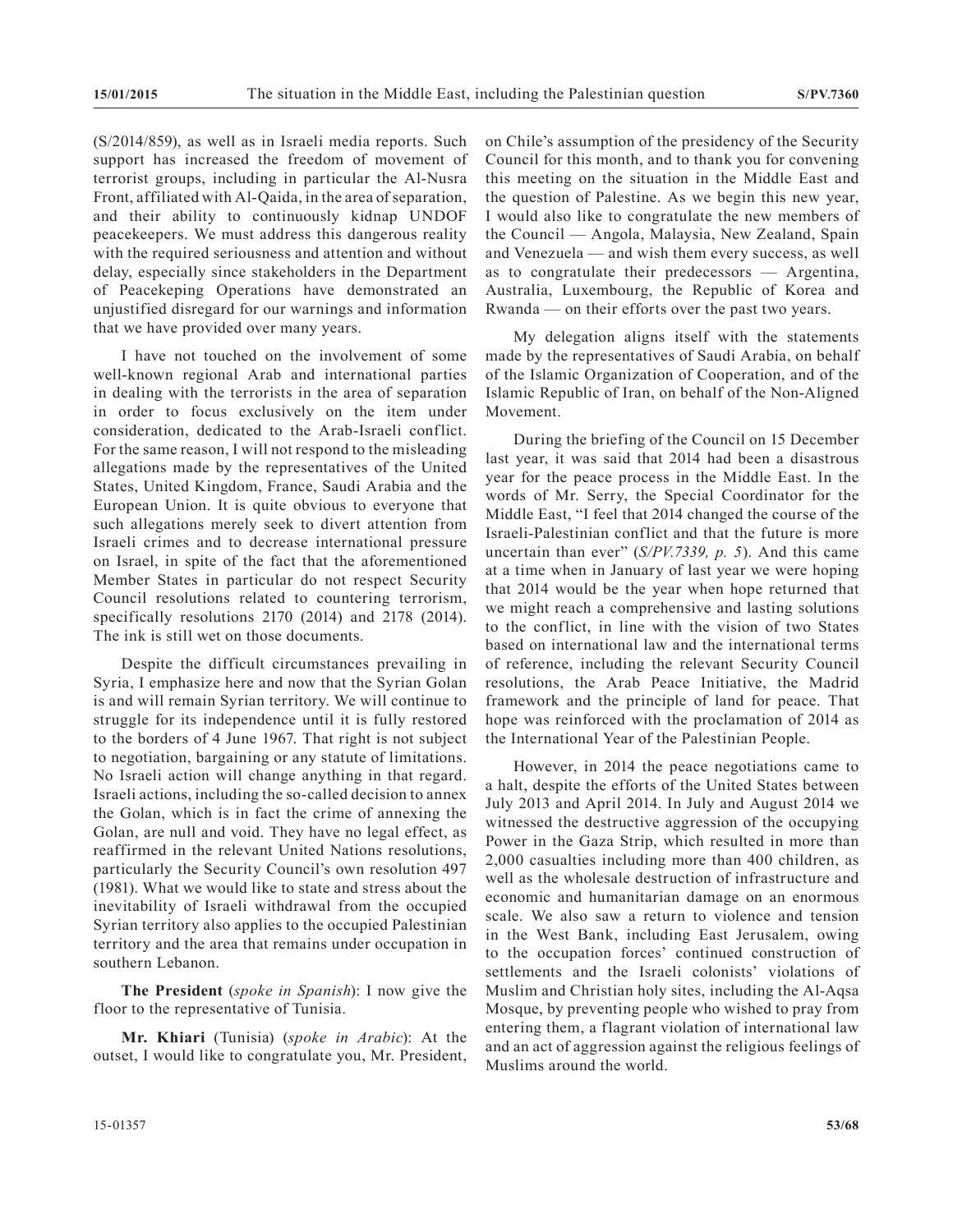Furthermore, the Security Council, the body charged with maintaining international peace and security, has been unable to live up to its responsibilities with regard to the Palestinian question. On 30 December it was unable to adopt a draft resolution (S/2014/916) introduced by Jordan, our brother nation, on behalf of the Arab Group, designed to establish a firm timetable for the negotiations on putting an end to the Israeli occupation and realize the legitimate aspirations of the Palestinian people to live in dignity and freedom in a viable sovereign State within established and recognized borders, living peacefully alongside other countries in the region.

The Palestinian people have been living under the yoke of occupation for more than 48 years and have had to deal with many violations and acts of aggression. That has not deterred them from their commitment over the past 25 years to negotiating within the framework of the relevant resolutions of international law and choosing peace, so that the rights their people have been deprived of can be restored to them, something that was demonstrated in particular by Palestine's accession to a number of international treaties.

In the face of all this, the Israeli side has continued to impose the status quo. The occupying Power has expanded its settlement and occupation activities, increased its aggression against Palestinians in the West Bank and Gaza and their religious sites. It has blocked any attempt to launch serious peace initiatives, particularly those of the United States, begun in July 2013. The Israeli Government has illegally blocked Palestine's tax income, which represents more than 70 per cent of the Palestinian Government's revenues. We would like to reiterate the call to the entire international community, including the interested parties and the Security Council, to put an end to Israel's occupation of the Palestinian territory and to its illegal practices against the Palestinian people and their financial resources.

It is high time for changes to be made in how we deal with the Palestinian question in the light of a two-State solution. The continuing practices will exacerbate extremism. We therefore demand that the unjust blockade of Gaza be lifted and that humanitarian aid be allowed to enter in order to provide essential assistance to those living in the Gaza Strip in the wake of the Israeli aggression. We also reaffirm the importance of fulfilling the commitments made at the donor conference in Cairo on reconstructing Gaza as soon as

possible. A just and comprehensive peace process in the Middle East can be achieved only through Israel's retreat from all the occupied territories, both in Palestine and the Syrian Golan, as well as the remaining occupied territory in southern Lebanon.

In conclusion, I would like to express our deep concern about the deterioration of the situation in Syria, our brother State, and its grave repercussions for Syria, its future, and for the entire region. In that regard, I would like to reaffirm Tunisia's hope that Mr. De Mistura's efforts will result in a political solution that meets the aspirations of the Syrian people to peace and democracy and that at the same time preserves Syria's sovereignty, territorial integrity and social cohesion.

**The President** (*spoke in Spanish*): I now give the floor to the representative of Sri Lanka.

**Mr. Kohona** (Sri Lanka): I join other speakers in commending you, Sir, for convening this important open debate.

Sri Lanka associates itself with the statement delivered by the representative of the Islamic Republic of Iran on behalf of the Non-Aligned Movement.

I congratulate the new members of the Security Council on their elections.

We had hoped that in the year 2014 the world would have witnessed a much-needed breakthrough resulting in a just and durable solution to the situation in the Middle East. Instead we witnessed a series of setbacks, including the breakdown of peace talks followed by a devastating humanitarian crisis in Gaza. However, in the midst of much hardship, we were encouraged by the unwavering support for the people of Palestine worldwide.

The formation of the Palestinian unity Government was indeed a positive development. It is important that the international community continue to strive for a peaceful solution through continued diplomatic engagement with the parties concerned. Peace negotiations need to be conducted expeditiously, and a solution reached consistent with the principles of international law and the relevant resolutions of the General Assembly and Security Council.

One of the key challenges this year is rebuilding following the destruction caused in Gaza. The international community must also assist the Palestinian people in meeting their day-to-day existential challenges. The Cairo conference on Gaza reconstruction held last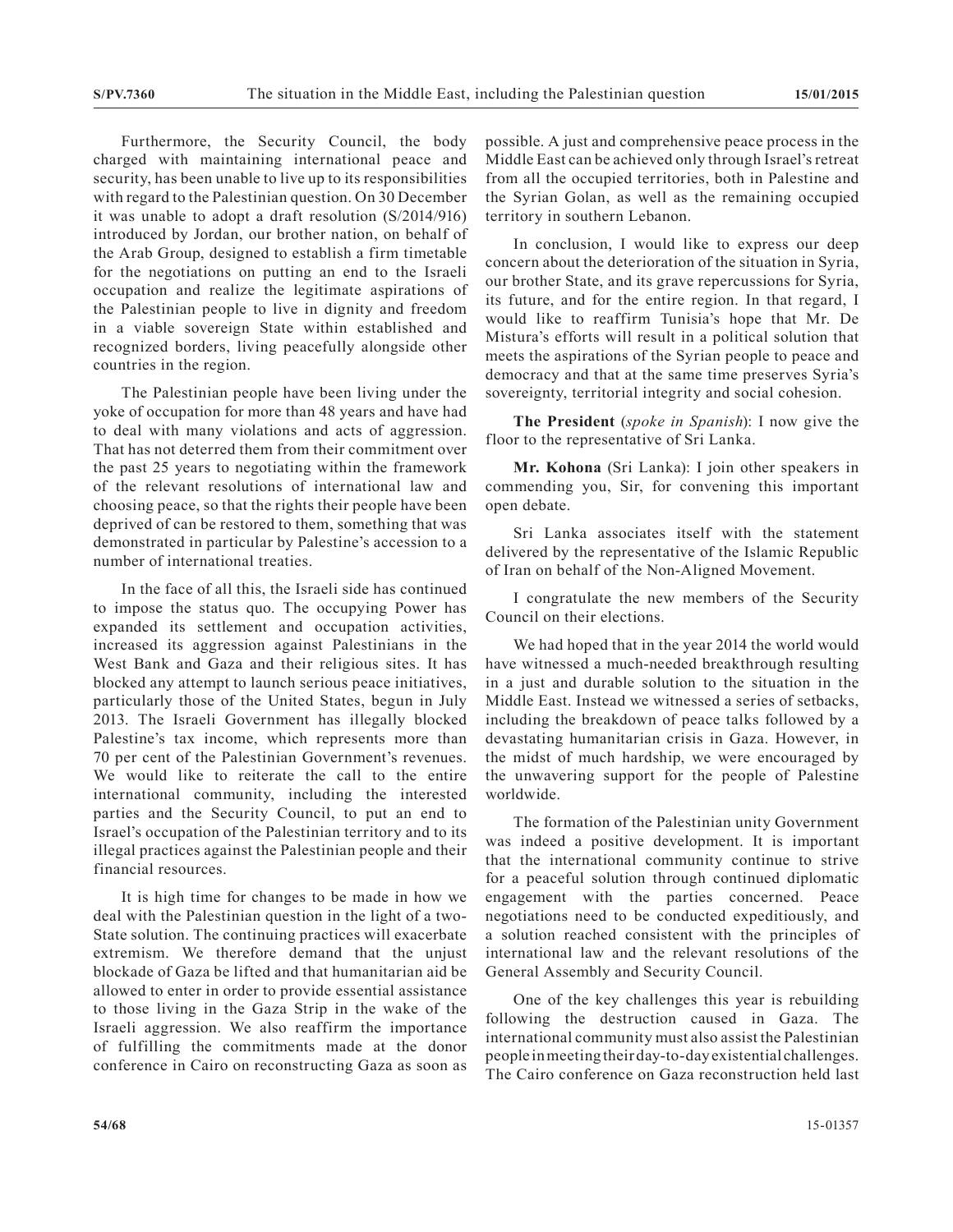year saw the pledging of significant resources for the Palestinian people's rebuilding efforts. It is our fervent hope that, with the help of the global community, the people of Palestine will rise up to rebuild their lives and livelihoods.

We urge the Governments of Israel and Palestine to utilize the international goodwill that exists to facilitate the peace process. The cost of failing to reach a peace accord is too high for the countries concerned, as well as for the region and beyond. The cessation of settlement activities in the occupied territories and ending the Gaza blockade are important measures that must be taken while respecting the security needs of the people of Israel. These are important measures for confidence-building. They would be consistent with the expectations of the world, the norms of international law and accepted practice. The security needs of the people of Israel must be respected.

Sri Lanka supports a negotiated solution, resulting in a sovereign, independent and viable State of Palestine with East Jerusalem as its capital, living within secure, recognized borders, side by side and at peace with Israel, as endorsed in the Arab Peace Initiative, the Quartet road map and the relevant Security Council resolutions. Sri Lanka also supports Palestine's application for admission as a full Member of the United Nations.

Sri Lanka also supports a two-State solution on the basis of the 1967 borders. The viability of the two-State solution will depend upon the political unity and economic advancement of the Palestinian people. The lifting of the Gaza blockade within the framework of the resolution 1860 (2009) would contribute significantly to the economic advancement of Gaza and the well-being of the Palestinian people. At present, the United Nations is hard-pressed to keep the vast majority of the people of Gaza supplied with their minimum necessities. We underline strong support for the work of the United Nations agencies in the occupied Palestinian territory, including the United Nations Relief and Works Agency for Palestine Refugees in the Near East and the Office for the Coordination of Humanitarian Affairs.

Terrorism originating in the Middle East region has the potential to pose a serious threat to the security and stability of many countries. In today's interconnected world, it is very easy for agents of extremism to spread their ideologies across national borders. One of the key excuses of terrorists is the Palestinian issue. We must not provide any excuses for terrorism. We hope that every effort will be made in 2015 to lay the groundwork

for the advancement of a peaceful solution to the Middle East peace process. It is our hope that the international community will continue to support initiatives for sustainable peace and that both sides will demonstrate the necessary political will required to achieve that end.

**The President** (*spoke in Spanish*): I now give the floor to the representative of Qatar.

**Ms. Al-Thani** (Qatar) (*spoke in Arabic*): At the outset, I express my condolences to the people and the Government of France and to the victims of the terrorist attacks in Paris, which my Government has denounced. We condemn any such attacks targeting civilians and violating humanitarian and moral principles.

I would like to congratulate you, Sir, on assuming the presidency of the Security Council for the present month. We express our appreciation to the Minister for Foreign Affairs of Chile for having participated in this meeting. We also thank the Assistant Secretary-General for his briefing this morning.

We align ourselves with the statements delivered on behalf of the Organization of Islamic Cooperation and the Non-Aligned Movement.

We regret that the Security Council was unable to adopt the Arab draft resolution on the situation in the Middle East (S/2014/916), including the question of Palestine, not only because it was a missed opportunity for making progress on implementing peace, but also because the principal elements in the draft resolution were in line with international consensus. There is no disagreement on the right of the Palestinian people to establish an independent State within the 1967 borders and put an end to the Israeli occupation of the Arab territories.

The Arabs and the Palestinians have taken very flexible steps towards international initiatives in keeping with the basic rights of the Palestinian people, their national unity and their right to establish an independent State. But such steps need support and encouragement from the international community in a number of ways, including by putting an end to the Israeli occupation of all occupied Arab territories, supporting the building of the institutions of the Palestinian State, putting an end to the unjust blockade against the Gaza Strip, assisting in Gaza reconstruction and providing opportunities for a dignified life for all.

The State of Qatar has played and continues to play a positive and effective role with a view to achieving a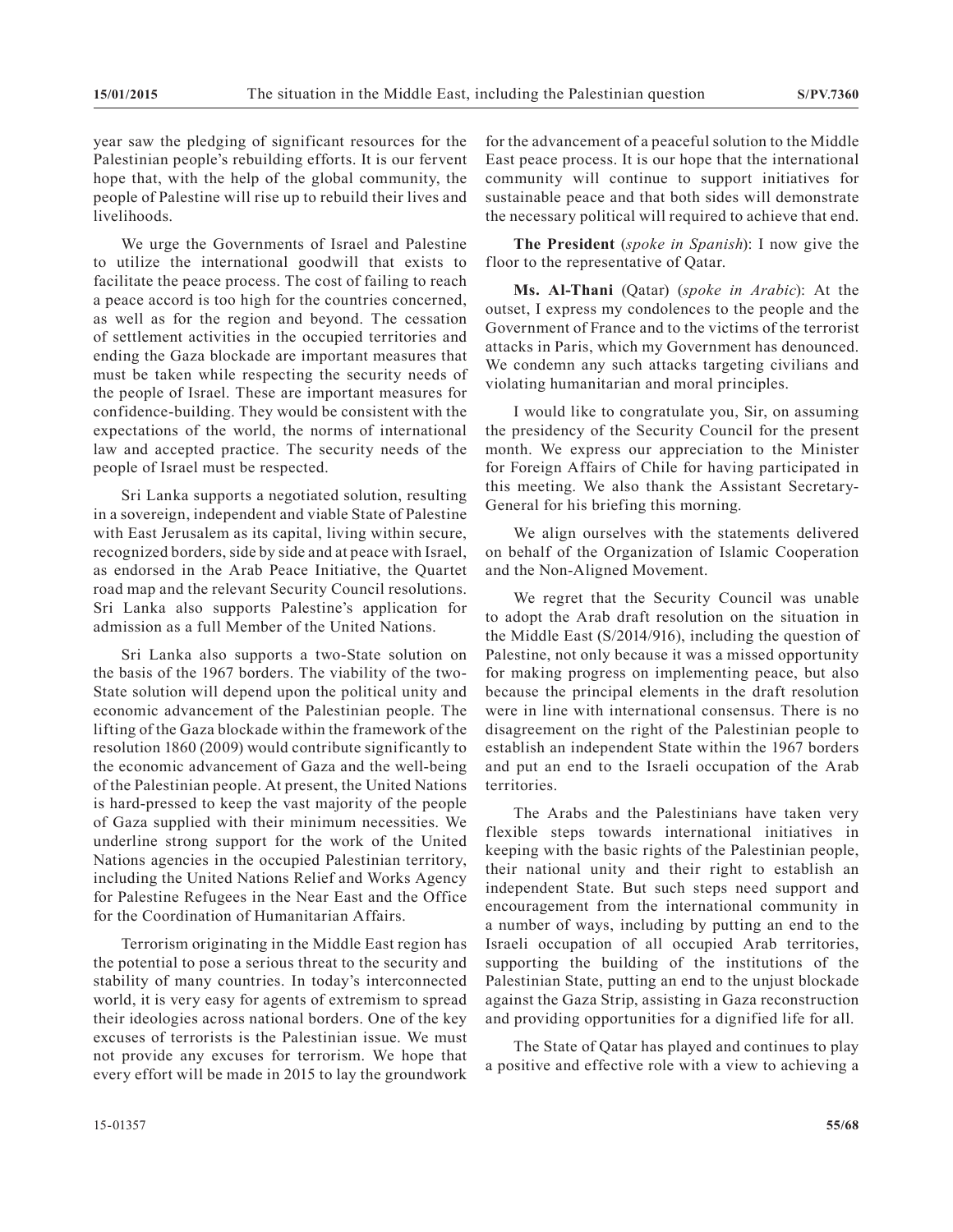just, lasting and sustainable solution to the Palestinian question. We were at the forefront of the States that took important steps to support the opportunities for achieving a peaceful settlement of the Palestinian question. We are also part of the international consensus in support of the inalienable rights of the Palestinian people, especially their right to self-determination. That consensus is embodied in several relevant resolutions of the General Assembly and in the successive recognition by most States of the State of Palestine.

In that context, we reiterate our call on the Security Council to implement its previous resolutions and respect international consensus by adopting a binding resolution that obligates Israel to end its occupation of Palestinian and Arab territories, end its settlement activities and all other practices that violate international law and take the necessary actions to implement a clear and time-bound political plan to realize the two-State solution based on well-established principles, including the Arab Peace Initiative.

Peace, stability and security in the region, including the security of Israel, will require genuine steps towards that goal — that is to say, the establishment of a Palestinian State on the basis of the 1967 borders, with Al-Quds Al-Sharif as its capital, living side-byside in peace with Israel; guarantees for the inalienable rights of the Palestinian people; and the withdrawal from all occupied Arab territories, including the occupied Syrian Golan, the Sheba'a farms and the Lebanese village of Ghajar. Moreover, all violations of the freedom of worship and of holy sites in Palestine by the Israeli authorities must stop. The Israelis have been implementing a dangerous policy against these places, and we denounce such actions, which bring more violence to the region.

Several months have passed since the Cairo international donors conference on the reconstruction of the Gaza Strip, yet the Strip still awaits the fulfilment of reconstruction efforts, which are very important in the light of the destruction of its infrastructure, housing, public facilities and basic services caused by the recent Israeli aggression against that territory. The State of Qatar responded to the dire humanitarian needs by announcing at the Cairo conference that it would provide \$1 billion. We are now working to implement the mechanisms for delivering that grant.

This year, the region has witnessed waves of extreme cold that have had a painful and indescribable impact on millions of Syrian and Iraqi refugees and

internally displaced persons (IDPs). The situation requires the international community to fulfil its moral and humanitarian obligations towards these vulnerable populations and to increase its support for them. This very difficult situation must serve as an added incentive to put an end to the crisis. The State of Qatar has responded to the call of the United Nations to continue providing humanitarian and emergency relief for the refugees and the IDPs. We are now at the forefront among donor States for the emergency response fund created by the United Nations for the Syrian crisis, and we call on Member States to respond to the call as well.

The crisis in Syria has entered its fifth year. It is up to all of us to try to put an end to the horrible crimes and terrorism carried out by the regime in Syria, which have promoted instability in the region and the growth of the problem of foreign terrorist fighters. We all agree that the main element of a solution for the Syrian crisis is a political transition, pursuant to the Geneva communiqué (S/2012/523, annex), in order to fulfil the legitimate aspirations of the Syrian people. It is alarming that various Security Council resolutions, especially resolution 2118 (2013), remain unfulfilled.

The most recent report of the Organization for the Prohibition of Chemical Weapons and its fact-finding mission concerning the use of chlorine gas in Syria established the use of poisonous chemical elements, such as chlorine, in a systematic manner in various attacks. The report has proven that there have been bottle bombs that include chlorine that were thrown from various helicopters. That is a systematic war crime for which the perpetrators must be held responsible.

In conclusion, we reiterate the position of the State of Qatar in support of Syria and its independence and unity based on the Geneva communiqué.

**The President** (*spoke in Spanish*): I now give the floor to the representative of Turkey.

**Mr. Eler** (Turkey): At the outset, let me congratulate the newly elected members of the Security Council and wish them every success.

Developments in the Middle East remain a high priority on the global agenda and continue to affect Turkey in many ways. The Palestinian question still lies at the heart of the challenges in the region and undermines the prospects for lasting regional and global peace and stability. The situation in Palestine remains a major source of concern to us for humanitarian and political reasons alike. The immediate needs of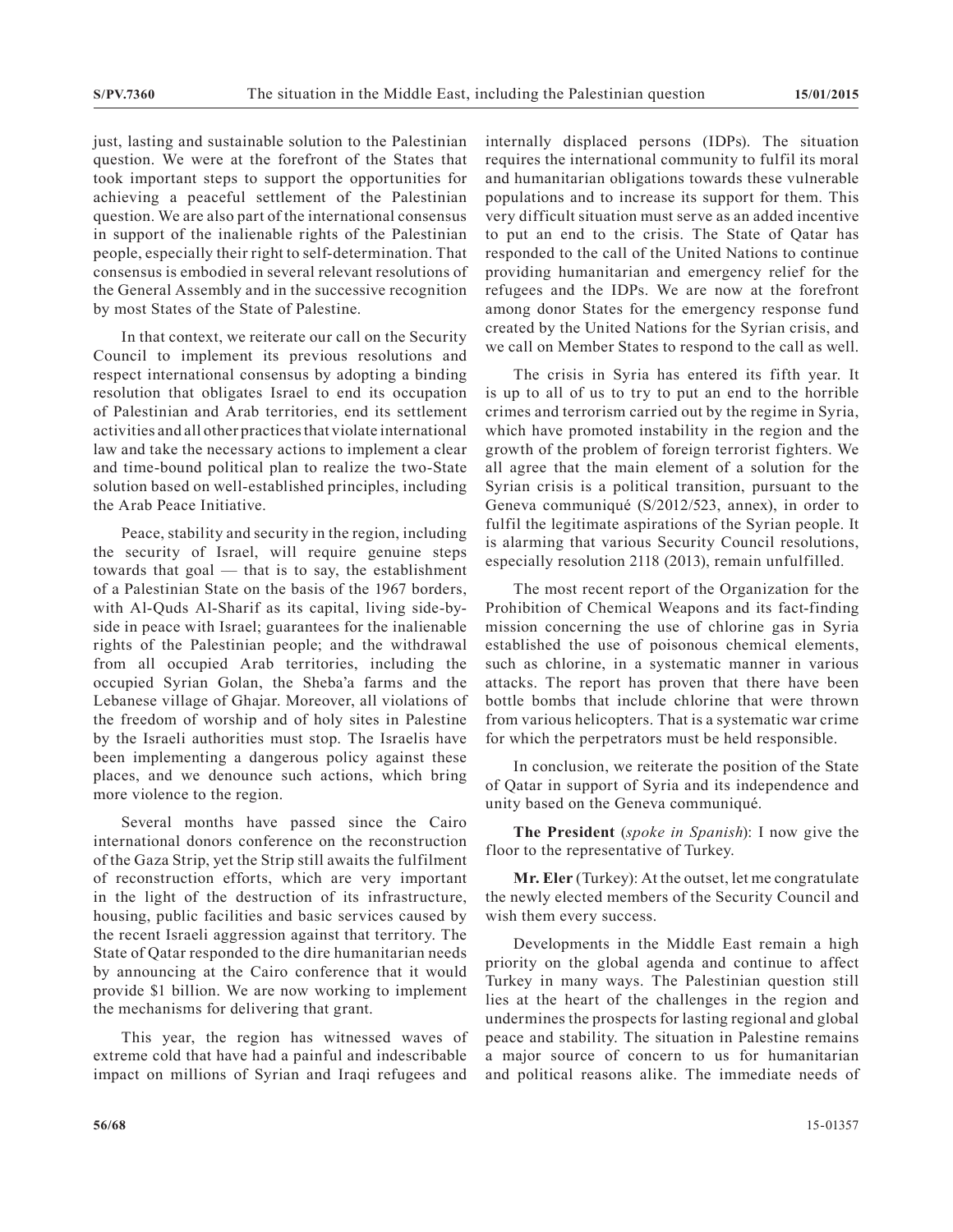Palestine in general, and Gaza in particular, constitute a priority for the international community. The situation in Gaza remains fragile and returning to the status quo is not an option. Further steps should be taken to sustain the current ceasefire. The Palestinian Government of National Consensus should operate in Gaza without obstacle, and the illegal blockade must be lifted.

The need to find a negotiated political settlement to the Israeli-Palestinian conflict, based on two States living side by side in peace and security within the pre-1967 borders and in accordance with the relevant United Nations resolutions and the Arab Peace Initiative, remains an urgent priority. Palestinian unity is also imperative to reach a lasting solution. We should all support President Abbas and the Palestinian Government of National Consensus.

Israelis have enjoyed their statehood since 1948, whereas Palestinians have been denied such an inherent right for years. That historical injustice should be remedied. Further expansion of the illegal settlements, settler violence, arrests, forced displacement, house demolitions, excessive use of force against civilians, military raids and incursions, disrespectful and illegal acts targeting the holy sites, and attempts to change the historical status quo of Al-Haram Al-Sharif demonstrate the insincerity of Israel about the peace process. We strongly condemn those provocative acts and will continue to voice our concern in international forums.

It is time for the international community to renew its engagement in seeking a solution to the problem. In that regard, we welcome Sweden's recognition of the State of Palestine and the resolutions adopted by the European Parliament and the national parliaments of some European countries. The ongoing positive trend in Europe demonstrates that it is no longer an option to maintain the status quo. Having said this, we were disappointed by the recent failure of the Security Council to adopt a draft resolution (S/2014/916) that would have paved the way for a solution. The Council missed another opportunity to fulfil its primary responsibility vis-à-vis international peace and security.

The subsequent decision of the State of Palestine to accede to international conventions and protocols, including the Rome Statute, is a sovereign decision and should be respected. On the other hand, the decision of Israel to withhold the tax revenues of Palestine as a reaction to that step is unacceptable and runs counter to its obligations. Turkey will maintain its support for finding a just, comprehensive and lasting solution to the conflict and the establishment of a sovereign and independent Palestinian State within the pre-1967 borders and with East Jerusalem as its capital. We reaffirmed our commitment to this vision during President Abbas's recent official visit to Turkey.

Turkey is gravely concerned by the continuing deterioration of the situation in Syria. We increasingly feel the strain of the current state of chaos due to the grave humanitarian and security situation on the ground. Instability in the region, and Daesh in particular, continue to represent a national security threat for us. As the crisis enters its fifth year, the international community shows signs of Syrian fatigue. The focus is shifting from addressing the root causes of the crisis towards dealing with its side effects. In Syria, the regime, which has taken advantage of the international community's preoccupation with Daesh, has significantly increased its attacks on cities and civilians. It tries to portray itself as a partner in the fight against Daesh and tests the determination of the international community.

The extent and scope of destruction in Syria are unprecedented. With each passing day, the humanitarian toll gets worse. The situation in the north of Syria, particularly in Aleppo, keeps deteriorating, which may lead to another large-scale population exodus. Three million Syrians are in neighbouring countries; half of those are in Turkey. In the face of the enormity of this challenge, I must reiterate that active and meaningful burden-sharing is the collective responsibility of the international community. The international community needs a comprehensive and coordinated strategy with political, security and humanitarian pillars to re-establish stability in Syria. A comprehensive strategy to protect the population from the regime's attacks and to accommodate large-scale refugee movements is necessary. Unless the international community makes the conflict in Syria a common priority and addresses the root cause of the problem through a comprehensive plan and a strategy to reach a genuine political transition, we will continue to face the threat of extremism and all kinds of other problems in the region and elsewhere.

We will continue to support any endeavour to stop the bloodshed in Syria. In that regard, we support Special Envoy De Mistura's efforts. From the security perspective on the matter, I also need to highlight that the destruction of the chemical stockpiles in Syria should not be perceived as accomplished. The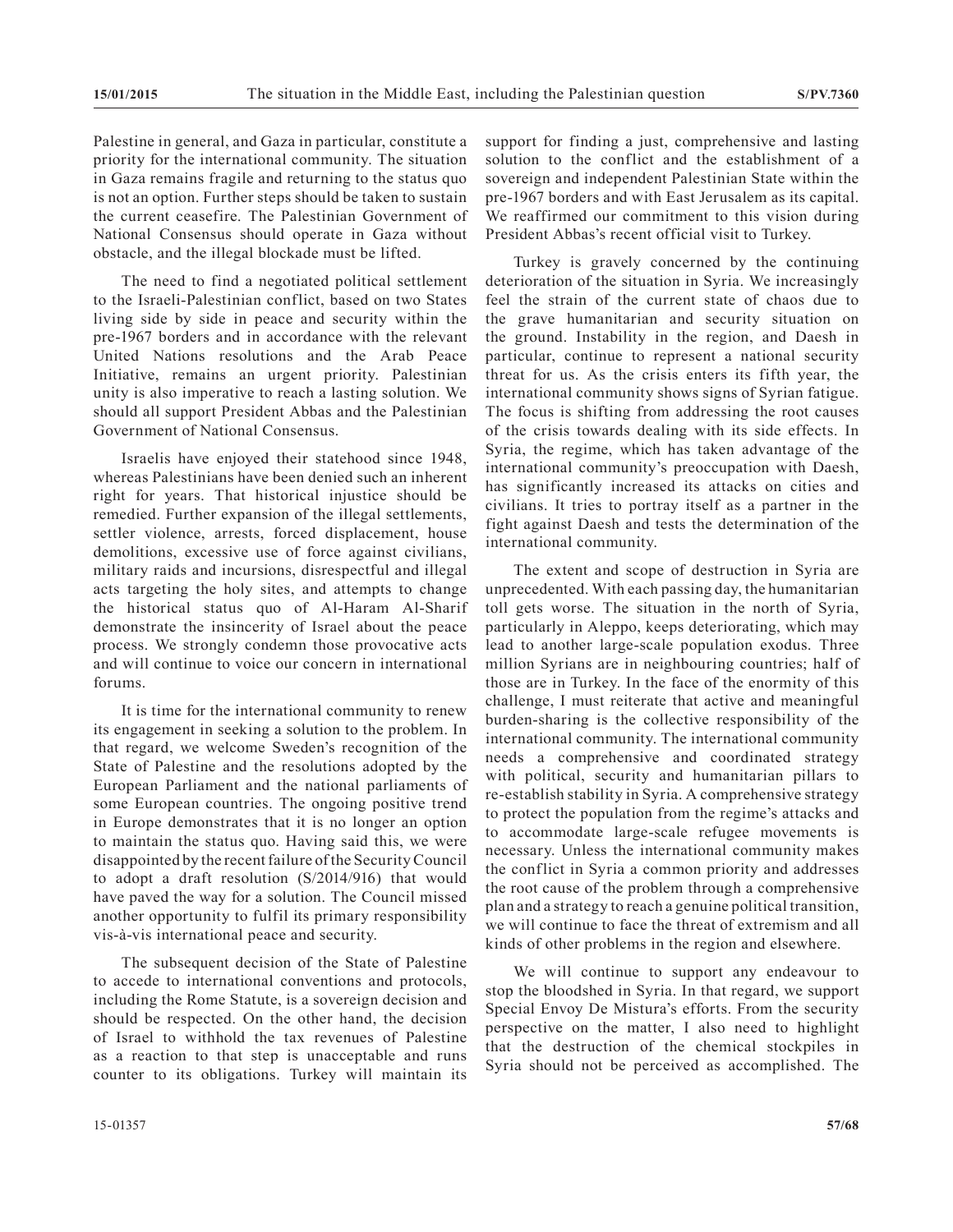international community and the Security Council should remain seized of the matter.

Let me conclude by reiterating that our strong commitment to the peace and security of the overall region and our full solidarity with the Palestinian people will continue.

**The President** (*spoke in Spanish*): I now give the floor to the representative of the Republic of Korea.

**Ms. Paik Ji-ah** (Republic of Korea): As the Council holds its first quarterly open debate on the situation in the Middle East of this year, my delegation is disheartened by the continuing instability in the region. Despite all the efforts made by the Security Council over the years to curb the threat of terrorism, in particular through the adoption of resolutions 2170 (2014) and 2178 (2014) last year, the threat posed by radical terrorist organizations such as Al-Qaida and the Islamic State in Iraq and the Levant (ISIL), continues to spread around the world.

Along with the rest of the international community, the Republic of Korea was shocked and dismayed by the terrorist attack on the Paris office of *Charlie Hebdo*. We strongly condemn such acts of terrorism and offer our deepest condolences and consolation to the bereaved families of the victims and the people of France for their losses. In the aftermath of that tragedy, what is clear to us now is that the volatility in the Middle East affects us all. None of us is free from the long reach of radical extremists. That was the message carried by my Foreign Minister as he traveled to the region last month. Through his meetings with the Prime Minister of Palestine and the Foreign Ministers of Jordan, Israel and the Kingdom of Saudi Arabia, he highlighted the importance of the Middle East to Korea's foreign policy and reaffirmed Korea's continuing commitment to making constructive contributions to bringing peace and prosperity to the region.

Turning to the situation in the West Bank and East Jerusalem, the Republic of Korea remains concerned about the ongoing tension in those areas. Terror attacks, violent protests and harsh security reprisals remain a daily reality for the civilians living there and have the potential to spill over into a larger conflagration. Although the Gaza ceasefire is being maintained, we are also disconcerted by the slow speed of reconstruction and Gaza's continued isolation.

While working diligently to ease the humanitarian burden in Gaza and promote the lessening of tensions in the West Bank, we must keep in mind, however, that the only long-term solution to the ongoing conflict is a negotiated settlement with the two-State solution as its essence. Unilateral actions will not achieve that vision, and we urge all parties to respect previous agreements and return to the negotiating table with a view towards ensuring a brighter future for all.

On Syria, the Republic of Korea continues to be deeply concerned about the unprecedented scale of impunity and terror. The international community, including the Council, simply must do more to end the conflict and lessen the suffering of the Syrian people. The current humanitarian situation is extremely grim, with over 7.6 million Syrian internally displaced persons and 3.8 million Syrian refugees living difficult lives in neighbouring States. Humanitarian access within Syria remains hindered by all parties, in spite of the series of resolutions adopted to address the problem. On our part, the Republic of Korea delivered 300 temporary housing units to Syrian refugees in Jordan in December, bringing our total humanitarian assistance for Syrian refugees to \$13 million.

ISIL remains a global scourge that ruthlessly controls sizeable territory in two States through terror and is inspiring the actions of radicalized extremists beyond Syria and Iraq. Recent images of conscripted child soldiers taking part in executions, as well as the sexual enslavement of ethnic minorities, are extremely disturbing. The international community must do its utmost to end that tragedy.

**The President** (*spoke in Spanish*): I now give the floor to the representative of Indonesia.

**Mr. Percaya** (Indonesia): Let me begin by joining previous speakers in welcoming Mr. Heraldo Muñoz, Minister for Foreign Affairs of Chile, and thanking the Chilean presidency for convening this open debate. I would also like to thank the Assistant Secretary-General ad interim for his comprehensive briefing.

Allow me also to congratulate the new non-permanent members of the Security Council: Angola, Malaysia, New Zealand, Spain and Venezuela.

Indonesia associates itself with the statements delivered by the representatives of the Islamic Republic of Iran and Saudi Arabia on behalf of the Non-Aligned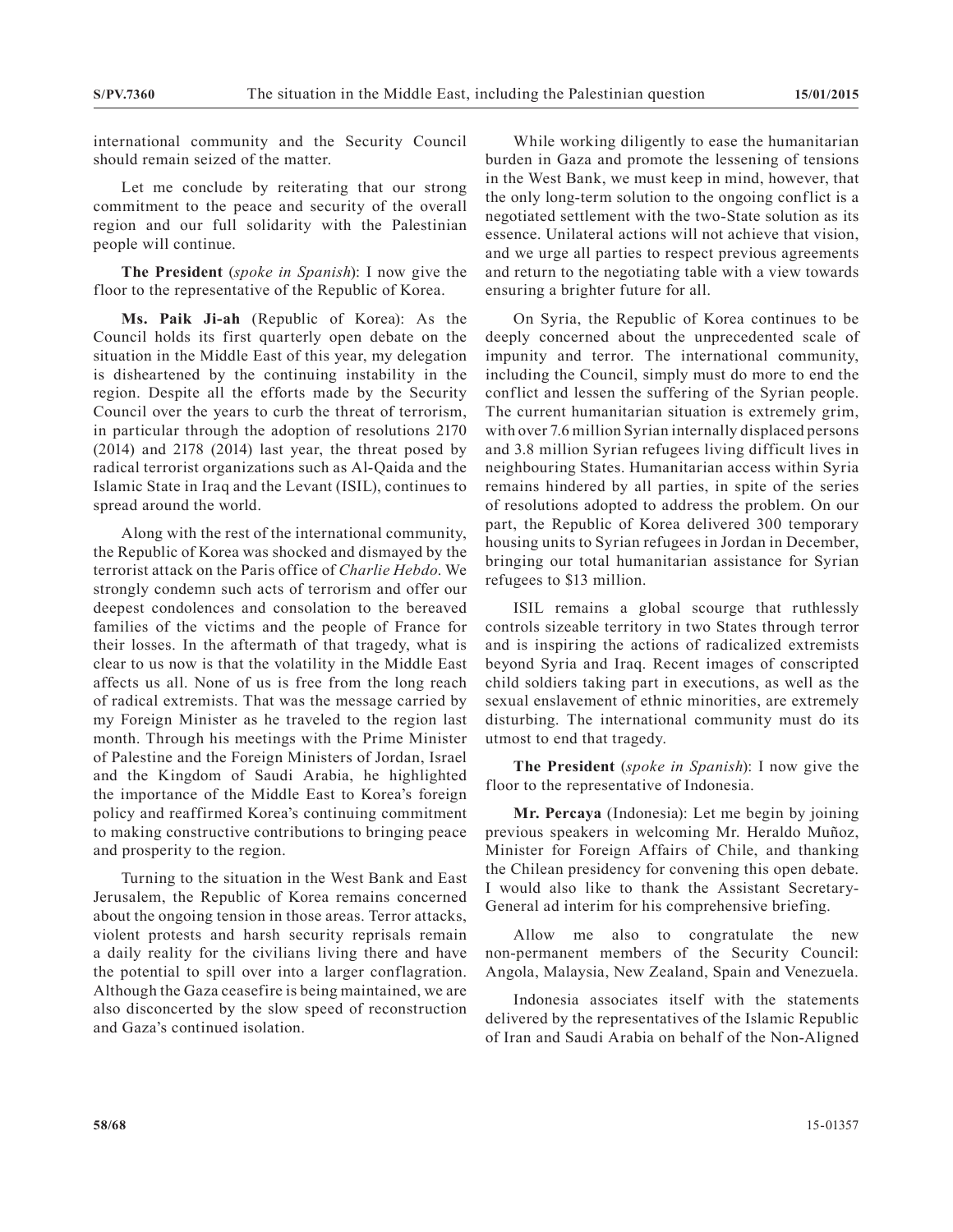Movement and the Organization of Islamic Cooperation, respectively.

I wish to focus my statement on the question of Palestine and underline the importance of the debate with a view of devising a way forward after the Council failed to adopt the draft resolution on Palestine (S/2014/916) in its deliberations on 30 December last year (see S/PV.7354).

When the General Assembly declared the year 2014 as the International Year of Solidarity with the Palestinian People, it was our fervent hope that the year would witness a substantial breakthrough in the Palestinian-Israeli conflict. What we witnessed, instead, was the collapse of the peace process and the rise of an explosive situation at the expense of many civilian casualties, especially in Gaza. Sadly, we also witnessed the insufficient response of the Council.

Nonetheless, wider recognition of the State of Palestine, as well as other expressions of support on the part of the international community last year are true testimony to the legitimate struggle of the Palestinian people. With all of those in mind, as we enter the year 2015, I would like to reiterate Indonesia's view that it is high time for the Security Council to fulfil the demand of the Palestinian people to set a deadline for Israel to end its occupation.

Indonesia deeply regrets the failure of the Security Council to adopt the draft resolution on Palestine in December. We sincerely believe that it was indeed an opportunity lost when the draft resolution, which resulted from deliberations between Palestine and other important key actors and aimed at realizing the inalienable rights of the Palestinians, failed to be adopted. The refusal of the Council to look favourably on the request of Palestine clearly calls into question the very principles of justice and humanity upon which the United Nations is founded. Such action — or inaction, if one prefers — of the Council on that critical agenda item may also be interpreted as an authorization of the odious practices of occupation and the subjugation of people. There can be no argument against the point that such conduct is counterproductive to the efforts to create stability in the occupied Palestinian territory and end the cycle of violence in Palestine.

Indonesia is unceasing in its belief that a comprehensive, just and lasting settlement must be attained peacefully, based, inter alia, on relevant United Nations resolutions, the road map of the Quartet and the Arab Peace Initiative. It is therefore important for the United Nations not to remain on the sidelines in pursuit of a comprehensive, peaceful solution to the question of Palestine. The United Nations must play a more substantial role within the Quartet to ensure that the peace process is restarted.

On a different matter, the United Nations must also shoulder the international responsibility to protect civilians on behalf of the Palestinian people, including by considering the urgency of Palestine's proposal to be placed under the United Nations protection mechanism. Furthermore, the international community should support the work of the Human Rights Council's commission of inquiry on Palestine.

In conclusion, Indonesia shall remain unyielding in its support for the independence of the Palestinian people and for East Jerusalem being their capital. Indonesia will continue to support the Palestinian initiative to strengthen its engagement in the global arena and search for international support through membership in various organizations. For people who have long been subjected to occupation and oppression, those peaceful means are a courageous move, and they deserve to be rewarded by encouragement and not criticism, let alone punishment.

**The President** (*spoke in Spanish*): I now give the floor to the representative of Japan.

**Mr. Yoshikawa** (Japan): I would like to express my sincere appreciation to you, Mr. President, for convening this meeting on the situation in the Middle East. As this is the first time that I address the Security Council this year, I would like to congratulate the five newly elected members on their membership in the Council and to wish them good luck in their work in the Council.

The Gaza conflict that occurred in July 2014 was the third major conflict in six years. The ensuing tensions on the ground have served to underscore the need for a just, durable and comprehensive peace between Israel and Palestine based on a two-State solution.

Faced with that difficult situation, the international community has not stood idly by. The Gaza reconstruction conference hosted by Egypt and Norway in October 2014 demonstrated the strong international commitment to reconstruction. Japan, for its part, has already disbursed the \$20 million it pledged at the conference. That is part of the \$200 million commitment announced by Foreign Minister Kishida in March 2014.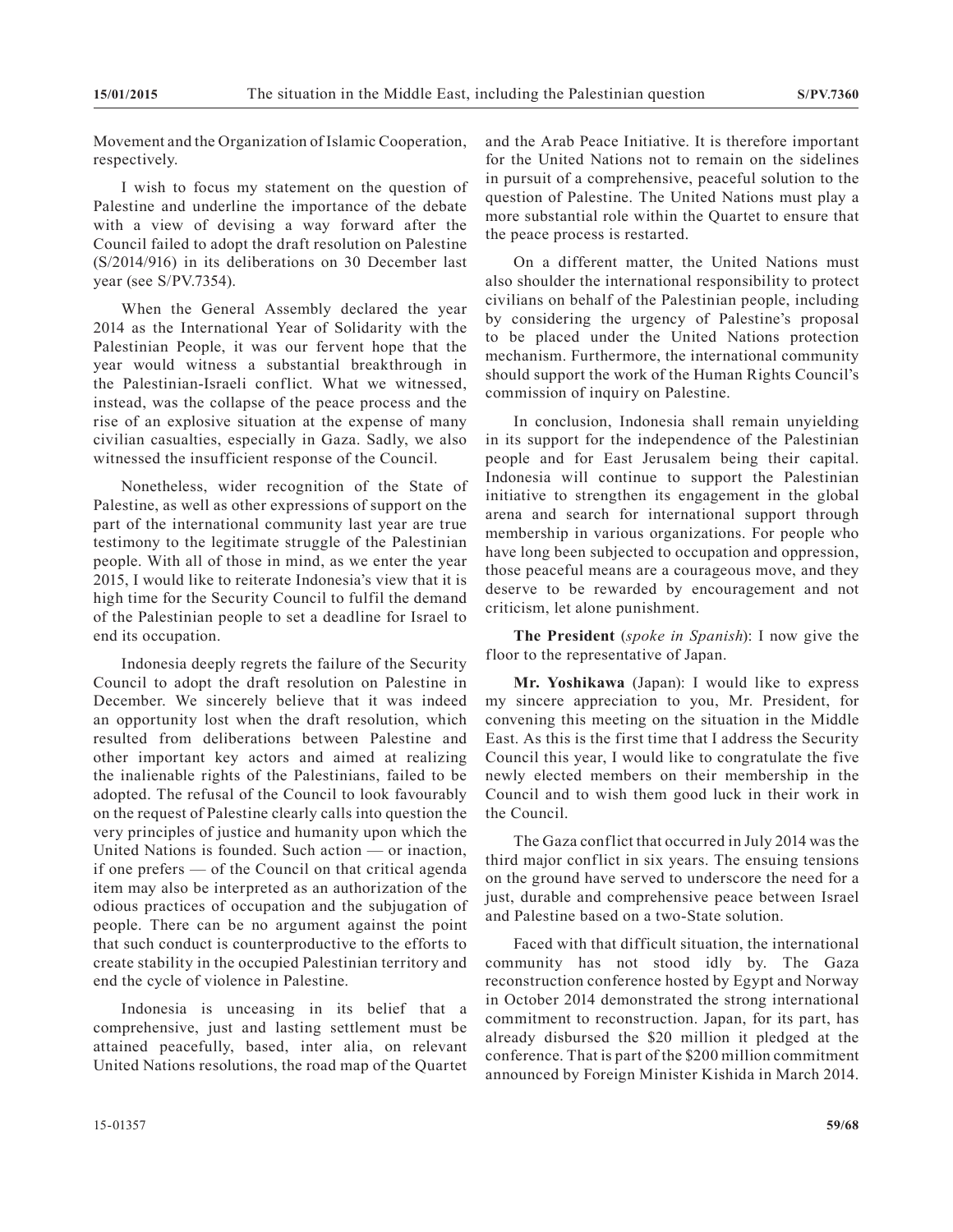Furthermore, starting tomorrow, my Prime Minister, Mr. Shinzo Abe, will embark on a visit to the Middle East. In Israel and Palestine, Prime Minister Abe will call on the leaders of both sides to work towards a resumption of the peace negotiations. In a policy speech to be made on 17 January in Cairo, he will also confirm Japan's commitment to assist with the attainment of peace and prosperity in the region.

I would like to mention with great appreciation the concerted efforts that the United States has been making towards the resumption of peace negotiations. However, the recent series of events have made the prospects for the resumption of peace talks increasingly precarious.

The Middle East peace process will only be successful once a consensual and negotiated agreement is reached between the parties. Nonetheless, in the light of the impasse on the ground, we welcome and value the efforts of a number of Member States seeking to bring the Security Council to play a constructive role. Although the Council was not able to convey a concerted message two weeks ago, we look forward to the Council engaging constructively in the peace process as appropriate and when necessary.

No amount of support by the international community, including the Security Council, can substitute for Israel and Palestine's own efforts and political will to achieve peace. To that end, we underscore the need for both sides to nurture an environment propitious to the resumption of peace negotiations.

Unilateral measures and punitive countermeasures lead only to a vicious cycle of mistrust. We therefore call on Israel to resume the transfer of tax revenues to the Palestinian Authority, as agreed to under the Paris Protocol of 1994. We also reiterate our call to completely cease settlement activities, which are illegal under international law. In turn, we call on Palestine to refrain from taking any unilateral measures that could undermine efforts for the resumption of peace negotiations.

The current impasse and tensions on the ground should not dissuade us from looking ahead. Efforts to build a sustainable economy in Palestine and promote mutual trust between the two peoples will reinforce the political process, and therefore must continue. In the light of that, Japan has been steadfast in providing

support in those areas from a mid- and long-term perspective.

Due to time limitations, I will not go into the details of our efforts, which are reflected in the written text of my statement, which I believe has already been distributed to the Council.

I would also like to refer to the situations in Iraq and Syria, which are of great concern. But for the same reason, I would refer members to the written text of my statement.

Japan is mindful of the unique and constructive role it can play in assisting countries in the region to achieve peace and prosperity. We stand ready to continue our cooperation with the United Nations and the international community in that regard.

**The President** (*spoke in Spanish*): I now give the floor to the representative of Peru.

**Mr. Thornberry** (Peru) (*spoke in Spanish*): At the outset, I would like to welcome the holding of this open debate on the situation in the Middle East, including the Palestinian question, and to express my appreciation for the briefing by the Assistant Secretary-General ad interim for Political Affairs, Mr. Jens Anders Toyberg-Frandzen.

With regard to the question of Palestine, my country has consistently maintained a clear position of respect for the norms and principles of international law, in particular peoples' right to self-determination. Therefore, Peru recognizes the urgent need to implement the resolutions of the General Assembly aimed at laying the foundation for the creation of two States, one Arab and one Jewish, living side by side, within secure and mutually recognized borders, in a climate of peace and security.

Based on our belief in the inalienable right of the Palestinian people to self-determination and on our conviction that the establishment of a Palestinian State is the key to a peaceful and definitive political solution to this conflict, Peru recognizes Palestine as a State. We therefore sponsored General Assembly resolution 67/19, through which Palestine was granted non-member observer State status.

Peru condemned Israel's use of disproportionate military force against densely populated urban areas in the Gaza Strip last year and the rocket fire from Gaza directed against Israeli civilians. However, despite the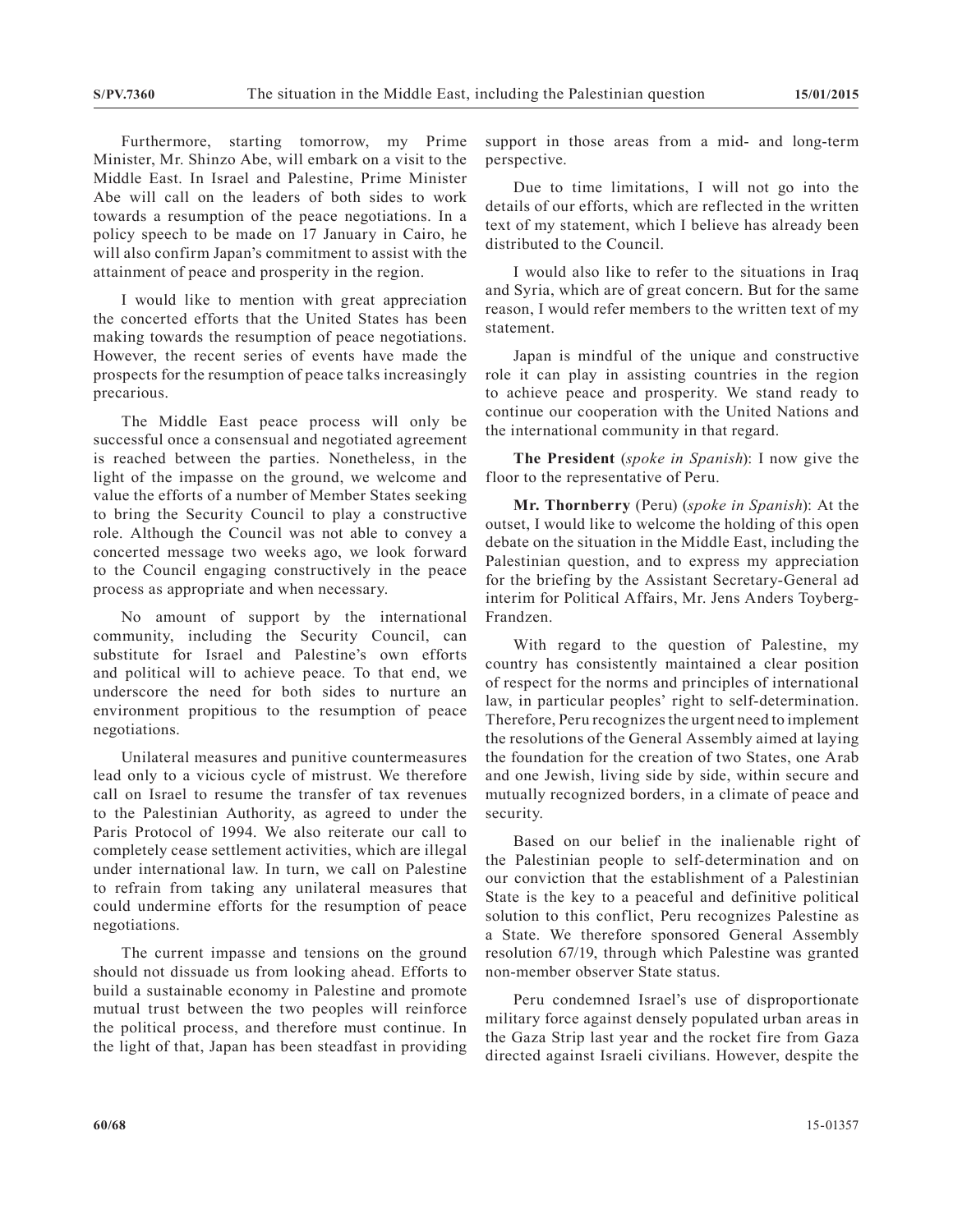calls for a ceasefire by the international community, over 2,100 people were killed in the Gaza Strip, mainly Palestinian civilians, including women and children. Consistent with our strict respect for human rights and international humanitarian law, therefore, Peru voted for resolution S-21/1 of the Human Rights Council, in which, in addition to deploring the attacks, the Council called on Israel to put an end to its illegal settlement activities and its blockade of the Gaza Strip.

My country recognizes the inalienable right of Israel to protect its own existence and security, including by making use of their right to legitimate self-defence. However, we believe that the exercise of that right must be carried out based on international humanitarian law, taking into account in particular the principles of proportionality and legality.

On that last point, my delegation reiterates that the acquisition of territory by force is inadmissible under international law. Therefore any action to impose laws, jurisdiction and administration in such settlements is null and void. In this regard, we reiterate our call on Israel to immediately cease the practices of settlement-building, house demolitions and evictions in the occupied Palestinian territory, including East Jerusalem.

Consistent with its unwavering commitment to the peaceful settlement of disputes, Peru reaffirms its full support and encourages the search for a lasting peace in the Middle East. After decades of an unsustainable status quo, we consider it urgent for the Council, pursuant to its obligations and responsibilities for maintaining international peace and security, to effectively promote the peace process. Peru recognizes that the ultimate solution can be achieved only as a result of negotiations among the parties in the framework of the obligations set out in the Madrid principles, the road map of the Quartet and other agreements, and with full respect for international law, including the relevant resolutions of the Security Council and the Organization.

The Security Council should promote a minimum framework of understanding that would allow the parties to resume direct negotiations. My delegation therefore regrets that the Council was unable to adopt a decision in December. The result of the voting on 30 December (see S/PV.7354) should be construed not as a license to maintain the status quo, but as a call to action, negotiation and compromise. In this regard, my delegation reiterates its call on the parties to resume, on the basis of good faith, the peace process in the Middle

East. Only thus will the goal of General Assembly resolution 181 (II) of 29 November 1947 — Palestinians and Israelis living in peace in two States within secure and internationally recognized borders — be finally achieved.

**The President** (*spoke in Spanish*): I now give the floor to the representative of Kuwait.

**Mr. Alotaibi** (Kuwait) (*spoke in Arabic*): At the outset, I should like to congratulate Chile on its accession to the presidency of the Security Council for this month. I wish you full success, Sir, in fulfilling your mandate.

We commend Chad for the way in which it discharged its duties as President of the Council last month.

Kuwait aligns itself with the statements made by the representative of the Kingdom of Saudi Arabia on behalf of of the Organization of Islamic Cooperation and by the representative of the Islamic Republic of Iran on behalf of the Non-Aligned Movement.

More than six decades have elapsed with the question of Palestine on the United Nations agenda. It has been repeatedly debated and many resolutions have been adopted thereon. However, the situation remains unresolved and the relevant decisions have gone unimplemented because the occupying Power, Israel, is intransigeant and openly refuses to implement the resolutions of international legitimacy, while the international community has proved regrettably powerless to compel the occupying Power to implement its resolutions.

The rejection on 30 December 2014 of the Arab draft resolution (S/2014/916), which reaffirmed the resolutions of international legitimacy demanding an end to the occupation, gave Israel a green light to pursue its practices by entrenching the occupation. Indeed, it undermined any opportunity to achieve a genuine peace that would restore the legitimate rights of the Palestinian people, including their rights to independence, sovereignty and a dignifed existence, which are the most fundamental of basic rights.

The illegitimate and illegal Israel practices in the occupied Palestinian territories, including East Jerusalem, continue unabated. They have exacerbated the suffering of the Palestinian people, who are experiencing extremely trying economic and social conditions, particularly in the Gaza Strip, which has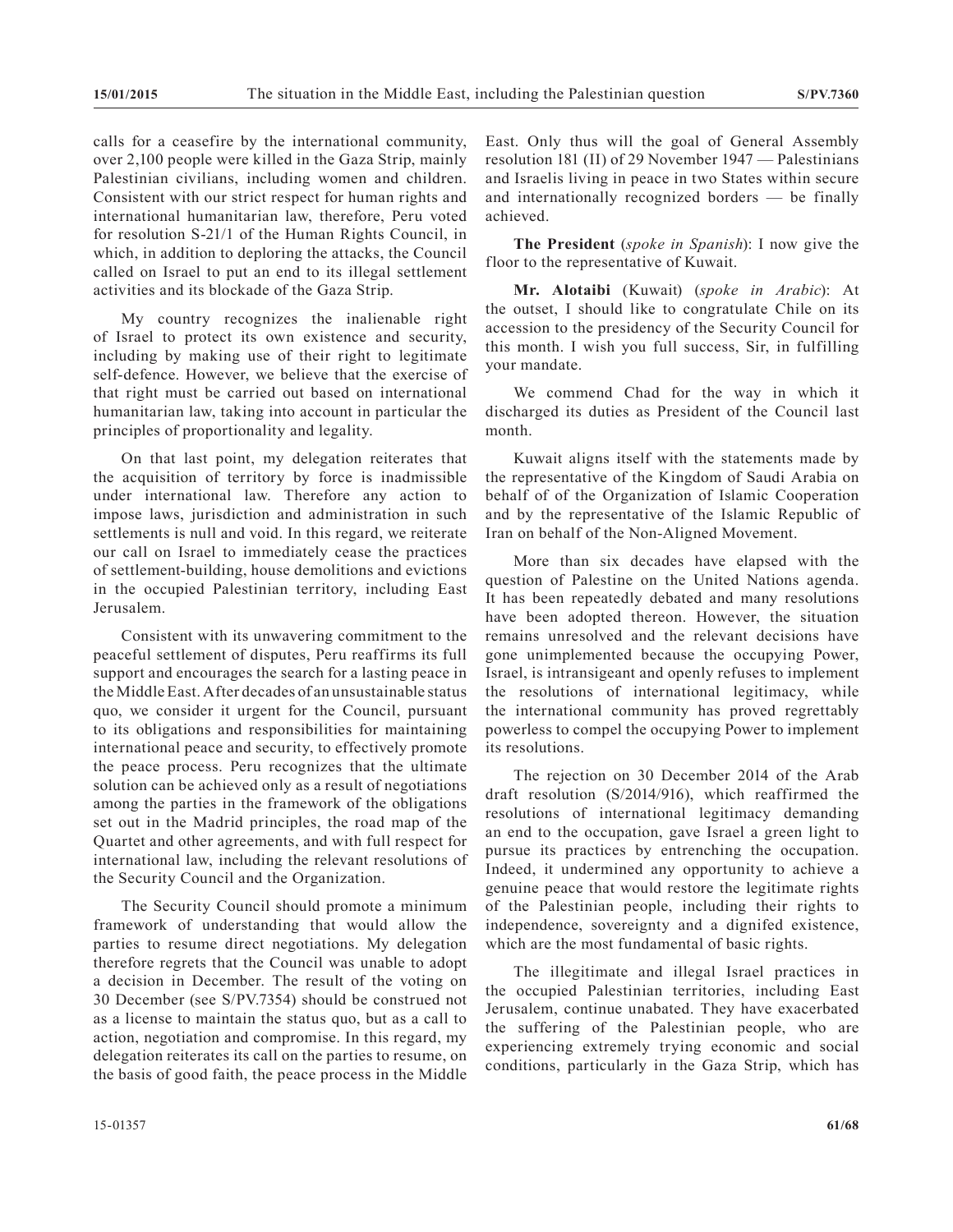been regularly subject to aggression, including air raids and tank attacks, leading to ever-growing human and material losses. The pursuit of such attacks and aggressions and the maintenance of the inhumane siege imposed on Gaza are the inevitable outcome of the Security Council's failure to take any step to deter Israel and compel it to end its repeated attacks and to respect its international commitments as the occupying Power, in accordance with the Fourth Geneva Convention of 1949.

Israel is also perpetrating the most heinous of practices and flagrantly violating human rights and international humanitarian law. Houses and other property are being expropriated and demolished; thousands of civilians are being arrested and detained; and illegal settlement activities continue in the occupied Palestinian territories. New settlements are being built while old ones are expanded and Palestinian landowners dispersed. In that context, we call on the Security Council to shoulder its Charter responsibilities for the maintenance of international peace and security and to take the steps necessary to relaunch the peace process.

Some days ago, Israel, the occupying Power, refused to transfer Palestinian tax revenues to the Palestinian Authority, in clear violation of its obligations, in response to Palestine's legitimate quest to accede to a number of international treaties and agreements, including the Rome Statute of the International Criminal Court. While we welcome the declaration issued at the Conference of High Contracting Parties to the Fourth Geneva Convention, held in Geneva last month, we stress the importance of its implementation and of launching an investigation into all Israel's violations of international humanitarian law and bringing the perpetrators to justice.

A just, lasting and comprehensive peace will not be achieved by resuming sterile, direct and openended negotiations or by remaining silent vis-à-vis grave policies that represent a major obstacle to any genuine opportunity to end the occupation. The desired peace must be based on the resolutions of international legitimacy, the principle of land for peace, the road map and the Arab Peace Initiative. The Security Council is bound by the Charter of the United Nations to assume its responsibilities to that end.

Concerning the situation in Syria, we believe that there is a definite need for a political settlement to the crisis based on the Geneva communiqué of 30 June 2012 (S/2012/522, annex), calling for a transitional authority with full executive powers to meet the legitimate aspirations of the Syrian people. In that regard, we support the efforts of Secretary-General Ban Ki-moon and his Special Envoy for Syria, Mr. Staffan de Mistura. We express our deep concern over the unprecedented humanitarian tragedy being endured by more than 12 million Syrians in the gravest humanitarian crisis since the Second World War.

On the basis of its moral and humanitarian responsibility vis-à-vis the suffering of our brother Syrians, the State of Kuwait will host the third donors conference to confront the humanitarian crisis. We call on Member States to participate in the conference and to be generous in the face of the overwhelming humanitarian needs, which the United Nations estimates to amount to \$8.4 billion. Coordination will be undertaken with the Organization in the coming weeks to set the date for the conference.

In conclusion, Kuwait reiterates its call on Israel to implement resolution 497 (1981), calling for its withdrawal from the occupied Syrian Golan and return to the lines of 4 June 1967. We also reiterate our commitment to standing by the Government of Lebanon. We support all steps to maintain the security, sovereignty and territorial integrity of Lebanon and call on Israel to end all violations of that country's sovereignty, pursuant to resolution 1701 (2006).

**The President** (*spoke in Spanish*): I now give the floor to the representative of Liechtenstein.

**Mr. Barriga** (Liechtenstein): My delegation aligns itself with the statement delivered earlier by the observer of the European Union. I will add only a few words, on the subject of criminal accountability.

Liechtenstein welcomes the recent ratification of the Rome Statute of the International Criminal Court (ICC) by the State of Palestine. As an active State party to the Rome Statute, we are fully committed to the goal of an ICC with universal reach. Palestine's ratification is especially important and significant given the small number of States parties in the Middle East. Other States from the region should follow that example.

We are aware of the long and complex history that provides the political context for this ratification. Nevertheless, any ratification of the Rome Statute should first and foremost be seen as what it is: a legally binding, multilateral commitment to ending impunity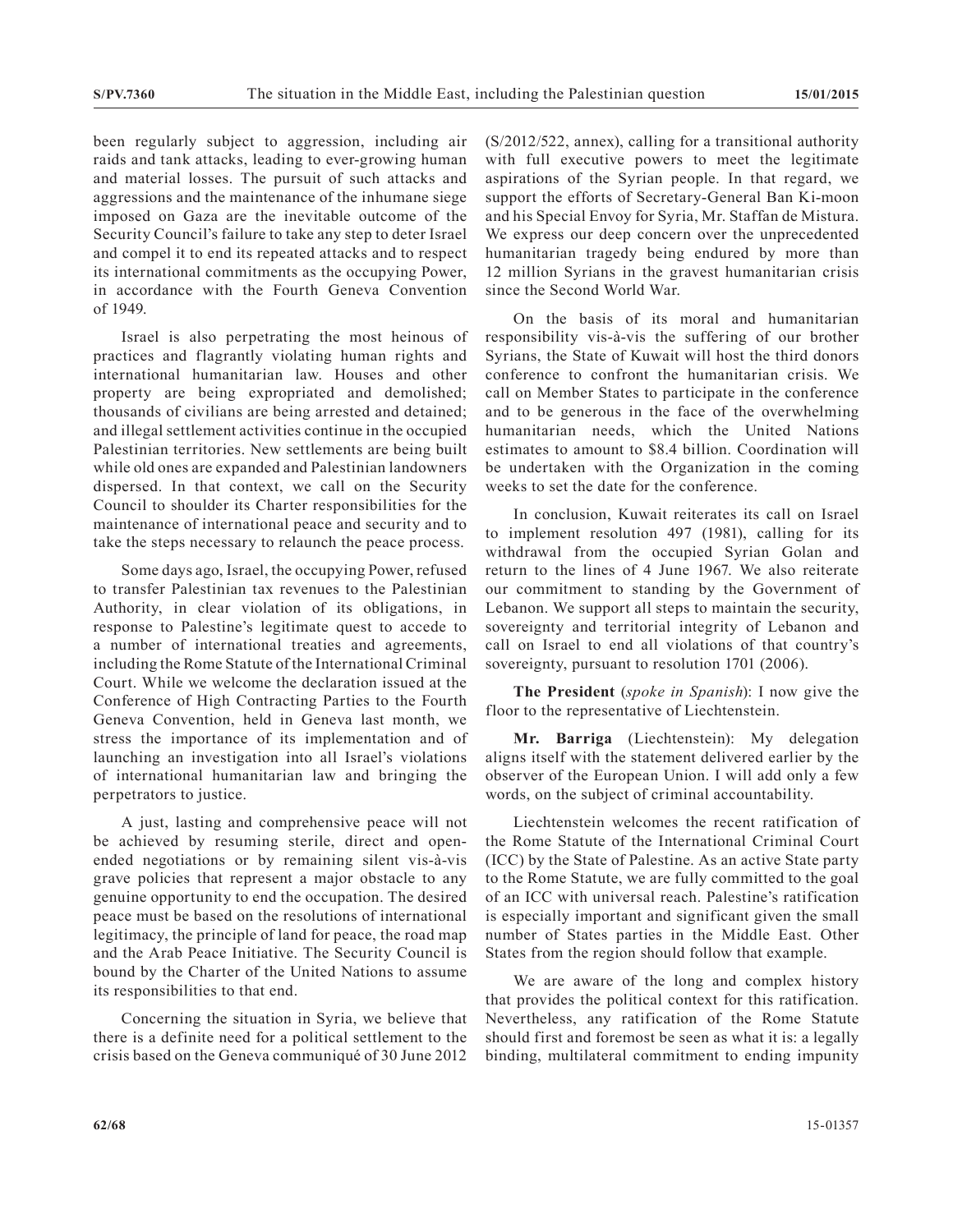for genocide, crimes against humanity and war crimes, with a view to preventing such crimes from occurring in the first place.

The ICC is not a one-sided political tool that can be employed by a party to a conflict. The ICC cannot be used to sue any specific person or country. Should an investigation be opened in Palestine, any and all Rome Statute crimes committed on Palestinian territory can be scrutinized, no matter who committed them. Furthermore, the principle of complementarity applies. The ICC — because it has to under the Rome Statute will yield to investigations and prosecutions genuinely undertaken by States with jurisdiction over the crimes.

We believe that the recent ratification will open the door for the rule of law to make its mark in this longstanding conflict. Will the politics on the ground get in the way of justice taking its course? Will the States concerned cooperate with a potential investigation by the Court? It is too early to tell, but we are convinced that the Court itself, as an independent and impartial institution, is fully equipped to fulfil its mandate in accordance with the rule of law.

Almost exactly two years ago, 58 States, including my country, requested the Security Council to refer the situation in Syria to the ICC. Regrettably, that request was answered with a double veto. That cannot be the end of the conversation about accountability in Syria. Recently, the General Assembly transmitted to the Council all of the reports of the Independent International Commission of Inquiry on Syria. The Council must not close its eyes to the overwhelming evidence of massive and heinous crimes being committed. That would be an affront to thousands of victims and their families.

While the demand for an ICC referral remains as valid as ever, we must explore all options that can contribute to bringing some measure of justice to the victims of crimes in Syria. One can find some thoughts on this matter in the summary on our webside concerning the small workshop hosted by Liechtenstein last November at Princetown University. For example, domestic prosecutions based on the "passive/active personality" principle or on universal jurisdiction could make a meaningful contribution. ICC States parties could also refer the situation in Syria to the ICC to the extent that crimes are committed by their nationals as foreign fighters.

There can be no lasting peace without justice. If we are to find solutions for the seemingly intractable conflicts that plague the Middle East, accountability for the most serious crimes under international law must form part of them.

**The President** (*spoke in Spanish*): I now give the floor to the representative of Zimbabwe.

**Mr. Ntonga** (Zimbabwe): I have the honour to speak on behalf of members of the Southern African Development Community (SADC).

As this is the first time we take the floor during your presidency of the Security Council, Sir, allow me at the outset to congratulate you on assuming the presidency for the month of January. I also thank you for convening this open debate at a critical time for the Palestinian people. May I also take this opportunity to congratualte the new members of the Council on their assuming membership of this organ. I welcome the constructive ideas they have offered for finding a resolution to the long-standing Palestinian question. I would also like to express gratitude to Assistant Secretary General ad interim Jens Toyberg-Frandzen for his insightful briefing.

SADC aligns itself with the statement delivered by the representative of the Islamic Republic of Iran on behalf of the Movement of Non-Aligned Countries.

SADC wishes to take this opportunity to reaffirm and support the Palestinian people's legitimate national aspirations and inalienable rights, including to selfdetermination and freedom, in their independent State of Palestine based on the two-State solution.

It is regrettable that the Security Council has once again let down the Palestinian people by failing to uphold its responsibility under the Charter of the United Nations during the voting on Palestine on 30 December 2014 (see S/PV.7354). The result of the recent voting on the draft resolution on the independence of Palestine (S/2014/916) demonstrated that members of the Security Council are divided on the need for the Council to shoulder its responsibilities despite apparent consensus within the Council itself and overwhelming international consensus that the status quo is not sustainable.

The draft resolution demanding an end to the Israeli occupation of the occupied territories by 2017 was in line with the United Nations proposal on the two-State solution based on the pre-1967 borders.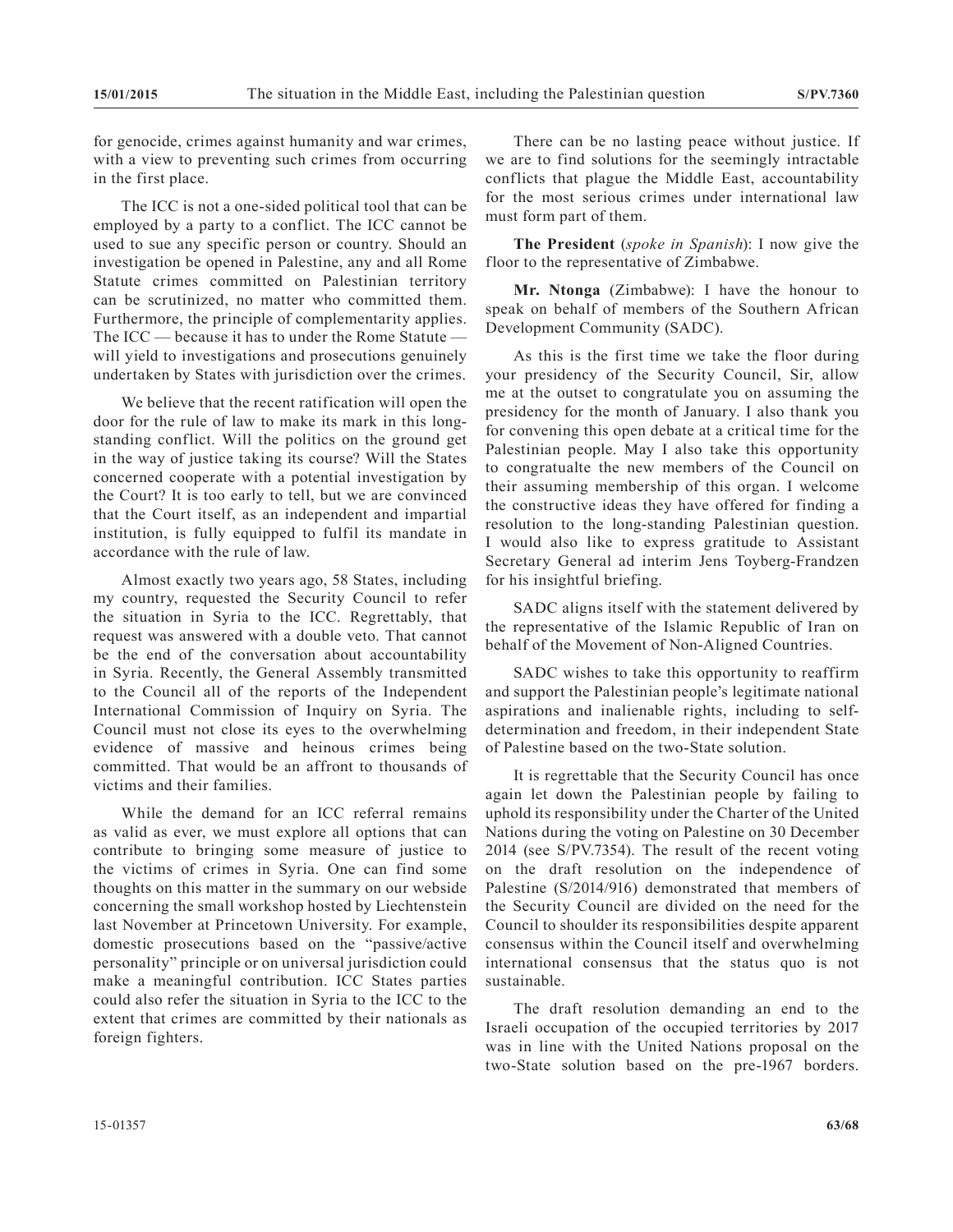Despite Security Council consensus on the matter and declarations around the globe calling for an end to the 47-year Israeli military occupation and oppression of the Palestinian people, the Security Council remains paralysed and unable to act to ease their suffering. A draft resolution delineating a time frame to end Israeli occupation would have restored hope to the Palestinian people that their oppression would soon come to an end. The recent accession by the State of Palestine to several international conventions and treaties, including the Rome Statute, is a testimony of the Palestinian leadership's commitment to international law.

It is regrettable that the Security Council is failing to meaningfully contribute to a peaceful solution in the Middle East even as the situation continues to deteriorate and threaten the stability of the region and global peace and security.

Israel, the occupying Power, undermines all peace efforts supported by some within the Council, under the guise of the right to self-defense. The occupying Power also continues to escalate settlement construction, in violation of various United Nations resolutions, including those adopted by the Council. SADC condemns the occupying Power's flagrant, systematic violations of international law in the occupied territory. We reiterate our call to the Security Council to play a more active role to encourage the resumption of peace talks. SADC supports negotiations towards a just, comprehensive and lasting peace in the Middle East leading to the restoration of the Palestinian people's legitimate right to establish an independent State coexisting peacefully with the State of Israel.

The recent wave of motions by numerous European Parliaments to recognize the Palestinian State is affirmation that international consensus demands an end to the occupation of Palestinian land. SADC urges the Security Council to honour its Charter obligations by acting resolutely to end the suffering of the Palestinian people and ending the decades-long injustice at the hands of the occupying Power.

SADC reaffirms its unflinching support and longstanding solidarity with the Palestinian people in the quest to realize their inalienable rights and legitimate national aspirations for freedom, justice, dignity and peace.

We wish to conclude by expressing our support for the initiative by the Russian Federation to convene a meeting of all parties to the Syrian conflict. We hope

that the dialogue will contribute to finding a solution to that conflict.

**The President** (*spoke in Spanish*): I now give the floor to the representative of Botswana.

**Mr. Nkoloi** (Botswana): Let me express my delegation's profound gratitude to you, Sir, for convening this crucial debate. We appreciate this opportunity to continue to engage the Security Council on matters of international peace and security. Our appreciation also goes to the Assistant Secretary-General for Political Affairs for his comprehensive briefing this morning.

At the very outset, we wish to align ourselves with the statement made by the representative of Zimbabwe on behalf of the Southern African Development Community (SADC), as well as the one to be delivered by the representative of Morocco on behalf of the Africa Group.

We welcome the Council's tradition of discussing the situation in the Middle East, including the Palestinian question, in an effort to engage the international community and to share ideas on how we can work together to contribute to peace and prosperity in the Middle East.

My delegation ha and continues to follow with keen interest the socioeconomic and political developments in the Middle East, particularly in Syria and Iraq and on the Israeli-Palestinian conflict. Of particular concern is the fact that extremist activities and terrorist attacks perpetrated against innocent civilian populations in the region and the world continue unabated.

My delegation will remain steadfast in condemning all forms of human rights violations, whenever and wherever they occur. As the custodian of international peace and security, we urge the Security Council to work in unison to condemn such violations and bring the perpetrators book.

The recent bomb attack of 7 January 2015 at the Police Academy in Sana'a, which killed at least 37 and injured many more, as well as the terrorist attack in Lebanon on 10 January, is not only horrific but should be condemned in the strongest possible terms.

On the situation in Syria, my delegation would like to express its continued support for the people of Syria and to call for an end to the humanitarian tragedy besieging the people of that country. We are particularly concerned about the plight of the millions of women and children who have been displaced and are without food,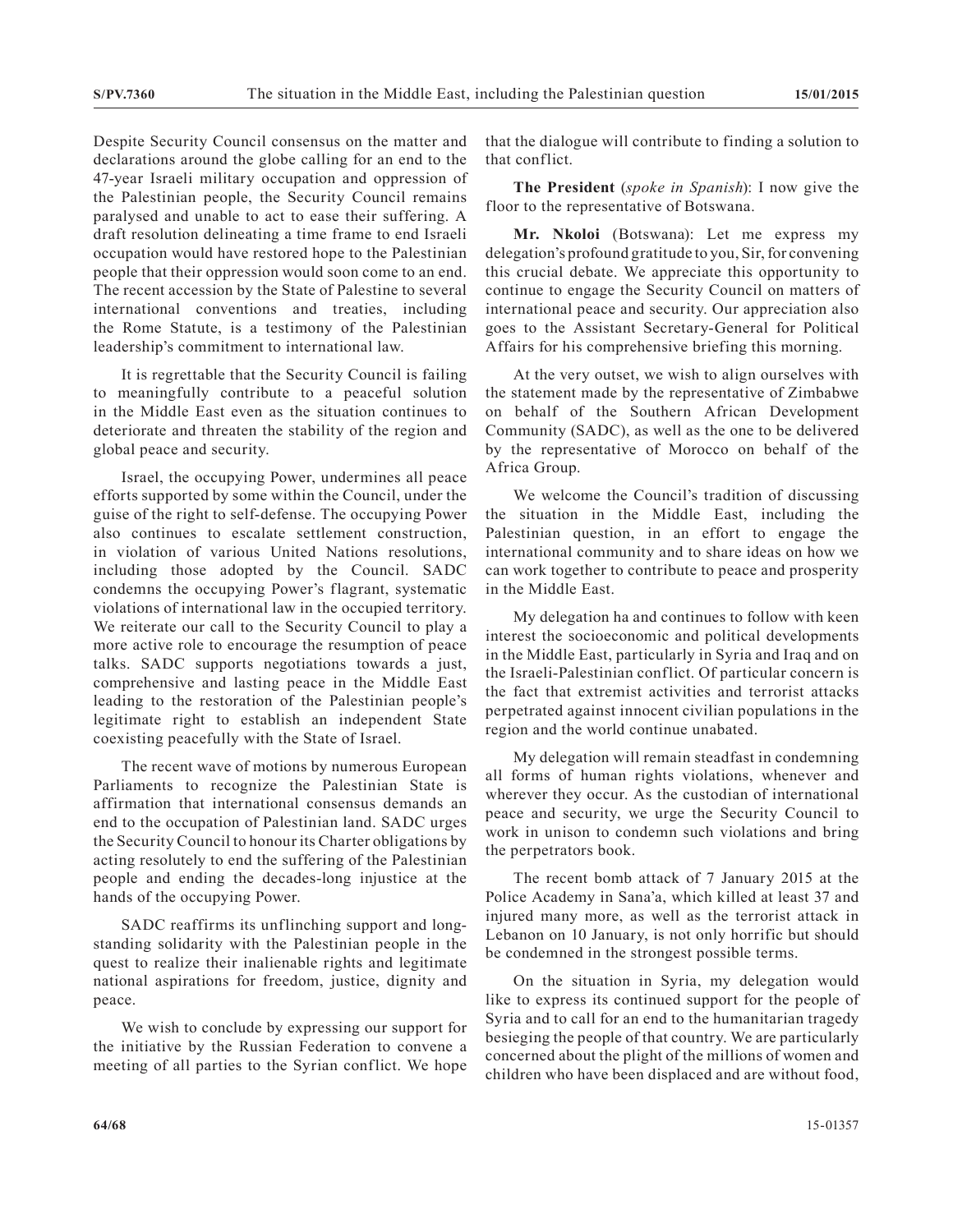shelter and medical care. We call on the international community, as well as on humanitarian organizations the world over, to respond in kindness and care to the refugees of Syria.

On the question of the Palestine, Botswana continues to believe that there is no alternative to the two-State solution. The importance of the coexistence of Israel and Palestine living side by side as two sovereign States cannot be overemphasized. That will not only be of value to the Israeli and the Palestinian peoples, but will contribute to the regional stability and offer new opportunities for the region as a whole. My delegation believes that the peace process, where all parties, including the international community, are involved, could usher in the desired peace and stability so longed for in the region.

The reality is that violence is not sustainable and cannot bring about peace. The people of Israel and the people of Palestine both need sustainable peace and development if they are to prosper. That can be attained only if there is opportunity and growth in an environment of peace in the Middle East. It is my delegation's belief that this should be augmented by both regional and international support. We furthermore call on the parties to create an environment of mutual trust throughout the negotiations in order to safeguard the integrity of the negotiations, lest they be undermined.

In conclusion, Botswana believes that a stable and peaceful Middle East is in the broader interests of the peoples, the region and the world community as a whole.

**The President** (*spoke in Spanish*): I now give the floor to the representative of Morocco.

**Mr. Hilale** (Morocco) (*spoke in Arabic*): At the outset, I should like to congratulate you, Sir, on your assumption of the presidency of the Security Council for this month. I also thank you for your initiative to hold this debate on a subject to which my country attaches the utmost importance based on our Arab and Islamic commitment. We would also like to thank Assistant Secretary-General ad interim Toyberg-Frandzen for briefing this morning on the most recent developments in the Middle East, especially concerning the Palestinian question.

Today's meeting is being held following yet another year when the Palestinian people held out the hope for a better future and for fulfilling their dream to establish an independent Palestinian State along the 4 June 1967

borders and with East Jerusalem as its capital. That hope was engendered by the peace talks launched in July 2013 under the auspices of the United States of America, and it was encouraged by the General Assembly's adoption of a resolution to declare 2014 as the International Year of Solidarity with the Palestinian People. That hope was also fuelled by the fact that Palestinians came together to establish the Government of National Consensus to faciliate the two-State solution. However, hope is now illusory. This issue is still unresolved and the situation is worsening. As a poet once said, existence is a heavy burden and there is no hope. However, there is still hope in the hearts of peace-loving people.

Talks have stalled owing to Israeli obstinacy. The world saw unjustified aggression against the Gaza Strip that resulted in more than 2,000 martyrs, including old people, women and children. It also produced thousands of wounded and displaced persons whose homes and property were destroyed and who now are exposed to the elements. Worse yet, in violation of the Charter of the United Nations and the principles of international law and international humanitarian law, it was civilians themselves who were targeted. Schools, even those of the United Nations Relief and Works Agency for Palestine Refugees in the Near East in which the displaced had taken refuge, were targeted. All of this has produced a disastrous humanitarian situation from which the Palestinian people continue to suffer. We reject those actions, which will lead only to greater extremism, violence and hatred.

The systematic plans to clamp down on the Palestinians extend as well to religious practices, including opening up access to the Al-Aqsa Mosque to incompatible use. Efforts are also being made to Judaize important religious sites. That is a major provocation to the religious sentiments not just of Palestinians, but of Muslims throughout the world.

From the beginning, Morocco's King, Government and people have condemned this Israeli aggression against the Palestinian people in Gaza. At the instruction of His Majesty King Mohammed VI, Morocco has provided humanitarian and financial assistance to the Palestinian people as a sign of solidarity, in particular in the context of rebuilding Gaza.

His Majesty, who chairs the Al-Quds Committee, is very concerned about the situation of the Palestinian people, especially the situation in East Jerusalem. That concern extends to the Judaization of the Holy City, the ongoing settlement policy, the displacement of people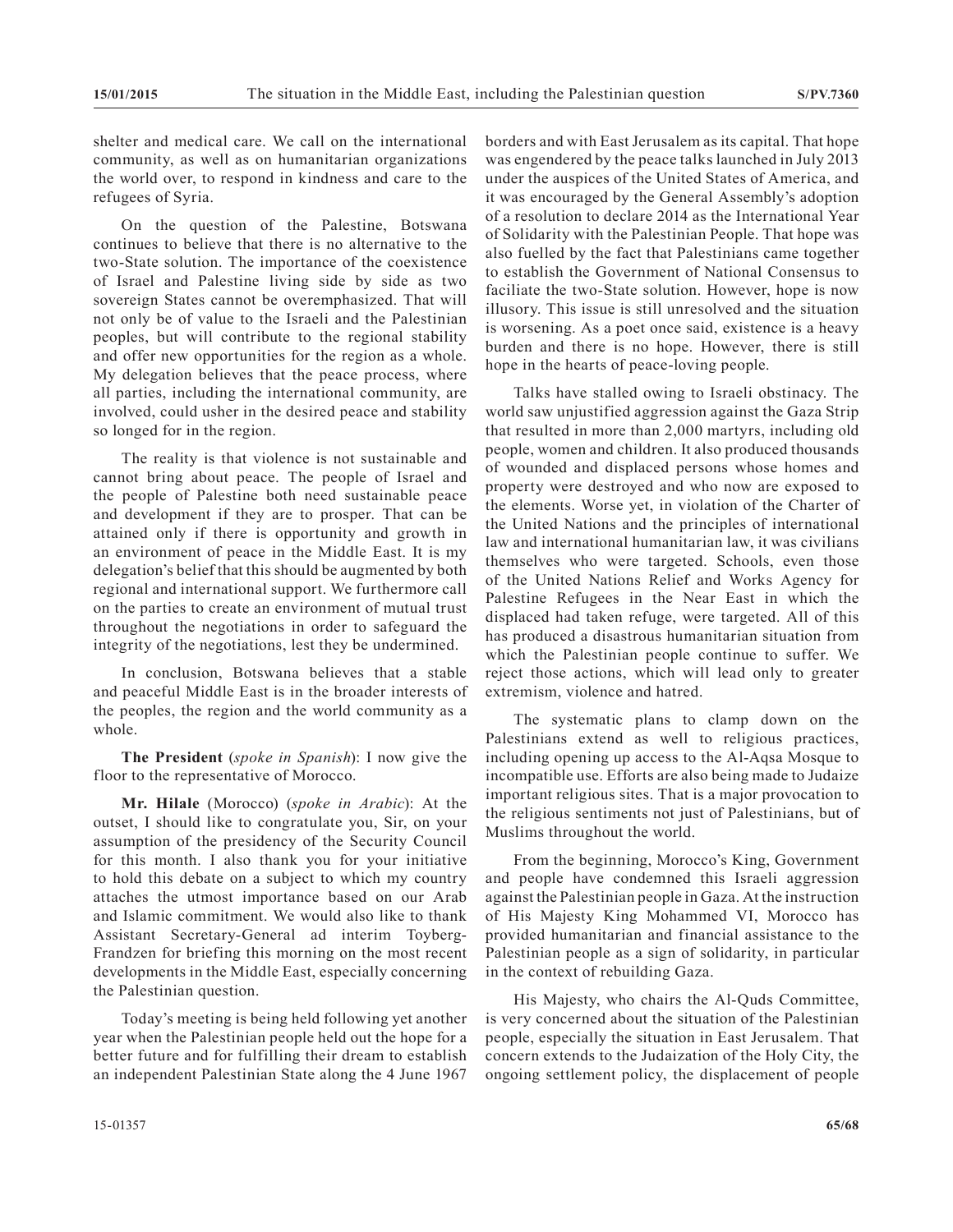and the repeated violations against the sacred nature of the Al-Aqsa Mosque and against worshipers. We are also gravely concerned about attemps to obliterate the legal status of East Jerusalem as established under international law: since 1967, East Jerusalem has been considered as occupied Palestinian territory.

On ideological terms, all of this is giving rise to questions of a religious nature. It is for that reason that His Majesty the King convened a meeting of the Al-Quds Committee at Marrakesh last January. The meeting's final communiqué reiterated the central nature and the role of East Jerusalem for the Muslim Ummah. That is a key element of any political resolution to the crisis. Any violation of the Al-Aqsa Mosque will lead only to further violence and tenstion.

Following the ministerial meeting of the Organization of Islamic Cooperation, a futher coordination meeting was held in Rabat on 12 November 2014, which issued a call to influential parties as to the need to defend the Al-Aqsa Mosque. The meeting also reasserted the right of the Palestinian people to establish a State for the sake of peace and and security.

On numerous ocassions, both bilaterally and at international events, His Majesty the King has emphasized the need to put an end to the occupation and Judaization of Jerusalem. He has also sent a message to the Pope in which he expressed the seriousness of the situation.

On 30 December 2014, the international community had an important opportunity to consider a draft resolution on ending the occupation (S/2014/916), which was submitted by Jordan. Unfortunately, that opportunity was missed. The Kingdom of Morocco will continue to support all efforts to create a Palestinian State along the June 1967 borders.

The Syrian situation is growing worse by the day at every level. That has repercussions not only for the Syrian people but for all States in the region in the Middle East. It is therefore necessary to bring and end to this crisis, the price of which is being paid by the people of Syria. Thousands of people have died, while millions have been displaced. Policies are aimed at producing displacement, famine, hunger and the destruction of infrastructure and the means of survival. We demand that access be granted for humanitarian and medical assistance. In that regard, we support the implementation of resolutions 2139 (2014) and 2165 (2014).

In that regard, Morocco has helped to set up a mobile hospital in the Za'atari refugee camp. Through the Office for the Coordination of Humanitarian Affairs, we are also supporting efforts to alleviate the suffering of the Syrian people.

We reiterate the need to preserve the sovereignty, independence and territorial integrity of Syria. We support Special Envoy Staffan de Mistura in finding a political solution and launching a democratic transition on the basis of the Geneva communiqué (S/2012/522, annex), so as to prevent any further destruction.

Morocco has not changed its position with regard to its support for the independence and territorial integrity of Lebanon. We commend the entire Lebanese people for their patriotism and responsible attitude in safeguarding the country's security, stability and sovereignty. We are convinced that Lebanon's wisdom will prevent that country from being drawn into the Syrian crisis. In that regard, we condemn the recent terrorist bombing in Tripoli, which resulted in many innocent victims.

The situation in Yemen remains of great concern. Terrorist acts are increasing. Senior political, security and military officials were recently assassinated. Cadets were also attacked recently at the police academy. Such acts of sabotage and terrorism are serving only to worsen the situation. They are undermining the consensus and coooperation that made possible an agreement on the National Dialogue. This will hamper the holding of the constitutional referendum and the presidential and parliamentary elections. We therefore call upon all Yemeni political stakeholders to safeguard their State, implement the outcome of the National Dialogue, support the initiative of the Gulf Cooperation Council in its entiretly and to support the efforts of the Special Envoy of the Secretary-General, so as to realize the aspirations of the people of Yemen to create a democratic and modern State that respects human rights and freedoms and meets the aspirations for economic and social development. We call upon brotherly and friendly States to provide support to Yemen so that it can overcome the current situation and achieve stability and development.

We cannot talk about the Middle East today without dealing with the scourge of terrorism, which is a threat not just for the region but the entire world. The growth of the so-called Islamic State in Iraq and Syria (ISIS), along with its crimes, attacks and killings,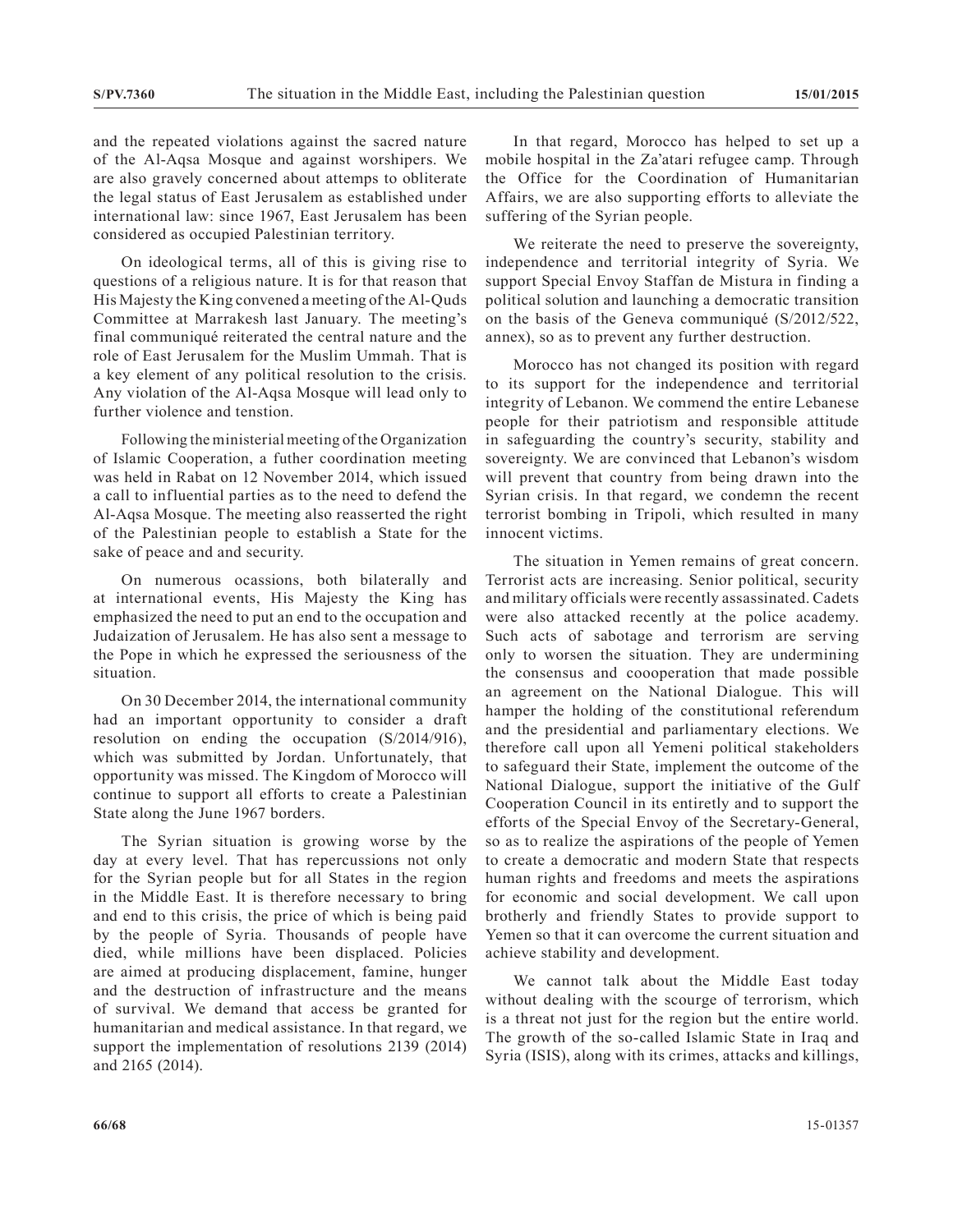is an illustration of that threat. Terrorist groups that, whatever they are called — Al-Qaida, Al-Qaida in the Islamic Maghreb, Daesh, ISIS, Boko Haram or the Nusra Front — cloak themselves in religion to justify their expansionist and exclusionist political and ideological goals in fact have nothing whatever to do with Islam — to the contrary, they go against a religion that calls for unity and coexistence.

Let us be vigilant. Let us not allow the terrorists create disagreement among States or religions. We reiterate our condemnation of terrorism in every form. We also reiterate the need not to associate terrorism with any State, people, ethnic group or religion. We must face up to this scourge through cooperation. In that connection, the phenomenon of foreign terrorist fighters must be confronted robustly so as to eradicate it, and we emphasize resolutions 2170 (2014) and 2178 (2014) in that regard.

**The President** (*spoke in Spanish*): The representative of Israel has asked for the floor to make a further statement. I now give him the floor.

**Mr. Nitzan** (Israel): At each and every open debate, the representative of Saudi Arabia uses this platform arrogantly to accuse my country of abusing human rights and violating the freedom of religion. And yet the Kingdom of Saudi Arabia is a world leader in abusing human rights. In the Islamic State of Saudi Arabia, nine people were beheaded so far this year. We are not talking historically, we are talking about just the past two weeks. In the Islamic State of Saudi Arabia, a blogger was sentenced to 1,000 lashes for running a website promoting free speech. And in the Islamic State of Saudi Arabia, 87 people were executed last year, while 78 people were executed in 2013.

In response to the Syrian statement, I would like to quote the figures published today by Special Envoy for Syria Staffan de Mistura. The Syrian Government is solely responsible for the deaths of 220,000 Syrians. Twelve million people are in need in Syria. Seven million six hundred thousand people are displaced. And 3.3 million refugees have left Syria. No inflammatory statements or barage of lies can disguise those facts.

In his briefing this morning, the Assistant Secretary General ad interim referred to a letter that my delegation wrote regarding Hizbullah's military capabilities. I note that the Secretariat did not report that the missiles and weapons being supplied to Hizbullah were coming directly from the Islamic Republic of Iran,

and it is very important to emphasize that point. The Iranian Revolutionary Guard is a Security Councildesignated entity responsible for the murder of the tens of thousands of civilians in the Middle East, and behind countless terror attacks around the world.

*Mr. Gálvez took the Chair.*

Even as the Security Council was debating the situation in the Middle East today, Hizbullah chief Hassan Nasrallah was making more threatening statements on Lebanese television. He said that

"despite the current preoccupations, Hizbullah is completely ready to face Israel... Hizbullah is ready to invade Israel's Galilee and beyond during any upcoming war... Hizbullah is working to contrive the greatest victory in its wars against Israel".

Nasrallah said this only a few hours ago. Iran and its proxies, be it the Syrian Government or Hizbullah, are a threat to international peace and security, and it is time to seriously address this threat.

I also found it amusing that the Turkish representative said that the Palestinian issue is a priority for Turkey. Turkey is currently providing a platform for the terrorist activities of Hamas. Hamas terrorists freely operate on Turkish soil, instructing and financing Hamas terrorist operations against Israel. As we speak, Turkey's sponsorship of terrorism in the Middle East should also be a priority for the Council.

Israel is fully committed to finding a political solution with the Palestinian Authority. Israel is committed to the solution of two States for two peoples through, and only through, direct negotiations between the parties. There is no alternative to negotiations. Many have talked today about the importance of direct negotiations, but let me also remind the Council that it was President Abbas who flew to Doha, Qatar, a few months ago, despite the efforts of the United States, and chose Hamas over peace talks with Israel.

That was not the first time that this has happened; it happened also in 2012 when, just as we were on the verge of a breakthrough, Abbas abandoned the talks and flew to Doha to sign a unity deal with Hamas. I would remind the Council that Hamas is a designated terrorist organization and recognized as such around the world. Still in 2012, a few months later the Palestinian leadership went to the United Nations seeking to bypass direct negotiations. That also happened at the end of last year with the draft resolution presented by